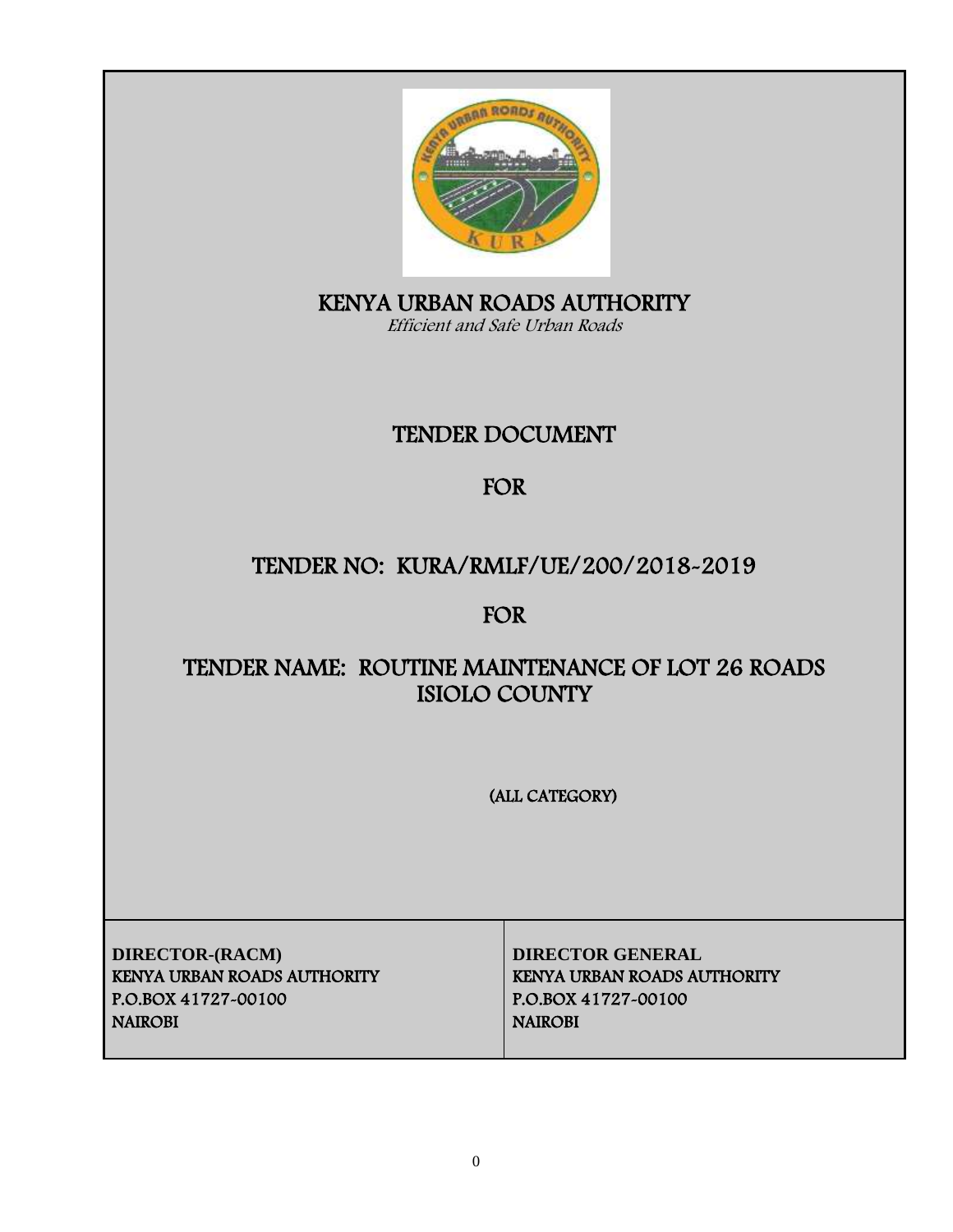# TABLE OF CONTENTS

| SECTION II: INSTRUCTIONS TO TENDERERS AND CONDITIONS OF TENDER4      |  |
|----------------------------------------------------------------------|--|
|                                                                      |  |
|                                                                      |  |
|                                                                      |  |
|                                                                      |  |
|                                                                      |  |
|                                                                      |  |
| SECTION VI: SUPERVISION AND CONTRACT EVALUATION MANUAL 2012115       |  |
|                                                                      |  |
|                                                                      |  |
|                                                                      |  |
|                                                                      |  |
|                                                                      |  |
|                                                                      |  |
|                                                                      |  |
|                                                                      |  |
| SECTION XIII: FORM OF PERFORMANCE BANK GUARANTEE (UNCONDITIONAL) 153 |  |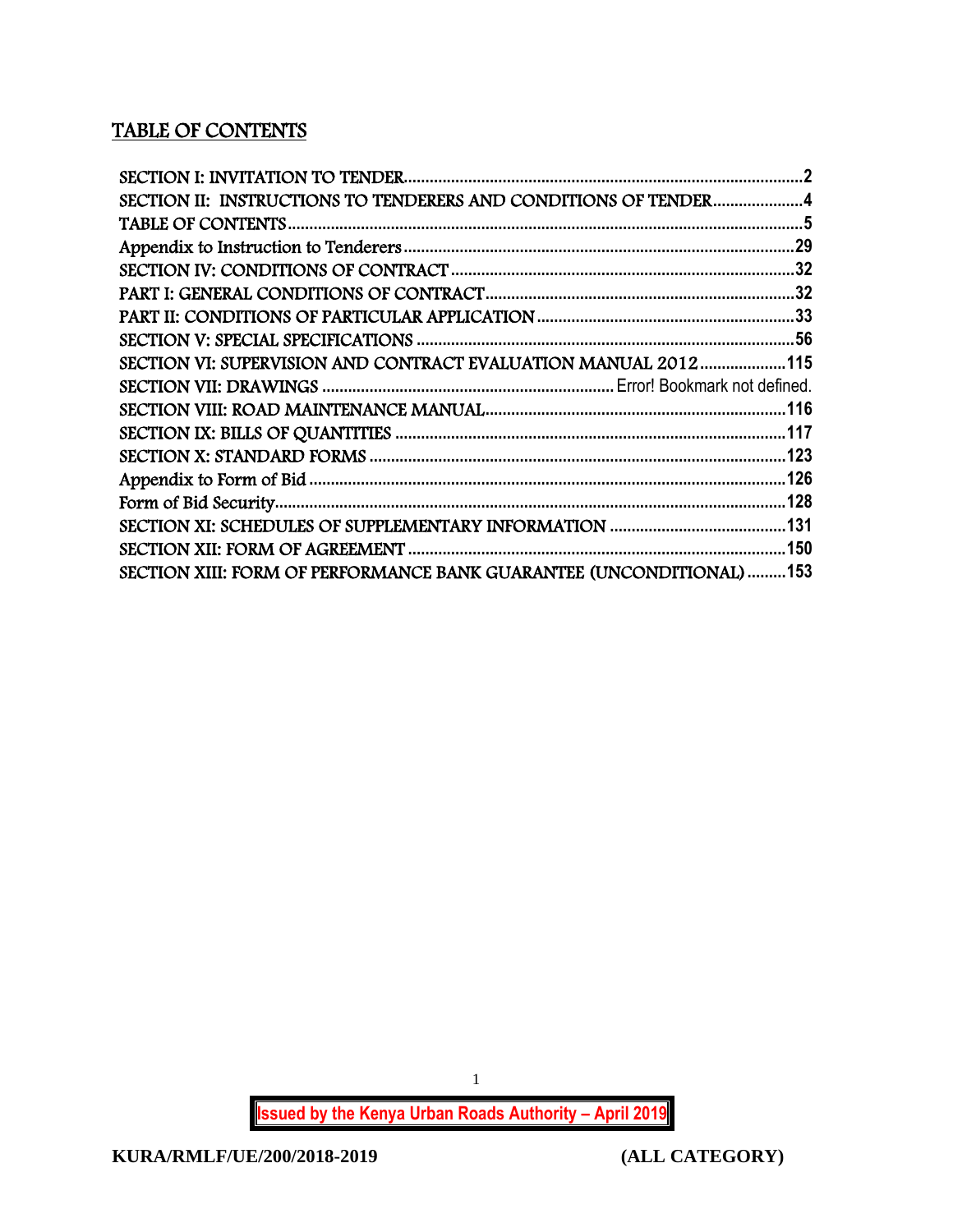# <span id="page-2-0"></span>SECTION I: INVITATION TO TENDER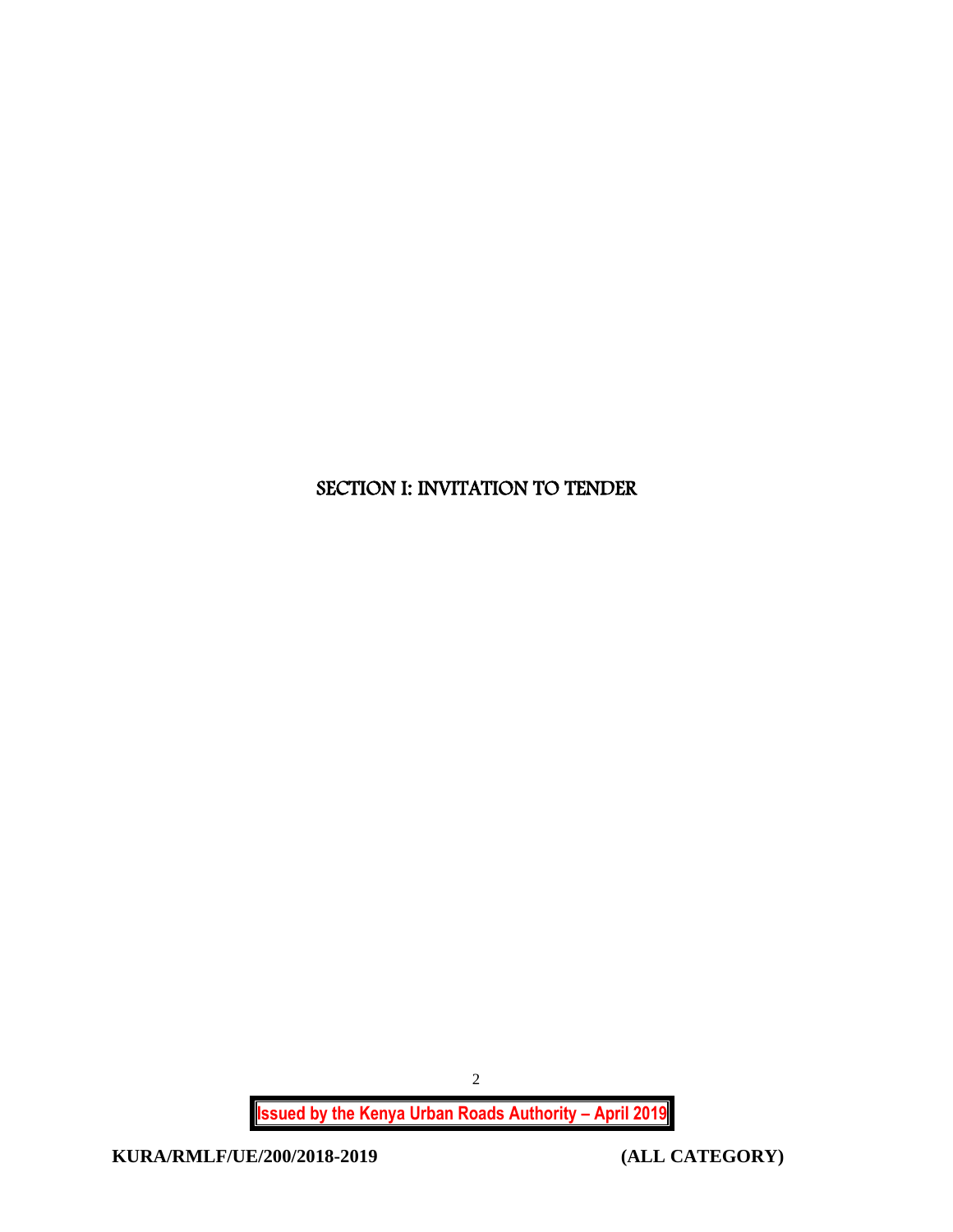(Se[e www.kura.go.ke/tender](http://www.kura.go.ke/tender) notices)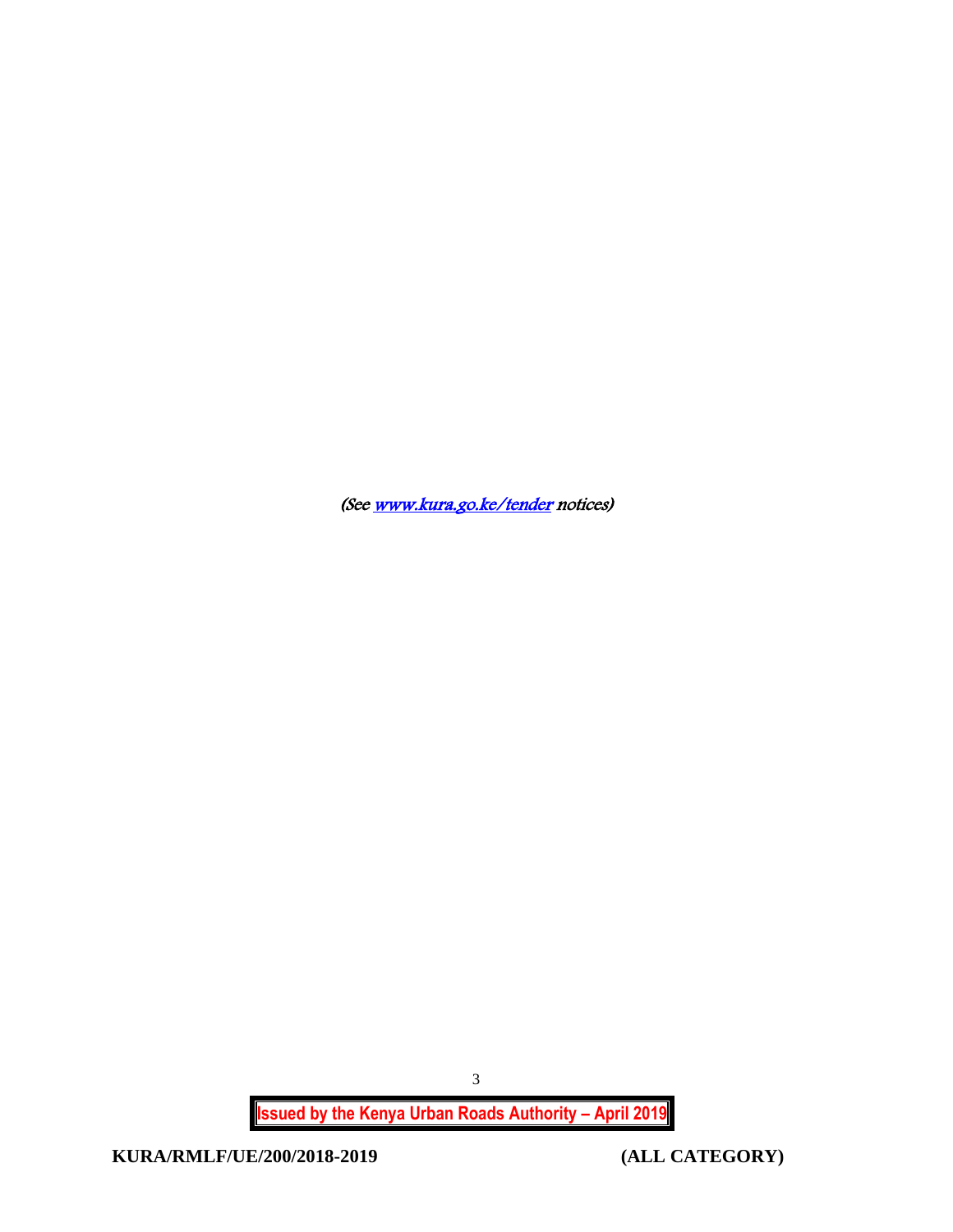<span id="page-4-0"></span>SECTION II: INSTRUCTIONS TO TENDERERS AND CONDITIONS OF TENDER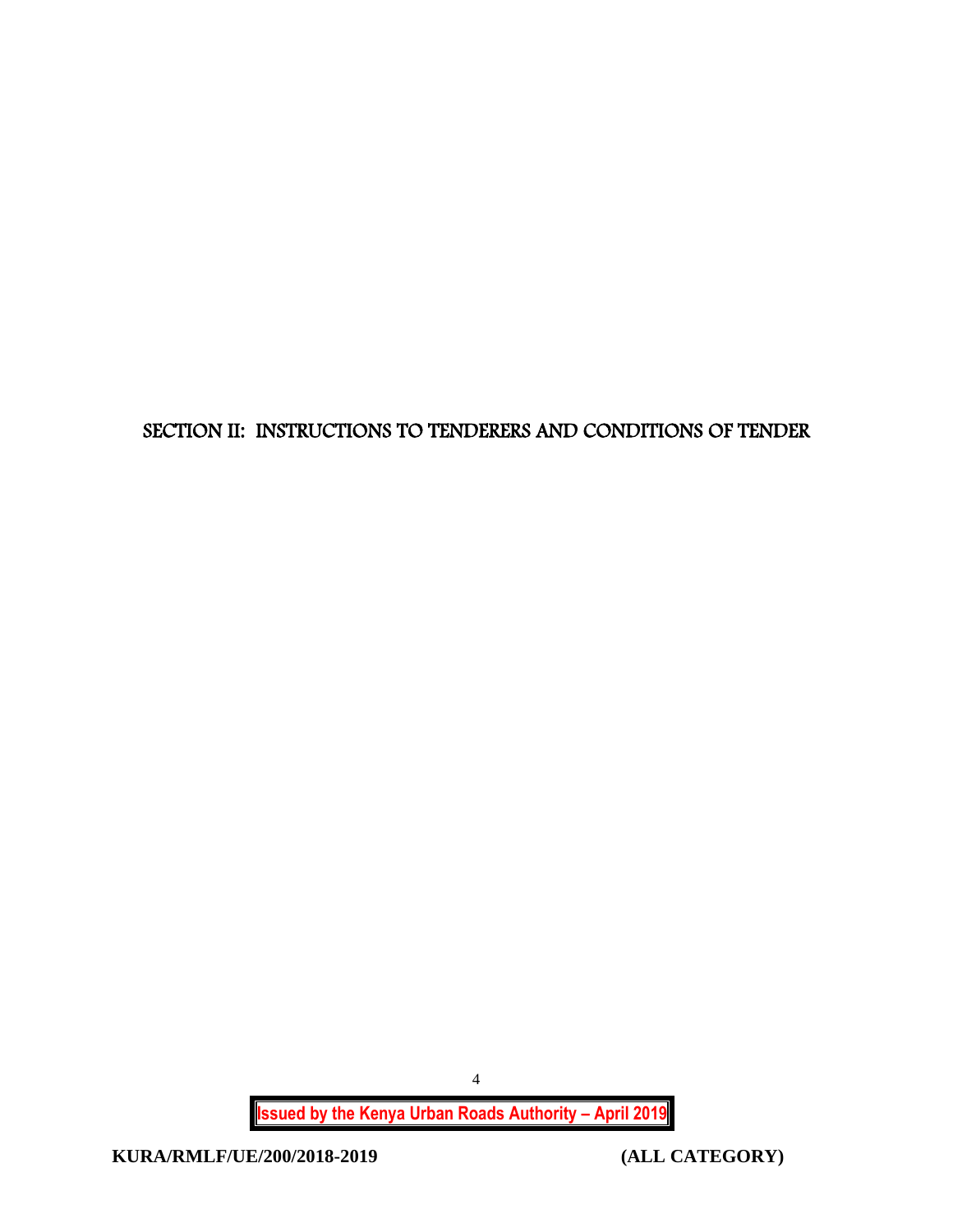## TABLE OF CONTENTS

<span id="page-5-0"></span>

| A.        |    |                                                                      |  |
|-----------|----|----------------------------------------------------------------------|--|
|           | 1  |                                                                      |  |
|           | 2  |                                                                      |  |
|           | 3  |                                                                      |  |
|           | 4  |                                                                      |  |
|           | 5  |                                                                      |  |
|           | 6  |                                                                      |  |
|           | 7  |                                                                      |  |
|           | 8  |                                                                      |  |
| <b>B.</b> |    |                                                                      |  |
|           | 9  |                                                                      |  |
|           | 10 |                                                                      |  |
|           | 11 |                                                                      |  |
| C.        |    |                                                                      |  |
|           | 12 |                                                                      |  |
|           | 13 |                                                                      |  |
|           | 14 |                                                                      |  |
|           | 15 |                                                                      |  |
|           | 16 |                                                                      |  |
|           | 17 |                                                                      |  |
|           | 18 |                                                                      |  |
|           | 19 |                                                                      |  |
|           | 20 |                                                                      |  |
| D.        |    |                                                                      |  |
|           | 21 |                                                                      |  |
|           | 22 |                                                                      |  |
|           | 23 |                                                                      |  |
|           | 24 |                                                                      |  |
| E.        |    |                                                                      |  |
|           | 25 |                                                                      |  |
|           | 26 |                                                                      |  |
|           | 27 |                                                                      |  |
|           | 28 |                                                                      |  |
|           | 29 |                                                                      |  |
|           | 30 |                                                                      |  |
|           | 31 |                                                                      |  |
| F.        |    |                                                                      |  |
| G.        |    |                                                                      |  |
|           | 32 |                                                                      |  |
|           | 33 | employer's right to accept any bid and to reject any or all bids  18 |  |
|           | 34 |                                                                      |  |
|           | 35 |                                                                      |  |
|           | 36 |                                                                      |  |
|           | 37 |                                                                      |  |
|           | 5. |                                                                      |  |

**Issued by the Kenya Urban Roads Authority - April 2019** 

 $\overline{5}$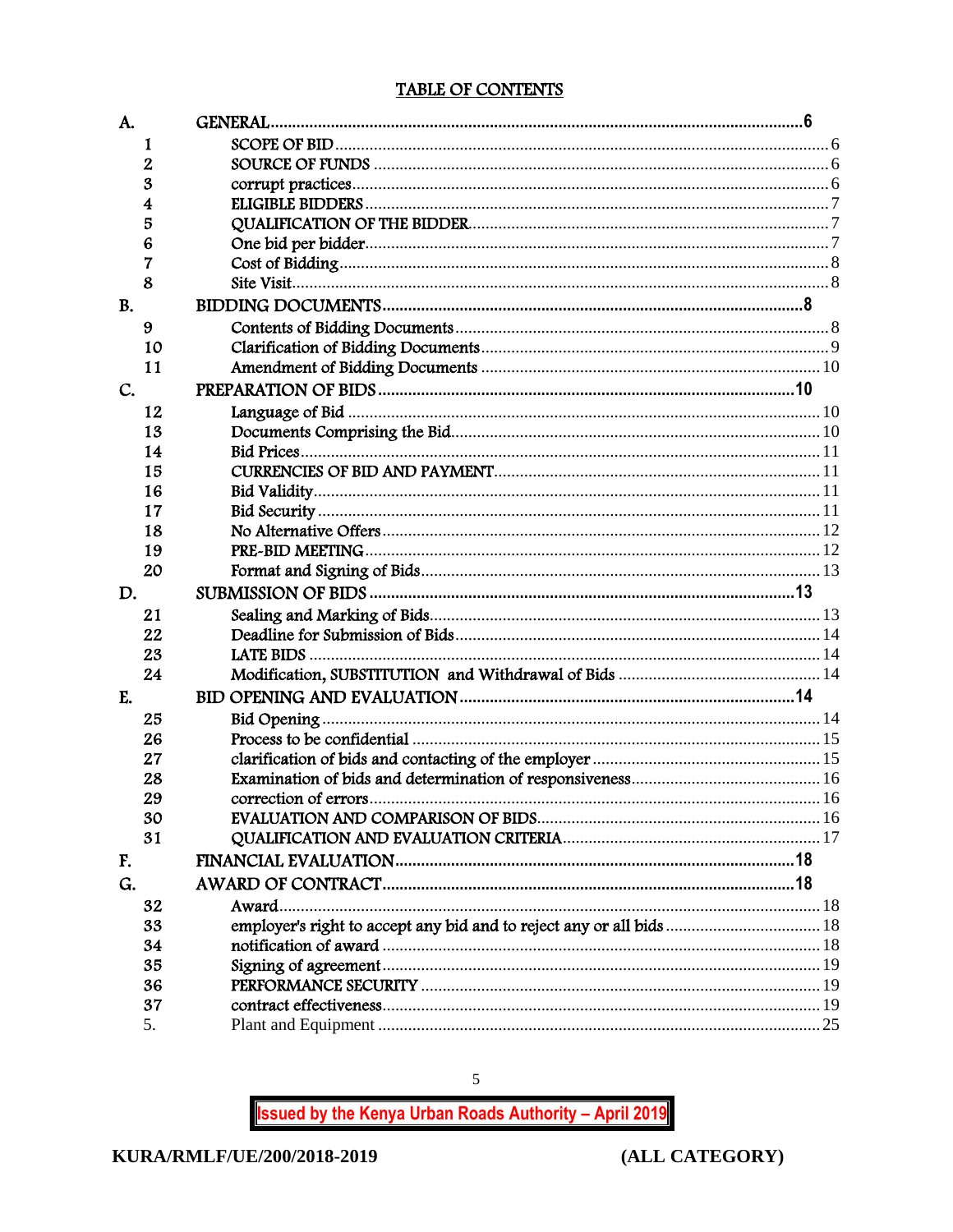# INSTRUCTIONS TO TENDERERS AND CONDITIONS OF TENDER

# A. GENERAL

# 1 SCOPE OF BID

- 1.1 The Employer, as defined in the Conditions of Contract Part II hereinafter "the Employer" wishes to receive bids for the construction of works as described in Section 1, clause 102 of the Special Specifications –"Location and extent of the Works")
- 1.2 The successful bidder will be expected to complete the Works within the period stated in the Appendix to Form of Bid from the date of commencement of the Works.
- 1.3 Throughout these bidding documents, the terms bid and tender and their derivatives (bidder/tenderer, bid/tendered, bidding/tendering etc.) are synonymous, and day means calendar day. Singular also means plural.

# 2 SOURCE OF FUNDS

2.1 The source of funding is the Government of Kenya through the Road Maintenance Levy Fund.

# 3 CORRUPT PRACTICES

3.1 The government requires that the bidders, suppliers, sub-contractors and supervisors observe the highest standards of ethics during the execution of such contracts. In this pursuit of this policy, the government;

Defines for the purpose of this provision, the terms set forth below as follows:

- i) "corrupt practice" means the offering, giving ,receiving, or soliciting of anything of value to influence the action of the public official in the procurement process or in the execution, and
- ii) "fraudulent practice" means a misrepresentation of facts in order to influence a procurement process or the execution of a contract to the detriment of the employer, and includes collusive practices among bidders (prior to or after bid submission) designed to establish bid prices at artificial, non-competitive levels and to deprive the employer the benefits of free and open competition

Will reject a proposal for award if it determines that the bidder recommended for award has engaged in corrupt or fraudulent practices in competing for the contract, and

Will declare a firm ineligible, either indefinitely or for a stated period of time, to be awarded a government contract if it at any time it is determined that the firm has engaged in corrupt or fraudulent practices in competing for, or in executing, a government financed contract.

6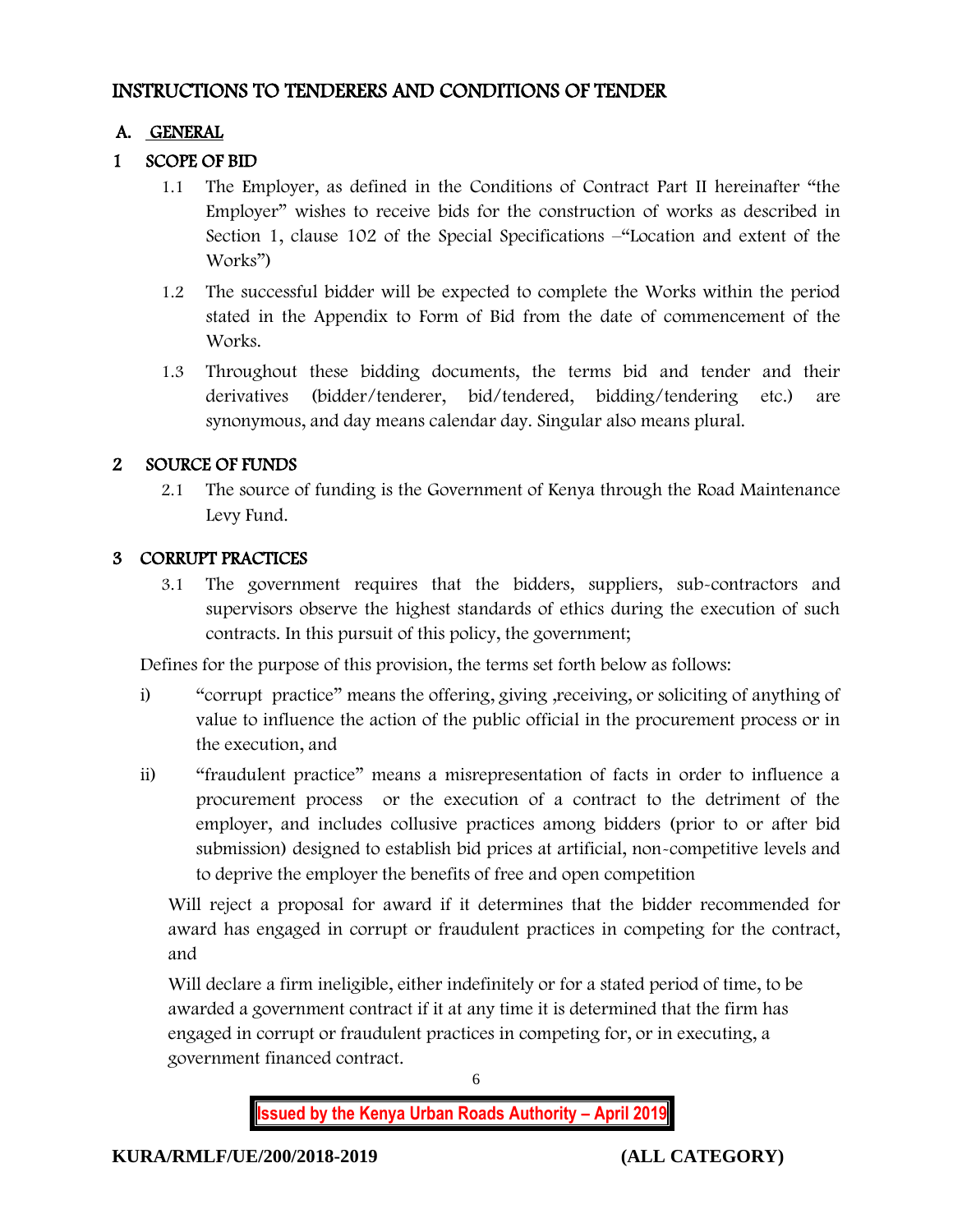#### ELIGIBLE BIDDERS

- 3.2 This invitation to bid is open to all bidders who are legally registered or incorporated in the Republic of Kenya as of the time of bid submission. Registration with National Construction Authority (NCA) as a contractor is mandatory.
- 3.3 Bidders shall not have a conflict of interest. Bidders shall be considered to have conflict of interest, if they participated as a consultant in the preparation of the design, documentation or technical specifications of the works that are the subject of this bidding other than as far as required by the Employer.
- 3.4 A firm that is under a declaration of eligibility by the Employer in accordance with clause 3, at the date of submission of the Bid or thereafter, shall be disqualified.
- 3.5 Bidders shall provide such evidence of their continued eligibility satisfactory to the Employer as the Employer shall reasonably request.

#### 4 QUALIFICATION OF THE BIDDER

- 4.1 Bidders shall as part of their bid:
- (a) Submit a written power of attorney authorizing the signatory of the bid to commit the bidder; and
- (b) Update any information submitted with their bids and update in any case the information indicated in the schedules and continue to meet the minimum threshold criteria set out in the bid documents.
	- 4.2 As a minimum, bidders shall update the following information:
- (a) evidence of access to lines of credit from a bank and availability of other financial resources
- (b) financial predictions for the current year and the two subsequent years, including the effect of known commitments
- (c) work commitments
- (d) current litigation information; and
- (e) availability of critical equipment
	- 4.3 Bidders shall also submit proposals of work methods and schedule in sufficient detail to demonstrate the adequacy of the bidders' proposals to meet the technical specifications and the completion time referred to in Clause 1.2 above.

#### 5 ONE BID PER BIDDER

5.1 Each bidder shall submit only one bid. A bidder who submits or participates in more than one bid will be disqualified.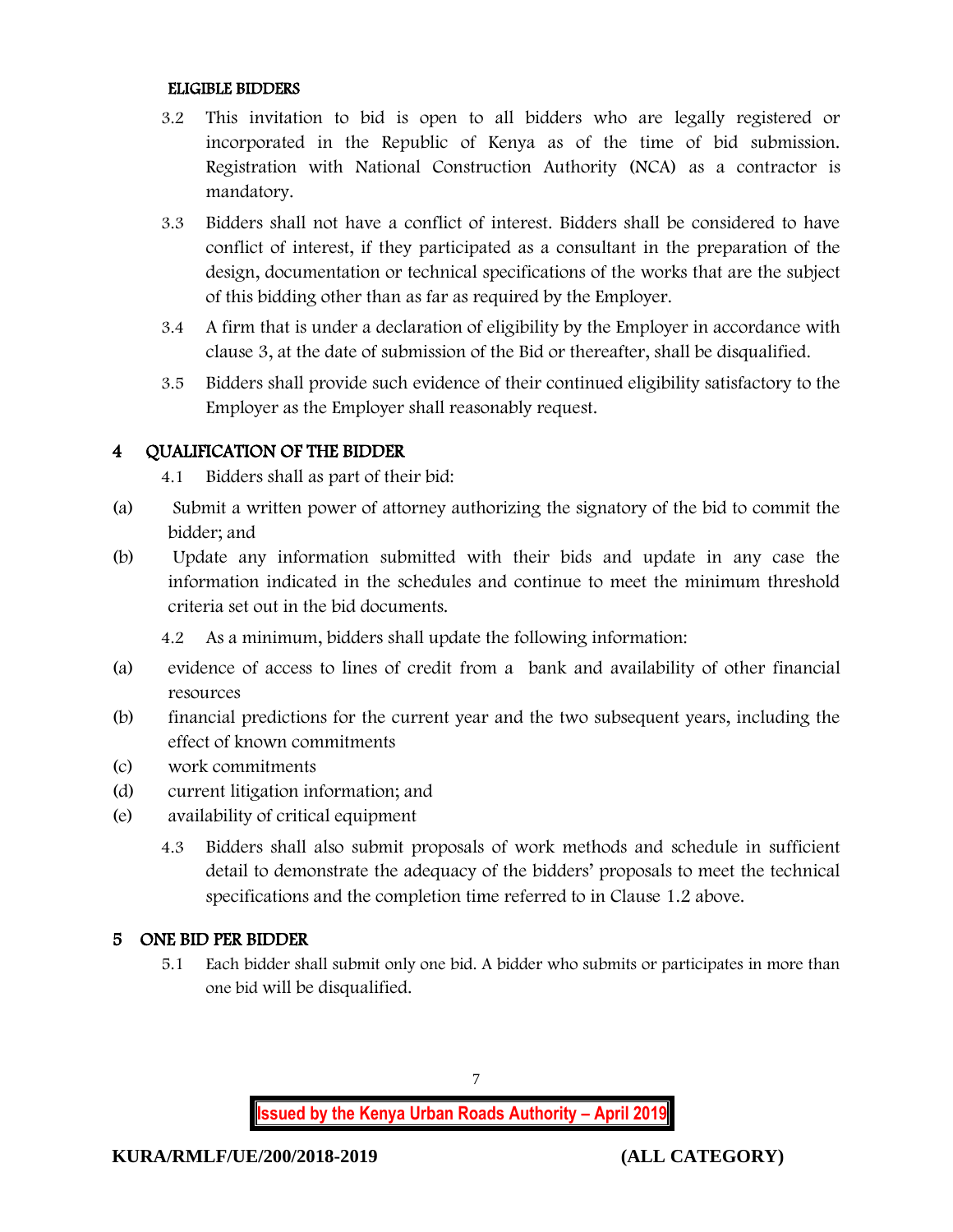#### 6 COST OF BIDDING

6.1 The bidder shall bear all costs associated with the preparation and submission of his bid and the Employer will in no case be responsible or liable for those costs, regardless of the conduct or outcome of the bidding process.

## 7 SITE VISIT

- 8.1 The tenderer is advised to visit and examine the site and its surroundings and obtain for himself on his own responsibility, all information that may be necessary for preparing the tender and entering into a contract. The costs of visiting the site shall be the tenderer's own responsibility.
	- 7.2 The tenderer and any of his personnel or agents will be granted permission by the Employer to enter upon premises and lands for the purpose of such inspection, but only upon the express condition that the tenderer, his personnel or agents, will release and indemnify the Employer from and against all liability in respect of, and will be responsible for personal injury (whether fatal or otherwise), loss of or damage to property and any other loss, damage, costs and expenses however caused, which but for the exercise of such permission, would not have arisen.
	- 7.3 A Mandatory pre-tender site meeting shall be held as specified in the tender notice. A representative of the Employer will be available to meet the intending tenderers at the venue.
	- 7.4 The Employer will conduct a Site Visit concurrently with the pre-bid meeting referred to in Clause 18, attendance for which is necessary for all bidders. Attendance by the tenderers shall be as specified in the tender notice.
	- 7.5 Tenderers must provide their own transport. The representative will not be available at any other time for site inspection visits.
	- 7.6 Each tenderer shall complete the Certificate of Tenderer's Visit to the Site, whether he in fact visits the Site at the time of the organized site visit or by himself at some other time.

#### B. BIDDING DOCUMENTS

#### 8 CONTENTS OF BIDDING DOCUMENTS

- 8.1 The set of documents comprising the tender includes the following together with any addenda issued in accordance with Clause 10:
- (a) Invitation to Bid
- (b) Instructions to Bidders and Conditions of Tender
- (c) Appendix to Instruction to Tenderers
- (d) Conditions of Contract Part I
- (e) Conditions of Contract Part II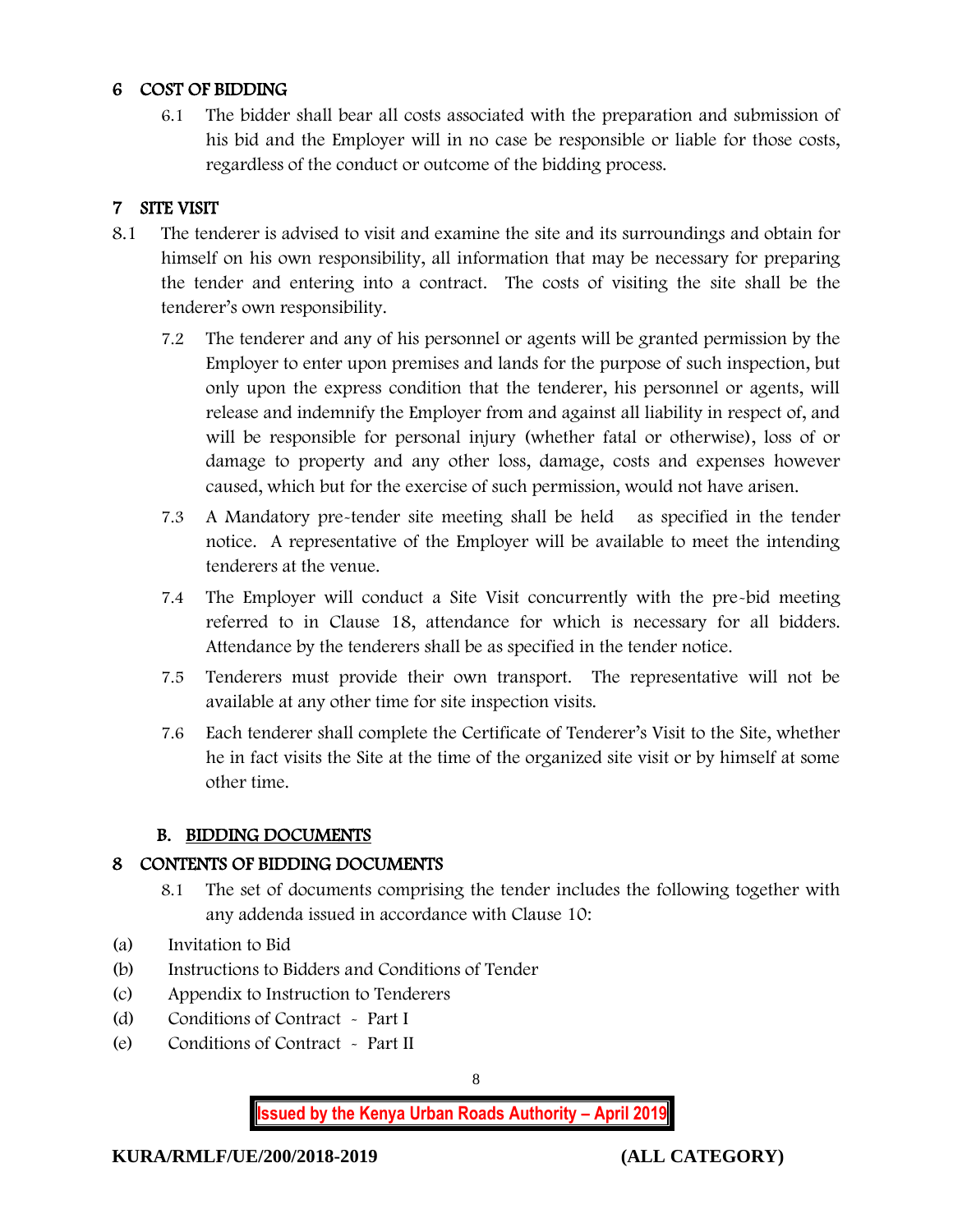- (f) Road Maintenance Manual (May 2010 Edition)
- (g) Standard Specifications
- (h) Special Specifications
- (i) Form of Bid, Appendix to Form of Bid and Bid Security
- (j) Bills of Quantities
- (k) Schedules of Supplementary information
- (l) Form of Contract Agreement
- (m) Form of Performance Security
- (n) Drawings
- (o) BID Addenda (BID Notices)
- (p) Declaration Form
	- 8.2 The bidder is expected to examine carefully all instructions, conditions, forms, terms, specifications and drawings in the bidding documents. Failure to comply with the requirements of bid submission will be at the bidder's own risk. Bids that are not substantially responsive to the requirements of the bidding documents will be rejected.
	- 8.3 All recipients of the documents for the proposed Contract for the purpose of submitting a tender (whether they submit a tender or not) shall treat the details of the documents as "private and confidential".

### 9 CLARIFICATION OF BIDDING DOCUMENTS

- 9.1 The prospective bidder requiring any clarification of the bidding documents may notify the Employer in writing, cable or by e-mail (hereinafter the term cable is deemed to include telex and facsimile) at the Employer's mailing address indicated in the Bidding Data.
- 9.2 The Employer will respond in writing to any request for clarification that he receives earlier than 7 days prior to the deadline for the submission of bids. Copies of the Employer's response to queries raised by bidders (including an explanation of the query but without identifying the sources of the inquiry) will be sent to all prospective bidders who will have purchased the bidding documents.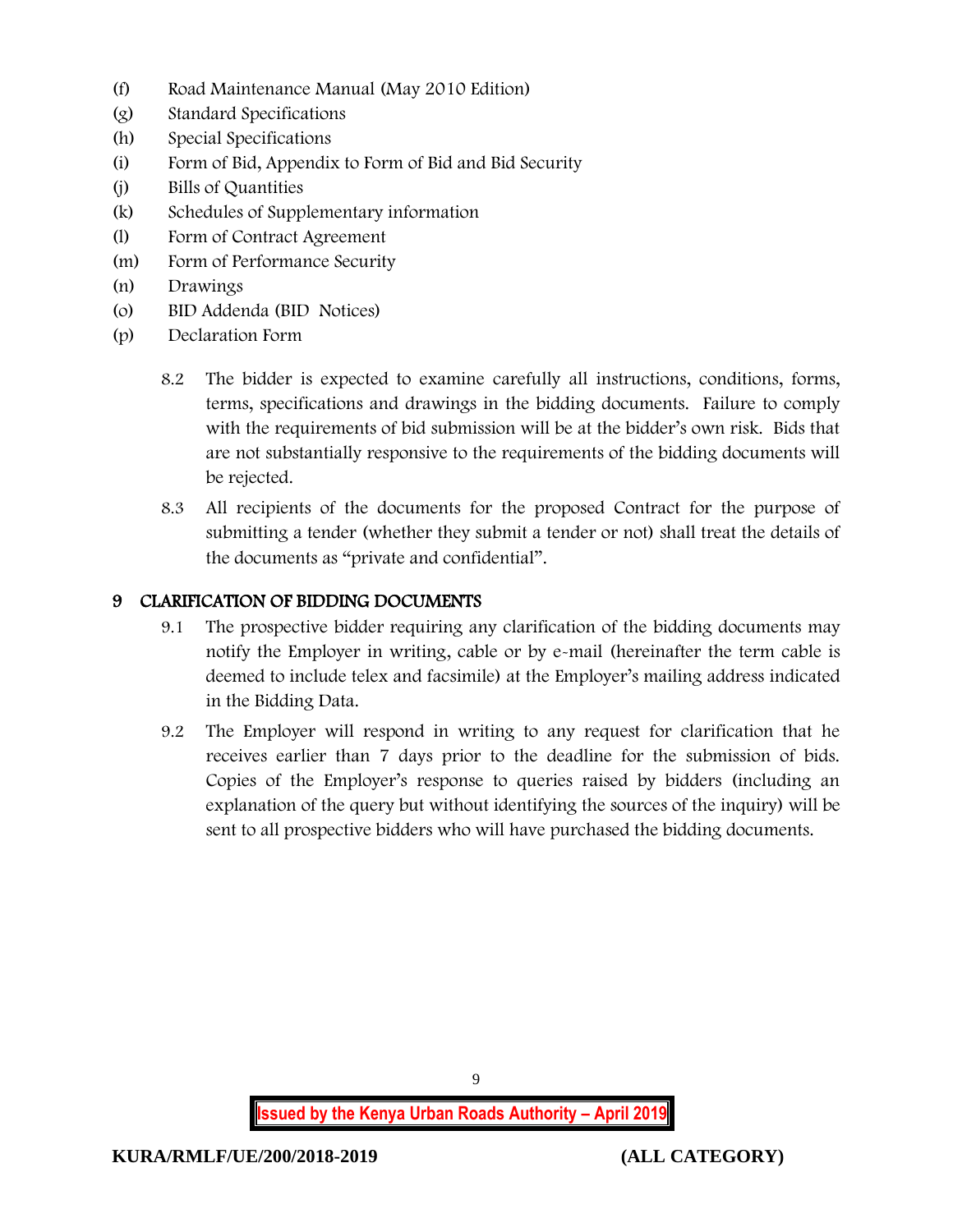#### 10 AMENDMENT OF BIDDING DOCUMENTS

- 10.1 At any time prior to the deadline for submission of bids, the Employer may, for any reason, whether at his own initiative or in response to a clarification requested by a prospective bidder, modify the bidding documents by issuing subsequent Addenda.
- 10.2 The Addendum thus issued shall be part of the bidding documents pursuant to Sub-Clause 9.1 and shall be communicated in writing or cable to all purchasers of the bidding documents. Prospective bidders shall promptly acknowledge receipt of each Addendum in writing or by cable to the Employer.
- 10.3 In order to afford prospective bidders reasonable time in which to take an Addendum into account in preparing their bids, the Employer may, at his discretion, extend the deadline for the submission of bids in accordance with Clause 16.2.

# C. PREPARATION OF BIDS

### 11 LANGUAGE OF BID

11.1 The bid prepared by the bidder and all correspondences and documents relating to the bid exchanged by the bidder and the Employer shall be written in the English Language. Supporting documents and printed literature furnished by the bidder may be in another language provided they are accompanied by an appropriate translation of pertinent passages in the above stated language. For the purpose of interpretation of the bid, the English language shall prevail.

#### 12 DOCUMENTS COMPRISING THE BID

- 12.1 The bid to be prepared by the bidder shall comprise:
- (a) Duly filled-in Form of Bid and Appendix to form of bid;
- (b) Bid security;
- (c) Priced Bills of Quantities;
- (d) Schedules of information
- (e) Qualification criteria
- (f) Any other materials required to be completed and submitted in accordance with the Instructions to Bidders embodied in these bidding documents.
	- 12.2 These Forms, Bills of Quantities and Schedules provided in these bidding documents shall be used without exception (subject to extensions of the Schedules in the same format).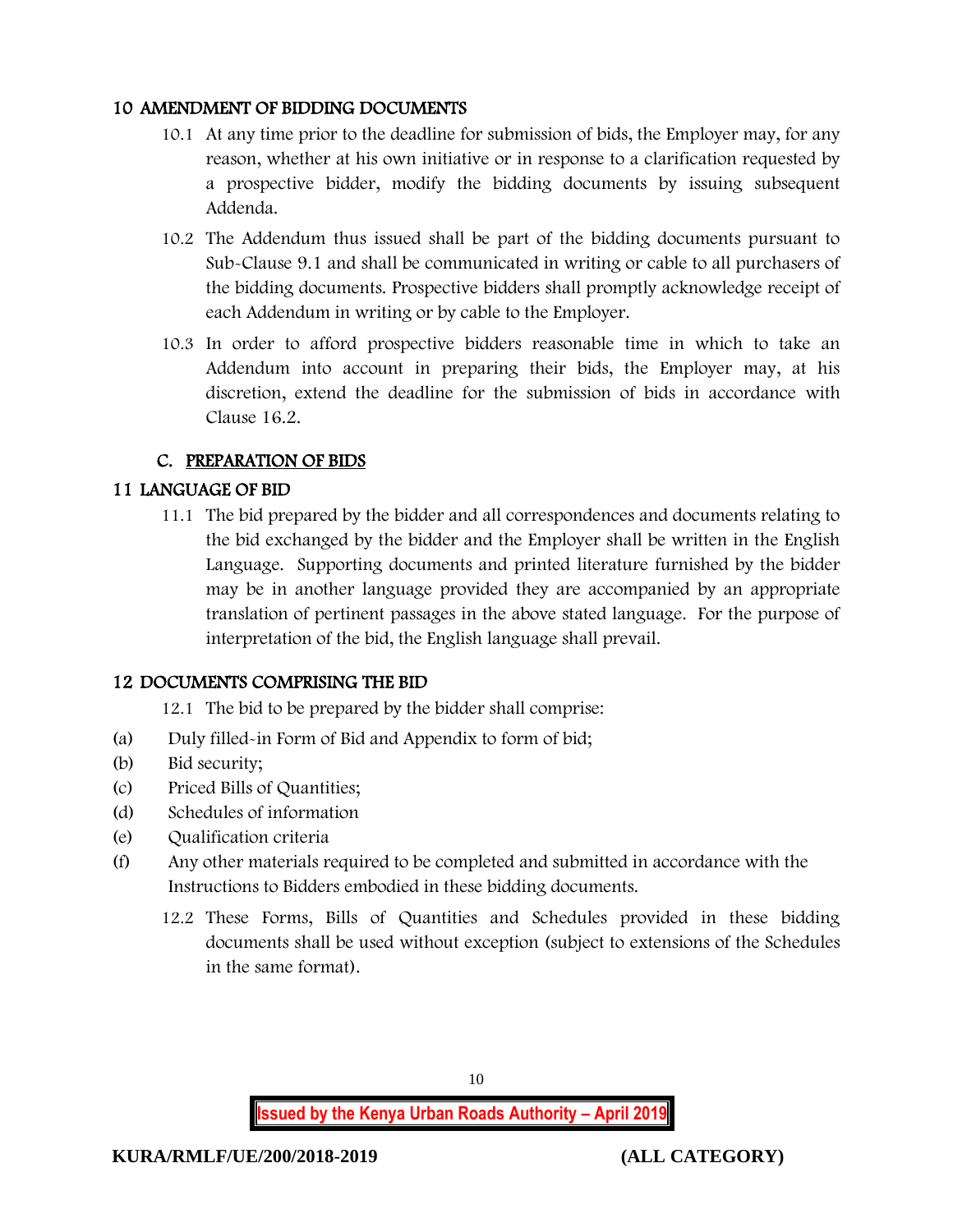#### 13 BID PRICES

- 13.1 Unless explicitly stated otherwise in the bidding documents, the contract shall be for the whole works as described in Sub-Clause 1.1, based on the basic unit rates and prices in the Bill of Quantities submitted by the bidder.
- 13.2 The bidder shall fill in rates and prices for all items of Works described in the Bills of Quantities, whether quantities are stated or not.
- 13.3 All duties, taxes (including VAT) and other levies payable by the Contractor under the Contract, or for any other cause as of the date 7 days prior to the deadline for submission of bids, shall be included in the rates and prices and the total Bid Price submitted by the bidder.
- 13.4 Unless otherwise provided in the Bidding Data and Conditions of Particular Application the rates and prices quoted by the bidder are subject to adjustment during the performance of the contract in accordance with the provisions of Clause 70 of the Conditions of Contract.

# 14 CURRENCIES OF BID AND PAYMENT

14.1 Bids shall be priced in Kenya Shillings.

# 15 BID VALIDITY

- 15.1 The bid shall remain valid and open for acceptance for a period of 90 calendar days from the specified date of bid opening specified in Clause 22.
- 15.2 In exceptional circumstances prior to expiry of the original bid validity period, the Employer may request that the bidders extend the period of validity for a specified additional period. The request and the responses thereto shall be made in writing or by cable. A bidder may refuse the request without forfeiting his bid security. A bidder agreeing to the request will not be required nor permitted to modify his bid, but will be required to extend the validity of his bid security for the period of the extension, and in compliance with Clause 16 in all respects.

# 16 BID SECURITY

- 16.1 The bidder shall furnish, as part of his bid, a bid security in the amount shown in the Appendix to instruction to tenderers. The bid security must be in form of unconditional Bank guarantee.
- 16.2 The bid security shall be in the form of unconditional bank guarantee from a reputable bank selected by the bidder and located in Kenya. The format of the bank guarantee shall be in accordance with bid security included in Section 3. The bid security shall remain valid for a period of thirty (30) days beyond the original validity period for the bid, and beyond any period of extension subsequently requested under Sub-Clause 15.2.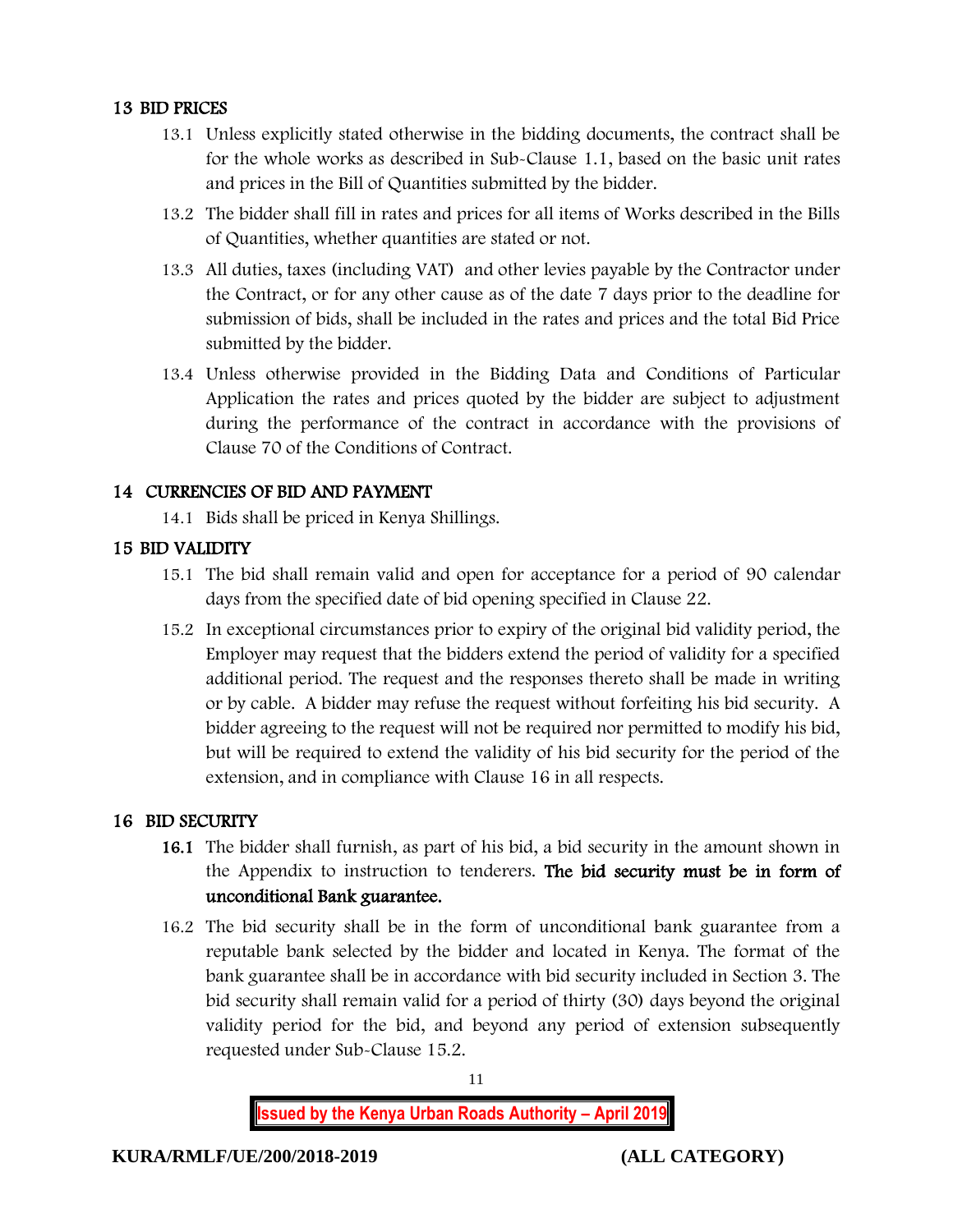- 16.3 Any bid not accompanied by an acceptable bid security will be rejected by the Employer as non-responsive.
- 16.4 The bid securities of unsuccessful bidders will be discharged/ returned as promptly as possible as but not later than 30 days after the expiration of the period of bid security validity.
- 16.5 The bid security of the successful bidder will be discharged upon the bidder signing the Contract Agreement and furnishing the required performance security.
- 16.6 The bid security may be forfeited:
- (a) if a bidder withdraws his bid, except as provided in Sub-Clause 23.2.
- (b) if the bidder does not accept the correction of any errors, pursuant to Sub-Clause 28.2 or
- (c) in the case of a successful bidder, if he fails within the specified time limit to:
	- (i) sign the Contract Agreement or<br>(ii) furnish the necessary performan
	- furnish the necessary performance security

# 17 NO ALTERNATIVE OFFERS

- 17.1 The bidder shall submit one offer, which complies fully with the requirements of the bidding documents.
- 17.2 The bid submitted shall be solely on behalf of the bidder. A bidder who submits or participates in more than one bid will be disqualified.
- 17.3 A price or rate shall be entered in indelible ink against every item in the Bills of Quantities with the exception of items which already have Prime Cost or Provisional sums affixed thereto. The bidders are reminded that no "nil" or "included" rates or "lump-sum" discounts will be accepted. The rates for various items should include discounts if any. Bidders who fail to comply will be disqualified.

# 18 PRE-BID MEETING

- 18.1 The bidder's designated representative is invited to attend a mandatory pre-bid meeting, which will take place as specified in the Tender notice. The purpose of the meeting will be to clarify issues and to answer questions on any matter that may be raised at that stage.
- 18.2 The bidder is requested as far as possible to submit any questions in writing or by cable, to reach the Employer not later than one week before the meeting. It may not be practicable at the meeting to answer questions received late, but questions and responses will be transmitted in accordance with the Minutes of the meeting, including the text of the questions raised and the responses given together with any responses prepared after the meeting, will be transmitted without delay to all purchasers of the bidding documents.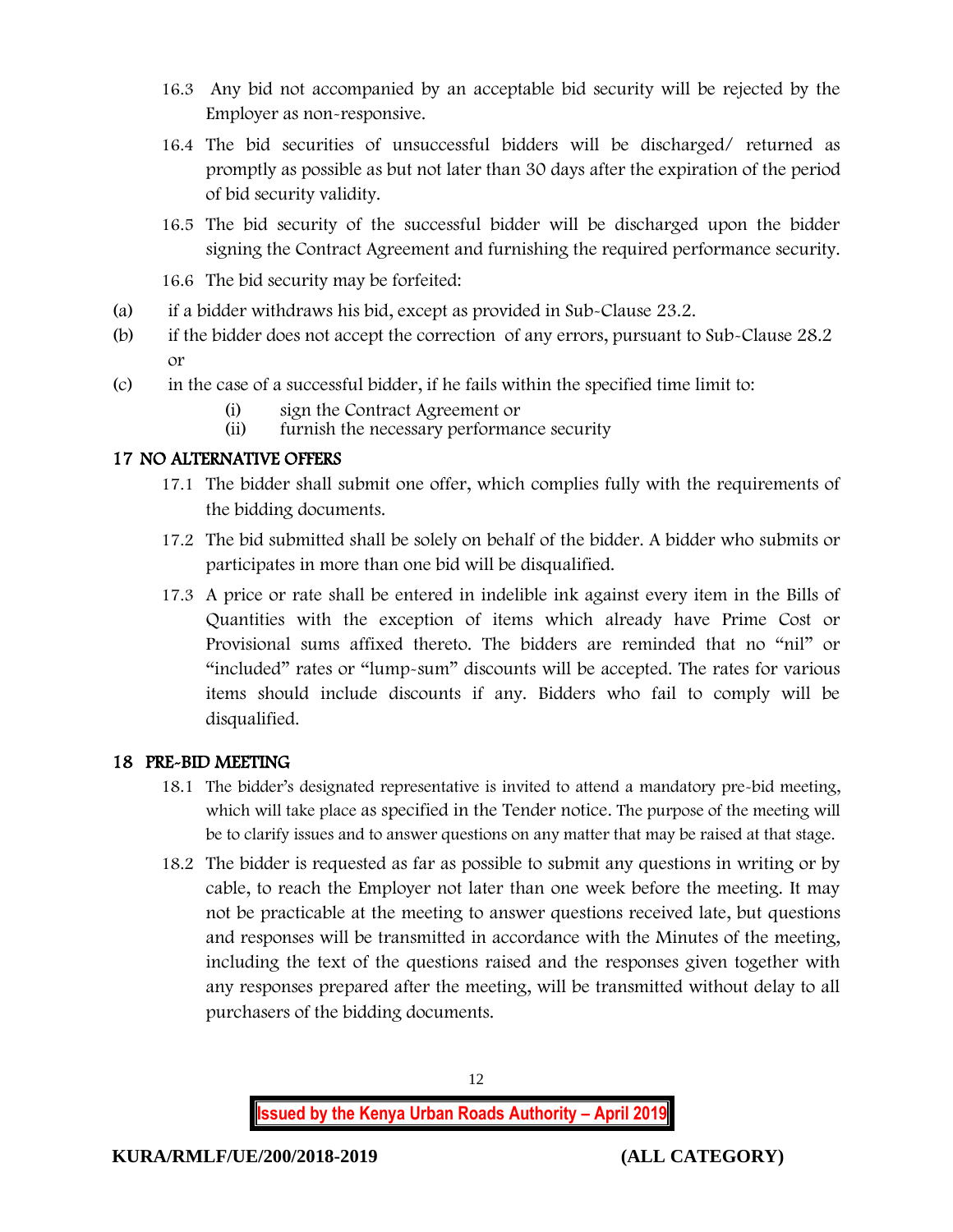Any modification of the bidding documents listed in Sub-Clause 9.1, which may become necessary as a result of the pre-bid meeting shall be made by the Employer exclusively through the issue of an Addendum pursuant to Clause 10 or through the minutes of the pre-bid meeting.

## 19 FORMAT AND SIGNING OF BIDS

- 19.1 The bidder shall prepare one original of the documents comprising the bid as described in Clause 12 of these Instructions to Bidders, bound with the section containing the Form of Bid and Appendix to Bid, and clearly marked "ORIGINAL". In addition, the bidder shall submit another copy of the bid clearly marked "COPY OF ORIGINAL". In the event of discrepancy between them, the original shall prevail.
- 19.2 The original and copies of the bid shall be typed or written in indelible ink (in the case of copies, photocopies are also acceptable) and shall be signed by a person or persons duly authorized to sign on behalf of the bidder pursuant to Sub-Clause 4.1(a) OR 4.3 (c) as the case may be. The person or persons signing the bid shall initial all pages of the bid where entries or amendments have been made.
- 19.3 The bid shall be without alterations, omissions or conditions except as necessary to correct errors made by the bidder, in which case such corrections shall be initialled by the person or persons signing the bid.

#### D. SUBMISSION OF BIDS

#### 20 SEALING AND MARKING OF BIDS

- 20.1 The bidder shall seal the original and each copy of the bid in separate envelopes duly marking the envelopes "ORIGINAL" and "COPY". The envelopes shall then be sealed in an outer separate envelope.
- 20.2 The inner and outer envelopes shall be:
- (a) Addressed to the Employer at the address provided in the Appendix to Form of Bid.
- (b) Bear the name and identification number of the contract. In addition to the identification required in sub-Clause 20.2, the inner envelopes shall indicate the name and address of the bidder to enable the bid to be returned unopened in case it is declared "late" pursuant to Clause 22.1, and for matching purposes under Clause 23.
- 20.3 If the outer envelope is not sealed and marked as instructed above, the Employer will assume no responsibility for the misplacement or premature opening of the bid. If the outer envelope discloses the bidder's identity the Employer will not guarantee the anonymity of the bid submission, but this shall not constitute grounds for rejection of the bid.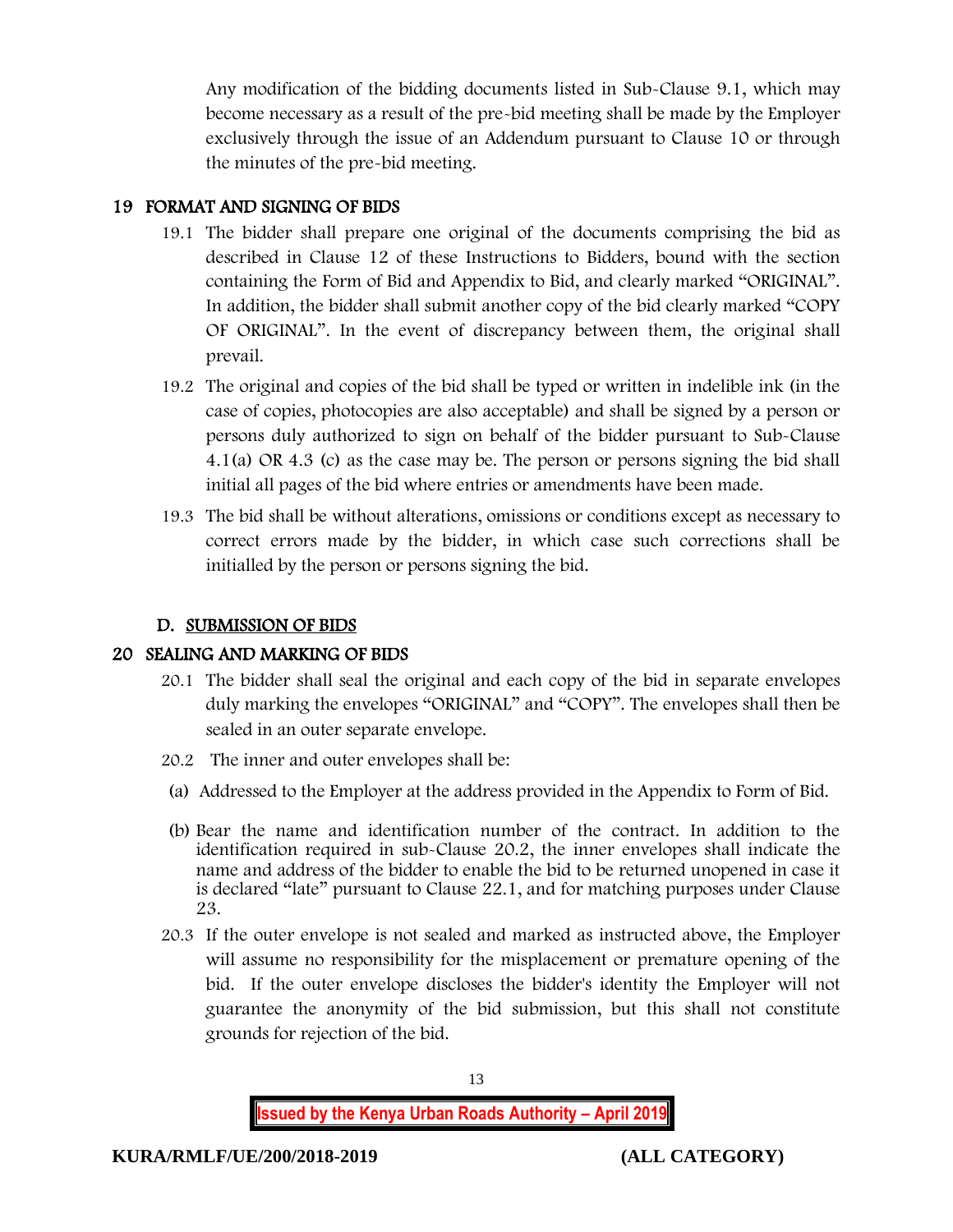#### 21 DEADLINE FOR SUBMISSION OF BIDS

21.1 Bids must be received by the Employer at the address specified in Sub Clause 20.2 not later than the date indicated in the tender notice.

Tenders delivered by hand must be placed in the "tender box" provided in the office of the employer.

Proof of posting will not be accepted as proof of delivery and any tender delivered after the above stipulated time, from whatever cause arising will not be considered.

21.2 The Employer may, at his discretion, extend the deadline for the submission of bids through the issue of an Addendum in accordance with Clause 10 in which case all rights and obligations of the Employer and the bidders previously subject to the original deadline shall thereafter be subject to the new deadline as extended.

#### 22 LATE BIDS

22.1 Any bid received by the Employer after the deadline for submission of bids prescribed in Clause 21 will be returned unopened to the bidder.

#### 23 MODIFICATION, SUBSTITUTION AND WITHDRAWAL OF BIDS

- 23.1 The bidder may modify, substitute or withdraw his bid after bid submission, provided that written notice of modification or withdrawal is received by the Employer prior to the prescribed deadline for submission of bids.
- 23.2 The bidder's modification, substitution or withdrawal notice shall be prepared, sealed, marked and delivered in accordance with the provisions of Clause 20, with the outer and inner envelopes additionally marked "MODIFICATION" or "WITHDRAWAL" as appropriate.
- 23.3 No bid may be modified subsequent to the deadline for submission of bids, except in accordance with Sub-Clause 29.2.
- 23.4 Any withdrawal of a bid during the interval between the deadline for submission of bids and expiration of the period of bid validity specified in Clause 16 may result in the forfeiture of the bid security pursuant to Sub-Clause 16.6.

# E. BID OPENING AND EVALUATION

#### 24 BID OPENING

24.1 The Employer will open the bids, including withdrawals and modifications made pursuant to Clause 24, in the presence of bidders' designated representatives who choose to attend, at the time, date, and location stipulated in the letter of invitation. The bidders' representatives who are present shall sign a register evidencing their attendance.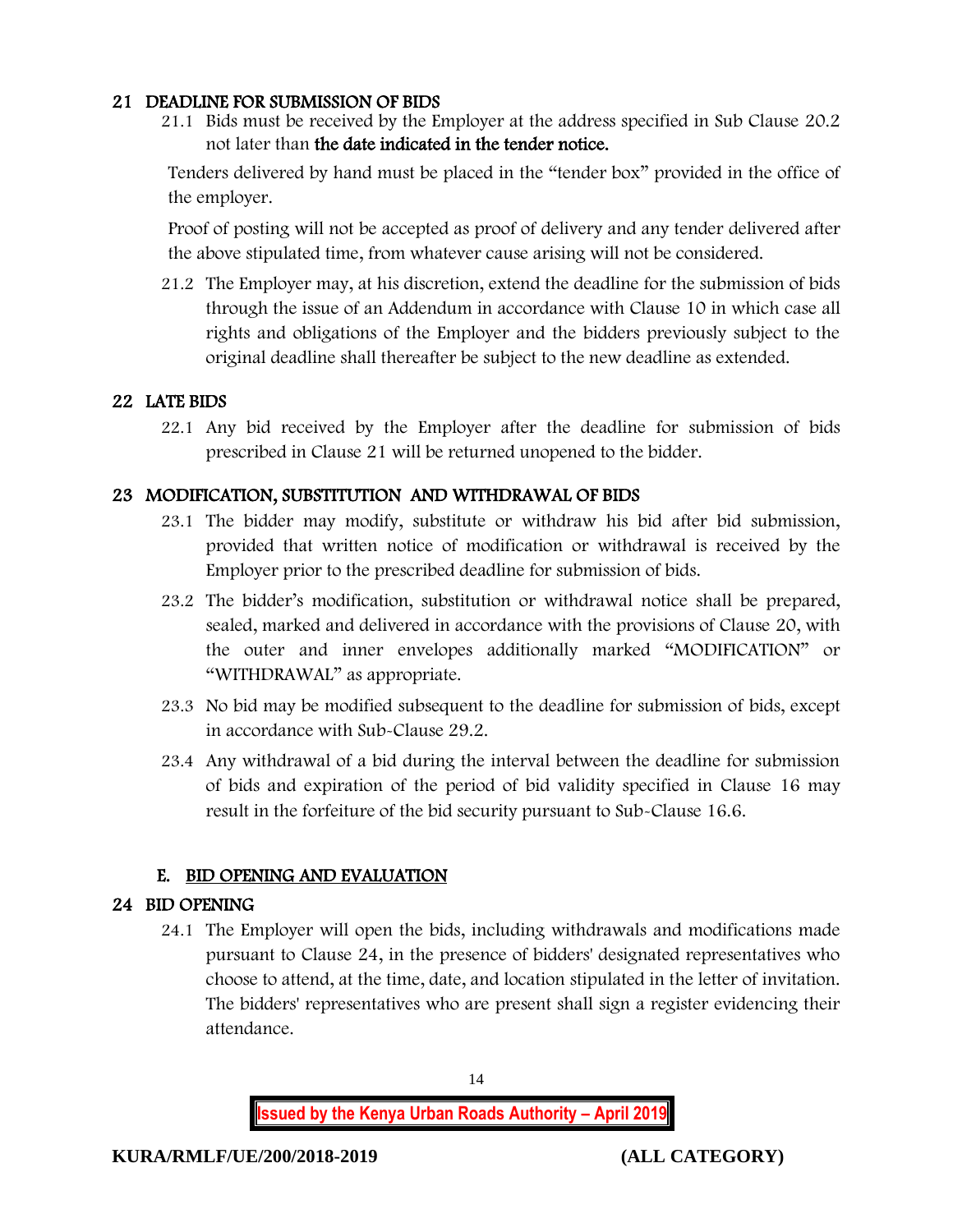- 24.2 Envelopes marked "WITHDRAWAL" and "SUBSTITUTION" shall be opened first and the name of the bidder shall be read out. Bids for which an acceptable notice of withdrawal has been submitted pursuant to Clause 23 shall not be opened.
- 24.3 The bidder's name, the Bid Prices, including any bid modifications and withdrawals, the presence (or absence) of bid security, and any such details as the Employer may consider appropriate, will be announced by the Employer at the opening. Subsequently, all envelopes marked "MODIFICATION" shall be opened and the submissions therein read out in appropriate detail. No bid shall be rejected at bid opening except for late bids pursuant to Clause 22.
- 24.4 The Employer shall prepare minutes of the bid opening, including the information disclosed to those present in accordance with Sub-Clause 24.3.
- 24.5 Bids not opened and read out at bid opening shall not be considered further for evaluation, irrespective of the circumstances.

### 25 PROCESS TO BE CONFIDENTIAL

25.1 Information relating to the examination, evaluation and comparison of bids, and recommendations for the award of contract shall not be disclosed to bidders or any other persons not officially concerned with such process until the award to the successful bidder has been announced. Any effort by a bidder to influence the Employer's processing of bids or award decisions may result in the rejection of the bidder's bid.

#### 26 CLARIFICATION OF BIDS AND CONTACTING OF THE EMPLOYER

- 26.1 To assist in the examination, evaluation, and comparison of bids, the Employer may, at its discretion, ask any bidder for clarification of its bid, including breakdowns of unit rates. The request for clarification and the response shall be in writing or by cable, but no change in the price or substance of the bid shall be sought, offered, or permitted except as required to confirm the correction of arithmetic errors discovered by the Employer in the evaluation of the bids in accordance with Clause 29.
- 26.2 Subject to Sub-Clause 26.1, no bidder shall contact the Employer on any matter relating to its bid from the time of the bid opening to the time the contract is awarded. If the bidder wishes to bring additional information to the notice of the Employer, should do so in writing.
- 26.3 Any effort by the bidder to influence the Employer in the Employer's bid evaluation, bid comparison or contract award decisions may result in the rejection of the bidder's bid.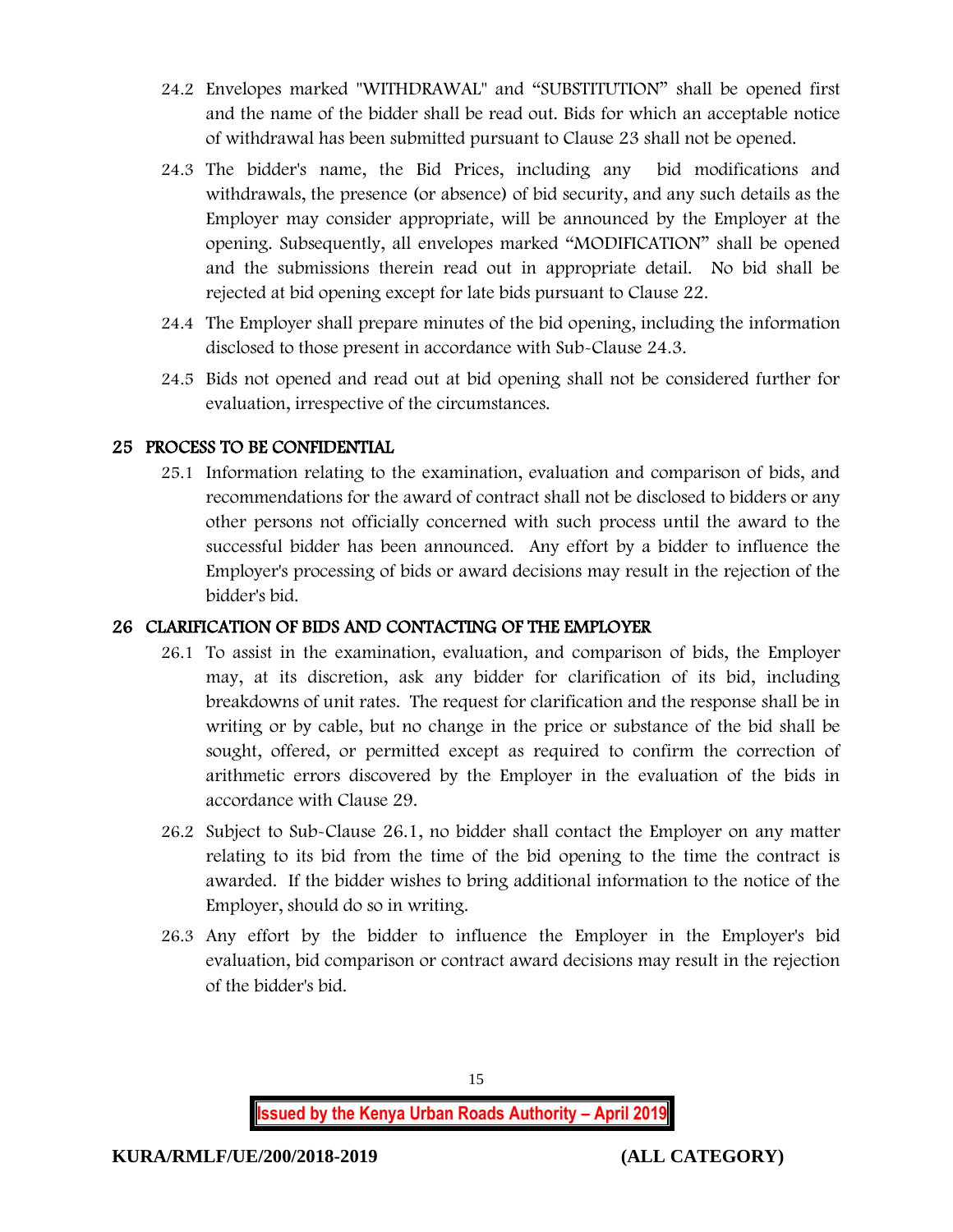#### 27 EXAMINATION OF BIDS AND DETERMINATION OF RESPONSIVENESS

- 27.1 Prior to the detailed evaluation of bids, the Employer will determine whether each bid (a) has been properly signed; (b) is accompanied by the required securities; (c) is substantially responsive to the requirements of the bidding documents; and (d) provides any clarification and/or substantiation that the Employer may require to determine responsiveness pursuant to Sub-Clause 28.2.
- 27.2 A substantially responsive bid is one that conforms to all the terms, conditions, and specifications of the bidding documents without material deviation or reservation and has a valid tender bank guarantee. A material deviation or reservation is one

(a) Which affects in any substantial way the scope, quality, or performance of the works;

(b) Which limits in any substantial way, inconsistent with the bidding documents, the Employer's rights or the bidder's obligations under the contract; or

(c) Whose rectification would affect unfairly the competitive position of other bidders presenting substantially responsive bids.

27.3 If a bid is not substantially responsive, it will be rejected by the Employer and may not subsequently be made responsive by correction or withdrawal of the nonconforming deviation or reservation.

#### 28 CORRECTION OF ERRORS

Tenders determined to be substantially responsive shall be checked by the Employer for any arithmetic errors in the computations and summations. Errors will NOT be corrected by the Employer.

# 29 EVALUATION AND COMPARISON OF BIDS

- 29.1 The Employer will carry out evaluation of details and information provided in post-Qualification Questionnaire and any bidder who does not qualify shall not have his/her bid evaluated further.
- 29.2 The Employer will then evaluate and compare only the bids determined to be substantially responsive in accordance with Clauses 27 and 28.
	- 29.3 The procuring entity may at any time terminate procurement proceedings before contract award and shall not be liable to any person for the termination.
	- 29.4 A tenderer who gives false information in the tender document about its qualification or who refuses to enter into a contract after notification of contract award shall be considered for debarment from participating in future public procurement.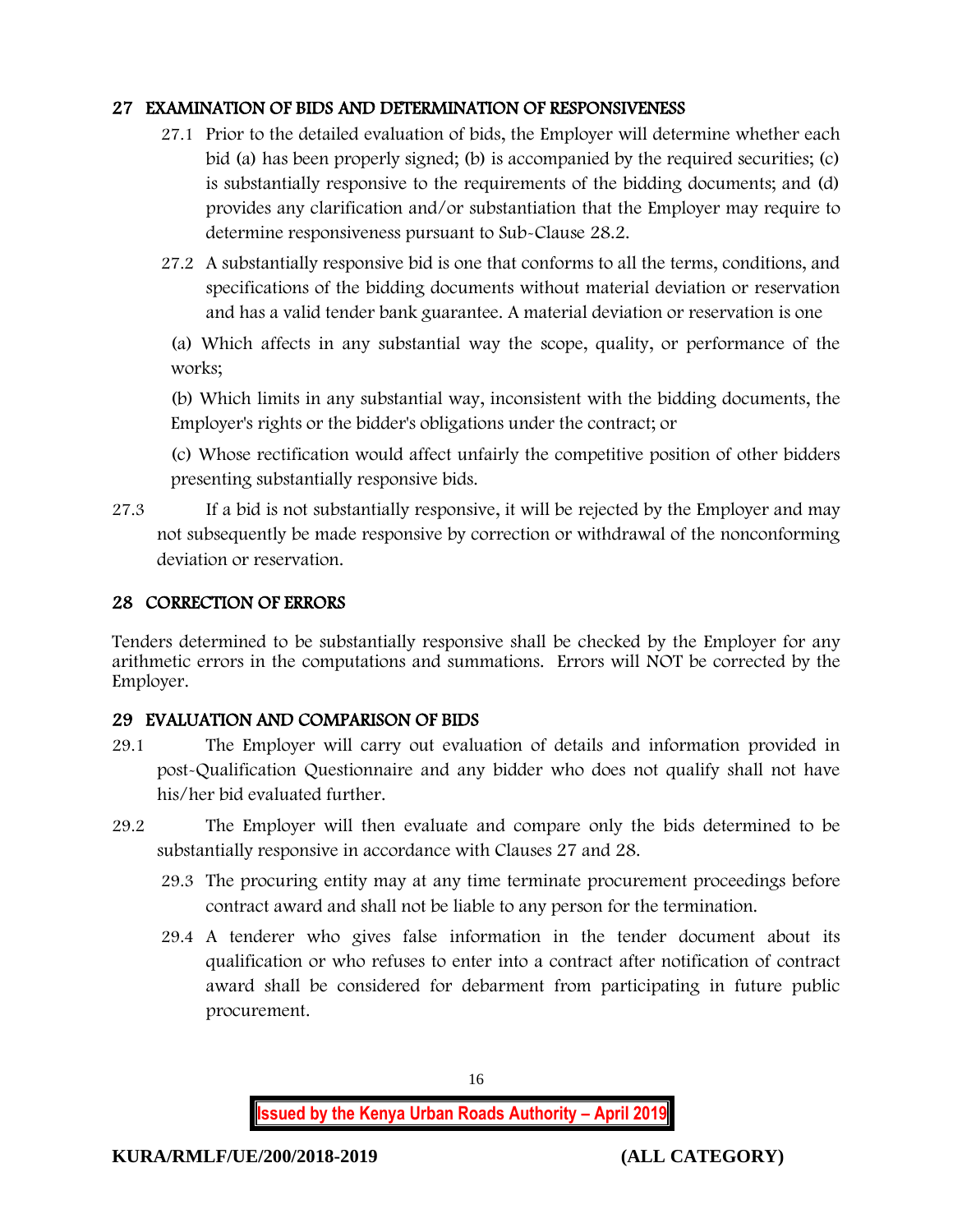### 30 QUALIFICATION AND EVALUATION CRITERIA

31.1 Post-qualification will be based on meeting all of the following minimum point scale criteria regarding the Applicant's general and particular experience, personnel and equipment capabilities as well as financial position. The Employer reserves the right to waive minor deviations, if they do not materially affect the capacity of an applicant to perform the contract. Subcontractor's experience and resources shall not be taken into account in determining the Applicant's compliance with qualifying criteria.

#### 31.2 General Experience.

The Applicant shall meet the following minimum criteria: -

- (a) Average annual turnover for the last  $2$  years  $-$  KShs.4,000,000.00/ $\sim$ .
- (b) Successful completion as a prime contractor or sub-contractor in the execution of at least three roads rehabilitation/new construction projects of a similar nature and comparable in complexity to the proposed contract within the last three years, for which at least one was located in an urban environment in Kenya.
- 31.3 **Personnel Capabilities.** The Applicant should list down personnel of minimum qualification of a Diploma in Civil Engineering for Site Agent, Ordinary Diploma for the surveyor and other supervisory staff.
- 31.4 *Equipment Capabilities.* The Applicant should list down, the plants and equipment that are in his ownership and the ones proposed for hire which should be suitable for executing contract works. – Applicants must attaché evidence of ownership or hiring arrangements.
- 31.5 **Cash flow statement**. The Applicant should demonstrate that the firm has access to or has available, liquid assets, unencumbered real assets, lines or credit, and other financial means sufficient to meet the construction cash flow for a period of 2 months, estimated at 20% of the estimated tender sum.
- 31.6 Balance Sheets. Signed and stamped Audited balance sheets for the last two years should be submitted and must demonstrate the soundness of the Applicant's financial position, availability of working capital and net worth.
- 31.7 Financial position/Ratios. The applicant's financial information will be assessed in terms of ROCE, current ratio and return on equity, and the point scale criteria on their financial position given on this basis. Where necessary, the Employer may make inquiries with the Applicant's bankers.
- 31.8 Litigation History. The Applicant should provide accurate information on any litigation or arbitration resulting from contracts complete or under execution by him over the last five years. A consistent history of litigation against the Applicant may result in failure of the application.
- 31.9 Post-qualification criteria are as provided in the Appendix to instruction to tenderers.

17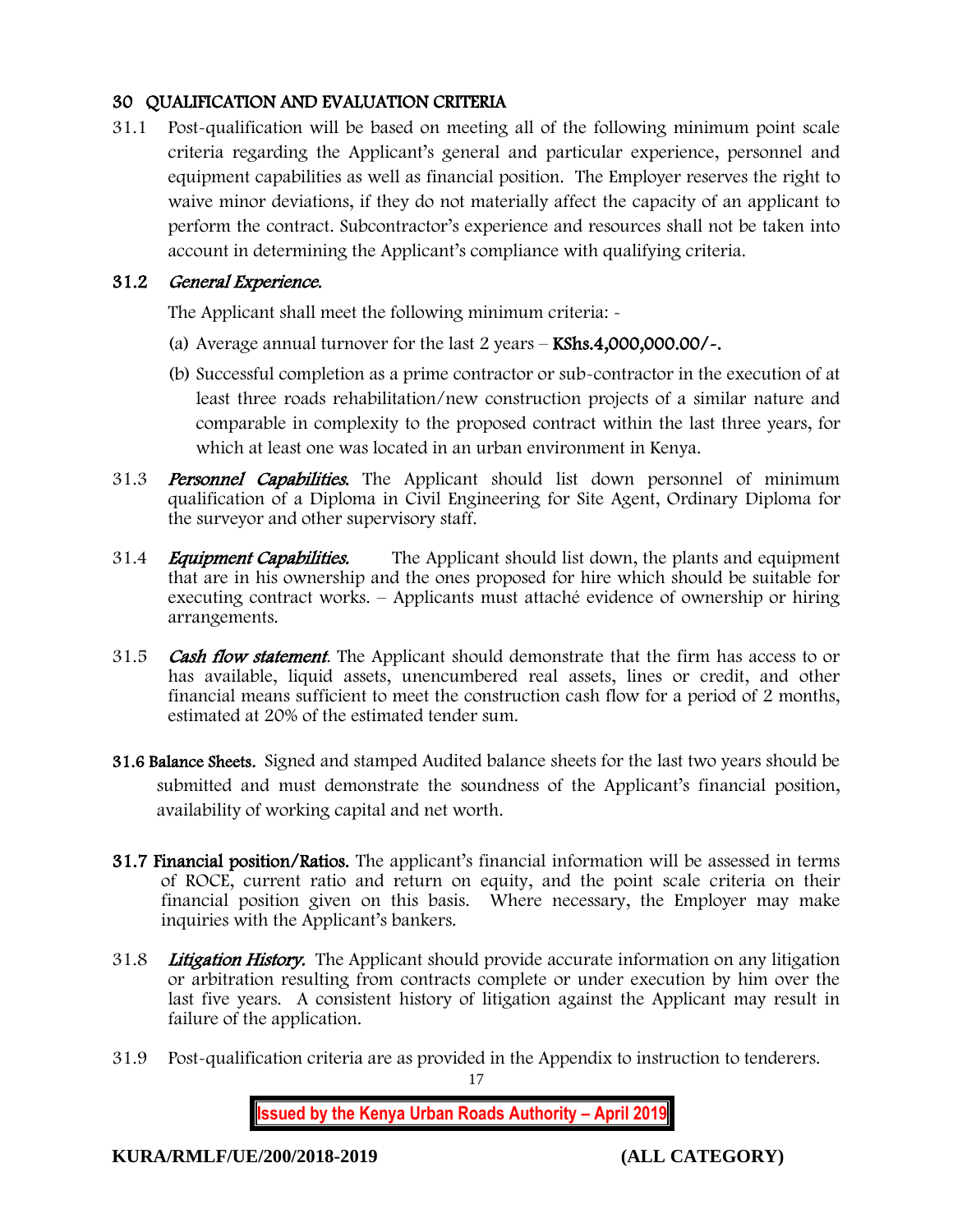The bidders who pass the technical criteria will be subjected to financial evaluation.

# F. FINANCIAL EVALUATION

30.8 Comparison of major rates of items of construction & credibility of tenderers rates The Employer will compare the tenderers' rates with the Engineer's estimates for major items of construction. If some bids are seriously unbalanced or front loaded in relation to the Engineer's estimates for the major items of work to be performed under the contract, the Employer may require the bidder to produce detailed price analyses for any or all items of the Bills of Quantities, to demonstrate the internal consistency of those prices with the construction methods and schedule proposed. After evaluation of the price analyses, taking into consideration the schedule of estimated contract payments, the Employer may require that the amount of the Performance Security set forth in Clause 35 be increased at the expense of the bidder to a level sufficient to protect the Employer against financial loss in the event of default of the successful bidder under the contract.

# G. AWARD OF CONTRACT

# 31 AWARD

31.1 Subject to Clause 32, the Employer will award the contract to the bidder whose bid has been determined to be substantially responsive to the bidding documents and who has offered the lowest Evaluated Bid Price pursuant to Clause 29, provided that such bidder has been determined to be (a) eligible in accordance with the provisions of Sub-Clause 3.1, and (b) qualified in accordance with the provisions of Clause 4.

# 32 EMPLOYER'S RIGHT TO ACCEPT ANY BID AND TO REJECT ANY OR ALL BIDS

32.1 The Employer reserves the right to accept or reject any bid, and to annul the bidding process and reject all bids, at any time prior to award of contract, without thereby incurring any liability to the affected bidder or bidders or any obligation to inform the affected bidder or bidders of the grounds for the Employer's action.

# 33 NOTIFICATION OF AWARD

33.1 Prior to expiration of the period of bid validity prescribed by the Employer, the Employer will notify the successful bidder in writing or by cable confirmed by registered letter that its bid has been accepted. This letter (hereinafter and in the Conditions of Contract called "Letter of Acceptance") shall specify the sum, which the Employer will pay the Contractor in consideration of the execution and completion of the works and the remedying of any defects therein by the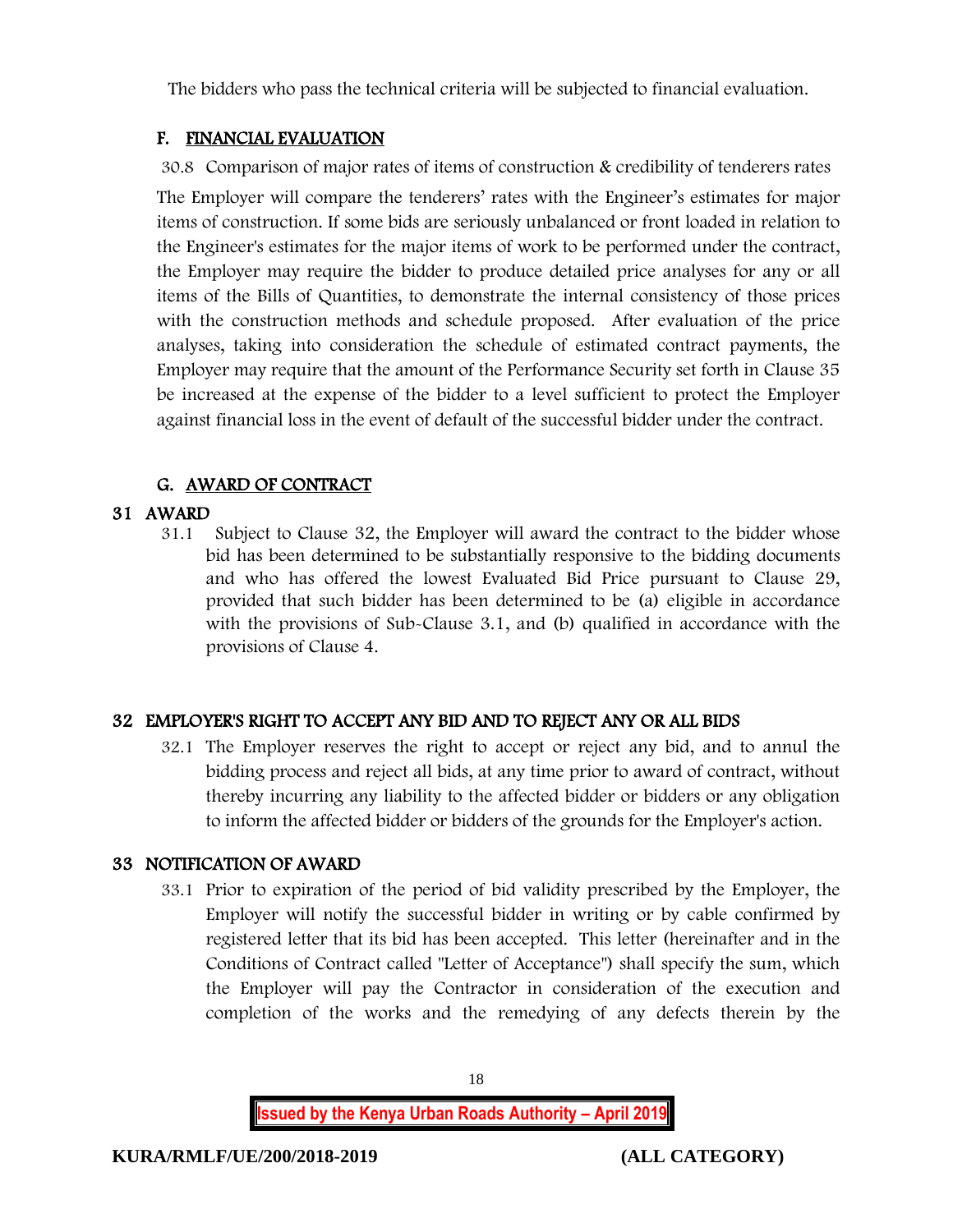Contractor as prescribed by the contract (hereinafter and in the Conditions of Contract called "the Contract Price").

33.2 At the same time that the Employer notifies the successful bidder that his bid has been accepted, the Employer shall notify the other bidders that their bids have been unsuccessful and that their bid security will be returned as promptly as possible, in accordance with sub clause 17.4.

#### 34 SIGNING OF AGREEMENT

34.1 Within 21 days of receipt of the Notification of Award, the successful bidder shall sign the Form of Agreement and return it to the Employer, together with the required performance security.

### 35 PERFORMANCE SECURITY

- 35.1 Within 21 days of receipt of the Letter of Acceptance from the Employer, the successful bidder shall furnish to the Employer a performance security in the form stipulated in the Conditions of contract. The form of performance security provided in Section 9 of the bidding documents shall be used.
- 35.2 The successful bidder shall provide a performance security in the form of an Unconditional Bank Guarantee from a reputable bank located in Kenya.
- 35.3 Failure by successful bidder to lodge the required performance Guarantee within 21 days of the receipt of the letter of Acceptance shall constitute sufficient grounds for annulment of the award and forfeiture of the bid surety; in which event the Employer may make the award to another bidder or call for new bids.

#### 36 CONTRACT EFFECTIVENESS

36.1 The Contract will be effective only upon signature of the Agreement between the Contractor and the Employer.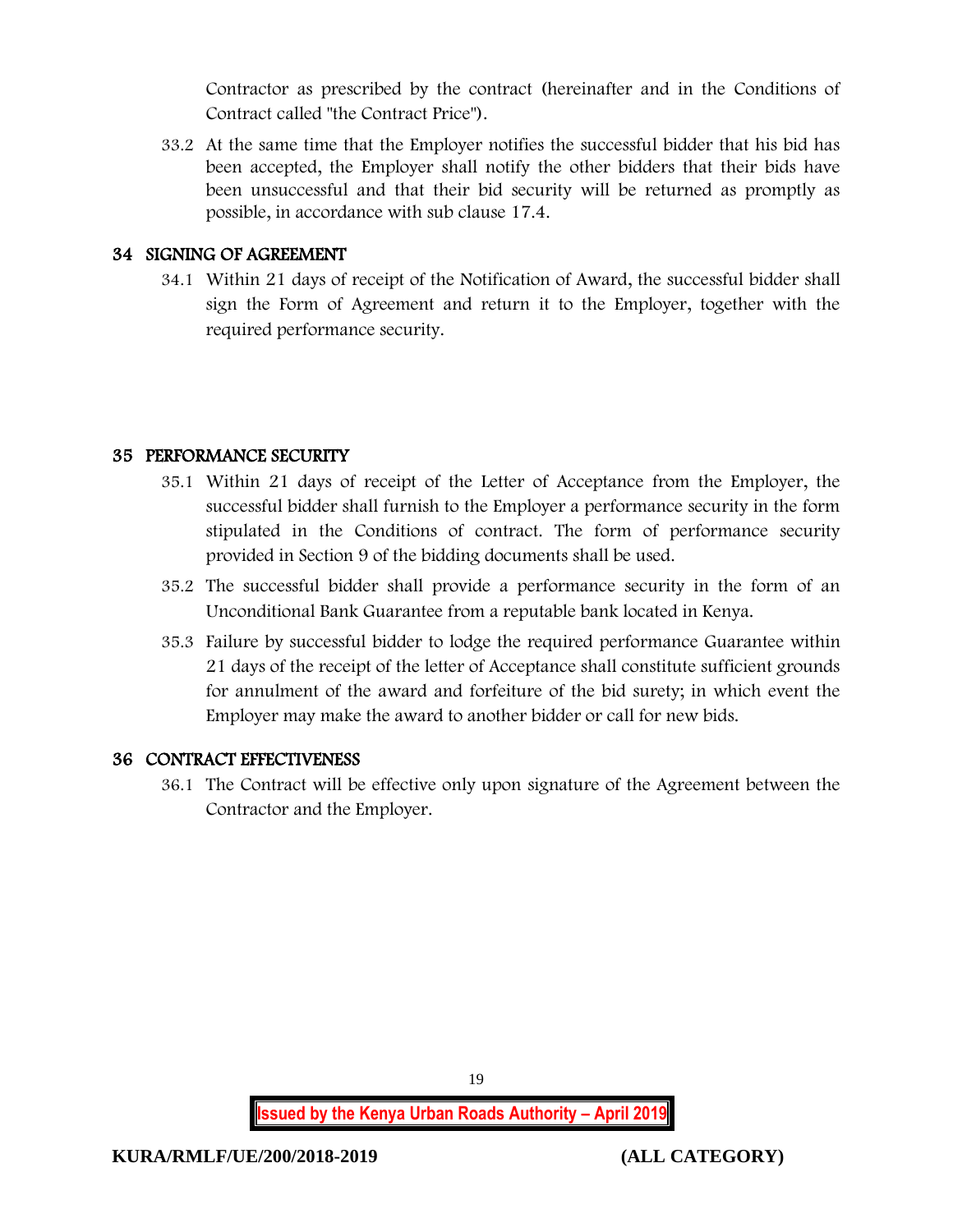# QUALIFICATION CRITERIA

This Section contains all the factors, methods and criteria that the Employer shall use to evaluate applications. The information to be provided in relation to each factor and the definitions of the corresponding terms are included in the respective Application Forms.

#### **Contents**

| 7. Schedule of the Major Items of Plant/Equipment Available for Proposed Contract. 21 |  |
|---------------------------------------------------------------------------------------|--|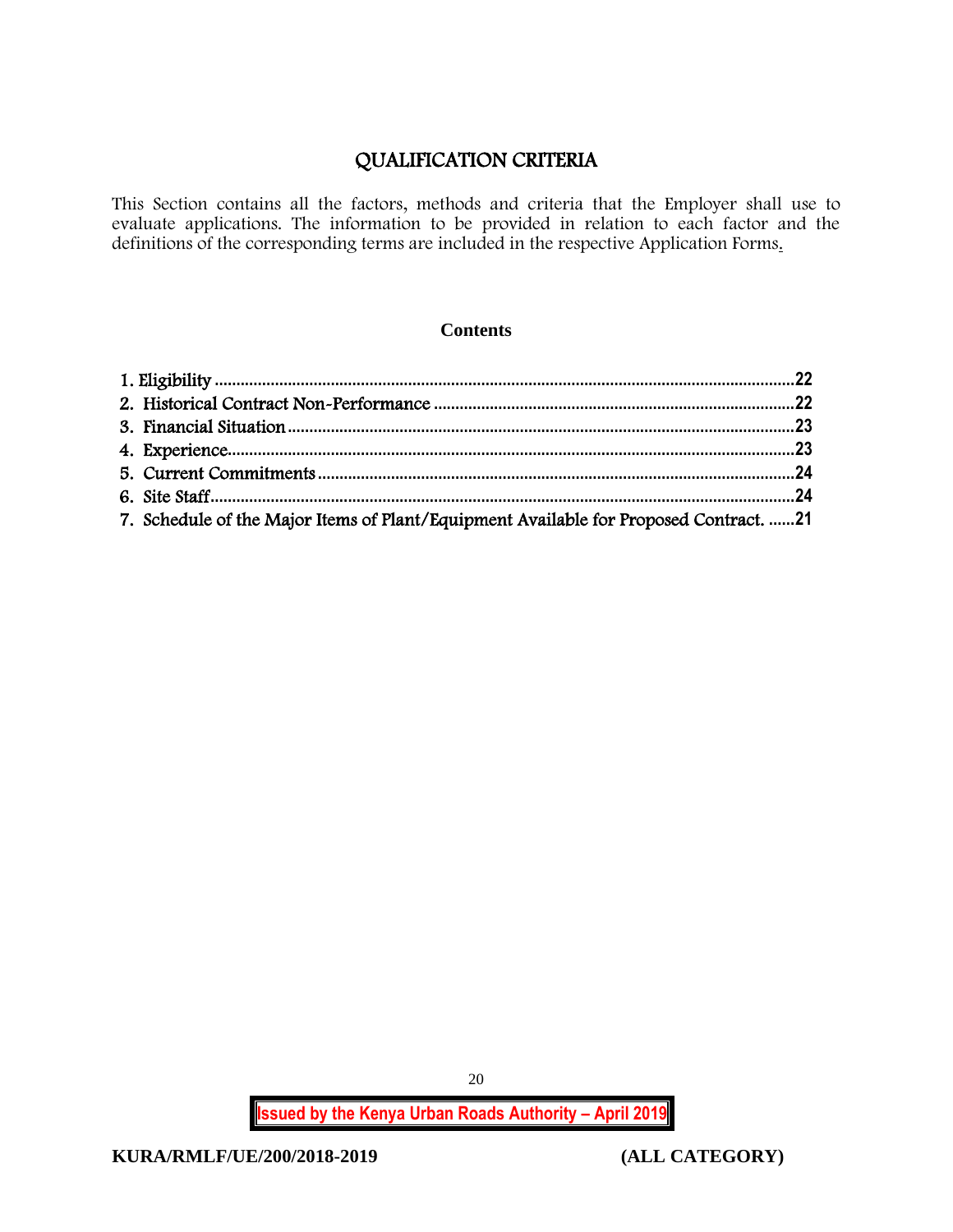# QUALIFICATION CRITERIA

<span id="page-21-0"></span>This Section contains all the factors, methods and criteria that the Employer shall use to evaluate applications. The information to be provided in relation to each factor and the definitions of the corresponding terms are included in the respective Application Forms.

#### **Contents**

| 7. Schedule of the Major Items of Plant/Equipment Available for Proposed Contract. 21 |  |
|---------------------------------------------------------------------------------------|--|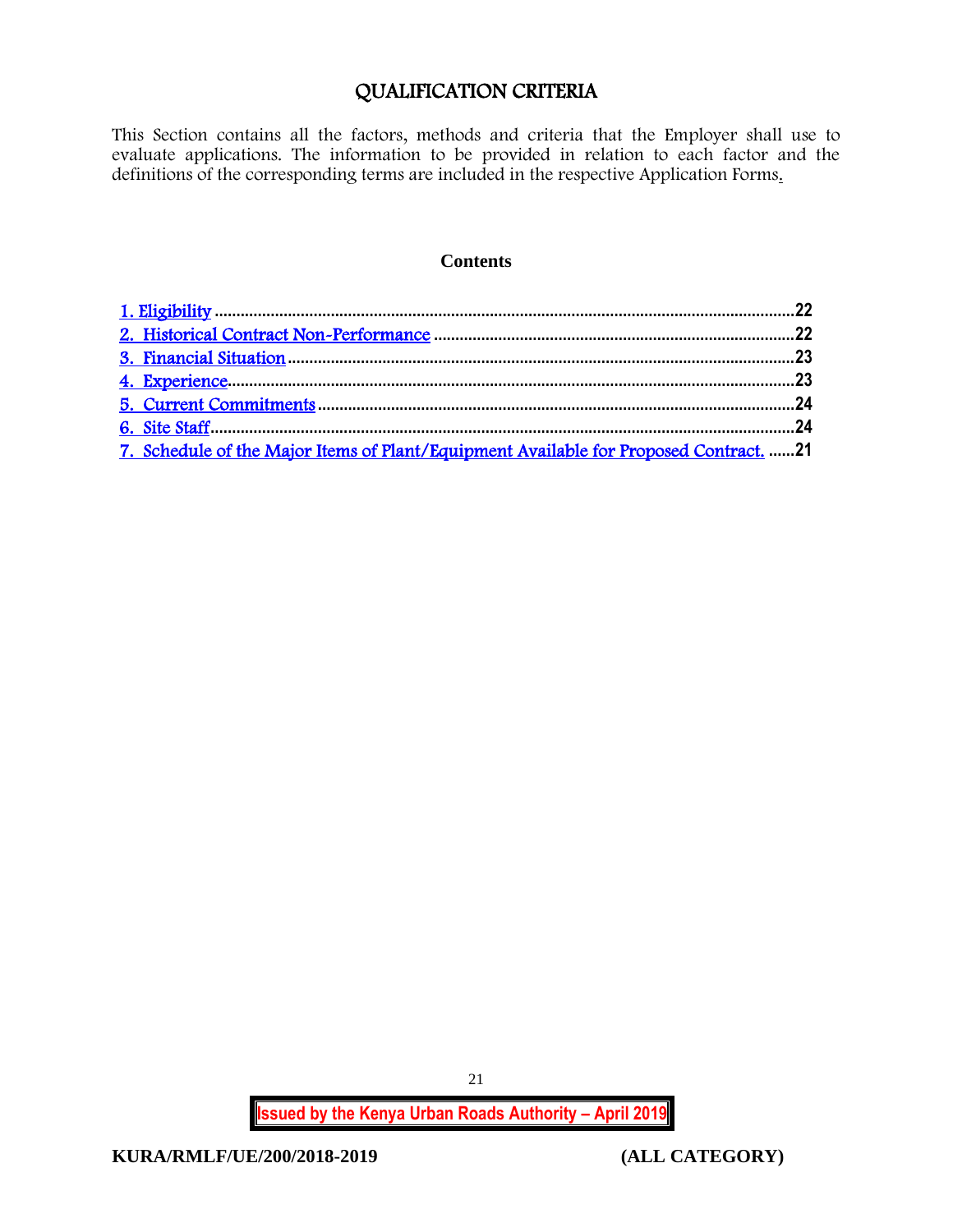<span id="page-22-1"></span><span id="page-22-0"></span>

| No. | Subject                                    | Requirement                                                                                                                                                                                                                                                                                                                                                                                                                                                                   | Bidder                | Submission<br>Requirements |
|-----|--------------------------------------------|-------------------------------------------------------------------------------------------------------------------------------------------------------------------------------------------------------------------------------------------------------------------------------------------------------------------------------------------------------------------------------------------------------------------------------------------------------------------------------|-----------------------|----------------------------|
|     | 1. Eligibility                             |                                                                                                                                                                                                                                                                                                                                                                                                                                                                               |                       |                            |
| 1.1 | Eligibility                                | Nationality in accordance with<br>Sub-Clause 4.1.                                                                                                                                                                                                                                                                                                                                                                                                                             | Must meet requirement | Section 2, Schedule 1      |
| 1.2 | Conflict of Interest                       | No conflicts of interest in Sub-<br>Clause 4.2.                                                                                                                                                                                                                                                                                                                                                                                                                               | Must meet requirement | Section 2, Schedule 1      |
| 1.3 | Debarment                                  | Not having been declared<br>ineligible by the Employer, as<br>described in Sub-Clause 4.3.                                                                                                                                                                                                                                                                                                                                                                                    | Must meet requirement | Section 2, Schedule 11     |
| 1.4 | Incorporation &<br>Registration            | Pursuant to sub-clause 4.1 the<br>following shall be provided;<br>- Copy of Certificate of<br>incorporation certified by a<br>Commissioner of Oaths or<br>issuing authority to show that<br>the applicant is a registered<br>company and legally authorised<br>to do business in Kenya<br>- Proof of registration with the<br>National Construction Authority<br>(NCA) in the categories<br>indicated in the tender notice.                                                   | Must meet requirement | Section 2, Schedule 1      |
|     | 2. Historical Contract Non-Performance     |                                                                                                                                                                                                                                                                                                                                                                                                                                                                               |                       |                            |
| 2.1 | History of Non-<br>Performing<br>Contracts | Non-performance of a contract<br>did not occur within the last<br>five (5) years prior to the<br>deadline for application<br>submission based on all<br>information on fully settled<br>disputes or litigation. A fully<br>settled dispute or litigation is<br>one that has been resolved in<br>accordance with the Dispute<br>Resolution Mechanism under<br>the respective contract, and<br>where all appeal instances<br>available to the applicant have<br>been exhausted. | Must meet requirement | Section 2, Schedule 5      |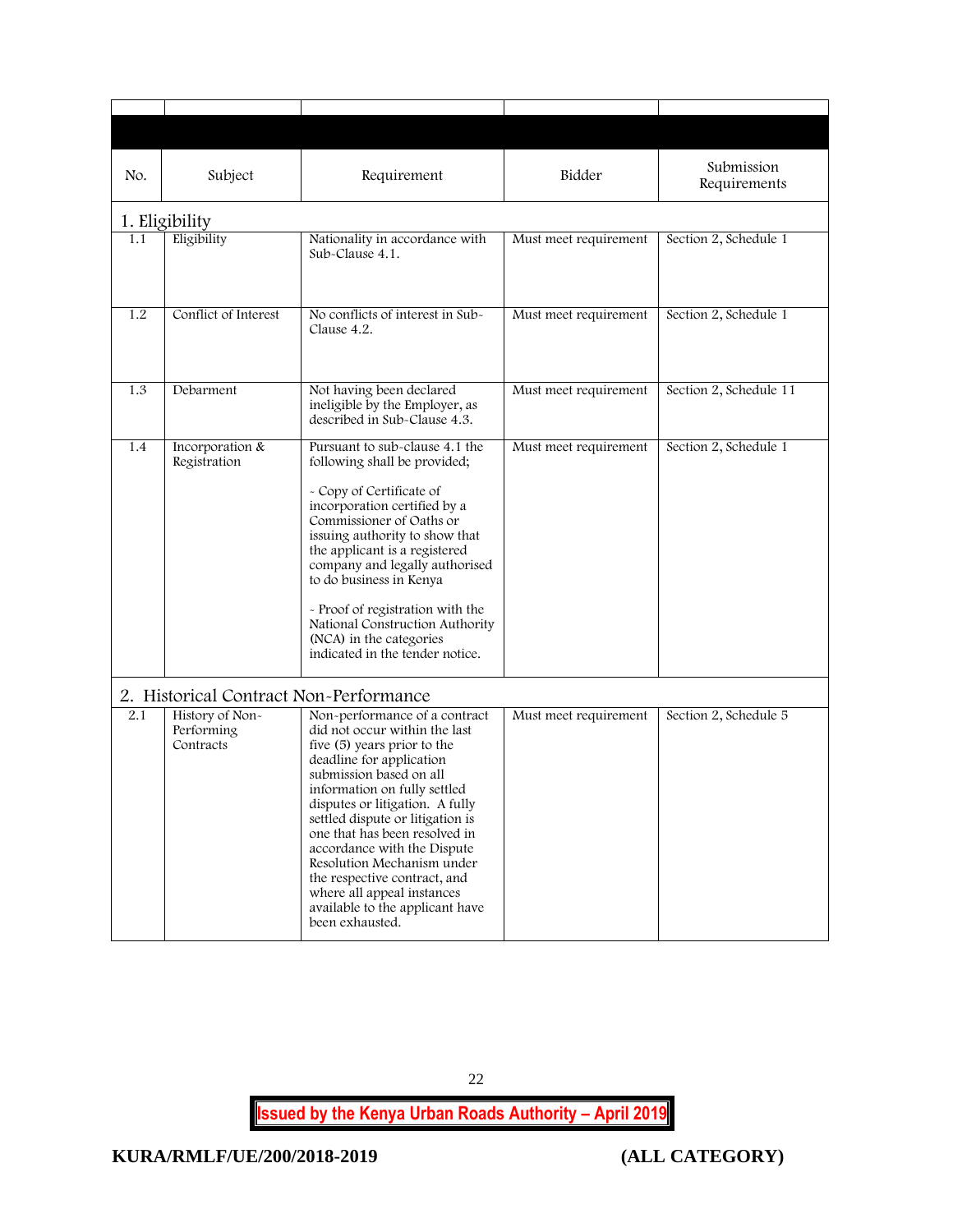<span id="page-23-1"></span><span id="page-23-0"></span>

| No.    | Subject                                    | Requirement                                                                                                                                                                                                                                                                                                                                                                                                                              | Bidder                                                                                                                              | Submission<br>Requirements                                                                                                                                                                                                                                                                                                                                                                                                                                                              |
|--------|--------------------------------------------|------------------------------------------------------------------------------------------------------------------------------------------------------------------------------------------------------------------------------------------------------------------------------------------------------------------------------------------------------------------------------------------------------------------------------------------|-------------------------------------------------------------------------------------------------------------------------------------|-----------------------------------------------------------------------------------------------------------------------------------------------------------------------------------------------------------------------------------------------------------------------------------------------------------------------------------------------------------------------------------------------------------------------------------------------------------------------------------------|
| 2.2    | Pending Litigation                         | All pending litigation shall in<br>total not represent more than<br>fifty percent (50%)] of the<br>Applicant's net worth and shall<br>be treated as resolved against<br>the Applicant.                                                                                                                                                                                                                                                   | Must meet requirement                                                                                                               | Section 2, Schedule 10                                                                                                                                                                                                                                                                                                                                                                                                                                                                  |
|        | 3. Financial Situation                     |                                                                                                                                                                                                                                                                                                                                                                                                                                          |                                                                                                                                     |                                                                                                                                                                                                                                                                                                                                                                                                                                                                                         |
| 3.1    | Financial<br>Performance                   | (a) Submission of audited<br>balance sheets or other financial<br>statements acceptable to the<br>Employer, for the last two $[2]$<br>years and authenticated bank<br>statement for the last six (6)<br>months to demonstrate:<br>(b) the current soundness of the<br>applicants financial position<br>and its prospective long term<br>profitability, and<br>(c) capacity to have a cash flow<br>equivalent to 20% of the tender<br>sum | Must submit as<br>required and bidders<br>who meet the<br>requirement are<br>marked YES, those<br>that do not meet are<br>marked NO | Attach evidence on<br>the requirement of<br>Section 2, Schedule 8<br>a) All pages must be<br>initialized and<br>stamped by both a<br>practicing Auditor<br>registered with<br>ICPAK and one of the<br>Directors. Auditor's<br>practicing<br>membership number<br>from ICPAK must be<br>indicated. Non-<br>adherence to this to<br>part a, b and c leads<br>to disqualification.<br>(b) All pages in the<br>bank statement must<br>be initialized and<br>stamped by the<br>issuing bank. |
| 3.2    | Average Annual<br>Construction<br>Turnover | (d) Average annual<br>construction turnover of KShs.4<br>Million [Four Million],<br>calculated as total certified<br>payments received for contracts<br>in progress or completed,<br>within the last two $[(2)]$ years                                                                                                                                                                                                                   | Must submit as<br>required and bidders<br>who meet the<br>requirement are<br>marked YES, those<br>that do not meet are<br>marked NO | Section 2, Schedule 8                                                                                                                                                                                                                                                                                                                                                                                                                                                                   |
|        | 4. Experience                              |                                                                                                                                                                                                                                                                                                                                                                                                                                          |                                                                                                                                     |                                                                                                                                                                                                                                                                                                                                                                                                                                                                                         |
| 4.1(a) | General<br>Construction<br>Experience      | Experience under construction<br>contracts in the role as a main<br>contractor or subcontractor for<br>at least the last three [3] years<br>prior to the applications<br>submission deadline                                                                                                                                                                                                                                             | Must submit as<br>required and bidders<br>who meet the<br>requirement are<br>marked YES, those<br>that do not meet are<br>marked NO | Section 2, Schedule 6A                                                                                                                                                                                                                                                                                                                                                                                                                                                                  |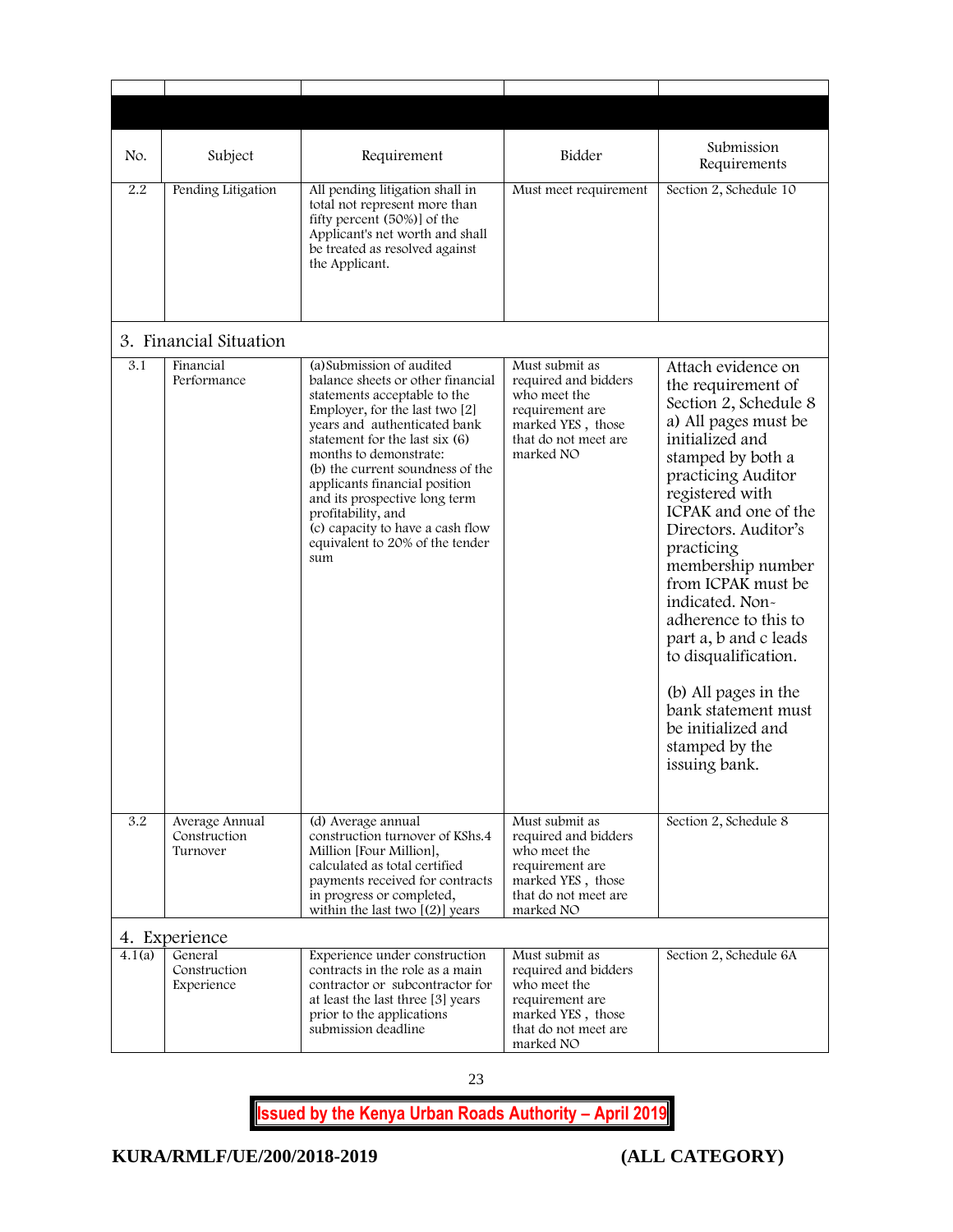<span id="page-24-1"></span><span id="page-24-0"></span>

| No.    | Subject                                | Requirement                                                                                                                                                                                                                                                                                                                                                                                                                                                                                      | Bidder                                                                                                                              | Submission<br>Requirements |
|--------|----------------------------------------|--------------------------------------------------------------------------------------------------------------------------------------------------------------------------------------------------------------------------------------------------------------------------------------------------------------------------------------------------------------------------------------------------------------------------------------------------------------------------------------------------|-------------------------------------------------------------------------------------------------------------------------------------|----------------------------|
| 4.2(b) | Specific<br>Construction<br>Experience | Participation as a roads<br>contractor, management<br>contractor or subcontractor, in<br>at least two (2) contracts each<br>with a value of at least<br>Kshs. 3 Million (Three million),<br>successfully and substantially<br>completed. One (1) of the<br>contracts should be in a City<br>and that are similar to the<br>proposed works. The similarity<br>shall be based on the physical<br>size, complexity,<br>methods/technology or other<br>characteristics as described in<br>Section 2. | Must submit as<br>required and bidders<br>who meet the<br>requirement are<br>marked YES, those<br>that do not meet are<br>marked NO | Section 2, Schedule6A      |
|        | 5. Current Commitments                 |                                                                                                                                                                                                                                                                                                                                                                                                                                                                                                  |                                                                                                                                     |                            |
| 5.1    | On-going contracts                     | The total value of outstanding<br>works on the on-going<br>contracts should not exceed the<br>average annual turnover for the<br>last two years.                                                                                                                                                                                                                                                                                                                                                 | Must submit as<br>required and bidders<br>who meet the<br>requirement are<br>marked YES, those<br>that do not meet are<br>marked NO | Section 2, Schedule 6B     |
|        | 6. Site Staff                          |                                                                                                                                                                                                                                                                                                                                                                                                                                                                                                  |                                                                                                                                     |                            |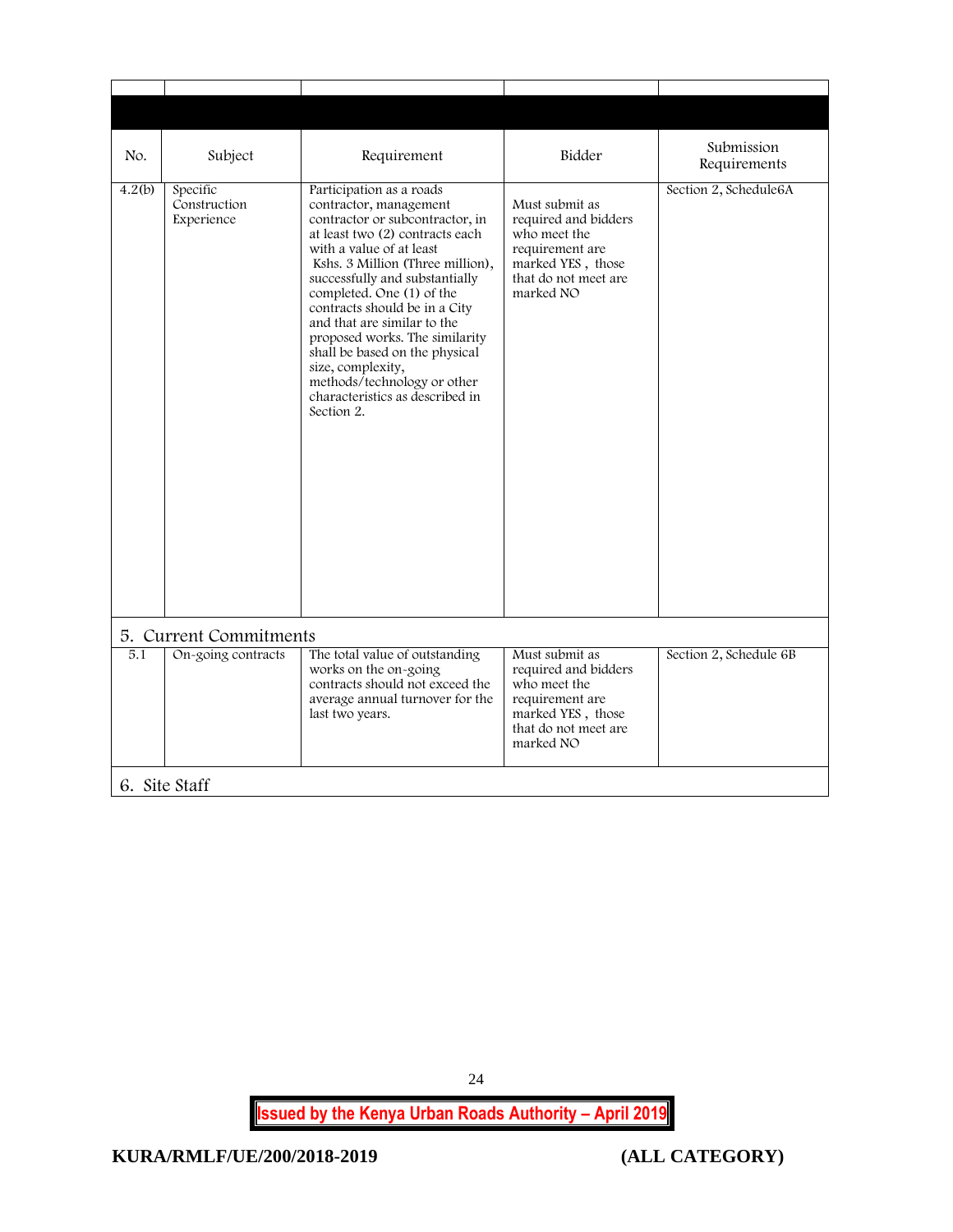| No. | Subject                                | Requirement                                                                                                 | Bidder                                                                                                                              | Submission<br>Requirements |
|-----|----------------------------------------|-------------------------------------------------------------------------------------------------------------|-------------------------------------------------------------------------------------------------------------------------------------|----------------------------|
|     | HQ Staff                               | The site staff shall posses<br>minimum levels of<br>qualifications set below;<br>$Qualification =$          |                                                                                                                                     | Section 2, Schedule 5      |
|     |                                        | Diploma in Civil<br>Engineering/Building<br>construction                                                    | Must submit as<br>required and bidders<br>who meet the<br>requirement are<br>marked YES, those                                      |                            |
|     | Site Agent                             | $Qualification =$<br>Diploma in Civil Engineering                                                           | that do not meet are<br>marked NO                                                                                                   |                            |
|     |                                        | General Experience<br>Specific Experience                                                                   |                                                                                                                                     |                            |
|     | Foreman                                | Qualification = $Dip$ . Civil<br>Engineering<br>General Experience = 5 yrs<br>Specific Experience $=$ 3 Yrs | Must submit as<br>required and bidders<br>who meet the<br>requirement are                                                           |                            |
|     | Site Surveyor                          | Qualification = $Diploma$ in<br>Survey<br>General Experience $=$ 3 yrs<br>Specific Experience $= 2$ Yrs     | marked YES, those<br>that do not meet are<br>marked NO                                                                              |                            |
| 5.  | PLANT AND EQUIPMENT                    |                                                                                                             |                                                                                                                                     |                            |
|     | See description<br>below in Schedule 7 |                                                                                                             |                                                                                                                                     |                            |
| 6.  | Work Methodology                       | Submission of a brief work<br>methodology in accordance with<br>sub-clause 5.3                              | Must submit as<br>required and bidders<br>who meet the<br>requirement are<br>marked YES, those<br>that do not meet are<br>marked NO | Section 2                  |
| 7.  | Business permit and<br>office location | Should have a physical address<br>and Current business Permit                                               | Must submit as<br>required and bidders<br>who meet the<br>requirement are<br>marked YES, those<br>that do not meet are<br>marked NO | Section 2, Schedule 1      |
| 8.  | Litigation History                     | The applicant to provide a valid<br>Sworn affidavit for the tender.                                         | Must submit as<br>required and bidders<br>who meet the<br>requirement are<br>marked YES, those<br>that do not meet are<br>marked NO | Section 2, Schedule 10     |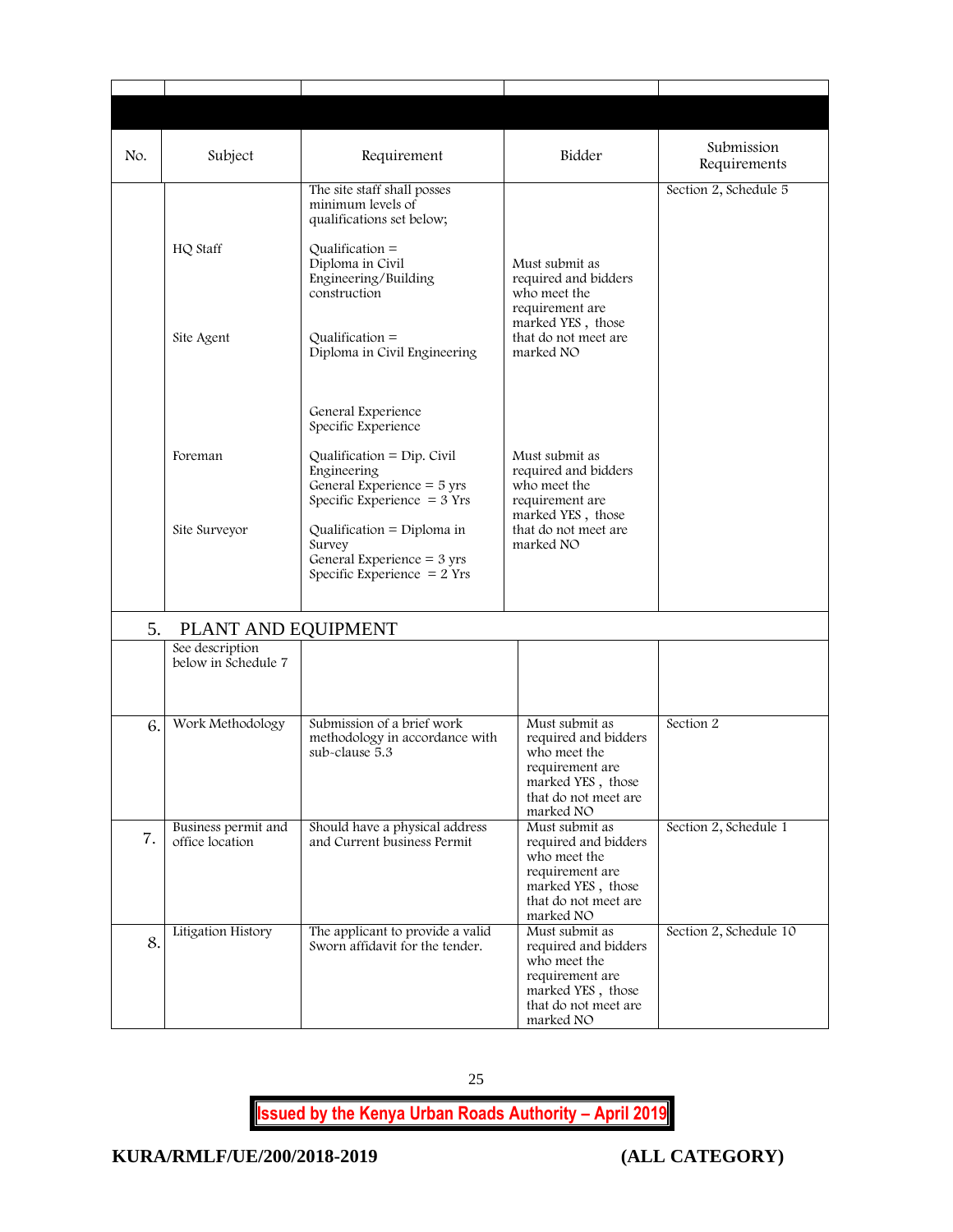#### 7. Schedule of the Major Items of Plant/Equipment Available for Proposed Contract.

The Bidder must indicate the core plant and equipment considered by the company to be necessary for undertaking the project together with proof of ownership or lease. The lease must be current i.e dated from April 2019. Leases which are out-dated will not be accepted. (\* Mandatory minimum number of equipment required by the Employer for the execution of the project that the bidder must make available for the Contract).

| Item<br>No.               | <b>Equipment Details</b>                  | *Minimum<br>Number<br>Required<br>for the<br>Contract<br>Execution | Compliance<br>Requirement | No of<br>Equipment<br>Owned by<br>the Bidder | No. of<br>equipment<br>to be<br>hired/<br>purchased<br>by the<br><b>Bidder</b> | No. of<br>equipment<br>to be made<br>available for<br>the Contract<br>by the<br><b>Bidder</b> |
|---------------------------|-------------------------------------------|--------------------------------------------------------------------|---------------------------|----------------------------------------------|--------------------------------------------------------------------------------|-----------------------------------------------------------------------------------------------|
| A                         | General Plant                             |                                                                    |                           |                                              |                                                                                |                                                                                               |
|                           | Asphalt Concrete patching<br>plant        | optional                                                           |                           |                                              |                                                                                |                                                                                               |
| $\mathbf B$               | Milling Machine                           |                                                                    |                           |                                              |                                                                                |                                                                                               |
|                           | Asphalt Milling Machine                   | optional                                                           |                           |                                              |                                                                                |                                                                                               |
| $\mathcal{C}$             | <b>Bituminous Plants</b>                  |                                                                    |                           |                                              |                                                                                |                                                                                               |
|                           | Bitumen Pressure distributor              | $\mathcal{O}$                                                      |                           |                                              |                                                                                |                                                                                               |
|                           | Asphalt concrete paver                    | $\mathcal{O}$                                                      |                           |                                              |                                                                                |                                                                                               |
| $\mathbf D$               | Compactors                                |                                                                    |                           |                                              |                                                                                |                                                                                               |
|                           | Vibrating compaction plate<br>300 mm wide | optional                                                           |                           |                                              |                                                                                |                                                                                               |
|                           | Vibrating compaction plate<br>600 mm wide | optional                                                           |                           |                                              |                                                                                |                                                                                               |
| E                         | Pot hole repair machines                  |                                                                    |                           |                                              |                                                                                |                                                                                               |
|                           | Colas Sprayer                             | $\mathcal{O}$                                                      |                           |                                              |                                                                                |                                                                                               |
|                           | Pavement Cutter Machine                   | $\mathcal{O}$                                                      |                           |                                              |                                                                                |                                                                                               |
|                           | Paver Braker Machine                      | $\mathcal{O}$                                                      |                           |                                              |                                                                                |                                                                                               |
|                           | Pedestrian Roller                         | $\mathcal{O}$                                                      |                           |                                              |                                                                                |                                                                                               |
| $\boldsymbol{\mathrm{F}}$ | Concrete Equipment                        |                                                                    |                           |                                              |                                                                                |                                                                                               |
|                           | Mobile concrete mixers                    | $\mathbf{1}$                                                       | Yes/no                    |                                              |                                                                                |                                                                                               |

26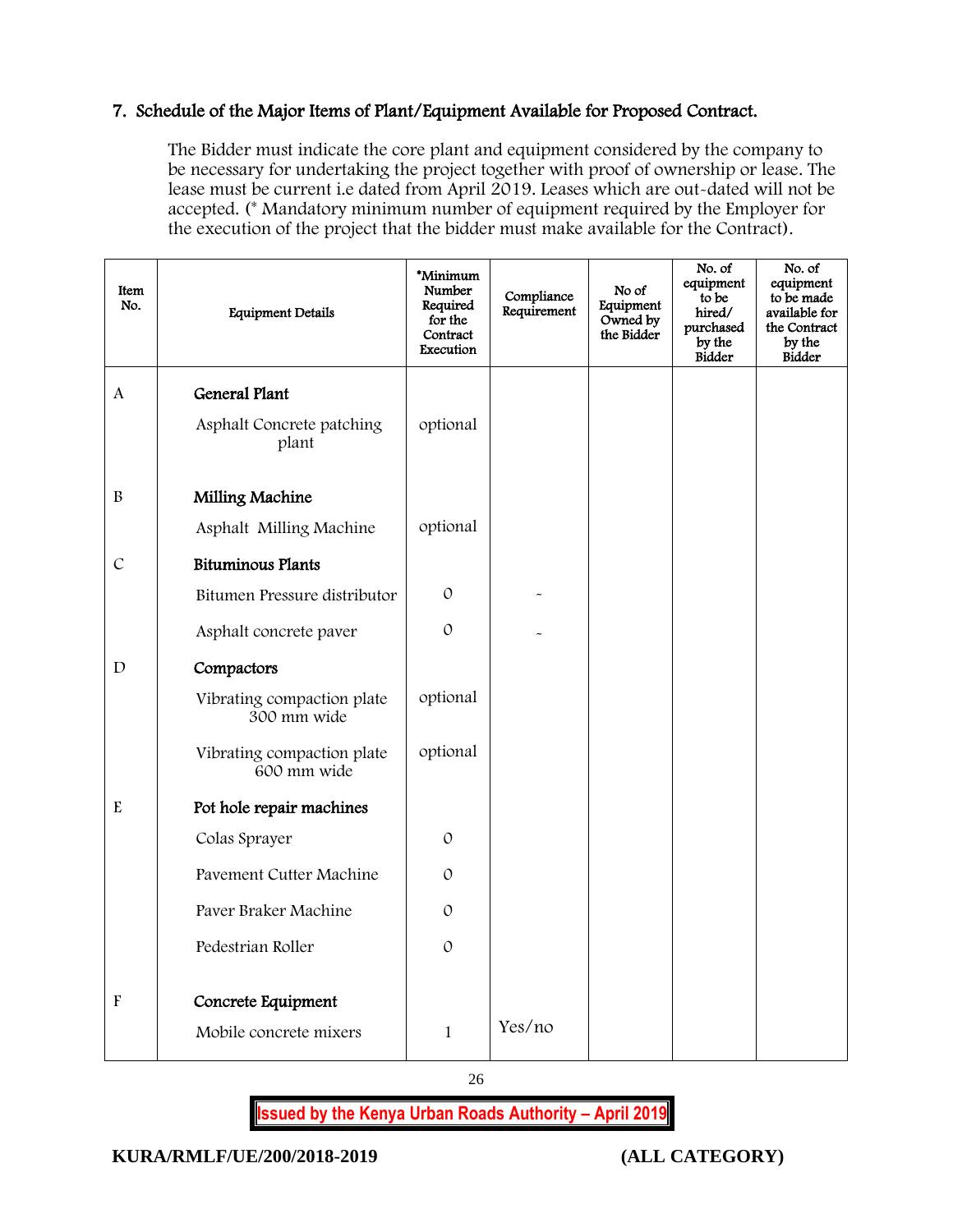| Item<br>No. | <b>Equipment Details</b>                                | *Minimum<br>Number<br>Required<br>for the<br>Contract<br>Execution | Compliance<br>Requirement | No of<br>Equipment<br>Owned by<br>the Bidder | No. of<br>equipment<br>to be<br>hired/<br>purchased<br>by the<br><b>Bidder</b> | No. of<br>equipment<br>to be made<br>available for<br>the Contract<br>by the<br>Bidder |
|-------------|---------------------------------------------------------|--------------------------------------------------------------------|---------------------------|----------------------------------------------|--------------------------------------------------------------------------------|----------------------------------------------------------------------------------------|
|             | Concrete vibrators                                      | $\mathbf{1}$                                                       | Yes/No                    |                                              |                                                                                |                                                                                        |
| $\mathsf G$ | Transport (Tippers,<br>dumpers, water tankers)          |                                                                    |                           |                                              |                                                                                |                                                                                        |
|             | $4X2$ tippers payload $7 - 12$<br>tonnes                | 2                                                                  | Yes/No                    |                                              |                                                                                |                                                                                        |
|             | 6X4 tippers payload $16 - 20$<br>tonnes                 |                                                                    |                           |                                              |                                                                                |                                                                                        |
|             | 8X4 tippers payload $16 - 20$<br>tonnes                 |                                                                    |                           |                                              |                                                                                |                                                                                        |
|             | Flat bed lorries                                        |                                                                    |                           |                                              |                                                                                |                                                                                        |
|             | Subtotal for $G$ – tippers &<br>dumpers                 |                                                                    |                           |                                              |                                                                                |                                                                                        |
|             | Water tankers $(18,000 -$<br>20,000 litres<br>capacity) | $\mathbf{1}$                                                       | Yes/no                    |                                              |                                                                                |                                                                                        |
| H           | Earth - Moving Equipment                                |                                                                    |                           |                                              |                                                                                |                                                                                        |
|             | Wheeled loaders                                         |                                                                    |                           |                                              |                                                                                |                                                                                        |
|             | Motor graders (93 -<br>205kW)                           | $\mathbf{1}$                                                       | Yes/No                    |                                              |                                                                                |                                                                                        |
|             | Trench excavator                                        |                                                                    |                           |                                              |                                                                                |                                                                                        |
|             | Subtotal for $H$ – Earth<br>moving equipment            |                                                                    |                           |                                              |                                                                                |                                                                                        |
|             |                                                         |                                                                    |                           |                                              |                                                                                |                                                                                        |
|             |                                                         |                                                                    |                           |                                              |                                                                                |                                                                                        |
|             |                                                         |                                                                    |                           |                                              |                                                                                |                                                                                        |
|             |                                                         |                                                                    |                           |                                              |                                                                                |                                                                                        |
|             |                                                         |                                                                    |                           |                                              |                                                                                |                                                                                        |
|             |                                                         |                                                                    |                           |                                              |                                                                                |                                                                                        |

27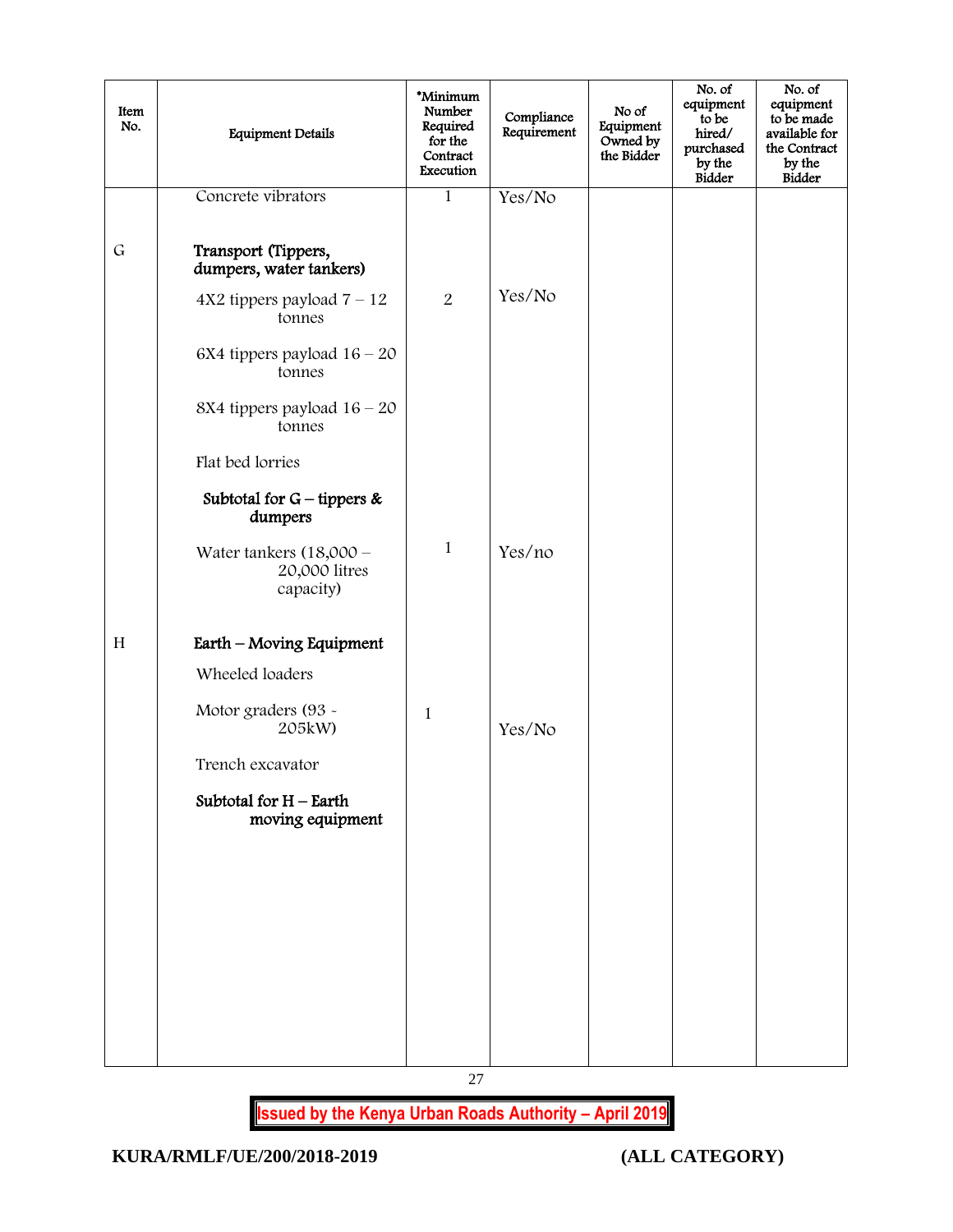| Item<br>No. | <b>Equipment Details</b>                                                                                                                                                                                                                                                                                                                                                                                                                                                                                                                                                  | *Minimum<br>Number<br>Required<br>for the<br>Contract<br>Execution | Compliance<br>Requirement | No of<br>Equipment<br>Owned by<br>the Bidder | No. of<br>equipment<br>to be<br>hired/<br>purchased<br>by the<br>Bidder | No. of<br>equipment<br>to be made<br>available for<br>the Contract<br>by the<br><b>Bidder</b> |
|-------------|---------------------------------------------------------------------------------------------------------------------------------------------------------------------------------------------------------------------------------------------------------------------------------------------------------------------------------------------------------------------------------------------------------------------------------------------------------------------------------------------------------------------------------------------------------------------------|--------------------------------------------------------------------|---------------------------|----------------------------------------------|-------------------------------------------------------------------------|-----------------------------------------------------------------------------------------------|
| I           | Excavators<br>Hydraulic crawler mounted<br>$(7 - 10 \text{ tonnes}) - 0.25 - 0.4$<br>m <sup>3</sup> SAE bucket.<br>Hydraulic crawler mounted<br>$(10 - 16 \text{ tonnes}) - 0.40$<br>0.60 m <sup>3</sup> SAE bucket.<br>Hydraulic wheel mounted<br>$(7 - 10 \text{ tonnes}) - 0.25 - 0.4$<br>m <sup>3</sup> SAE bucket.<br>Hydraulic wheel mounted<br>$(10 - 16 \text{ tonnes}) - 0.40 -$<br>0.6 m <sup>3</sup> SAE bucket.<br>Hydraulic wheel mounted<br>backloader $(7 - 10 \text{ tonnes})$<br>$-0.25 - 0.4$ m <sup>3</sup> SAE bucket.<br>Subtotal for I (Excavators) |                                                                    |                           |                                              |                                                                         |                                                                                               |
| J           | Rollers<br>Self-propelled single drum<br>vibrating (various types)<br>Pneumatic rubber tyre (1-2)<br>tonnes/wheel)<br>Double drum vibrating<br>pedestrian roller                                                                                                                                                                                                                                                                                                                                                                                                          | $\mathbf{1}$                                                       | Yes/No                    |                                              |                                                                         |                                                                                               |

<span id="page-28-0"></span>`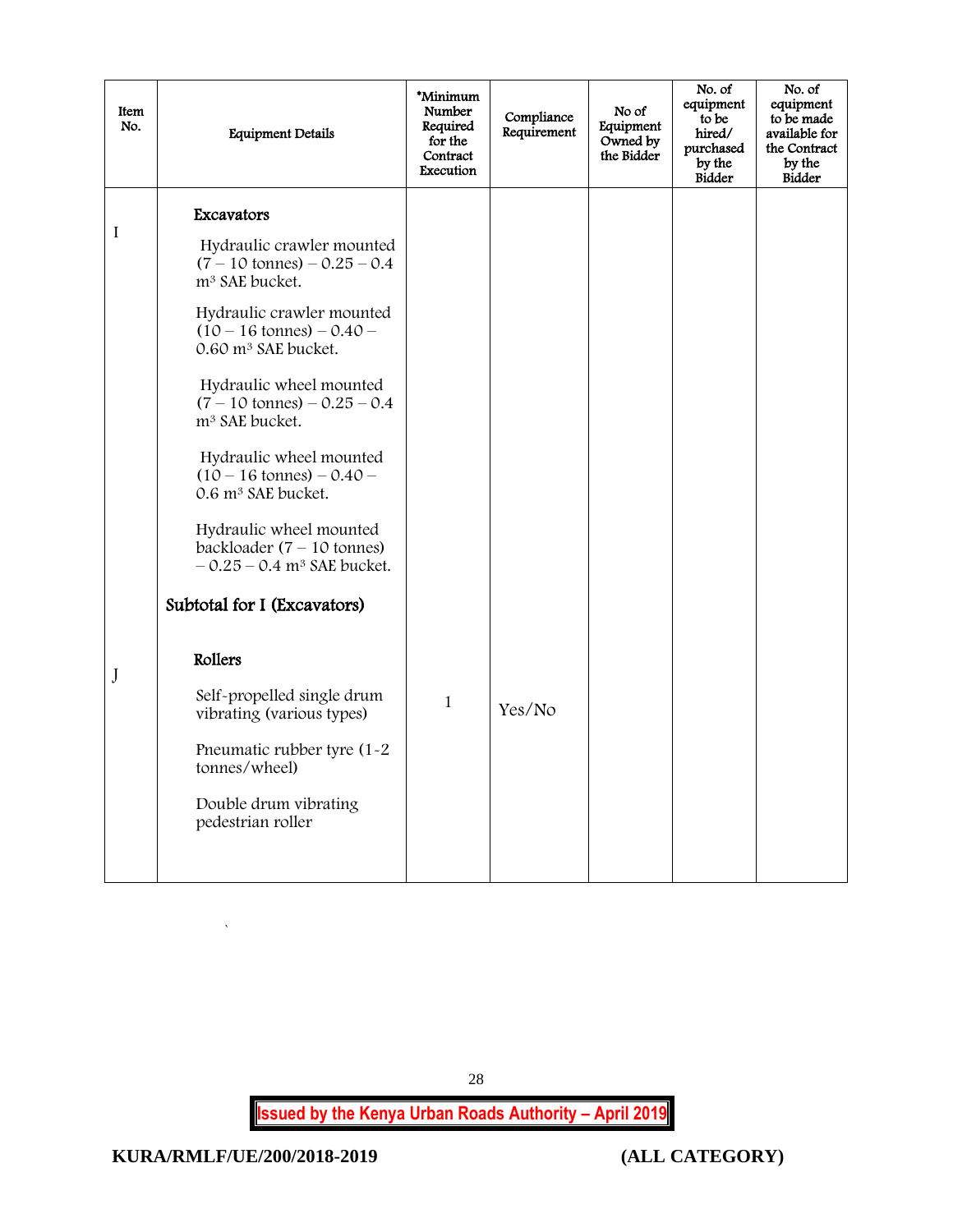# Appendix to Instruction to Tenderers

# Table 1: Pre- Qualification Checklist for Completeness and Responsiveness.

| S/No. | Completeness and<br>Responsiveness<br>Criteria                | References                                   | Requirement                                                                                                                                                       |
|-------|---------------------------------------------------------------|----------------------------------------------|-------------------------------------------------------------------------------------------------------------------------------------------------------------------|
| 1.    | Form of Bid                                                   | Section II<br>Clause 20.2                    | - Amount must be indicated<br>- Properly stamped, filled and signed                                                                                               |
| 2.    | Appendix to Form of<br>Bid                                    | Section II<br>Clause 20.2                    | Properly stamped, filled and signed                                                                                                                               |
| 3.    | <b>Bid Security</b>                                           | Section II<br>Clause 17                      | - Unconditional bank guarantee<br>In the format provided with all<br>$\widetilde{\phantom{m}}$<br>conditions<br>- must be valid for 30 days after bid<br>validity |
| 4.    | <b>Confidential Business</b><br>Questionnaire                 | Section IX;<br>Schedule 1                    | - Properly filled, stamped and signed<br>- Provide all required information                                                                                       |
| 5.    | Form of Power of<br>Attorney                                  | Section IX;<br>Schedule 2<br>Clause $5.1(a)$ | Properly filled, stamped and signed                                                                                                                               |
| 6.    | Tax Compliance<br>Certificate                                 | Tender notice                                | - Provide valid tax compliance certificate                                                                                                                        |
| 7.    | Registration with<br>National Construction<br>Authority (NCA) | Tender notice<br>Item 1.4 of QC              | - Copy of valid certificate and practicing<br>license                                                                                                             |
| 8.    | Certificate of<br>Incorporation                               | Tender notice<br>Item 1.4 of $QC$            | Copy of certificate Certified by<br>$\sim$<br>Commissioner for Oaths                                                                                              |
| 9.    | Priced Bill of<br>Quantities                                  | Clause 14.1<br>Section IX                    | - Fill all rates, prices and amounts and<br>counter sign any alteration(s)<br>- Stamp and initial all pages of BOQ's                                              |
| 10.   | Eligibility                                                   | Section II;<br>Schedule 1<br>Clause 4.1      | - Legible copies of National ID or passport<br>for all directors<br>- System generated Form CR12 (12<br>months)                                                   |
| 11.   | Conflict of interest                                          | Section II;<br>Schedule 1<br>Clause 4.2      | - to state explicitly                                                                                                                                             |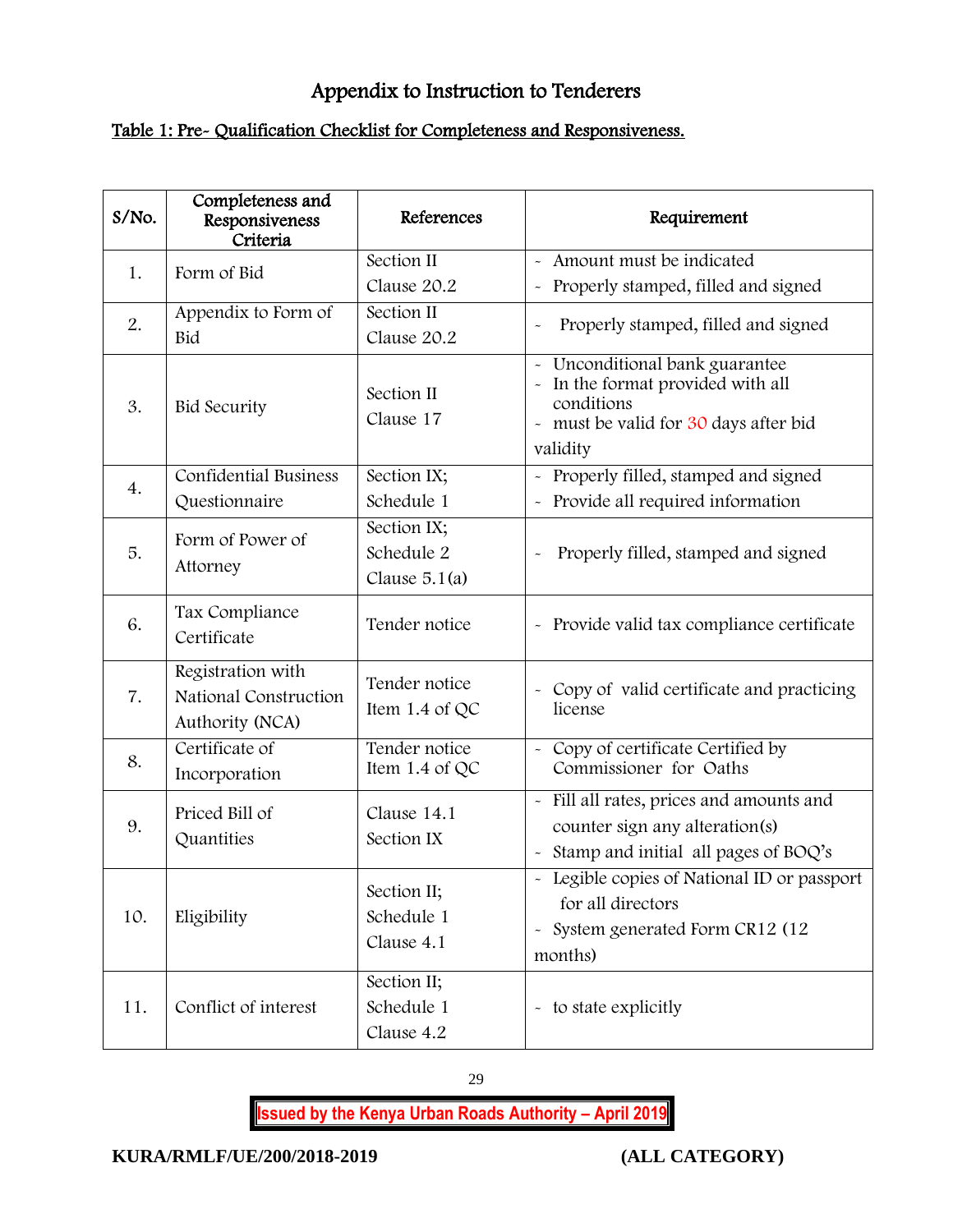| 12.            | Debarment                                                                  | Section II<br>Clause 30.4;<br>Schedule 11<br>Item 1.3 of QC | Properly filled, stamped and signed                                                                            |
|----------------|----------------------------------------------------------------------------|-------------------------------------------------------------|----------------------------------------------------------------------------------------------------------------|
|                |                                                                            |                                                             |                                                                                                                |
| 13.            | Pending Litigation                                                         | Item $2.2$ of QC                                            | - Provide original sworn affidavit for the<br>specific tender                                                  |
| 14.            | Litigation History                                                         | Section II Clause<br>31.8; Schedule 10                      | Properly filled, stamped and signed                                                                            |
| 15.            | History of Non<br>performance                                              | Schedule 6B<br>Item 2.1 of QC                               | - Fill information on non-completed<br>works                                                                   |
| 16.            | Certificate of<br>Tenderers Visit to Site                                  | Section II;<br>Clause 8.3                                   | - Attend pre-bid meeting/visit<br>- Certificate must be signed and stamped<br>by the Employer's representative |
| 17.            | Schedule of Major<br>Items of Plant                                        | Section XI<br>Item 5 of QC;<br>Schedule 7                   | Properly filled, stamped and signed<br>$\widetilde{\phantom{m}}$                                               |
| 18.            | Schedule of Key<br>Personnel                                               | Section XI<br>Item $6$ of QC;<br>Schedule 5                 | Properly filled, stamped and signed                                                                            |
| 19.            | Roadwork Completed<br>Satisfactorily                                       | Section XI;<br>Item 4 of QC<br>Schedule 6A                  | Properly filled, stamped and signed                                                                            |
| 20.            | Schedule of Ongoing<br>Projects                                            | Section XI;<br>Item 5.1 of QC<br>Schedule 7                 | Properly filled, stamped and signed                                                                            |
| 21.            | Schedule of other<br>Supplementary<br>Information /<br>Financial Standings | Section XI;<br>Item $5.1$ of QC<br>Schedule 9               | Properly filled, stamped and signed                                                                            |
| 22             | Declaration form for<br>bankrupt or insolvent                              | Schedule 11                                                 | Properly filled, stamped and signed<br>$\ddot{\phantom{0}}$                                                    |
| 23             | Anti-corruption form                                                       | Schedule 12                                                 | Properly filled, stamped and signed<br>$\tilde{\phantom{a}}$                                                   |
| 24.            | Copy of Bid Document                                                       | Clause 20.1                                                 | Replica of the original<br>$\ddot{\phantom{0}}$                                                                |
| 25             | Serialization                                                              | Section 74 (i)                                              | Must be sequentially serialized                                                                                |
| <b>REMARKS</b> |                                                                            | Clause 13.1/20.2                                            | Bid document to be complete, properly<br>$\ddot{\phantom{0}}$<br>filled and signed.                            |

Key: QC – Qualification Criteria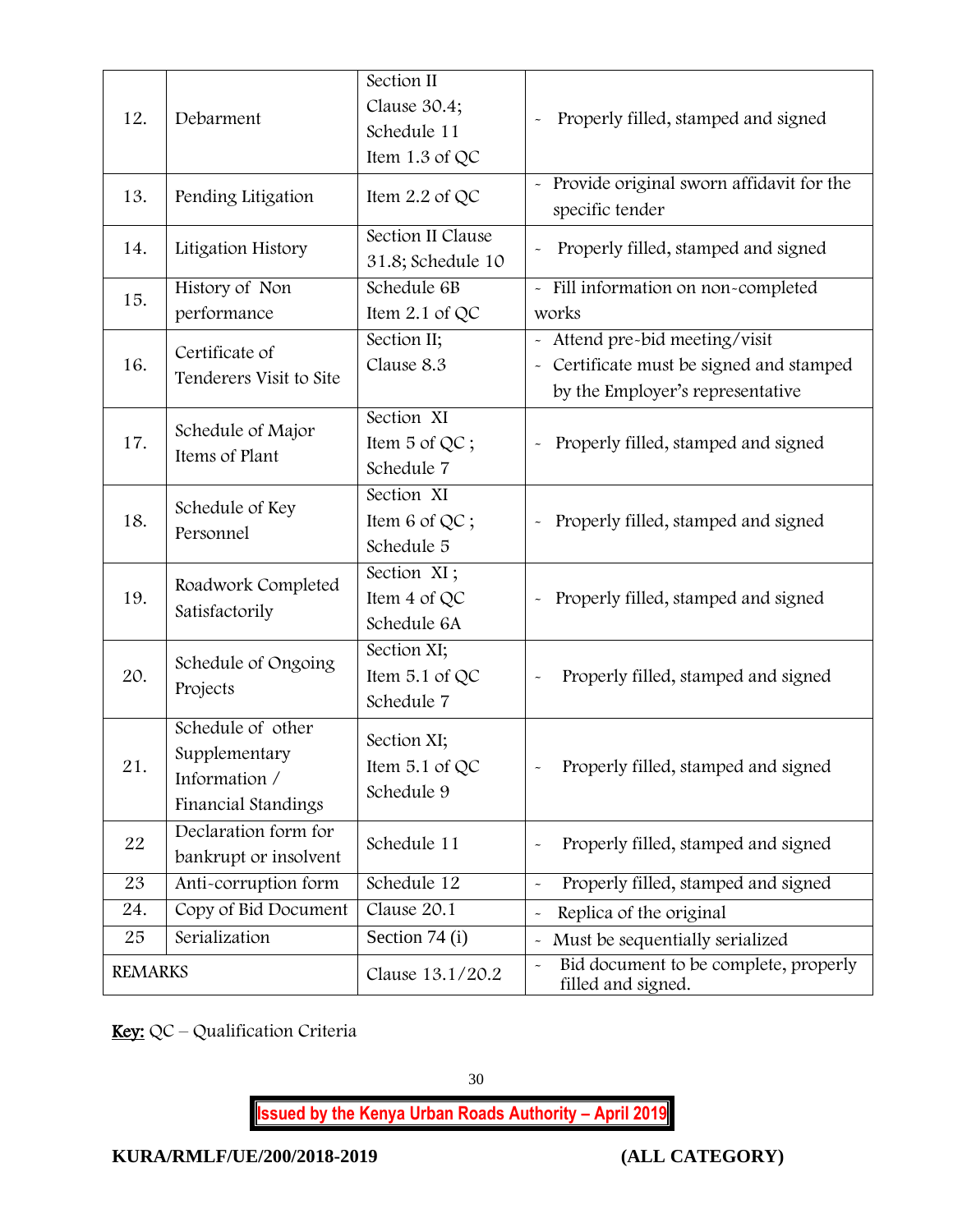# Table 2: Post- qualification Score

| <b>TTEM</b>    |               | <b>DESCRIPTION</b>                   | <b>MUST</b>     | <b>MEET</b> |
|----------------|---------------|--------------------------------------|-----------------|-------------|
|                |               |                                      | <b>CRITERIA</b> |             |
| $\mathbf{1}$   |               | FINANCIAL CAPACITY                   |                 |             |
|                | a             | <b>Audited Statements</b>            | YES/NO          |             |
|                | b             | Cash flow statement (forecasts)      | YES/NO          |             |
|                | $\mathcal{C}$ | Financial position/Ratios            | YES/NO          |             |
|                | d             | Turnover                             | YES/NO          |             |
| $\overline{2}$ |               | <b>EXPERIENCE</b>                    |                 |             |
|                |               | General Experience                   | YES/NO          |             |
|                |               | Specific experience in related works | YES/NO          |             |
| 3              |               | <b>CURRENT COMMITMENTS</b>           |                 |             |
|                |               | On-going works                       | YES/NO          |             |
| $\overline{4}$ |               | <b>KEY PERSONNEL</b>                 |                 |             |
|                |               | HQ Staff                             | YES/NO          |             |
|                |               | Site Agent                           | YES/NO          |             |
|                |               | Surveyor                             | YES/NO          |             |
|                |               | Foreman                              | YES/NO          |             |
| 5              |               | PLANT AND EQUIPMENT                  |                 |             |
|                |               | Equipment capabilities               | YES/NO          |             |
| 6              |               | WORK METHODOLOGY                     | YES/NO          |             |
| $\overline{7}$ |               | LITIGATION HISTORY                   | YES/NO          |             |
| 8              |               | Business permit and office location  | YES/NO          |             |
|                |               | <b>REMARKS</b>                       | YES/NO          |             |

• Bidders must achieve YES in all the measured parameters to qualify.

 The bidders who pass the technical criteria will be subjected to financial evaluation

31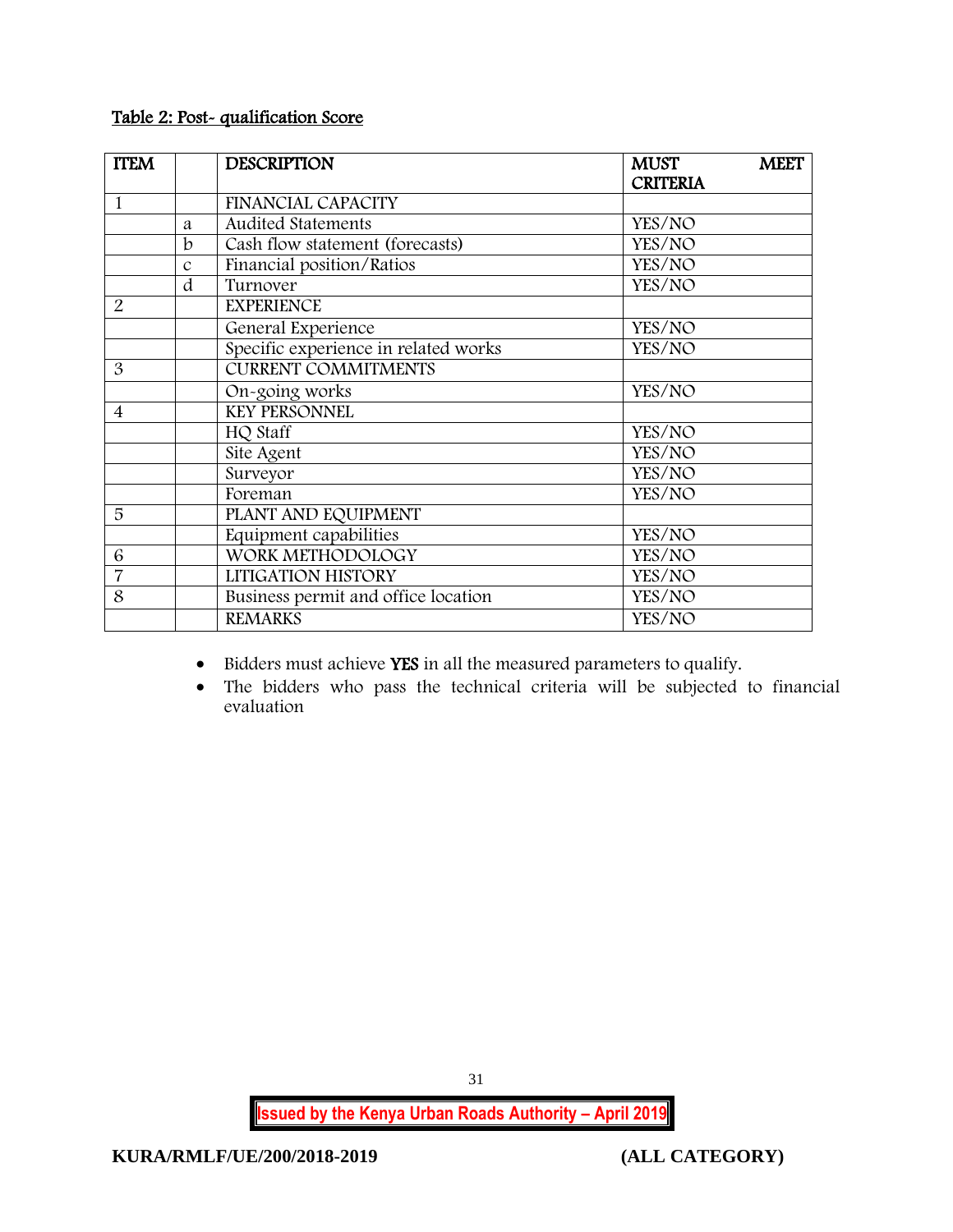### <span id="page-32-1"></span><span id="page-32-0"></span>SECTION IV: CONDITIONS OF CONTRACT

# PART I: GENERAL CONDITIONS OF CONTRACT

The Conditions Of Contract Part  $1$  – General Conditions shall be those forming Part 1 of the Conditions Of Contract for works of Civil engineering construction Fourth Edition 1987, reprinted in 1992 with further amendments, prepared by the Federation Internationale des Ingenieurs Conseils (FIDIC)

Copies of the FIDIC Conditions of Contract can be obtained from:

FIDIC Secretariat P. O. Box 86 1000 Lausanne 12 Switzerland<br>Fax: Fax: 41 21 653 5432 Telephone: 41 21 653 5003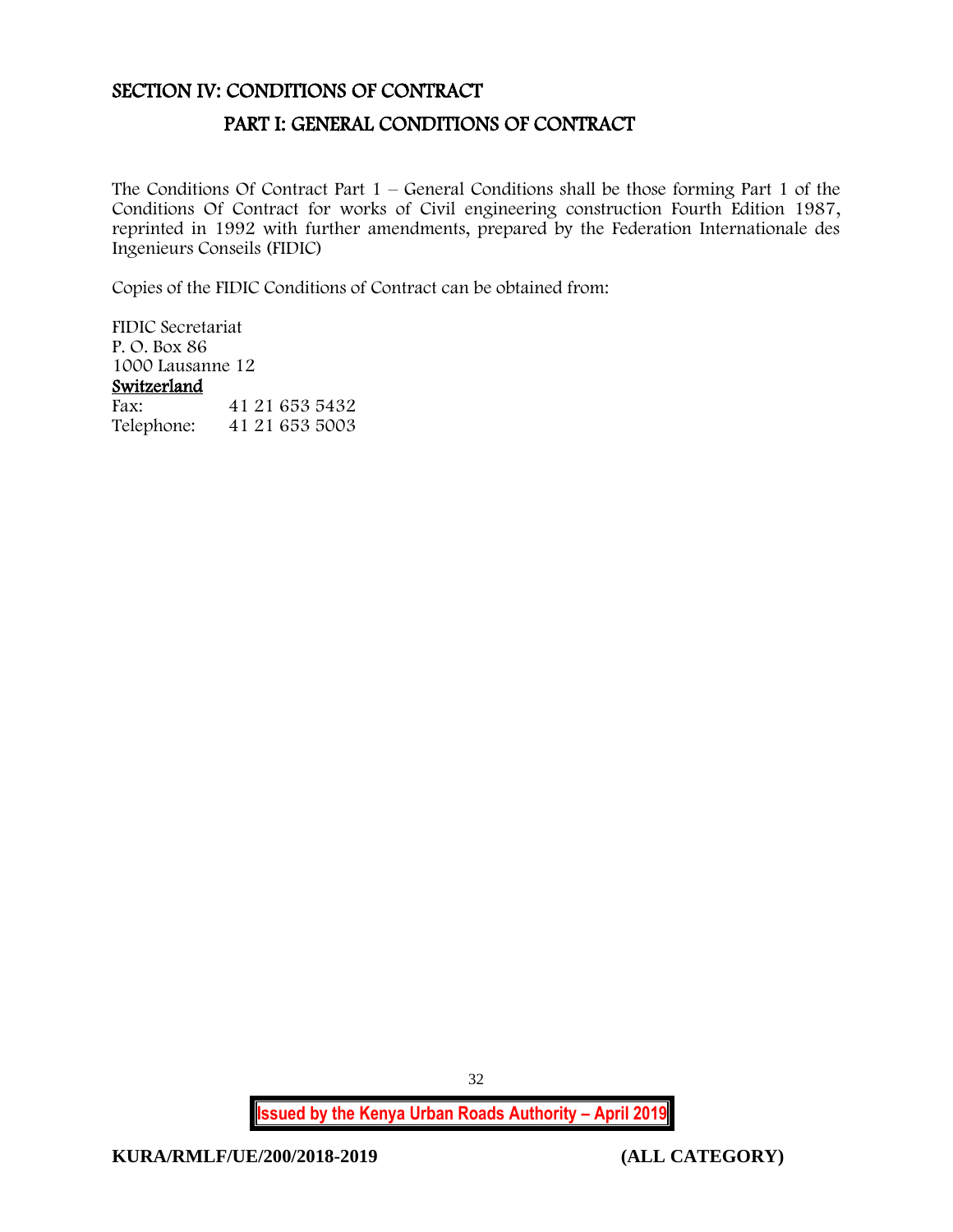# PART II: CONDITIONS OF PARTICULAR APPLICATION

<span id="page-33-0"></span>The following Conditions of Particular Application shall supplement the General Conditions of Contract. Whenever there is a conflict, the provisions herein shall prevail over those in the General Conditions of Contract. The Particular Condition is preceded by the corresponding clause number of the General Conditions to which it relates.

33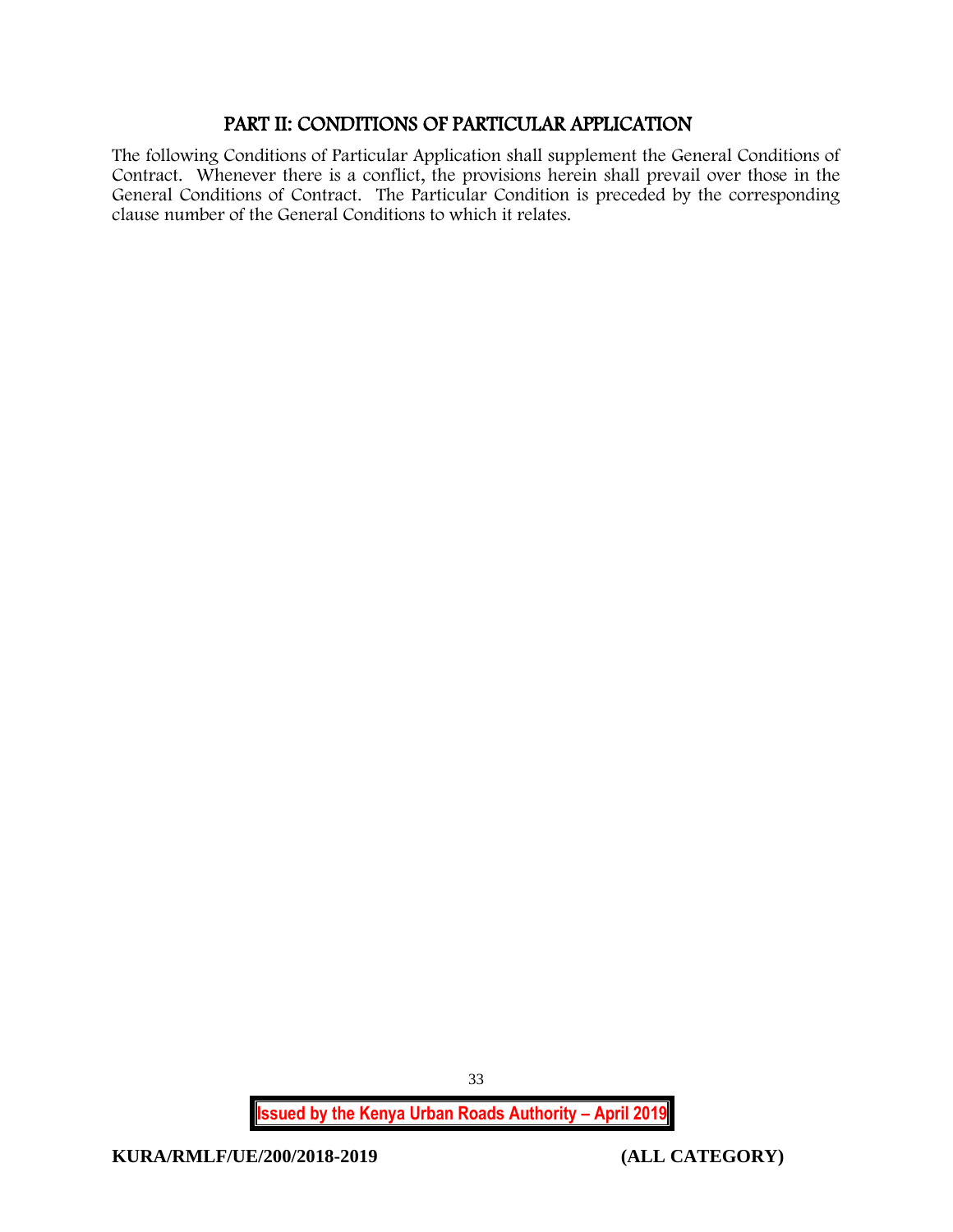**CONTENTS** 

| SUBCLAUSE 8.2 - SITE OPERATIONS AND METHODS OF CONSTRUCTION 37             |  |
|----------------------------------------------------------------------------|--|
|                                                                            |  |
|                                                                            |  |
|                                                                            |  |
|                                                                            |  |
|                                                                            |  |
|                                                                            |  |
|                                                                            |  |
|                                                                            |  |
| SUBCLAUSE 15.2- LANGUAGE ABILITY AND QUALIFICATIONS OF CONTRACTOR'S        |  |
|                                                                            |  |
|                                                                            |  |
| SUBCLAUSE 16.3~ QUALIFICATION AND LANGUAGE ABILITY OF SUPERINTENDING STAFF |  |
|                                                                            |  |
| SUBCLAUSE 19.1 - SAFETY, SECURITY AND PROTECTION OF THE ENVIRONMENT40      |  |
|                                                                            |  |
| SUBCLAUSE 21.1 - INSURANCE OF WORKS AND CONTRACTOR 'S EQUIPMENT  41        |  |
|                                                                            |  |
|                                                                            |  |
|                                                                            |  |
|                                                                            |  |
|                                                                            |  |
|                                                                            |  |
|                                                                            |  |
| SUBCLAUSE 29.2 - REINSTATEMENT AND COMPENSATION FOR DAMAGES TO PERSONS     |  |
|                                                                            |  |
|                                                                            |  |
|                                                                            |  |
|                                                                            |  |
|                                                                            |  |
|                                                                            |  |
|                                                                            |  |
|                                                                            |  |
|                                                                            |  |
|                                                                            |  |
|                                                                            |  |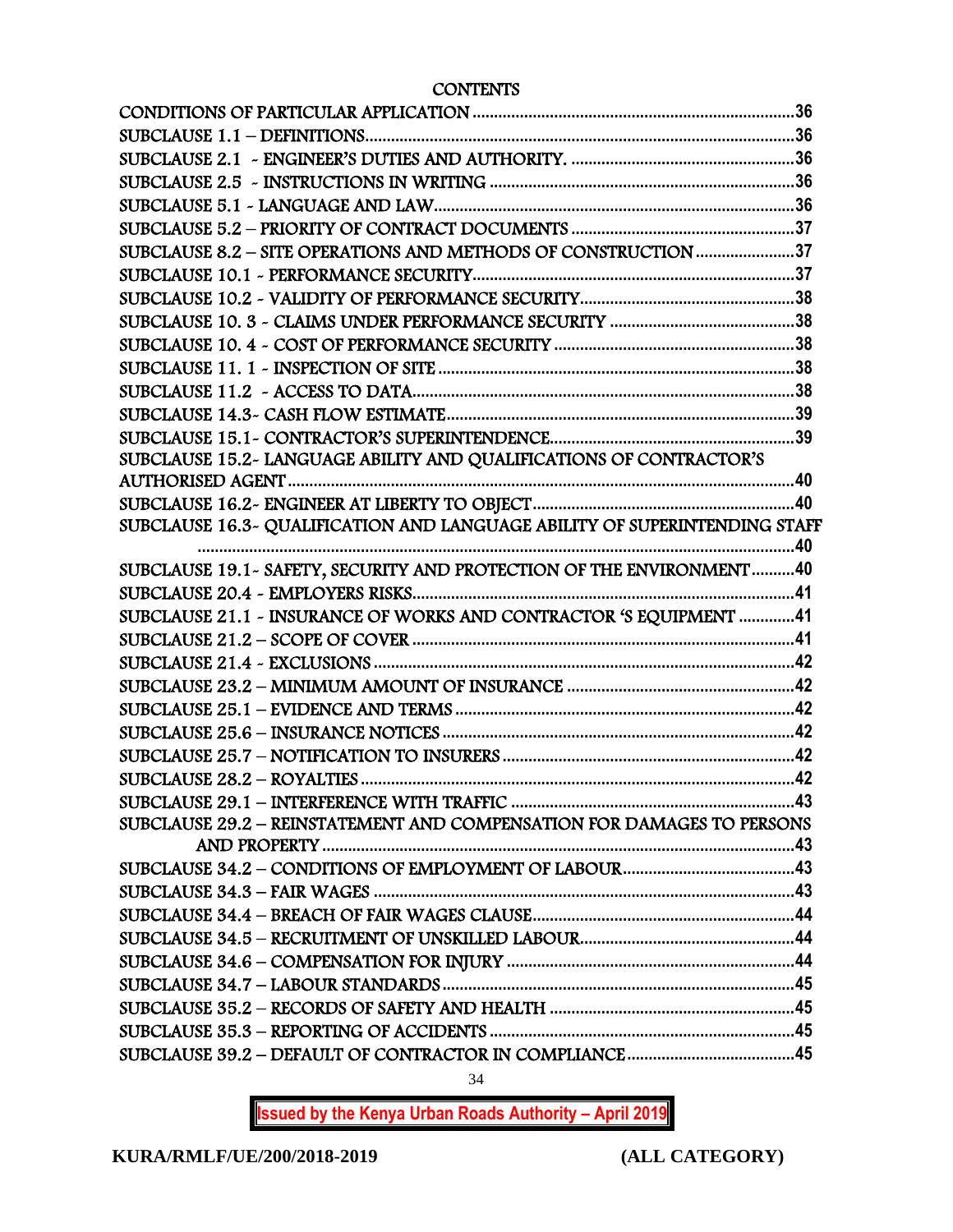| SUBCLAUSE 54.1 - CONTROCTOR'S EQUIPMENT, TEMPORARY WORKS AND MATERIALS |  |
|------------------------------------------------------------------------|--|
|                                                                        |  |
|                                                                        |  |
|                                                                        |  |
|                                                                        |  |
|                                                                        |  |
| SUBCLAUSE 60.3 - RETENTION MONEY AND PAYMENT OF RETENTION MONEY48      |  |
|                                                                        |  |
|                                                                        |  |
|                                                                        |  |
|                                                                        |  |
|                                                                        |  |
|                                                                        |  |
|                                                                        |  |
|                                                                        |  |
|                                                                        |  |
|                                                                        |  |
|                                                                        |  |
|                                                                        |  |
|                                                                        |  |
|                                                                        |  |
|                                                                        |  |
|                                                                        |  |
|                                                                        |  |
|                                                                        |  |
|                                                                        |  |
|                                                                        |  |
|                                                                        |  |
|                                                                        |  |
|                                                                        |  |
|                                                                        |  |
|                                                                        |  |
|                                                                        |  |
|                                                                        |  |
|                                                                        |  |

35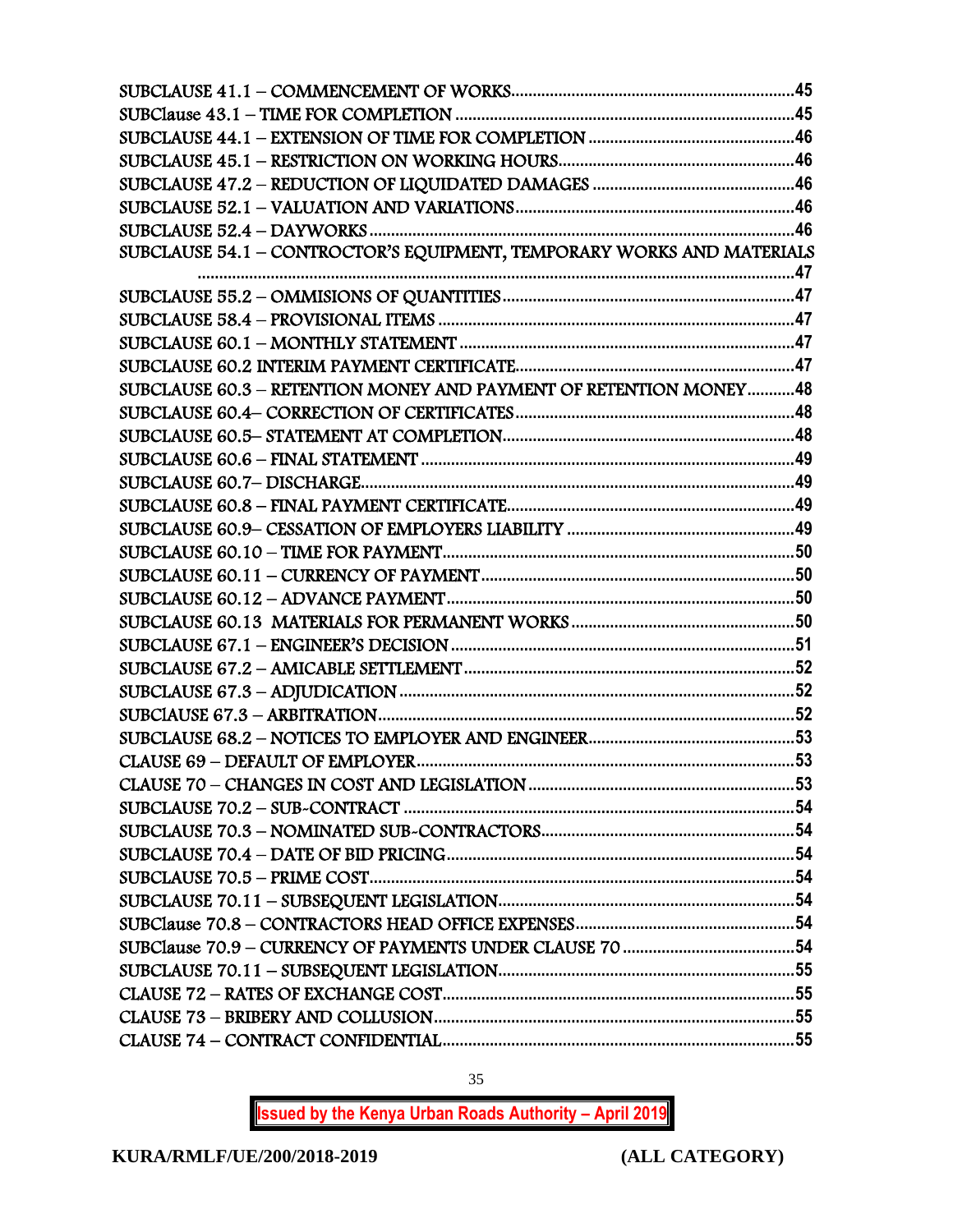# CONDITIONS OF PARTICULAR APPLICATION

# SUBCLAUSE 1.1 – DEFINITIONS

Amend this sub-clause as follows:

- (a) (i) The "Employer" is the Kenya Urban Roads Authority, represented by the Director General - Kenya Urban Roads Authority.
- (ii) The "Engineer" is the Director-(RACM) Kenya Urban Roads Authority.

. (b) (i) Insert in line 2 after the Bills Of Quantities", the following, "the rates entered by the Contractor (whether or not such rate be employed in computation of the Contract Price),"

Amend subparagraph (b) (v) of Sub-Clause 1.1 by adding the following words at the end: The word "BID" is synonymous with "bid" and the word "Appendix to BID" with "Appendix to Bid" and the word "BID documents" with "bidding documents".

Add the following at the end of this sub-clause:

(h) "Materials" means materials and other things intended to form or forming part of the Permanent Works.

(i) "Quantified site instructions" means Site instructions from the Engineer or his representative to the Contractor instructing him to carry out quantified works drawn from the contract to be carried out within a specified period.

SUBCLAUSE 2.1 - ENGINEER'S DUTIES AND AUTHORITY.

With reference to Sub-Clause 2.1 (b), the following shall also apply: The Engineer shall obtain the specific approval of the Employer before taking any of the following actions specified in Part 1:

- (a) Consenting to the subletting of any part of the works under Clause 4;
- (b) Certifying additional cost determined under Clause 12;
- (c) Determining an extension of time under Clause 44;
- (d) Issuing a variation under Clause 51;
- (e) Fixing rates or prices under Clause 52

## SUBCLAUSE 2.5 - INSTRUCTIONS IN WRITING

Add at the end of sub-clause 2.5 the following: "The site instructions shall be in the form of quantified site instructions and the contractor shall commence execution of the site instructions within three (3) days and complete within the completion period as stipulated in the instructions.

## SUBCLAUSE 5.1 - LANGUAGE AND LAW

The Contract document shall be drawn up in the ENGLISH LANGUAGE. Communication between the Contractor and the Engineer's Representative shall be in this given language.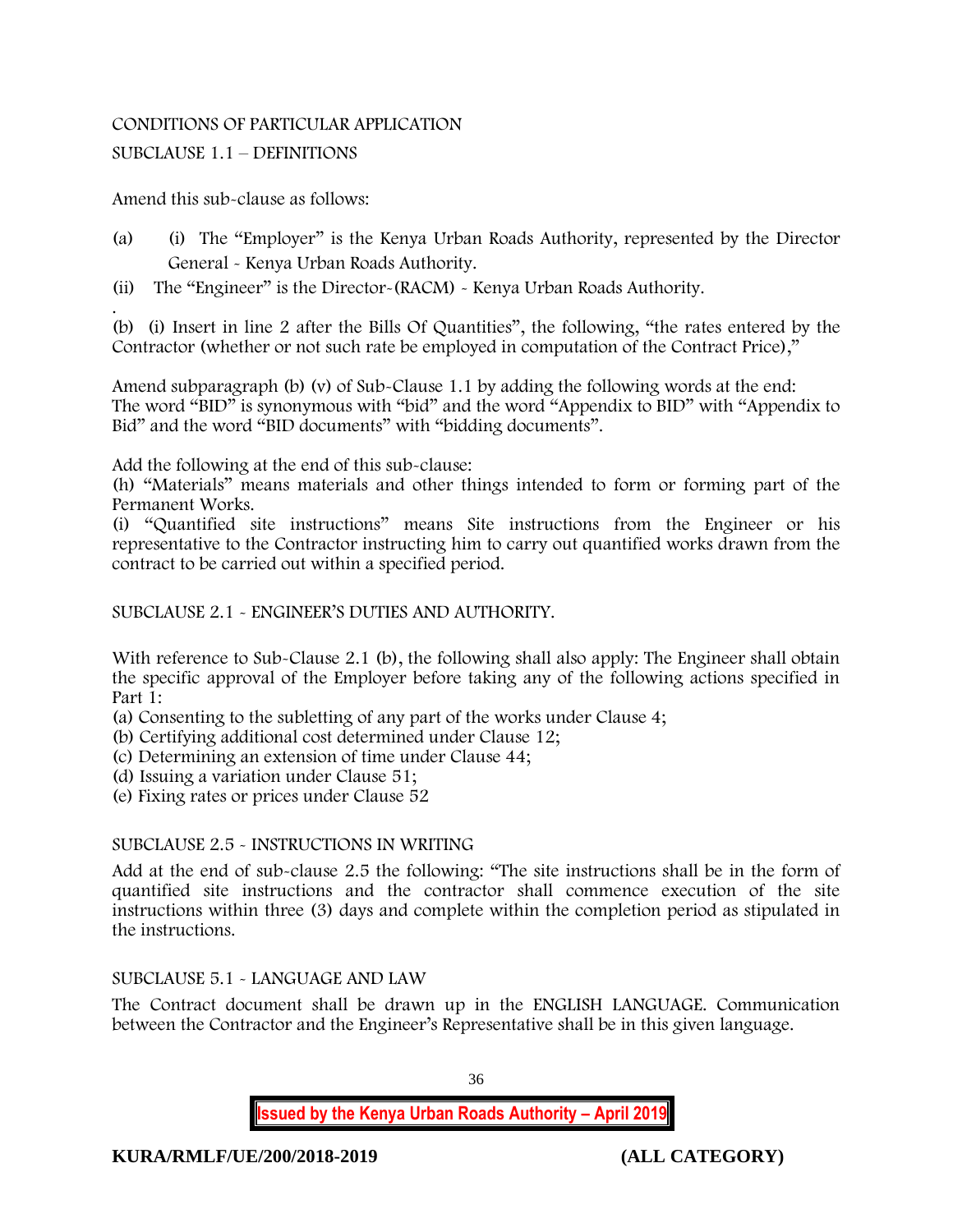The Laws applicable to this Contract shall be the Laws of the Republic of Kenya.

SUBCLAUSE 5.2 – PRIORITY OF CONTRACT DOCUMENTS

Delete the documents listed 1-6 and substitute:

- (1) The Contract Agreement (if completed)
- (2) The Letter Of Acceptance;
- (3) The Bid and Appendix to Bid;
- (4) The Conditions of Contract Part II;
- (5) The Conditions of Contract Part I;
- (6) The Special Specifications;
- (7) The Standard Specification for Road and Bridge Construction, 1986;
- (8) The Drawings;
- (9) The priced Bills of Quantities
- (10) Other documents as listed in the Appendix to form of Bid

# SUBCLAUSE 8.2 – SITE OPERATIONS AND METHODS OF CONSTRUCTION

Add sub- clause 8.2(b) at the end as follows:

"The Contractor shall submit to the Engineer Works Methodology not later than 14 days from the date of award of the contract and general description of his proposed arrangements and methods for the execution of the Works. This shall include inter-alia temporary office, buildings, access roads, construction plant and its intended production output, working shift arrangements, labour strength, skilled and unskilled, and supervision arrangements, power supply arrangements, supply of materials including a materials utilisation programme, stone crushing, aggregate production and storage, cement handling, concrete mixing and handling, methods of excavation, dealing with water, testing methods and facilities."

# SUBCLAUSE 10.1 - PERFORMANCE SECURITY

Replace the text of Sub-clause 10.1 with the following:

"The Contractor shall provide security for his proper performance of the Contract within 28 days after receipt of the Letter of Acceptance. The Performance Security shall be in the form of a bank guarantee as stipulated by the Employer in the Appendix to Bid. The Performance Security shall be issued by a bank incorporated in Kenya. The Contractor shall notify the Engineer when providing the Performance Security to the Employer.

"Without limitation to the provisions of the preceding paragraph, whenever the Engineer determines an addition to the Contract Price as a result of a change in cost, the Contractor, at the Engineers written request, shall promptly increase the value of the Performance Security by an equal percentage.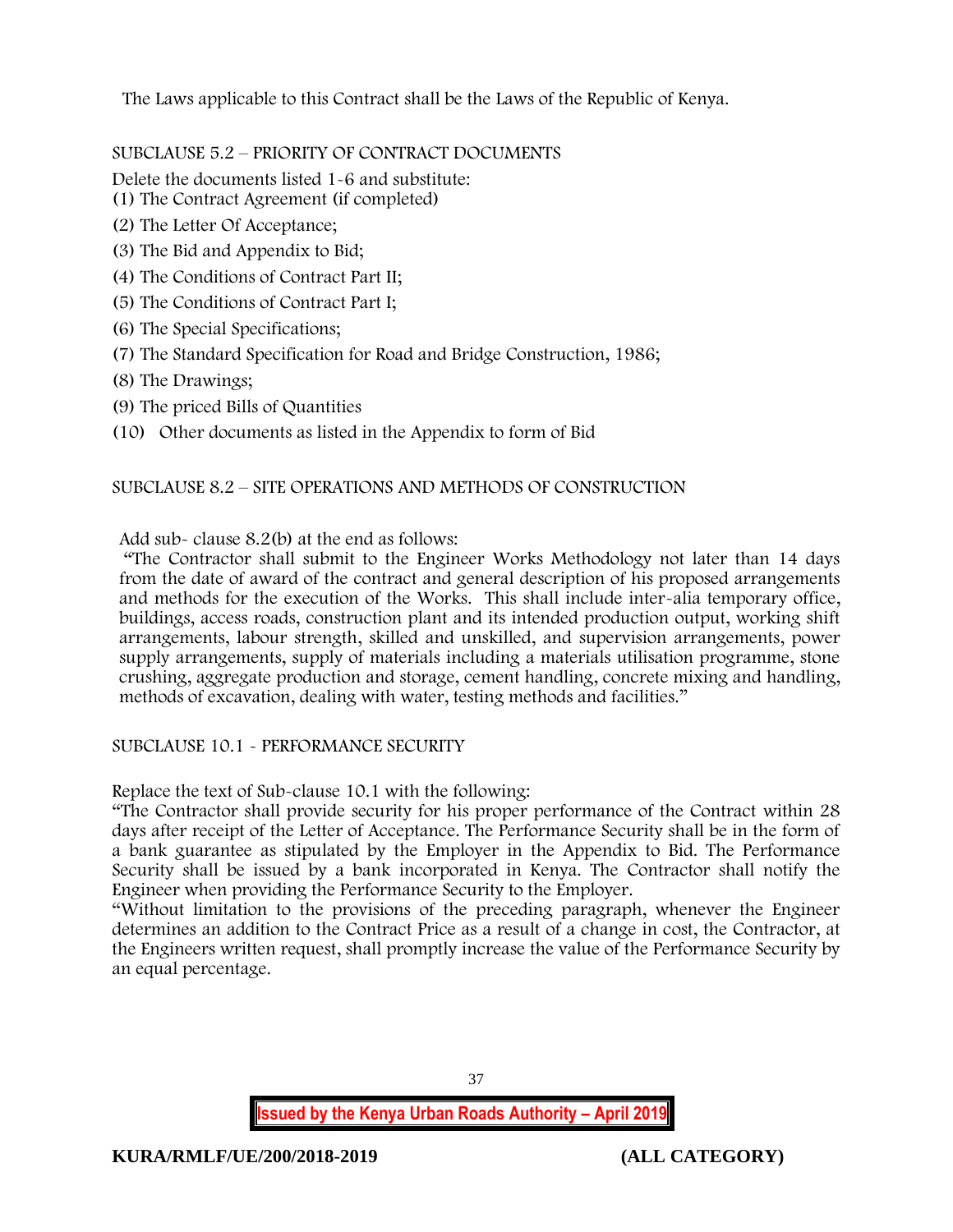# SUBCLAUSE 10.2 - VALIDITY OF PERFORMANCE SECURITY

The Performance Security shall be valid until a date 28 days after the date of issue of the Defects Liability Certificate. The security shall be returned to the Contractor within 14 days of expiration.

SUBCLAUSE 10. 3 - CLAIMS UNDER PERFORMANCE SECURITY

Delete the entire sub-clause 10.3.

SUBCLAUSE 10. 4 - COST OF PERFORMANCE SECURITY

The cost of complying with the requirements of this clause shall be borne by the Contractor.

SUBCLAUSE 11. 1 - INSPECTION OF SITE

#### In line 17 after "affect his BID" add

"and the Contractor shall be deemed to have based his BID on all the aforementioned"

Delete the last paragraph completely and replace with the following:

"The Employer in no way guarantees completeness nor accuracy of the soil, materials, subsurface and hydrological information made available to the Contractor at the time of BIDing or at any other time during the period of the Contract, and the Contractor shall be responsible for ascertaining for himself all information as aforesaid for the execution of works and his BID shall be deemed to have been priced accordingly.

SUBCLAUSE 11.2 - ACCESS TO DATA

Data made available by the Employer in accordance with Clause 11.1 shall be deemed to include data listed elsewhere in the Contract as open for inspection at the address stipulated in the Appendix to Bid.

#### SUBCLAUSE 14.1 PROGRAM TO BE SUBMITTED

The time within which the program shall be submitted shall be fourteen (14) days from the issuance of order to commence.

The programme shall be in the form of a Critical Path Method Network (CPM network) showing the order of procedure and description of the construction methods and arrangements by which he proposes to carry out the works. It should also be supplemented by a time – bar chart of the same programme.

The programme shall be coordinated with climatic, groundwater and other conditions to provide for the completion of the Works in the instruction and by the time specified. The programme shall be revised on demand by the Engineer or his representative.

38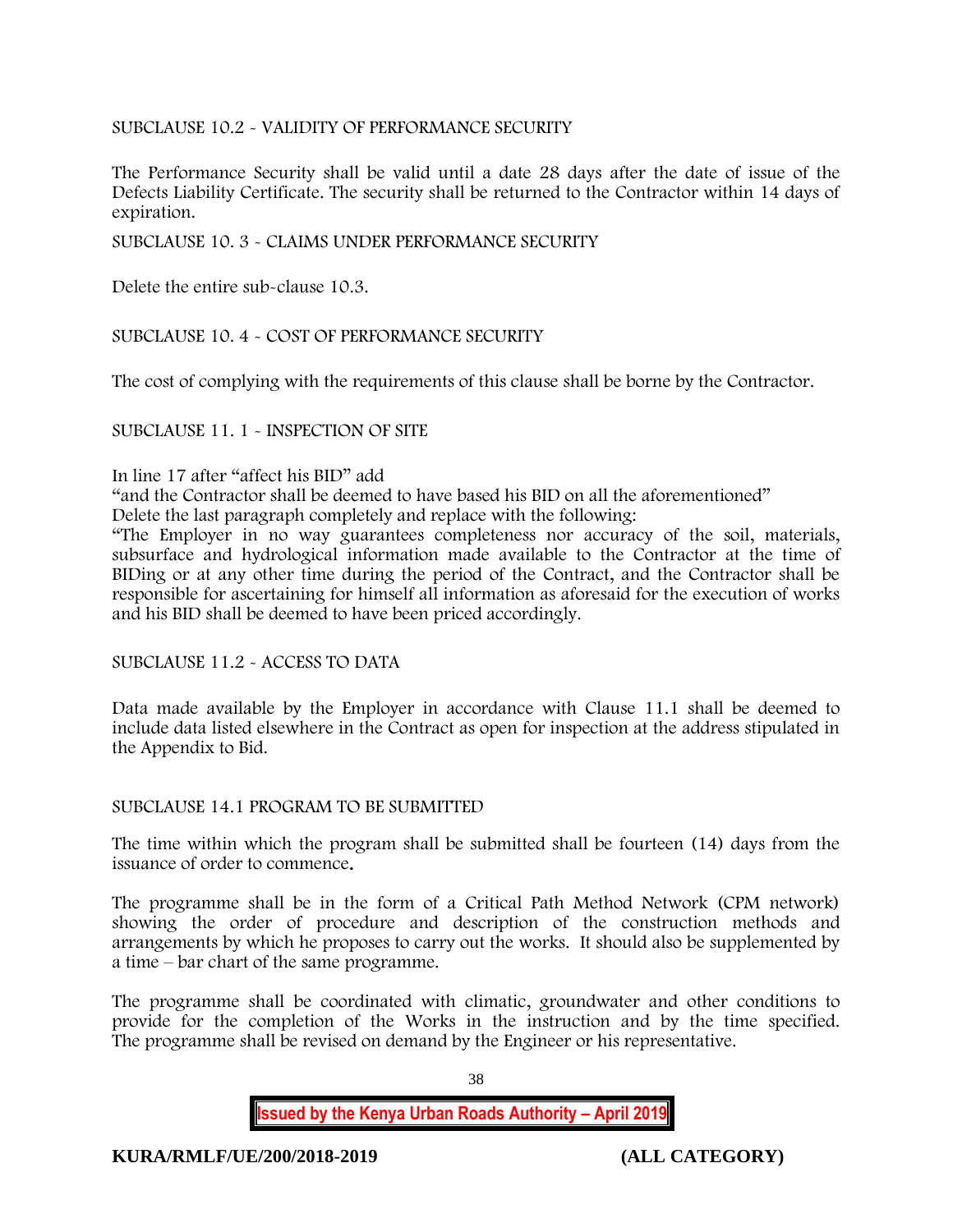During the execution of the works, the Contractor shall submit to the Engineer full and detailed particulars of any proposed amendments to the arrangements and methods submitted in accordance with the foregoing. If details of the Contractor's proposals for Temporary Works are required by the Engineer for his own information the Contractor shall submit such details within seven days of being requested to do so.

The various operations pertaining to the works shall be carried out in such a progressive sequence as will achieve a continuous and consecutive output of fully completed road works inclusive of all bridge works and culverts within the time limits specified in the Contract and the instructions. Generally the Contractor shall carry out works within the sections stated in the instructions.

The Contractor shall allow in his programme for the following 10 public holidays per calendar year in Kenya.

- New Years Day  $(1<sup>st</sup>$  January)
- Good Friday
- Easter Monday
- Labour day  $(1<sup>st</sup>$  May)
- Madaraka Day (1st June)
- Idd Ul Fitr
- Mashujaa Day (20th October)
- $\bullet$  Jamhuri day (12<sup>th</sup> December)
- Christmas Day  $(25<sup>th</sup> December)$
- Boxing day (26<sup>th</sup> December)

The Contractor should also allow per calendar year for a further 2 unspecified public holidays which may be announced by the Government of Kenya with no prior notification.

Add the following at the end of this sub-clause: -

The Employer shall have the right to withhold payment at any time if the contractor fails to submit the programme or revised programme due to his negligence, failure or omission.

## SUBCLAUSE 14.3- CASH FLOW ESTIMATE

The cash flow estimates shall be submitted together with the works programme.

## SUBCLAUSE 15.1- CONTRACTOR'S SUPERINTENDENCE

Add the following at the end of the first paragraph of sub-clause 15.1: "The Contractor shall, within seven (7) days of receipt of the Engineer's order to commence the works inform the Engineer in writing the name of the Contractor's Representative and the anticipated date of his/her arrival on site."

Add the following Sub-clause 15.2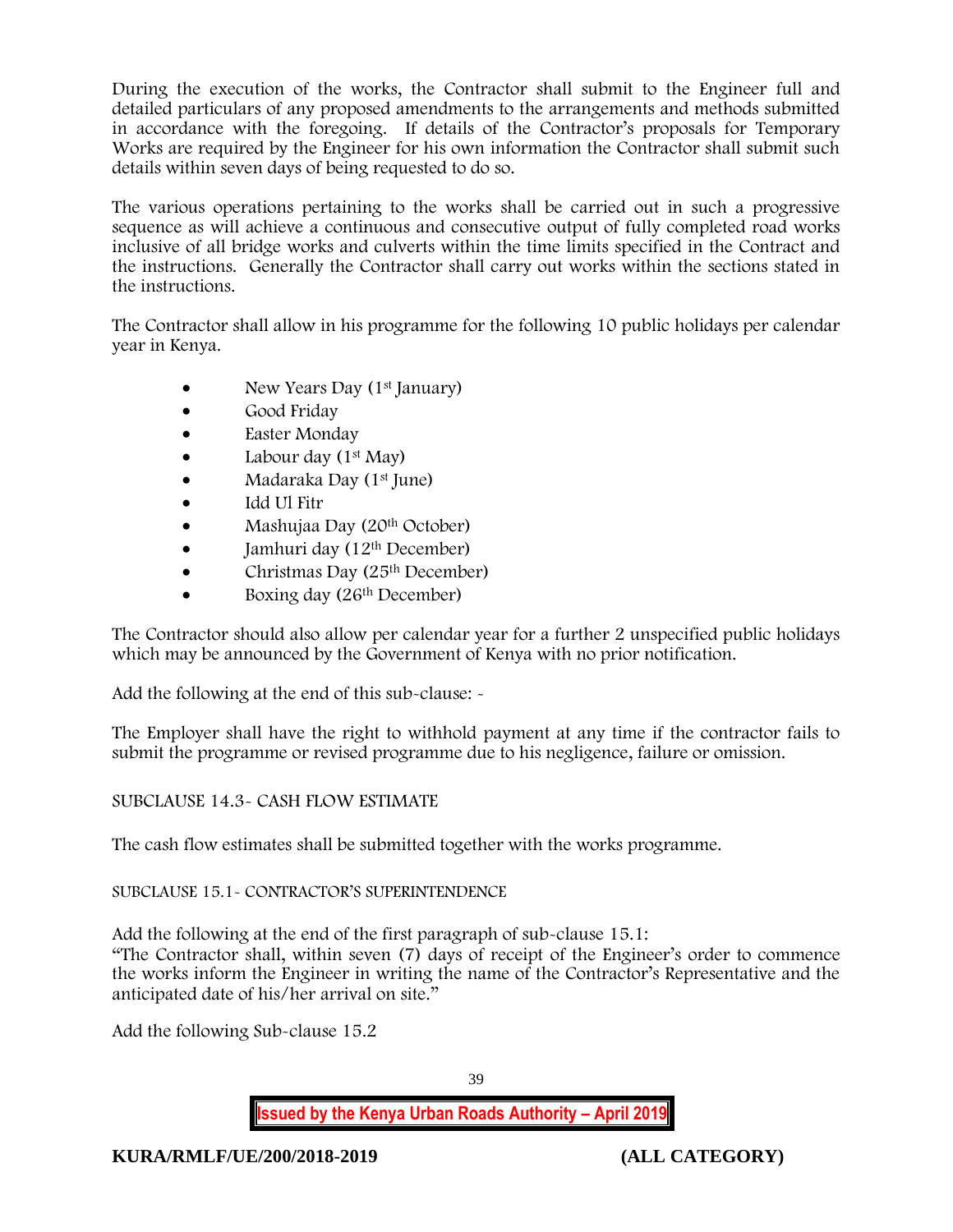SUBCLAUSE 15.2- LANGUAGE ABILITY AND QUALIFICATIONS OF CONTRACTOR'S AUTHORISED AGENT

The Contractor's Agent or Representative on the site shall have as a minimum an ordinary diploma in civil Engineering or building construction or have equivalent status approved by the Engineer and shall be able to read and write English fluently.

The Contractor's Agent or Representative shall have at least 3 years related experience.

SUBCLAUSE 16.2- ENGINEER AT LIBERTY TO OBJECT

At the end of this Clause add

"by a competent substitute approved by the Engineer and at the Contractors own expense." Add the following Sub-Clauses 16.3 and 16.4:

## SUBCLAUSE 16.3- QUALIFICATION AND LANGUAGE ABILITY OF SUPERINTENDING STAFF

The Contractor's superintending staff shall meet the following minimum qualifications: Should have a working knowledge of English or Kiswahili. Should any of the superintending staff not be able to meet this condition, the Contractor shall propose to the Engineer arrangements for provision of a sufficient number of interpreters of approved qualifications. The Engineer, at his discretion, may amend, approve or reject such arrangements or reject deployment of superintending staff not meeting the language requirements. The Engineer may at any time during the duration of the Contract amend any approved arrangements made for interpreters, which shall be implemented at the Contractors expense.

The key staff listed below must have academic qualifications from government-recognised institutions or equivalent institutions of the levels set out in Section 5, Part 6.

- Site Agent
- Site Engineer
- Site Surveyor
- Foremen

The key staff listed below must have minimum experience set out in Section 5, Part 6:

- Site Agent
- Site Engineer
- Site Surveyor
- Foremen

Qualifications as above shall be subject to verification and approval on site by the Engineer or his representative on site before commencement of the said works.

SUBCLAUSE 19.1- SAFETY, SECURITY AND PROTECTION OF THE ENVIRONMENT

Add Sub-Clause-paragraph (d) of Sub-Clause 19 as follows:

Notwithstanding the Contractor's obligation under Sub-Clause-paragraph (a), (b) and 9(c) of Sub-Clause 19.1 of the Conditions Of Contract, the Contractor shall observe the following measures with a view to reducing or elimination adverse environmental effects by the site works:

40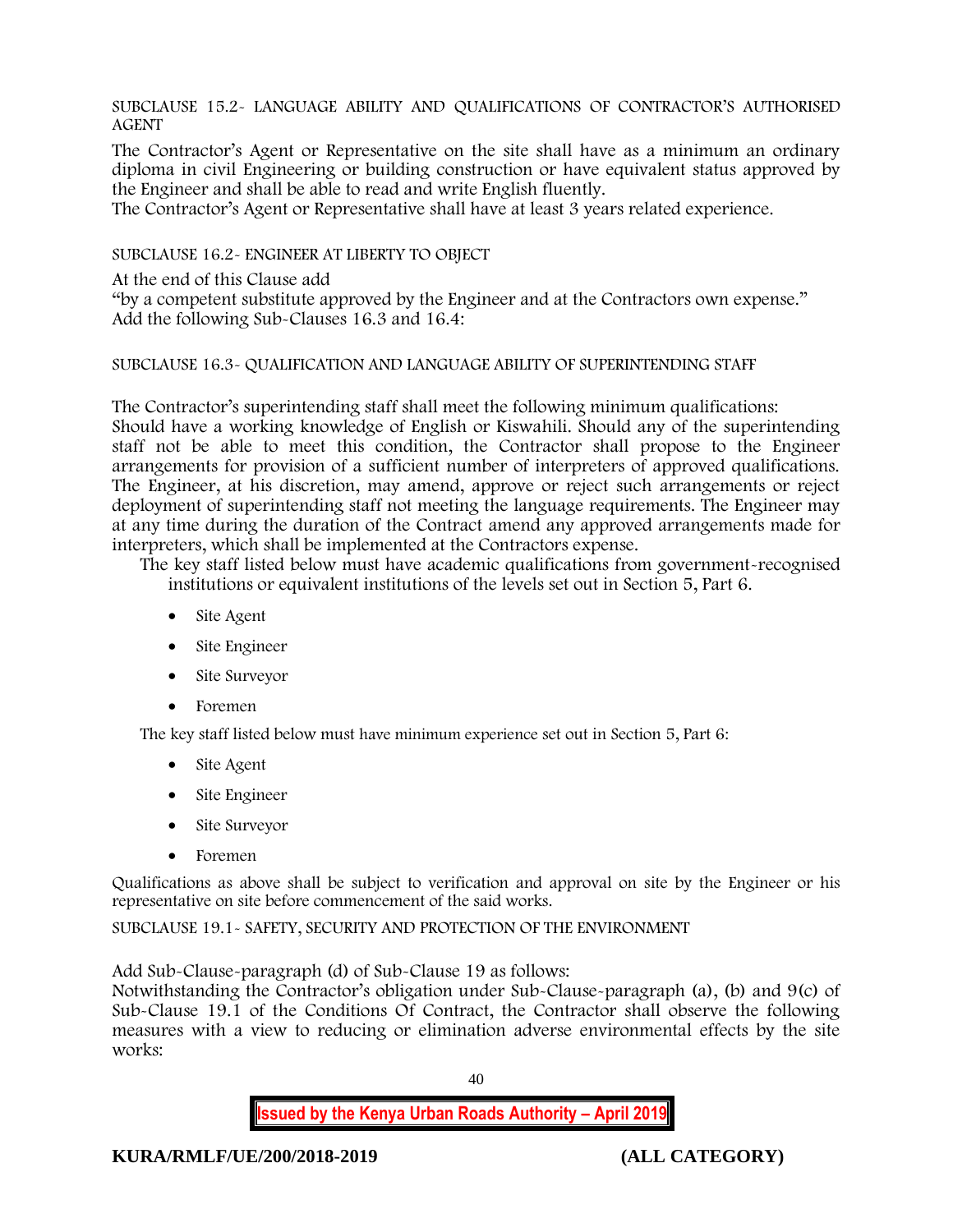- (i) All quarries and borrow pits shall be filled and landscaped to their original state after extraction of construction material
- (ii) Soil erosion due to surface runoff or water from culverts or other drainage structures should be avoided by putting in place proper erosion control measures that shall include, but are not limited to grassing and planting if trees
- (iii) Long traffic diversion roads shall be avoided so as to minimize the effect of dust on the surrounding environment. In any case all diversions shall be kept damp and dust free
- (iv) Spillage of oils, fuels and lubricants shall be avoided and if spilt, shall be collected and disposed off in such a way as not to adversely affect the environment
- (v) Rock blasting near settlement areas shall be properly coordinated with the relevant officers of the Government so as to minimize noise pollution and community interference.

SUBCLAUSE 20.4 - EMPLOYERS RISKS

Delete Sub-Clause (h) and substitute with;

- (h) any operation of the forces of nature (insofar as it occurs on site) which an experienced contractor:
	- (i) could not have reasonably foreseen, or
	- (ii) could reasonably have foreseen, but against which he could not reasonably have taken at least one of the following measures:
		- (A) prevent loss or damage to physical property from occurring by taking appropriate measures or
		- (B) insure against such loss or damage

SUBCLAUSE 21.1 - INSURANCE OF WORKS AND CONTRACTOR 'S EQUIPMENT

Add the following words at the end of Sub-paragraph (a) and immediately before the last word of Sub-paragraph (b) of Sub-Clause 21.1:

"It being understood that such insurance shall provide for compensation to be payable in the types and proportions of currencies required to rectify the loss or damage incurred"

Delete the first sentence of this Clause and replace with he following:

"prior to commencement of the Works the Contractor shall, without limiting his or the Employer's obligations and responsibilities under Clause 20, insure to the satisfaction of the Employer:"

SUBCLAUSE 21.2 – SCOPE OF COVER

Amend sub-paragraph (a) of Sub-Clause 21.2 as follows:

Delete words "from the start of work at the site" and substitute the words "from the first working day after the Commencement Date"

Add the following as Sub-Clause (c) under Sub-Clause-Clause 21.2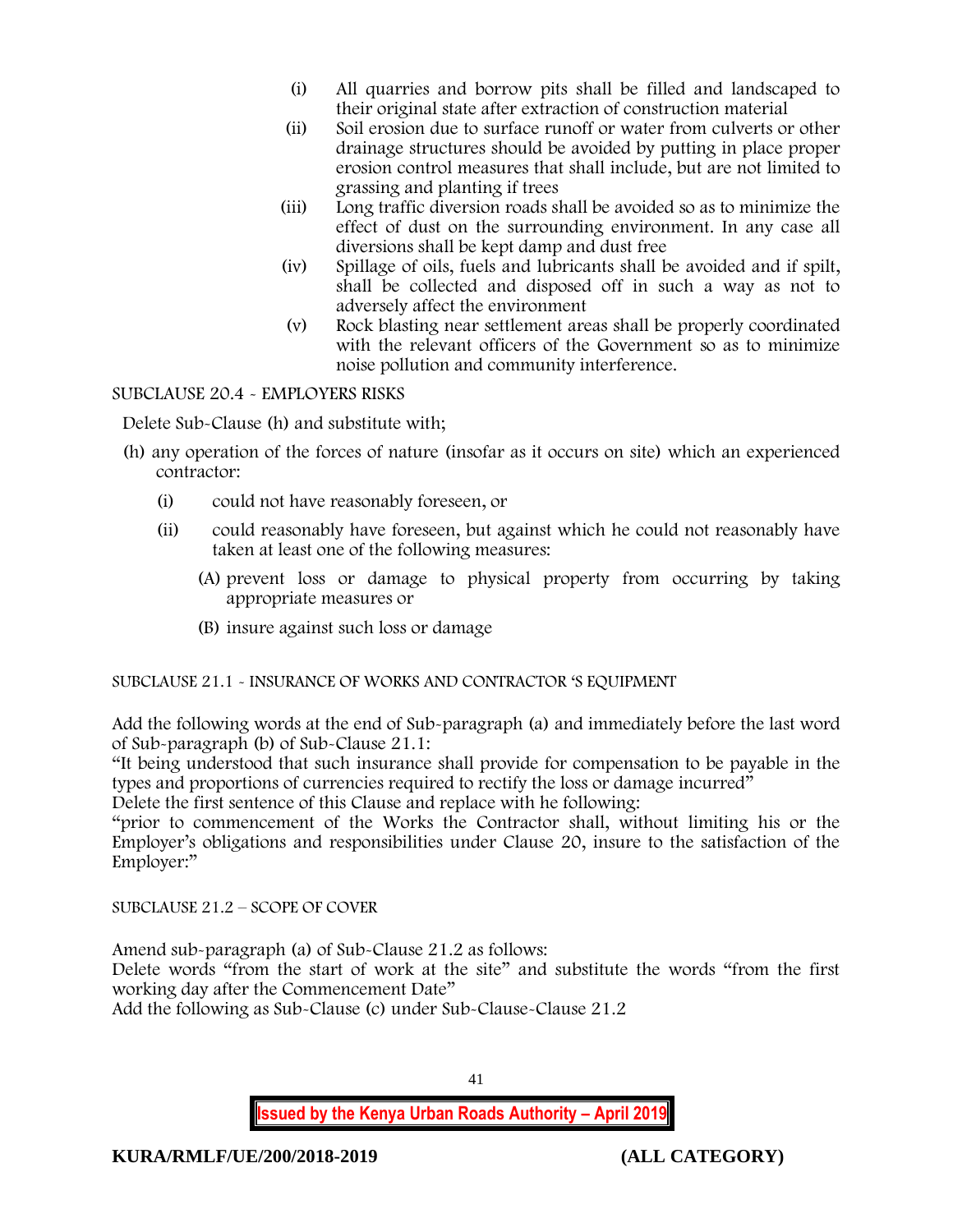(c ) It shall be the responsibility of the Contractor to notify the insurance company of any change in the nature and extent of the Works and to ensure the adequacy of the insurance coverage at all times during the period of the Contract.

SUBCLAUSE 21.4 - EXCLUSIONS

Amend Sub-Clause 21.4 to read as follows:

"There shall be no obligation for the insurances in Sub-Clause 21.1 to include loss or damage caused by the risks listed under Sub-Clause 20.4 sub-paragraph (a) (i) to(iv) of the Conditions of Particular Application."

## SUBCLAUSE 23.2 – MINIMUM AMOUNT OF INSURANCE

Add the following at the end of this Clause: "... with no limits to the number of occurrences".

SUBCLAUSE 25.1 – EVIDENCE AND TERMS

Amend Sub-Claus OF INSURANCE 25.1 as follows: Insert the words "as soon as practicable after the respective insurances have been taken out but in any case" before the words "prior to the start of work at the site" Add the following Sub-Clauses 25.6, 25.7

SUBCLAUSE 25.6 – INSURANCE NOTICES

Each policy of insurance effected by the Contractor for purposes of the Contract shall include a provision to the effect that the Insurer shall have a duty to give notice in writing to the Contractor and Employer of the date when a premium becomes payable. This shall not be more than thirty (30) days before that date and the policy shall remain in force until thirty (30) days after the giving of such notice.

#### SUBCLAUSE 25.7 – NOTIFICATION TO INSURERS

It shall be the responsibility of the Contractor to notify insurers under any of the insurance referred to in the preceding clauses 21, 23 and 24 on any matter or event, which by the terms of such insurance are required to be so notified. The Contractor shall indemnify and keep indemnified the Employer against all losses, claims, demands, proceedings, costs, charges and expenses whatsoever arising out of or in consequence of any default by the Contractor in complying with the requirements of this Sub-Clause whether as a result of avoidance of such insurance or otherwise.

SUBCLAUSE 28.2 – ROYALTIES

Add at the end of this Sub-Clause the following sentence:

"The Contractor shall also be liable for all payments or compensation if any that are levied in connection with the dumping of part or all of any such material."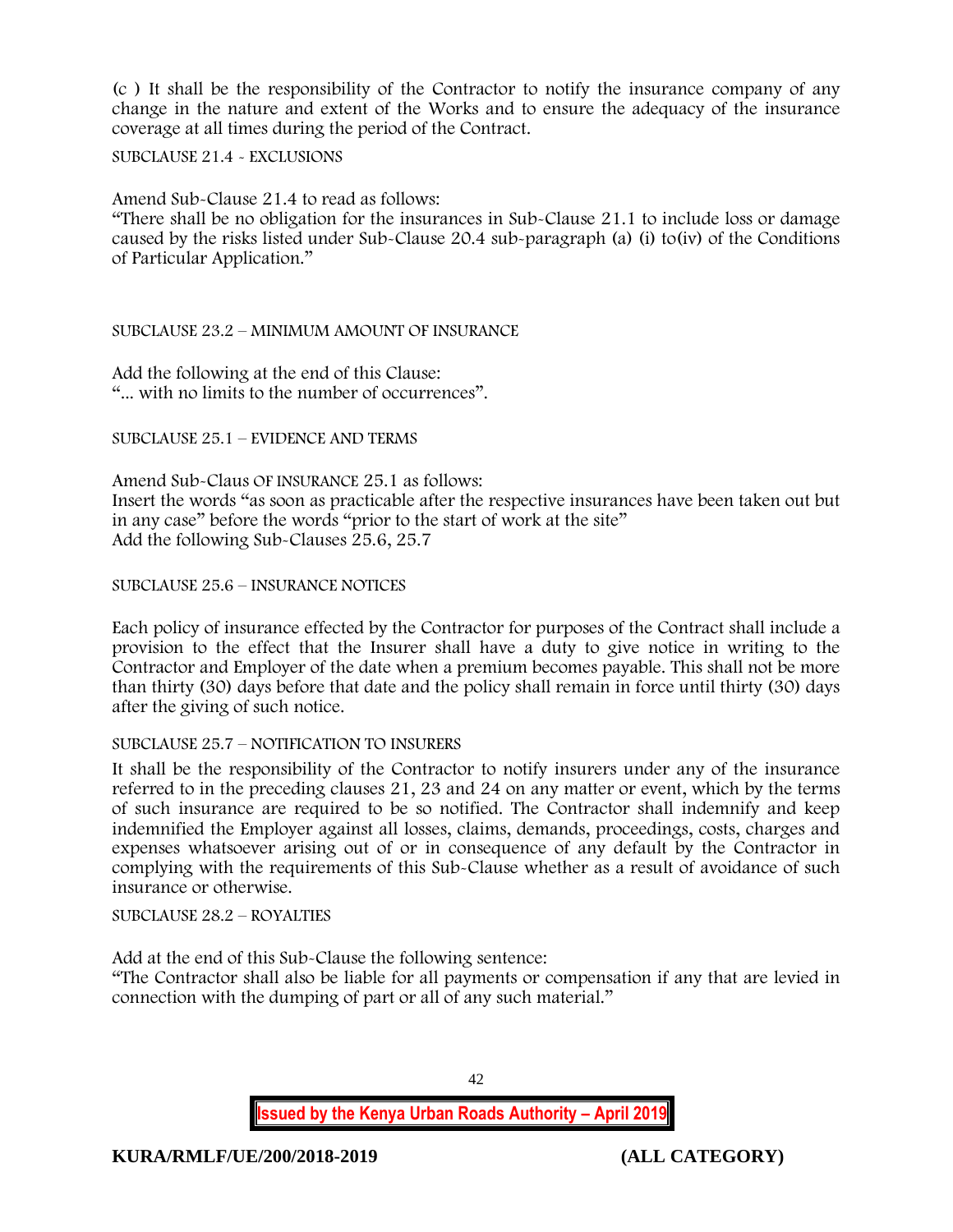SUBCLAUSE 29.1 – INTERFERENCE WITH TRAFFIC

Supplement Sub-Clause 29.1 by adding the following sentence at the end:

"The Contractor will be permitted to use existing public roads for access to the site. The Contractor shall pay vehicle license tax and road maintenance duty in accordance with relevant regulations and shall obtain any necessary permits or licenses from relevant authorities for transporting his equipment."

Add the following subclause 29.2:

#### SUBCLAUSE 29.2 – REINSTATEMENT AND COMPENSATION FOR DAMAGES TO PERSONS AND **PROPERTY**

The Contractor shall reinstate all properties whether public or private which are damaged in consequence of the construction and, maintenance of the works to a condition as specified and at least equal to that prevailing before his first entry on them.

If in the opinion of the Engineer the Contractor shall have failed to take reasonable and prompt action to discharge his obligations in the matter of reinstatement, the Engineer will inform the Contractor in writing of his opinion, in which circumstances the Employer reserves the right to employ others to do the necessary work of reinstatement and to deduct the cost thereof from any money due or which shall become due to the Contractor.

The Contractor shall refer to the Employer without delay all claims which may be considered to fall within the provisions of Clause 22.1.

Add the following Sub-Clause 34.2 to 34.8

## SUBCLAUSE 34.2 – CONDITIONS OF EMPLOYMENT OF LABOUR

The Contractor shall be responsible for making all arrangements for and shall bear all costs relating to recruitment, obtaining of all necessary visas, permits or other official permission for movements of staff and labour.

#### SUBCLAUSE 34.3 – FAIR WAGES

The Contractor shall, in respect of all persons employed anywhere by him in the execution of the Contract, and further in respect of all persons employed by him otherwise than in the execution of the Contract in every factory, Workshop or place occupied or used by him for the execution of the Contract, observe and fulfil the following conditions:

- (a) The Contractor shall pay rates of wages, observe hours of labour and provide conditions of labour, housing, amenities and facilities not less favourable than those required by the latest Regulation of Wages (Building and Construction Industry) Order as of the time of bid submission, and subsequent amendments thereto, or in any wage scales, hours of work or conditions agreed by the Ministry of Labour or other Government Department in consultation with the appropriate wage fixing authority and generally recognized by other employees in the district whose general circumstances in the trade or industry in which the Contractor is engaged are similar.
- (b) In the absence of any rates of wages, hours or conditions of labour so established the Contractor shall pay rates of wages and observe hours and conditions of labour which are not less favourable than the general level of wages, hours and conditions observed by other Employers whose general circumstances in the trade or industry in which the Contractor is engaged are similar.

43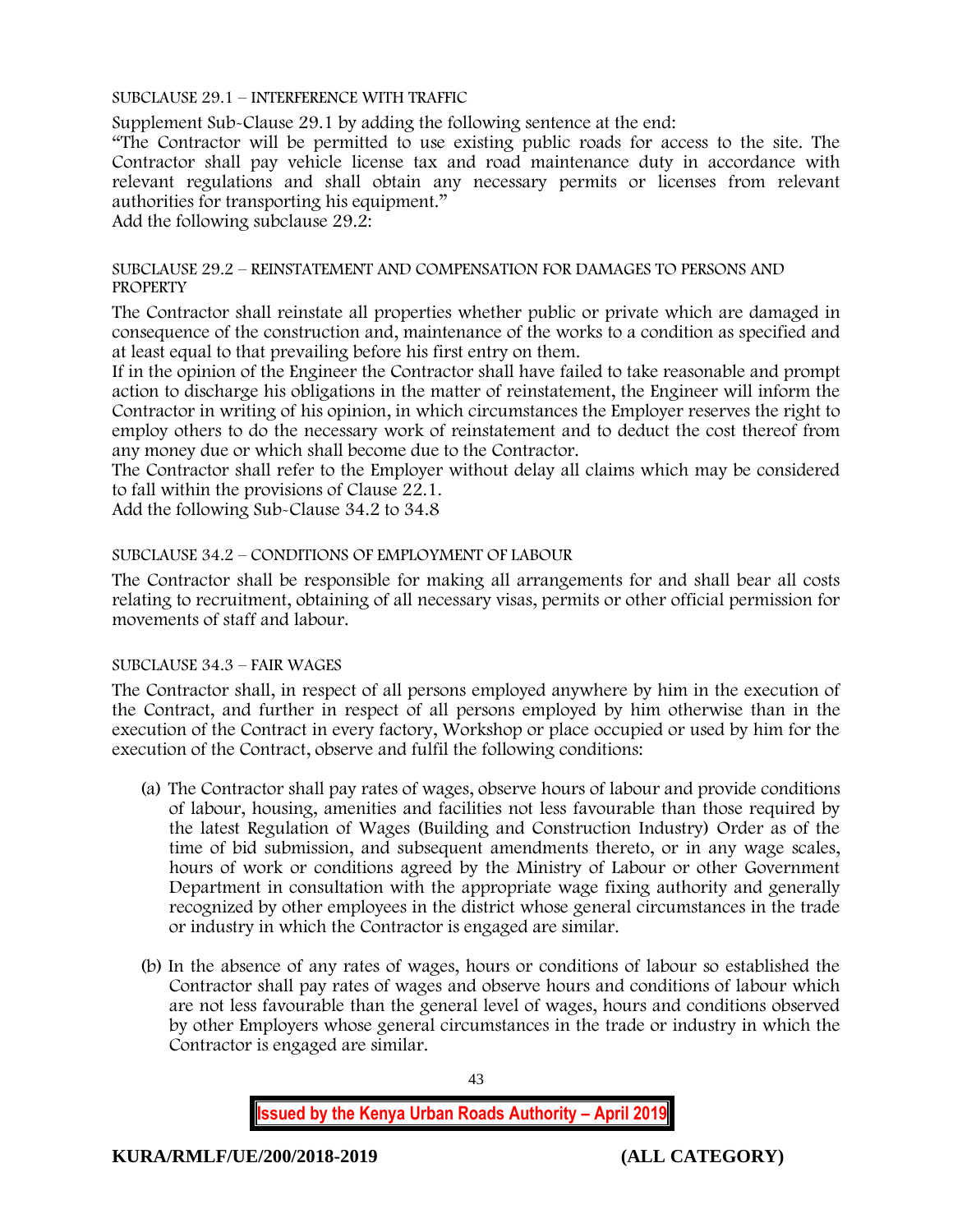- (c) Where the absence of established rates of wages, hours and conditions of labour or the dissimilarity of the general circumstances in the trade of industry in which the Contractor is engaged prevent the Contractor from observing rates of wages, hours and conditions of labour ascertained under sub-paragraph (a) and (b) above the Contractor in fixing the rates of wages, hours and conditions of labour of his employees shall be guided by the advice of the Labour Department.
- (d) The Contractor shall recognize the freedom of his employees to be members of trade unions.
- (e) The Contractor shall maintain records in English of the time worked by, and the wages paid to, his employees. The Contractor shall furnish to the Engineer or Employer, if called upon to do so, such particulars of the rates, wages and conditions of labour as the Employer or Engineer may direct.
- (f) The Contractor shall at all times during the continuance of the contract display, for the information of his employees in every factory, workshop or place occupied or used by him for the execution of the Contract, a copy of this clause together with a notice setting out the general rates of wages, hours and conditions of labour of his employees.
- (g) The Contractor shall be responsible for the observance of this clause by sub-Contractors employed in the execution of the works.

## SUBCLAUSE 34.4 – BREACH OF FAIR WAGES CLAUSE

Any Contractor or Sub-Contractor who is found to be in breach of Fair Wages Clause shall cease to be approved as a Contractor or Sub-Contractor for such period as the Permanent Secretary for the Ministry of Roads may determine.

Should a claim be made to the Employer alleging the Contractor's default in payment of Fair Wages of any workman employed on the Contract and if proof thereof satisfactory to the Employer is furnished by the Labour Authority, the Employer may, failing payment by the Contractor, pay the claims out of any monies due or which may become due to the Contractor under the Contract.

#### SUBCLAUSE 34.5 – RECRUITMENT OF UNSKILLED LABOUR

Any additional unskilled labour which is required by the Contractor for the works and which is not in his employment at the time of the acceptance of the BID shall be recruited by the Contractor from the Labour Exchange or Exchange or Exchanges nearest to the site or sites of the work.

## SUBCLAUSE 34.6 – COMPENSATION FOR INJURY

The Contractor shall in accordance with the Workmen's Compensation Act of the Laws of Kenya and any other regulations in force from time to time pay compensation for loss or damage suffered in consequence of any accident or injury or disease resulting from his work to any workman or other person in the employment of the Contractor or any Subcontractor.

44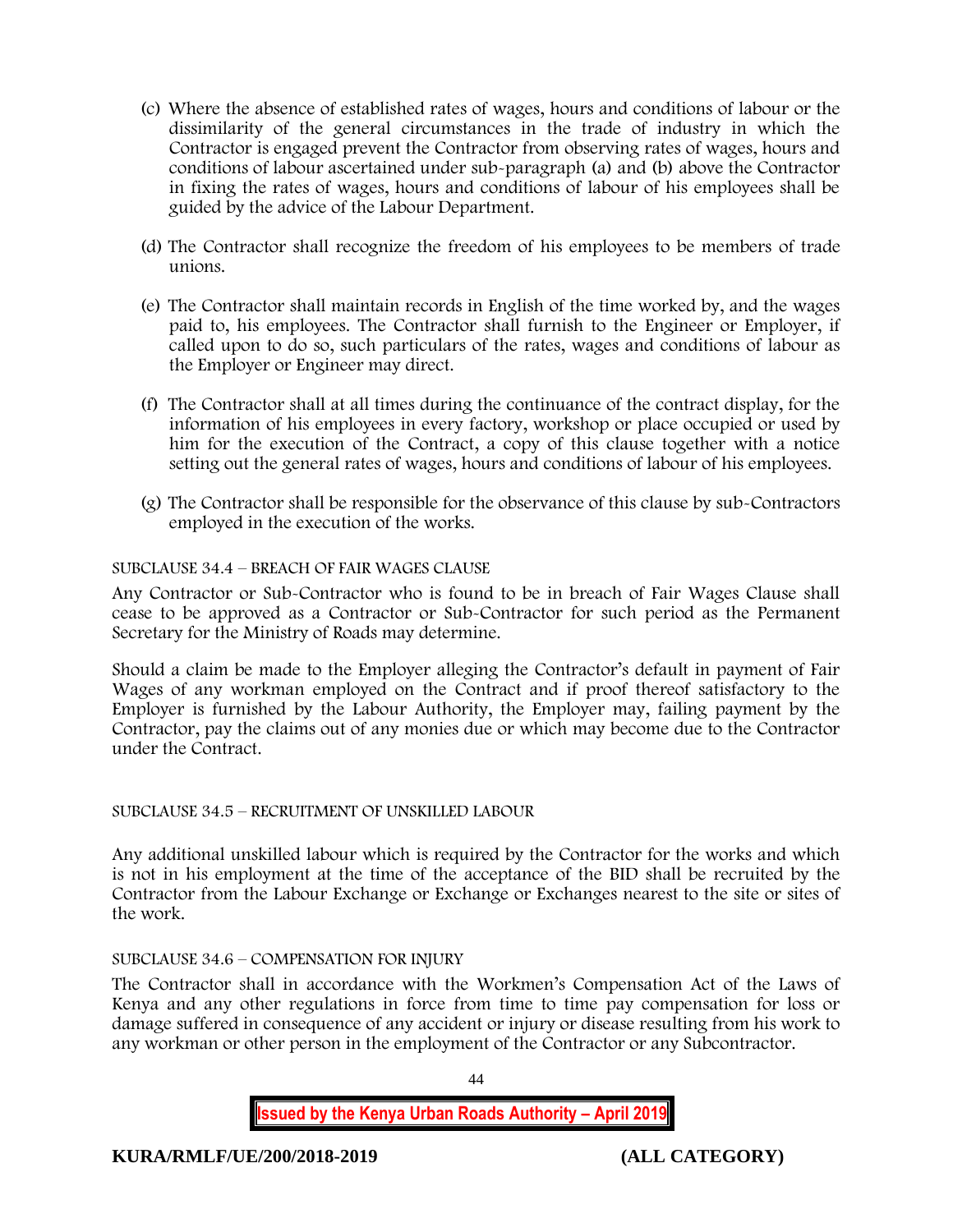SUBCLAUSE 34.7 – LABOUR STANDARDS

(a) the Contractor shall comply with the existing local labour laws, regulations and labour standards

(b) the Contractor shall formulate and enforce an adequate safety program with respect to all work under his contract, whether performed by the Contractor or subcontractor. The Contractor has assurance from the Employer of cooperation where the implementation of these safety measures requires joint cooperation.

(c) Upon written request of the Employer the Contractor shall remove or replace any of his employees employed under this Contract.

Add the following Sub-Clause 35.2 and 35.3.

SUBCLAUSE 35.2 – RECORDS OF SAFETY AND HEALTH

The Contractor shall maintain such records and make such reports concerning safety, health and welfare of persons and damage to property as the Engineer may from time to time prescribe.

SUBCLAUSE 35.3 – REPORTING OF ACCIDENTS

The Contractor shall report to the Engineer details of any accident as soon as possible after its occurrence. In the case of any fatality or serious accident, the Contractor shall, in addition, notify the Engineer immediately by the quickest available means. The Contractor shall also notify the relevant authority whenever the Laws of Kenya require such a report.

#### SUBCLAUSE 39.2 – DEFAULT OF CONTRACTOR IN COMPLIANCE

Add at the end of Sub-Clause 39.2 the following: "Where the contractor has no pending payments with the employer and the retention funds are less than the value of works to be carried out by the employer, the employer shall apply funds as per clause 10.3". The contract shall then stand determined clause 63 not withstanding.

SUBCLAUSE 41.1 – COMMENCEMENT OF WORKS

Amend Sub-Clause 41.1 as follows:

Delete the words "as soon as is reasonably possible" in the first sentence and replace with "within the period stated in the Appendix to Bid".

For the purposes of this clause the quantified site instructions shall be treated as the works and delay in commencement in the instructed works shall constitute breach of contract that will lead to institution of remedies under clause 63 of these conditions.

SUBCLAUSE 43.1 – TIME FOR COMPLETION

Amend Sub-Clause 43.1 as follows:

Delete the words "within the time" to "such extended time" and substitute "by the date or dates stated or implied in Clause 14 of these Conditions of Particular Application.

45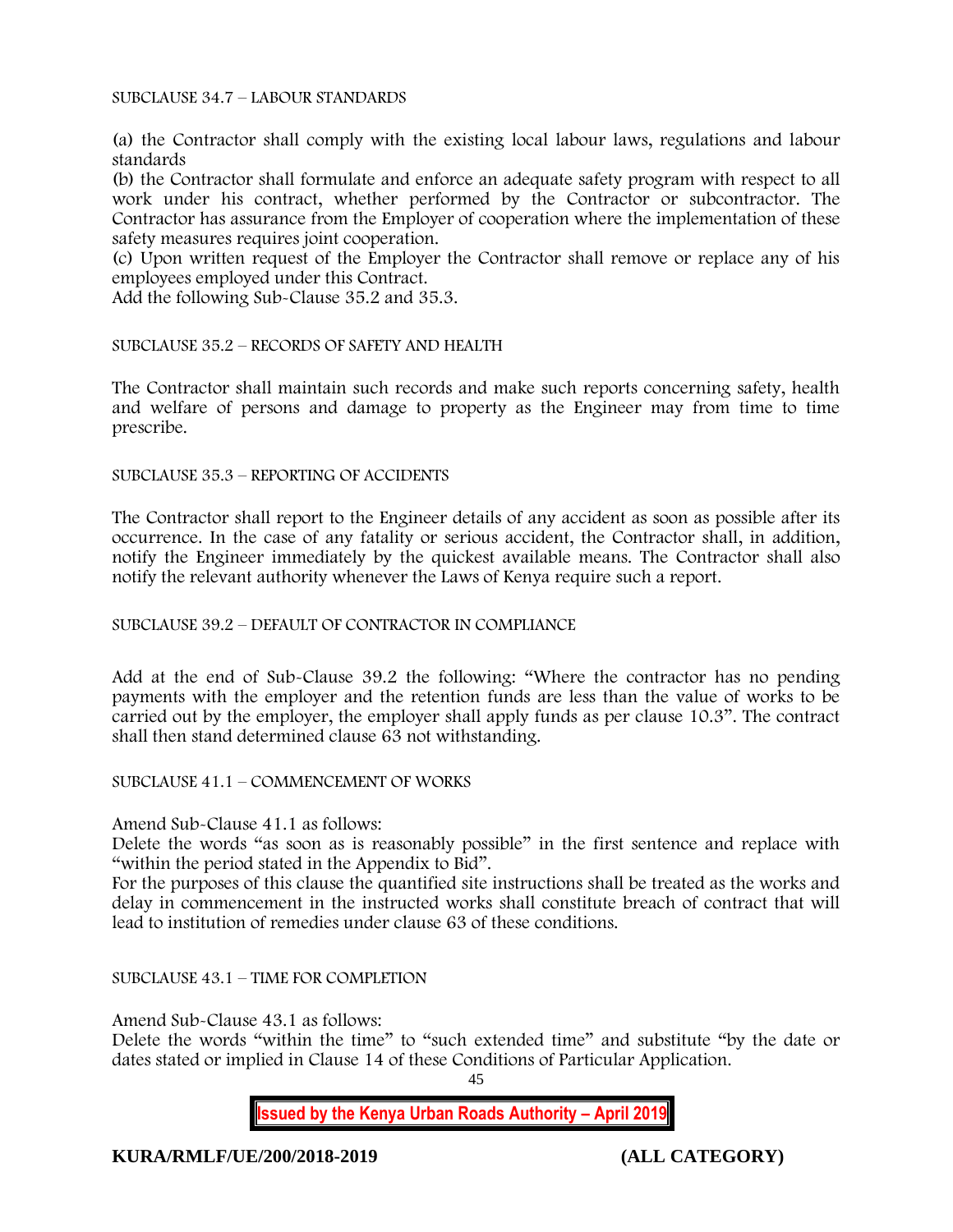## SUBCLAUSE 44.1 – EXTENSION OF TIME FOR COMPLETION

Add at the end of Sub-Clause 44.1 the following:

"Neither rains falling within the rainy seasons as occurs in Kenya nor floods caused by such rains shall be deemed exceptional weather conditions such as may fairly entitle the Contractor to an extension of time for the completion of the work."

## SUBCLAUSE 45.1 – RESTRICTION ON WORKING HOURS

Add at the end of Sub-Clause 45.1 the following:

"If the Contractor requests permission to work by night as well as by day, then if the Engineer shall grant such permission the Contractor shall not be entitled to any additional payments for so doing. All such work at night shall be carried out without unreasonable noise or other disturbance and the Contractor shall indemnify the Employer from and against any liability for damages on account of noise or other disturbance created while or in carrying out night work and from and against all claims, demands, proceedings, costs, charges and expenses whatsoever in regard or in relation to such liability.

"In addition the Contractor will be required to provide, for any work carried out at night or recognized days of rest, adequate lighting and other facilities so that the work is carried out safely and properly.

"In the event of the Engineer granting permission to the Contractor to work double or rotary shifts or on Sundays, the Contractor shall be required to meet any additional costs to the Employer in the administration and supervision of the Contract arising from the granting of this permission."

SUBCLAUSE 47.2 – REDUCTION OF LIQUIDATED DAMAGES

Add the following paragraphs at the end of this Sub-Clause:

"There shall be no reduction in the amount of liquidated damages in the event that a part or a section of the Works within the Contract is certified as completed before the whole of the Works comprising that Contract.

The Employer shall pay no bonus for early completion of the Works to the Contractor.

SUBCLAUSE 52.1 – VALUATION AND VARIATIONS

Add new Clause 52.2(c )

No change in the unit rates or prices quoted shall be considered for items included in the schedule of Dayworks rates, or Provisional Sums and items, or for any item in the BOQ.

SUBCLAUSE 52.4 – DAYWORKS

Add the following at the end of Sub-Clause 52.4:

The work so ordered shall immediately become part of the works under the contract. The Contractor shall, as soon as practicable after receiving the Dayworks order from the Engineer undertake the necessary steps for due execution such work. Prior to commencement of any work to be done on a Dayworks basis, the Contractor shall give an advance notice to the Engineer stating the exact time of such commencement.

46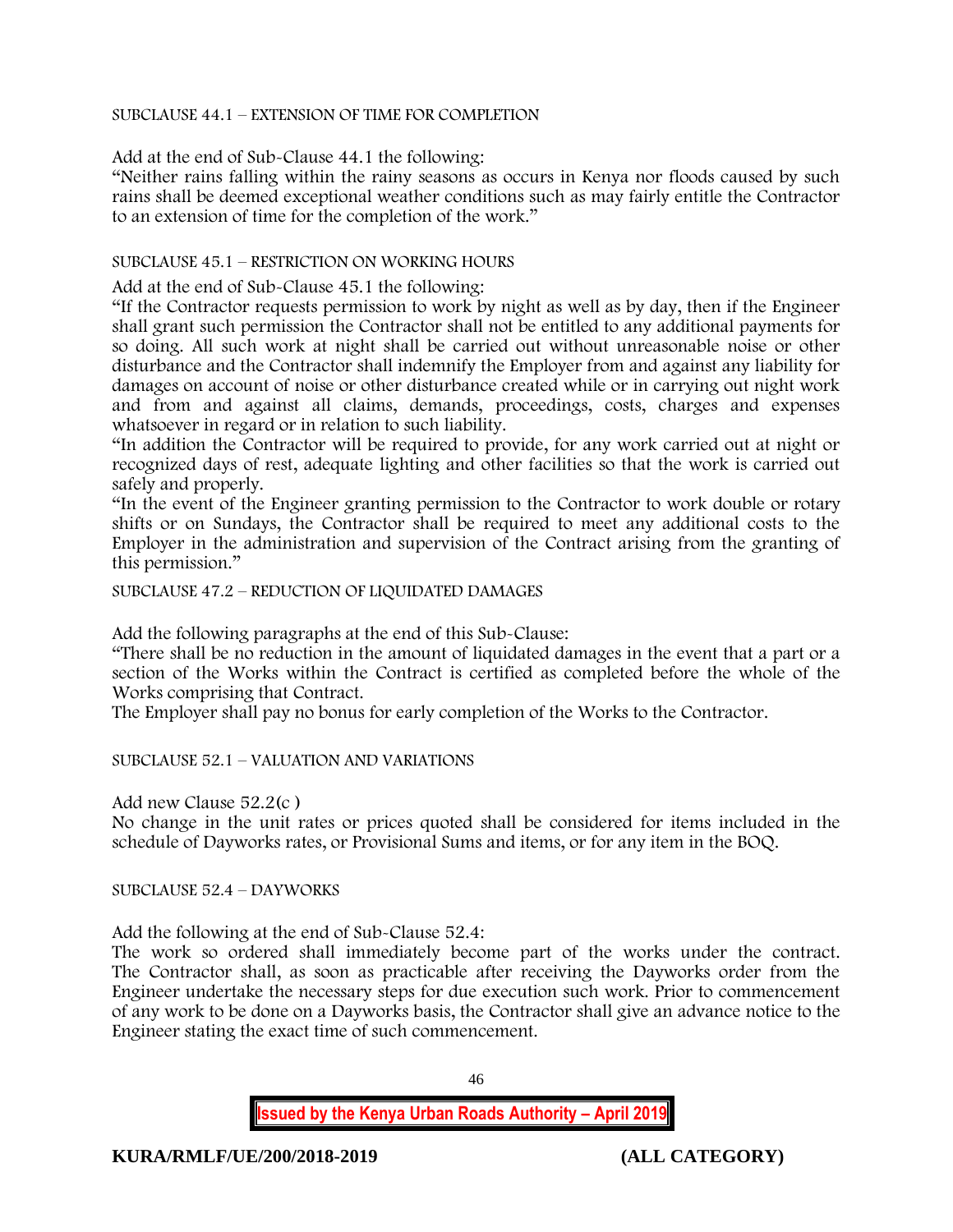# SUBCLAUSE 54.1 – CONTROCTOR'S EQUIPMENT, TEMPORARY WORKS AND MATERIALS

: Exclusive use for the works

Amend Sub-Clause 54.1 as follows: Line 5: add "written" between "the" and "consent". Delete Sub-Clauses 54.2 and 54.5.

SUBCLAUSE 55.2 – OMMISIONS OF QUANTITIES

Items of Works described in the Bills of Quantities for which no rate or price has been entered in the Contract shall be considered as included in other rates and prices in the Contract and will not be paid for separately by the Employer.

Add the following Sub-Clause 58:

Add the words "or Engineer's representative" where the word "Engineer" appears in clause 58.

SUBCLAUSE 58.4 – PROVISIONAL ITEMS

Provisional items shall be read as Provisional Sums and shall be operated as such in accordance with Sub-Clauses 58.1 to 58.3.

Clause 60 of the General Conditions is deleted and substituted with the following:-

SUBCLAUSE 60.1 – MONTHLY STATEMENT

The Contractor shall submit a statement to the Engineer at the end of each month, in a tabulated form approved by the Engineer, showing the amounts to which the Contractor considers himself to be entitled. The statement shall include the following items, as applicable;

- the value of the Permanent Work executed up to the end of previous month

- such amount as the Engineer may consider fair and reasonable for any Temporary Works for which separate amounts are provided in the Bill of Quantities

- any amount to be withheld under retention provisions of Sub-clause 60.3

- any other sum to which the Contractor may be entitled under the Contract

If the Engineer disagrees with or cannot verify any part of the statement, the Contractor shall submit such further information as the Engineer may reasonably require and shall make such changes and corrections in the statement as may be directed by the Engineer. In cases where there is difference in opinion as to the value of any item, the Engineer's view shall prevail.

#### SUBCLAUSE 60.2 INTERIM PAYMENT CERTIFICATE

The Contractor shall forward to the Engineer an Interim Payment Certificate based on the statement as corrected above and, should it be necessary in the Engineers opinion, shall promptly make any further amendments and corrections to the Interim Payment Certificate. The Engineer shall not unreasonably withhold certifying an Interim Payment Certificate and in case of likely delay in establishing the value of an item, such item may be set aside and the remainder certified for payment.

47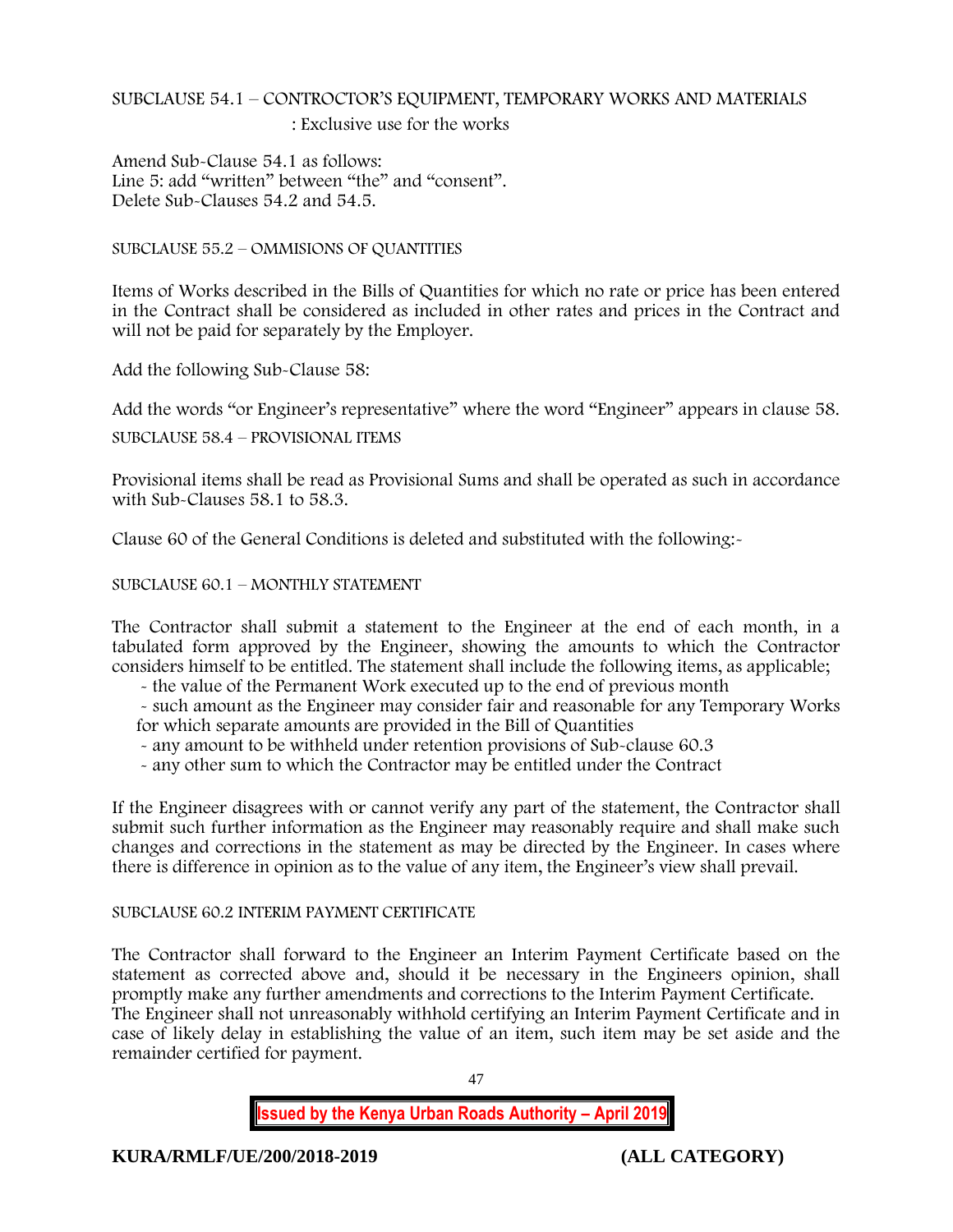Within 14 days after receipt of the Interim Payment Certificate and subject to the Contractor having made such further amendments and corrections as the Engineer may require, the Engineer will forward to the Employer the certified Interim Payment Certificate.

Provided that the Engineer shall not be bound to certify any payment under this Clause if the net amount thereof, after all retentions and deductions, would be less than the minimum amount of Interim Payment Certificate's stated in the Appendix to Form of Bid. However in such a case, the uncertified amount will be added to the next interim payment, and the cumulative unpaid certified amount will be compared to the minimum amount of interim payment.

SUBCLAUSE 60.3 – RETENTION MONEY AND PAYMENT OF RETENTION MONEY

A retention amounting to the percentage stipulated in the Appendix to Bid shall be made by the Engineer in the first and following Interim Payment Certificates until the amount retained shall reach the "Limit of Retention Money" named in the Appendix to Form of BID.

Upon the issue of the Taking-Over Certificate, with respect to the whole of the works one half of the retention money shall become due and shall be paid to the Contractor when the Engineer shall certify in writing that the last section of the whole works has been substantially completed.

Upon expiration of the Defects Liability Period for the works, the other half of the Retention Money shall be certified by the Engineer for payment to the Contractor.

Provided that in the event of different Defects Liability Periods being applicable to different Sections of the Permanent Works pursuant to Clause 48, the expression "expiration of the Defects Liability Period "shall, for the purpose of this sub-clause, be deemed to mean the expiration of the latest of such periods.

Provided also that if at such time, there remain to be executed by the Contractor any work instructed, pursuant to Clause 49 and 50, in respect of the works, the Engineer shall be entitled to withhold certification until completion of any such work or so much of the balance of the Retention money as shall in the opinion of the Engineer, represents the cost of the remaining work to be executed.

## SUBCLAUSE 60.4– CORRECTION OF CERTIFICATES

The Engineer may in any Interim Payment Certificate make any correction or modification to any previous Interim Payment Certificate signed by him and shall have authority, if any work is not being carried out to his satisfaction to omit or reduce the value of such work in any Interim Payment Certificate.

## SUBCLAUSE 60.5– STATEMENT AT COMPLETION

Not later than 84 days after the issue of the Taking-Over Certificate in respect of the whole of the works, the Contractor shall submit to the Engineer a statement at completion showing in detail, in a form approved by the Engineer;

The final value of all work done in accordance with the Contract up to the date stated in such Taking-Over Certificate.

Any further sums which the Contractor considers to be due; and

48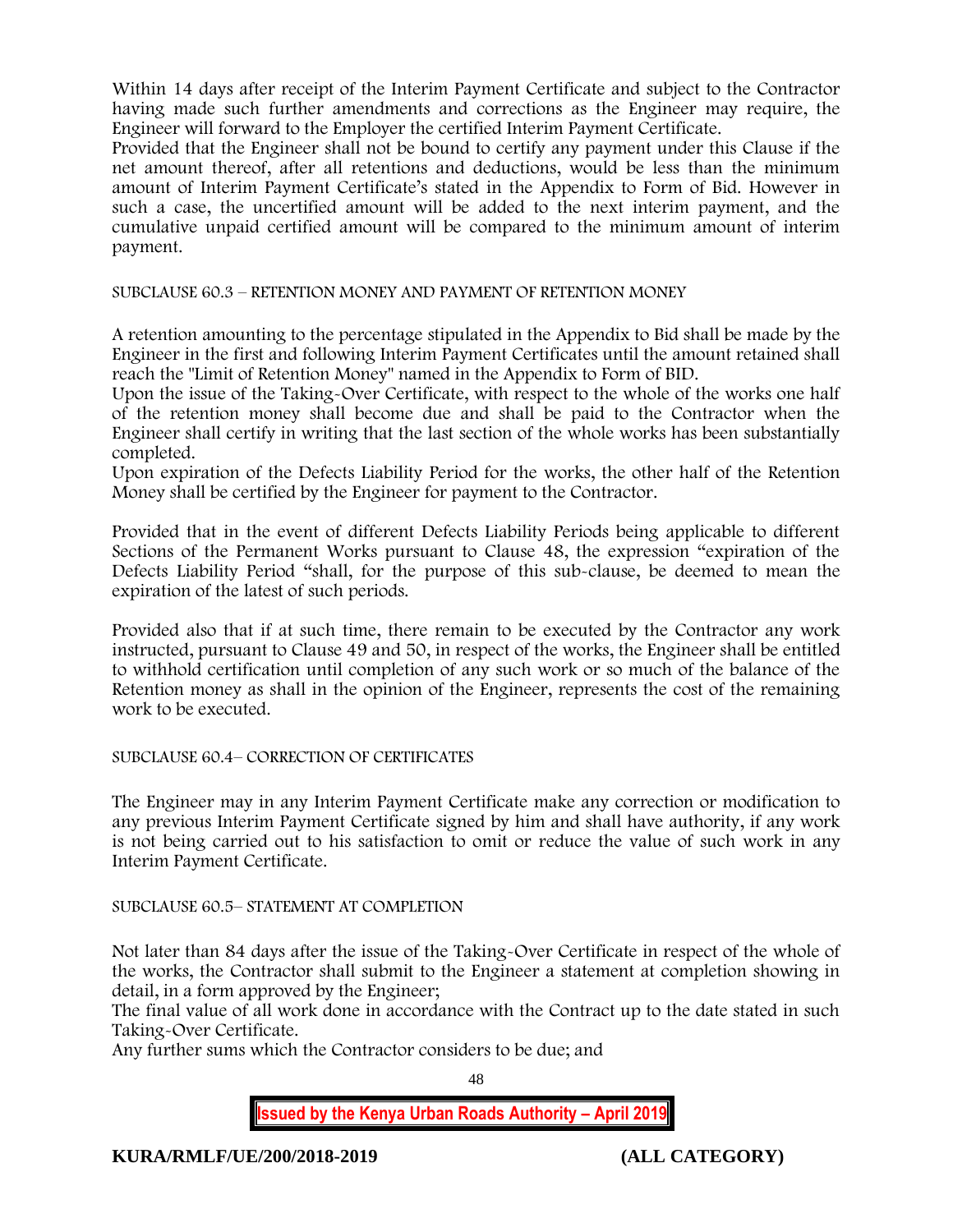An estimate of amounts that the Contractor considers will become due to him under the Contract.

Estimate amounts shall be shown separately in the Statement at Completion. The Contractor shall amend and correct the Statement as directed by the Engineer and submit a Certificate at Completion to be processed as in Sub-Clause 60.2.

## SUBCLAUSE 60.6 – FINAL STATEMENT

Not later than 56 days after the issue of the Defects Liability Certificate pursuant to Sub-Clause 62.1, the Contractor shall submit to the Engineer for consideration a draft final statement with supporting documents showing in detail, in the form approved by the Engineer; The final value of all work done in accordance with the Contract;

Any further sums which the Contractor considers to be due to him.

If the Engineer disagrees with or cannot verify any part of the draft final statement, the Contractor shall submit such further information as the Engineer may reasonable require and shall make such changes in the draft as may be required.

#### SUBCLAUSE 60.7– DISCHARGE

Upon submission of the Final Statement, the Contractor shall give to the Employer, with a copy to the Engineer, a written discharge confirming that the total of the Final statement represents full and final settlement of all monies due to the Contractor arising out of or in respect of the Contract. Provided that such discharge shall become effective only after payment under the Final Payment Certificate issued pursuant to Sub-Clause 60.8 has been made and the Performance Security referred to in Sub-Clause 10.1 has been returned to the Contractor.

#### SUBCLAUSE 60.8 – FINAL PAYMENT CERTIFICATE

Upon acceptance of the Final Statement as given in Sub-Clause 60.6, the Engineer shall prepare a Final Payment Certificate which shall be delivered to the Contractor's authorized agent or representative for his signature. The Final Payment Certificate shall state:

The final value of all work done in accordance with the Contract;

After giving credit to the Employer for all amounts previously paid by the Employer, the balance, if any, due from the Employer to the Contractor or the Contractor to the Employer.

Final Certificate shall be issued for any sum due to the Contractor even if such is less than the sum named in the Appendix to the Form of BID.

#### SUBCLAUSE 60.9– CESSATION OF EMPLOYERS LIABILITY

unless the Contractor notifies the Engineer of his objection to the Final Certificate within fourteen days of delivery thereof he shall be deemed to have agreed that he accepts the total Contract Price as set out in the Final Certificate as full settlement for all Work Done under the Contract including any variations and omissions thereof but excluding any variations and claims previously made in writing.

49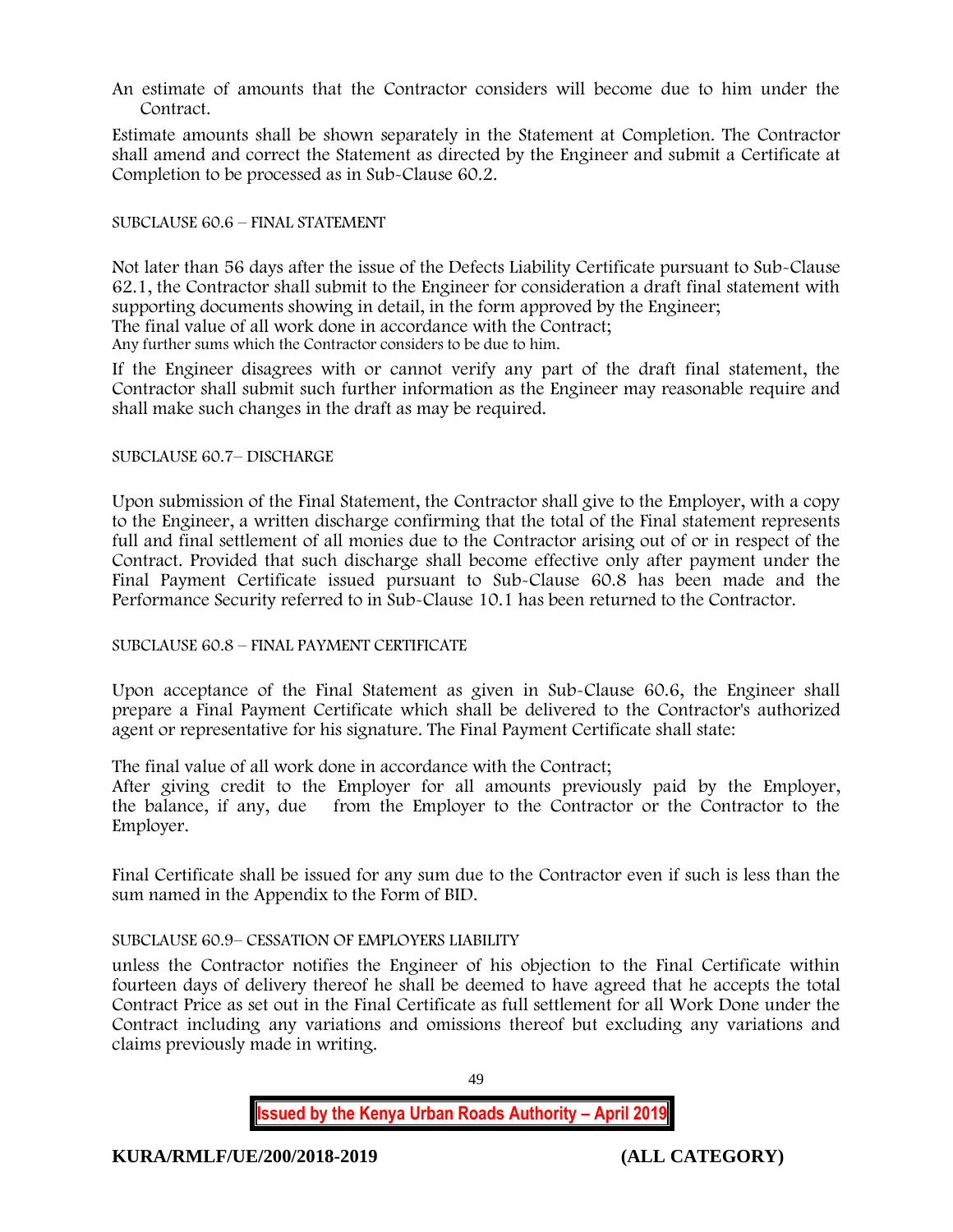#### SUBCLAUSE 60.10 – TIME FOR PAYMENT

The amount due to the Contractor under any Interim Payment Certificate or Final Payment Certificate issued pursuant to this Clause or to any other term of the Contract, shall, subject to Clause 47, be paid by the Employer to the Contractor as follows:

- (i) In the case of Interim Payment Certificate, within the time stated in the Appendix to Form of Bid, after the Engineer has signed the Interim Payment Certificate.
- (i) In the case of the Final Payment Certificate pursuant to Sub clause 60.8, within the time stated in the Appendix to Form Of Bid, after the Engineer has signed the Final Payment Certificate.
- (ii) In the event of the failure of the Employer to make payment within the times stated, the Employer shall make payment to the Contractor of simple interest at a rate equal to two percentage points above the average Base Lending Rate of three leading banks namely Kenya Commercial Bank, Standard Chartered Bank and Barclays Bank for the time being or as shall be the case from the time to time obtained from the Central Bank of Kenya. The provisions of this Sub clause are without prejudice to the Contractor's entitlements under Clause 69 or otherwise.

#### SUBCLAUSE 60.11 – CURRENCY OF PAYMENT

The Contract Price shall be designated in Kenyan Currency.

All work performed by the Contractor under the Contract shall be valued in Kenya Shillings using the rates and prices entered in the Bills of Quantities together with such other increases to the Contract Price, except for variation of price payments in accordance with Clause 70.1.

SUBCLAUSE 60.12 – ADVANCE PAYMENT

Advance payment shall not be offered in this Contract.

SUBCLAUSE 60.13 MATERIALS FOR PERMANENT WORKS

With respect to materials brought by the Contractor to the site for incorporation into the permanent works, the Contractor shall,

-Receive a credit in the month in which these materials are brought to site,

-Be charged a debit in the month in which these materials are incorporated in the permanent works.

Both such credit and debit to be determined by the Engineer in accordance with the following provisions.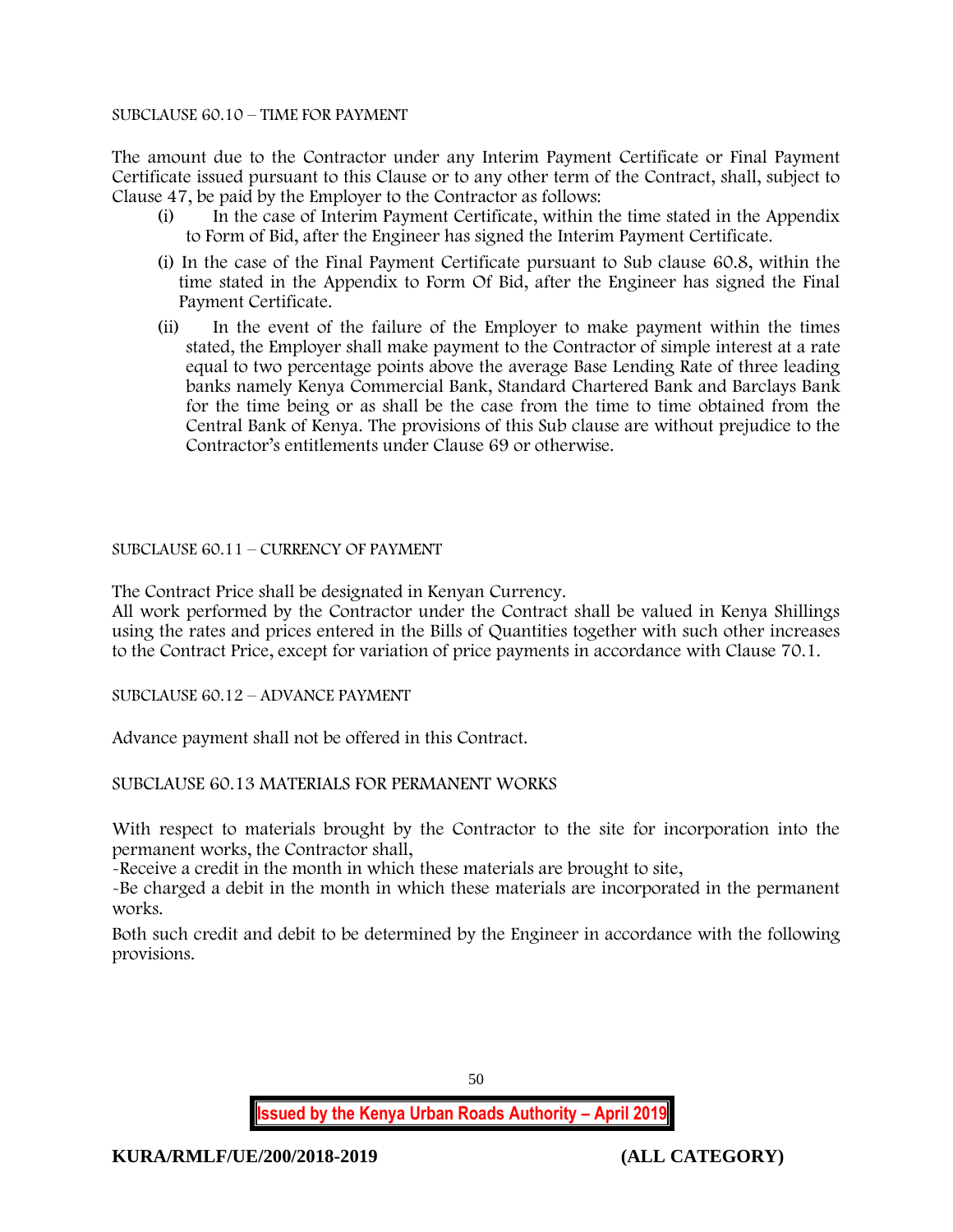No credit shall be given unless the following conditions shall have been met to the Engineers satisfaction

- The materials are in accordance with the specifications for the works;
- The materials have been delivered to site and are properly stored and protected against loss, damage or deterioration;
- The Contractors record of the requirements, orders receipts and use of materials are kept in a form approved by the Engineer, and such records are available for inspection by the Engineer;
- The Contractor has submitted a statement of his cost of acquiring and delivering the materials and plant to the Site, together with such documents as may be required for the purpose of evidencing such cost;
- The materials are to be used within a reasonable time.
- The amount to be credited to the Contractor shall not be more than 75% of the Contractor's reasonable cost of the materials delivered to site, as determined by the Engineer after review of the documents listed in subparagraphs (a) (iv) above;
- The amount to be debited to the Contractor for any materials incorporated into the works shall be equivalent to the credit previously granted to the Contractor for such materials pursuant to Clause (b) above as determined by the Engineer.

SUBCLAUSE 63.1 – DEFAULT OF THE CONTRACTOR

## SUBCLAUSE 67.1 – ENGINEER'S DECISION

Delete the entire Sub clause 67.1 and add the following;

"If a dispute of any kind whatsoever arises between the Employer and the Contractor in any connection with, or arising out of, the Contract or the execution of the works, whether during the execution of the works or after their completion and whether before or after repudiation or other termination of the Contract including any dispute as to any opinion, instruction, determination, certificate or valuation of the Engineer, the matter in dispute shall, in the first place, be referred in writing to the Engineer, with a copy to the other party. Such reference shall state it is made pursuant to this clause. No later than 28 (twenty eight) day after the day on which he received such reference the Engineer shall give notice of his decision to the Employer and the Contractor. Such decision shall state it is made pursuant to this clause.

Unless the Contract has already been repudiated or terminated, the Contractor shall, in every case, continue to proceed with the works with all due diligence and the Contractor and the Employer shall give effect forthwith to every such decision of the Engineer unless and until the same shall be revised, as hereinafter provided, in an Amicable Settlement, Adjudicator's or Arbitrator's award.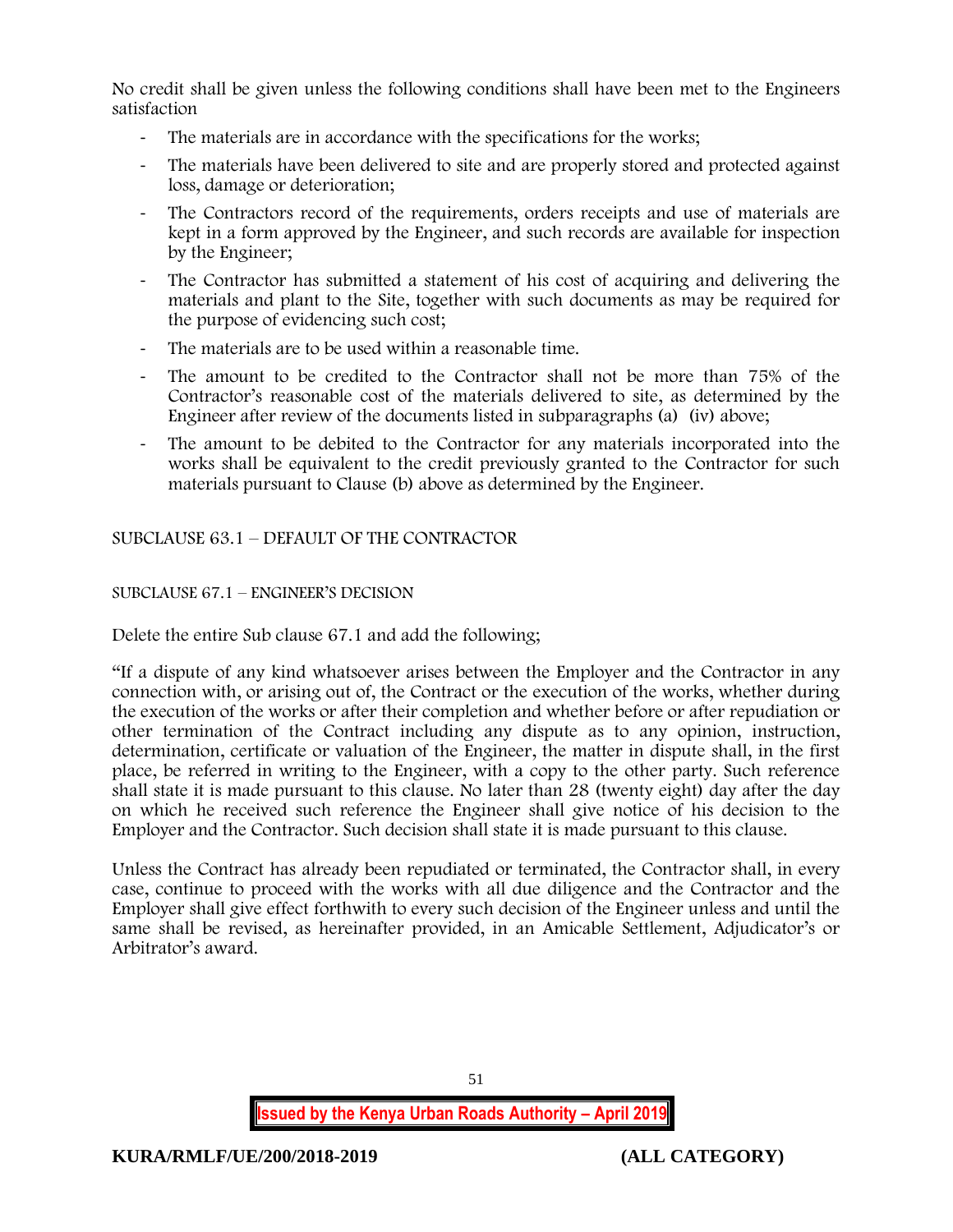If either the Employer or the Contractor be dissatisfied with the any decision of the Engineer, or if the Engineer fails to give notice of his decision on or before the 28th (twenty eighth) after the day on which he received the reference, then either the Employer or the Contractor may, on or before the 28th (twenty eighth) day after the day the day on which he received notice of such decision, or on or before the 28th (twenty eighth) day after the day the day on which the said period of 28 days expired, as the case may be, give notice to the other party, with a copy for information to the Engineer, of his intention to commence Adjudication, as hereinafter provided, as to the matter in dispute. Such notice shall establish the entitlement of the party giving the same to commence Adjudication, as hereinafter provided, as to such dispute; no adjudication in respect thereof may be commenced unless such notice is given.

If the Engineer has given notice of his decision as to a matter in dispute to the Employer and the Contractor and no notice of intention to commence adjudication as to such dispute has been given by either the Employer or the Contractor on or before the twenty eighth day after the day on which the parties received notice as to such decision from the Engineer, the said decision shall become final and binding upon the Employer and the Contractor. "

## SUBCLAUSE 67.2 – AMICABLE SETTLEMENT

Delete the entire subclause 67.2 and add the following;

"Where notice to of intention to commence adjudication as to a dispute has been in accordance with subclause 67.1, the parties shall attempt to settle such dispute in amicably before the commencement of Adjudication; provided that, unless the parties otherwise agree, Adjudication may be commenced on or after the 14th (fourteenth) day after the day on which notice of intention to commence adjudication of such dispute was given, even if an attempt at amicable settlement thereto has been made."

#### SUBCLAUSE 67.3 – ADJUDICATION

Delete the entire subclause 67.3 and add the following;

"The Adjudicator shall be appointed by the Chartered Institute of Arbitrators (Kenya) unless the appointment is agreed by the parties within 7 (seven) days of the notice to adjudication.

The adjudication process shall be conducted according to the Laws of Kenya and the Rules of the Chartered Institute of Arbitrators (Kenya)."

#### SUBCLAUSE 67.3 – ARBITRATION

Delete the entire subclause 67.3 and add the following; "Any dispute in respect of which:

> The decision, if any, of the Adjudicator has not become final and binding pursuant to subclause 67.1, and Amicable settlement has not been reached within the period stated in subclause 67.2,

shall be finally settled, under the Laws of Kenya and the Arbitration Rules of the Chartered Institute of Arbitrators (Kenya Branch) by one or more arbitrators appointed by the Chartered Institute of Arbitrators (Kenya Branch).

52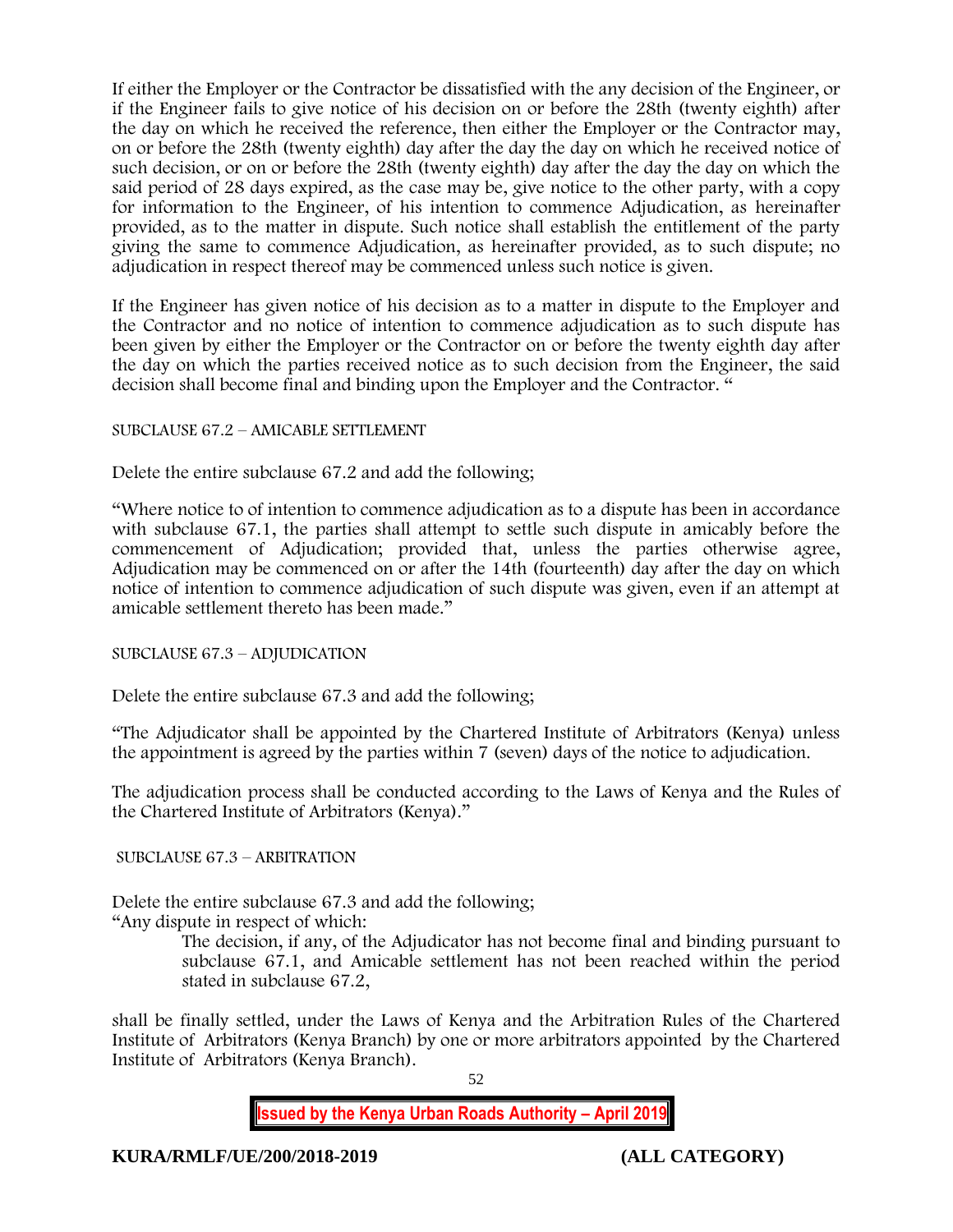Neither party shall be limited in the in the proceedings before such arbitrator/s to the evidence or arguments put before the Adjudicator for the purpose of obtaining his said decision pursuant to sub clause 67.1.

Arbitration may be commenced prior to or after completion of the works, provided that the obligations of the Employer, the Engineer and the Contractor shall not be altered by reason of the arbitration being conducted during the progress of the works.

SUBCLAUSE 68.2 – NOTICES TO EMPLOYER AND ENGINEER

Delete in Sub-Clause 68.2 the words "nominated for that purpose in Part II of these conditions".

- a. The Employer's address is: The Director General, Kenya Urban Roads Authority (KURA), P.O. Box 41727 - 00100 NAIROBI
- b. The Engineer's address is: Director Road Asset and Corridor Management (RACM), Kenya Urban Roads Authority (KURA), P.O. Box 41727 - 00100 NAIROBI

SUBCLAUSE 68.4 – All letters and notices from the Contractor to the Employer and/Engineer must be signed by the Managing Director or the person given written power of Attorney.

CLAUSE 69 – DEFAULT OF EMPLOYER

Delete Sub-Clause 69.1 (c)

In Sub-Clause 69.4 add at the end of first paragraph the following "the period of such suspension shall be as agreed upon by both parties and in any case not more than six (6) months".

In Subclause 69.4 of General Conditions of Contract Part I, insert at the end -----"The amounts of such costs which shall be added to the Contract Price shall exclude any cost due to idle time for equipment, plant and labour."

CLAUSE 70 – CHANGES IN COST AND LEGISLATION

There shall be no claims of payments for Variation of Prices (VOP) or changes in cost for legislation.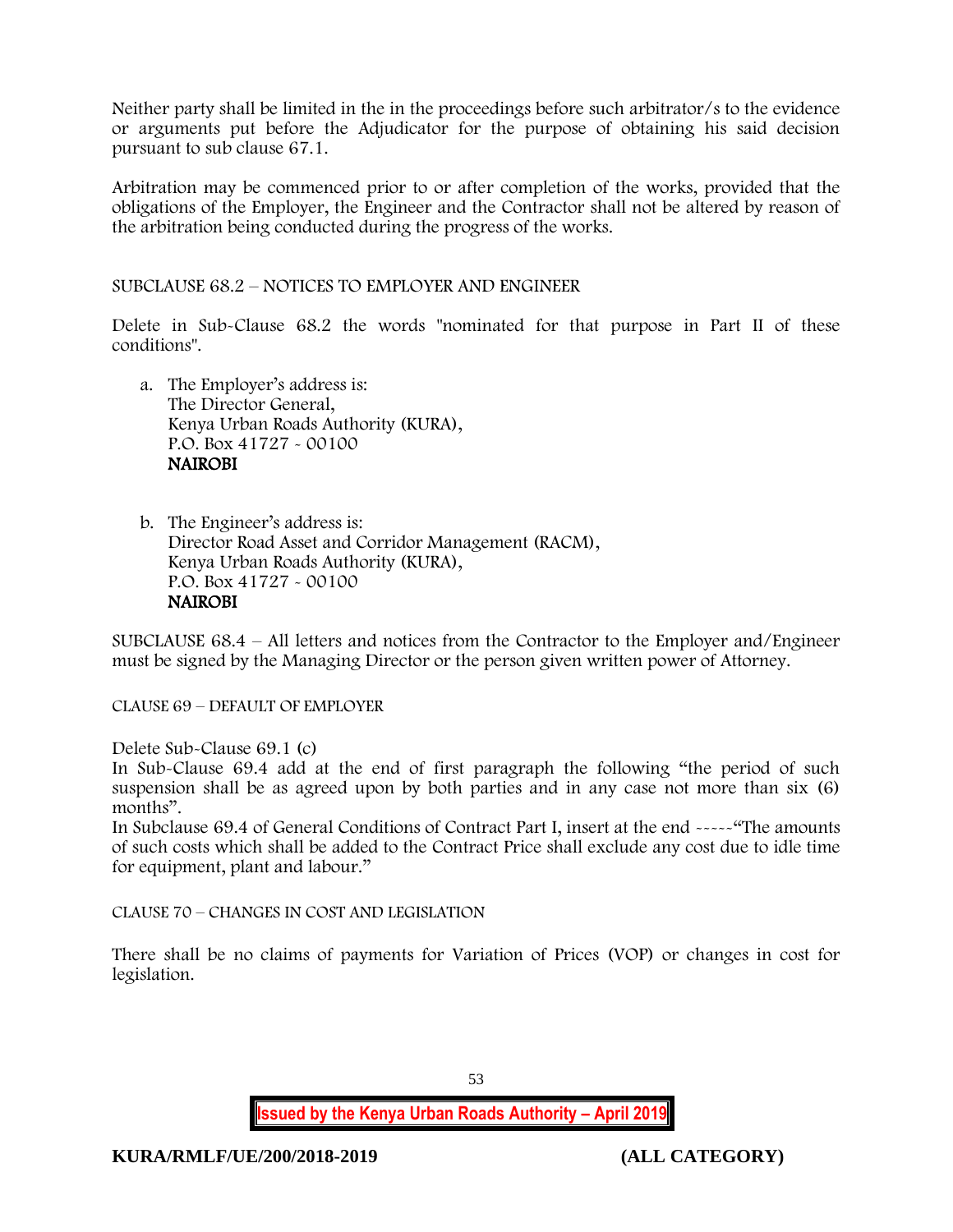#### SUBCLAUSE 70.2 – SUB-CONTRACT

(a) If the Contractor shall decide subject to Clause 4 thereof to sub-let any portion of the work he shall incorporate in the sub-contract provisions to the like effect as those contained in subclause (1) of this Clause;

(b) If the price payable under a sub-contract as aforesaid is increased above or decreased below the price in such sub-contract by reason of the operation of the incorporated provisions of sub- clause (1) of this clause then the net amount of such increase or decrease shall as the case may be, be paid to or allowed by the Contractor under this contract.

## SUBCLAUSE 70.3 – NOMINATED SUB-CONTRACTORS

This clause shall not apply in respect of work executed by any nominated sub-Contractor (fluctuation in relation to nominated sub-Contractors shall be dealt with under provisions in relation thereto which may be included in the appropriate sub-contract or contract of sale).

SUBCLAUSE 70.4 – DATE OF BID PRICING

The expression "the date of BID pricing" as used in this Clause means the date 30 days prior to the final date for submission of BIDs as determined by the Employer in the BID documents

#### SUBCLAUSE 70.5 – PRIME COST

For imported materials, the supplier's/ manufacturer's Prime costs shall be C.I.F. cost at point of entry by the same means of transport as determined by the Contractor's Basic Rate. For locally produced materials, the supplier's or manufacturer's prime costs shall be at their nearest depot or the nearest railway station relevant to the works. For materials that are subject to Government Price Control, payments for price variations will be determined from the difference between the control price in force at a date 30 days prior to the final date for submission of BIDs and the price in force on the date of purchase.

## SUBCLAUSE 70.11 – SUBSEQUENT LEGISLATION

No payment shall be paid for changes in the prices of the materials and labour.

#### SUBCLAUSE 70.8 – CONTRACTORS HEAD OFFICE EXPENSES

No payments will be made for price variation related to expenses incurred by the Contractor in his Head Office in Kenya, or overseas.

## SUBCLAUSE 70.9 – CURRENCY OF PAYMENTS UNDER CLAUSE 70

All payments made pursuant to Clause 70 shall be in Kenya Shillings.

54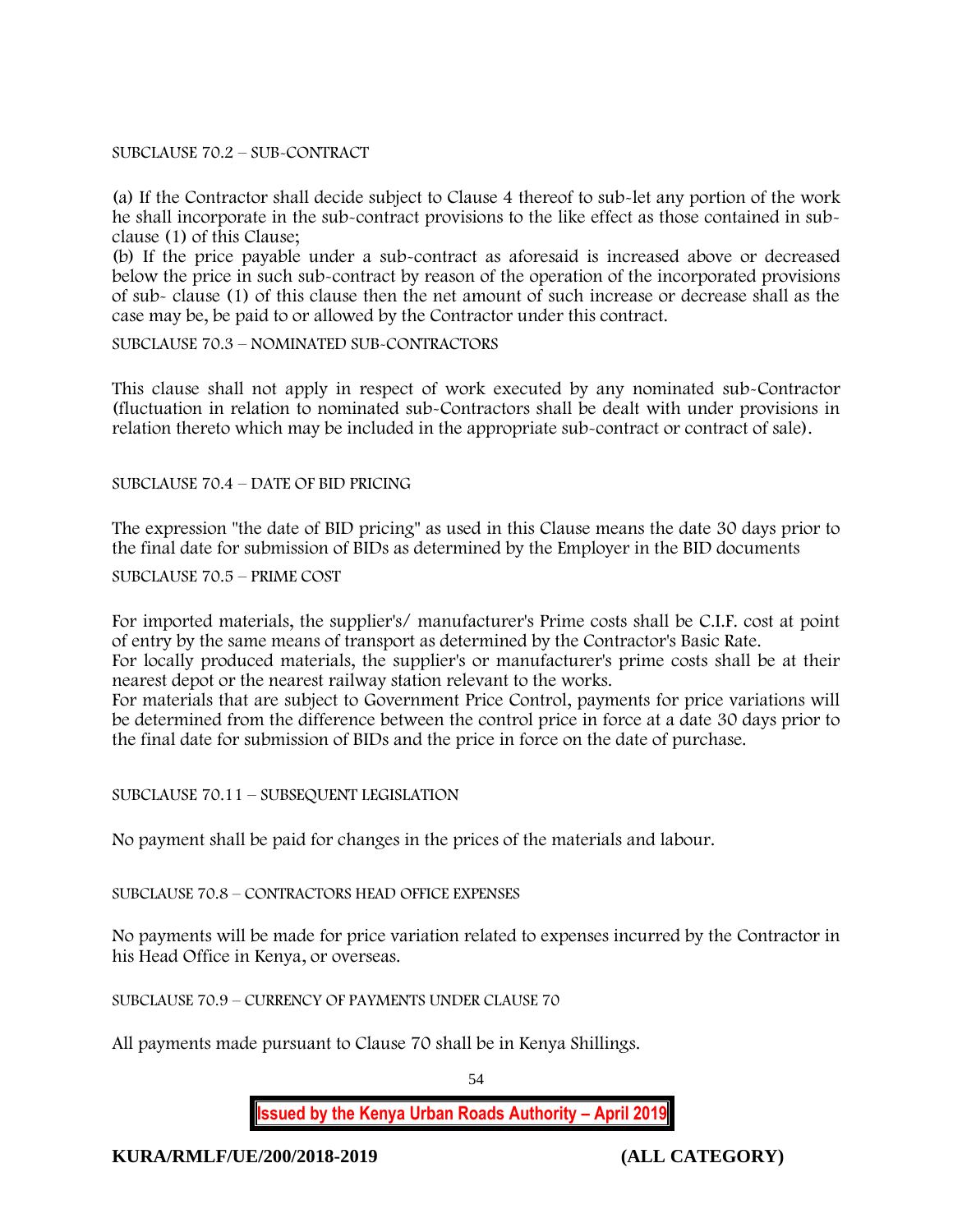#### SUBCLAUSE 70.11 – SUBSEQUENT LEGISLATION

Renumber sub-clause 70(2) of part I as sub-clause 70.11 and add the following: "Notwithstanding the foregoing, such additional or reduced cost shall not be separately paid or credited as aforesaid if the same shall already have been taken into account in accordance with the provisions of sub-clause 70.1 through 70.10 of this clause.

#### CLAUSE 72 – RATES OF EXCHANGE COST

Delete clause 72 in its entirety and substitute the following: The currency of BID and payment is Kenya Shillings and rates of exchange requirements are not applicable.

CLAUSE 73 – BRIBERY AND COLLUSION Add new Clause 73.1:

"The Contractor shall not:

(a) Offer or give or agree to give to any person in the service of the Government of Kenya any gift or consideration or any kind as an inducement or reward for doing or forbearing to do or for having done or forborne to do any act in relation to the obtaining or execution of this or any other contract to which the Government of Kenya is a party or for showing or forbearing to show favour or disfavour to any person in relation to this or any other contract for the Government of Kenya.

(b) Enter into this or any other contract with the Government of Kenya in connection with which commission has been paid or agreed to be paid by or on his behalf or to his knowledge, unless before the contract is made particulars of any such commission and of the terms and conditions of any agreement for the payment thereof have been disclosed in writing to the Employer.

Any breach of this condition by the Contractor or by anyone employed by him or acting on his behalf (whether with or without the knowledge of the Contractor) or the commission of any offence by the Contractor or by anyone employed by him or acting on his behalf in relation to this or any other contract to which the Government of Kenya is a party shall entitle the Employer to determine the Contract (See Condition 63 hereof) and/ or to recover from the Contractor the amount or value of any such gift, consideration or commission.

Any dispute or difference of opinion arising in respect of either the interpretation, effect or application of this condition or of the amount recoverable hereunder by the Employer from the Contractor shall be decided by the Employer, whose decision shall be final and conclusive.

#### CLAUSE 74 – CONTRACT CONFIDENTIAL

Add new Clause 74.1:

The Contractor shall treat the details of this Contract as Private and Confidential and shall not publish or disclose the same or any particulars thereof in any trade or technical paper or elsewhere (save in so far as may be necessary for the purpose thereof) without the previous consent in writing of the Government. If any dispute arises as to the necessity of any publication or disclosures for the purposes of this Contract the same shall be referred to the decision of the Engineer mentioned in the said Conditions of Contract whose award shall be final.

55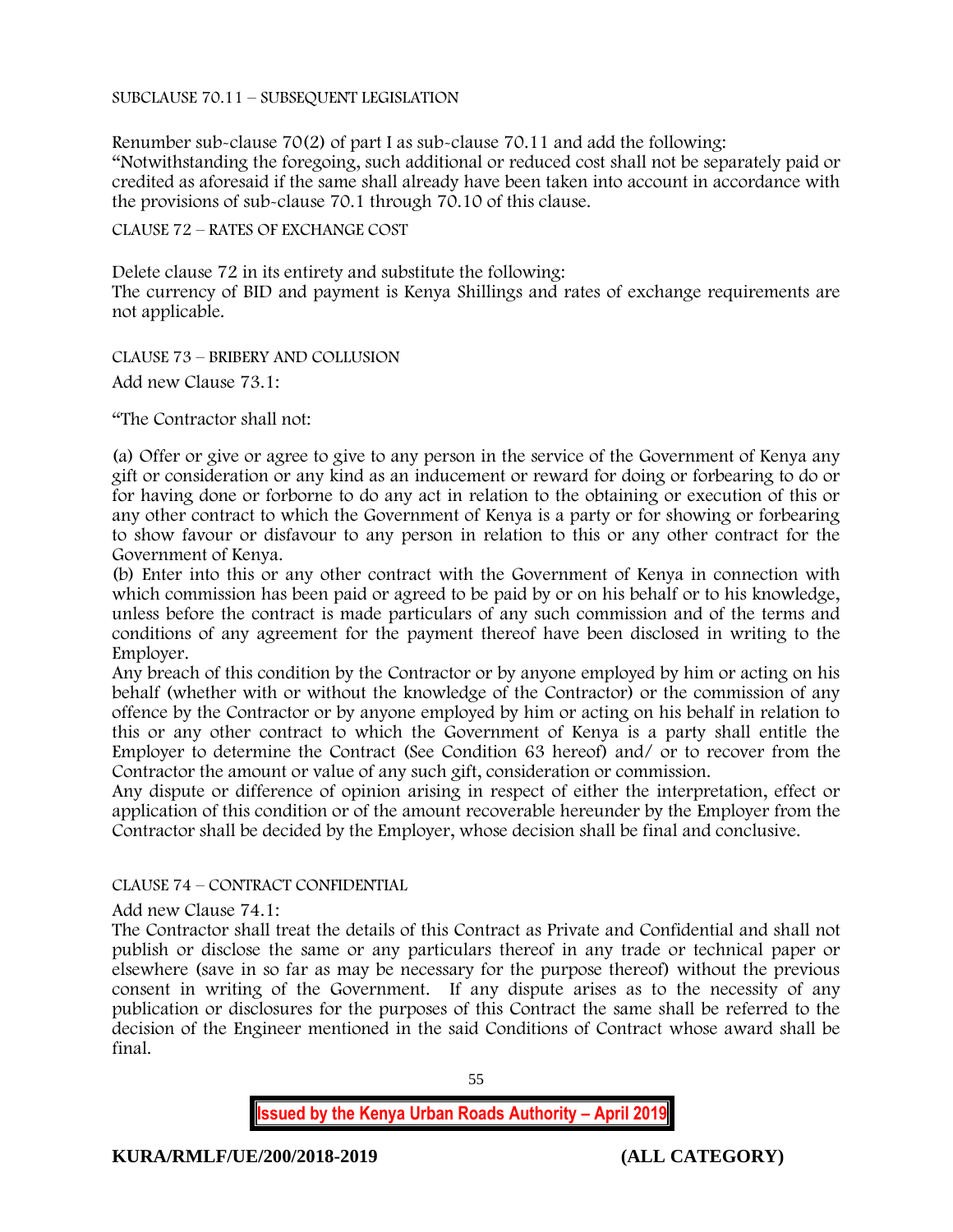# SECTION V: SPECIAL SPECIFICATIONS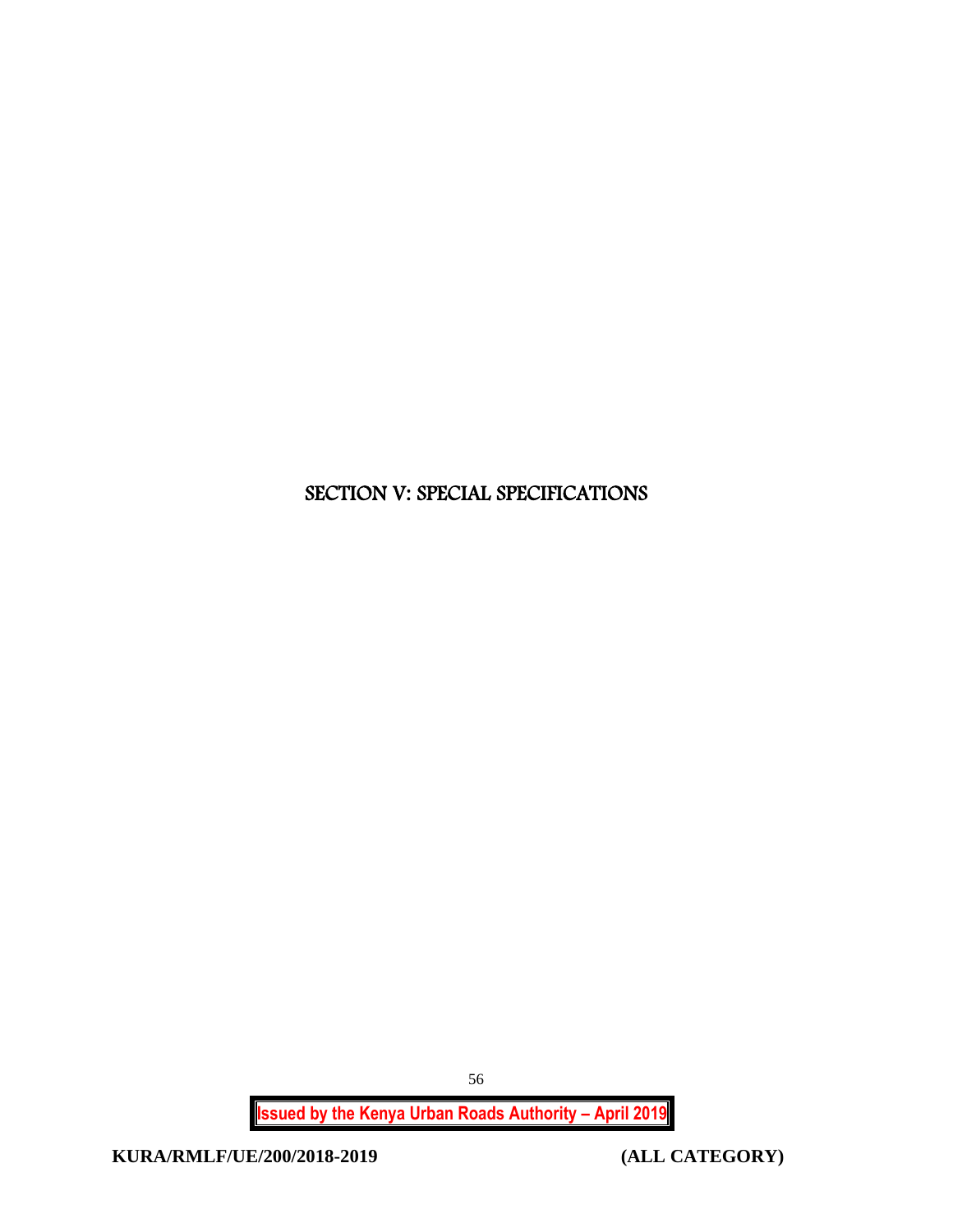# SPECIAL SPECIFICATIONS

# SECTION 1 – GENERAL

## 101 SPECIAL SPECIFICATIONS

Special specification is supplementary to the Standard Specifications and the two must be read in conjunction. In any case where there appears to be conflict between the two then the Special Specifications will take precedence.

## 102 LOCATION OF CONTRACT.

The works are located in Upper Eastern Region within Isiolo County, Isiolo Municipality.

The roads contained in **LOT 26** are as detailed below:

| $S/no$ Road |                      | Length<br>KМ |
|-------------|----------------------|--------------|
|             | <b>HOSPITAL ROAD</b> | 0.5          |

The length of the roads is approximately 0.5 km

## 103 EXTENT OF CONTRACT

The works to be executed under the Contract comprise mainly of but not limited to the following:-

## 1. Road Works

- Clearance of road reserve
- Grading and gravelling

## 2. Drainage Works

- Excavation/cleaning of drains and culverts
- Installation of culverts
- Culvert cleaning
- 3. Maintenance of passage of traffic through and around the works.
- 4. Relocation of services.
- 5. Maintenance of works during Contract Period Defect Liability Period shall be 1month.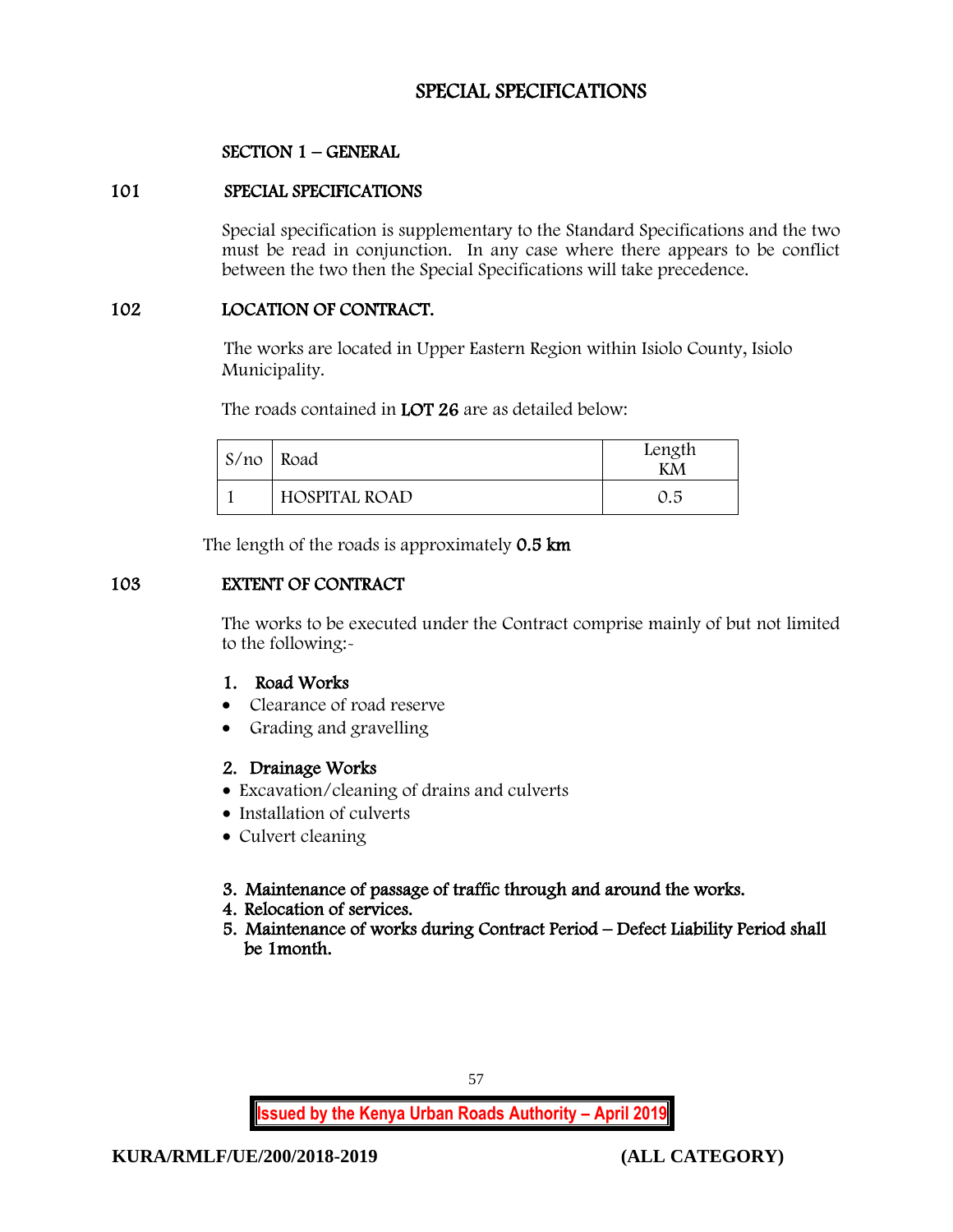Any other activity not listed above in either category but deemed to be necessary by the Engineer, shall be subject to the Engineer's formal instructions within the mode of payment stipulated either by day works or on a measured basis.

## 105 ORDER OF EXECUTION OF WORKS

In addition to Clause 105 of the Standard Specification the Contractor shall carry out the Works such that a continuous and consecutive output of fully completed work is achieved.

## 107 TAKING OVER CERTIFICATE

The minimum length of the road for which a certificate will be issued under clause 48 of the conditions of Contract shall be the whole length of each section of the road substantially completed.

## 109 NOTICE OF OPERATIONS

Add the following sub- Clause.

Notification Terms

It shall be the Contractor's responsibility to notify the Engineer when any item of works scheduled are completed and ready for approval, and the contractor shall give sufficient notice to allow control tests to be performed.

Explosive and Blasting

- (a) The requirements of the Laws of Kenya governing explosives and other requirements and regulations of Government of Kenya and other authorities shall be complied with.
- (b) No explosives of any kind shall be used without prior written consent of the Engineer.

The Contractor shall be solely responsible for the provision, handling, and storage and transporting of all explosives, ancillary materials and all other items of related kind whatsoever required for blasting.

## 117 HEALTH, SAFETY AND ACCIDENTS

Add the following:

In addition to providing, equipping and maintaining adequate first aid stations throughout the works in accordance with the laws of Kenya, the contractor shall provide and maintain on site during the duration of the Contract, a fully equipped dispensary. This shall be with a qualified Clinical Officer / Nurse who shall offer the necessary medical advice on HIV and related diseases to the Engineer's and Contractor's Site staff. The Contractor shall allow for this in the rates and be responsible for all site welfare arrangements at his own cost.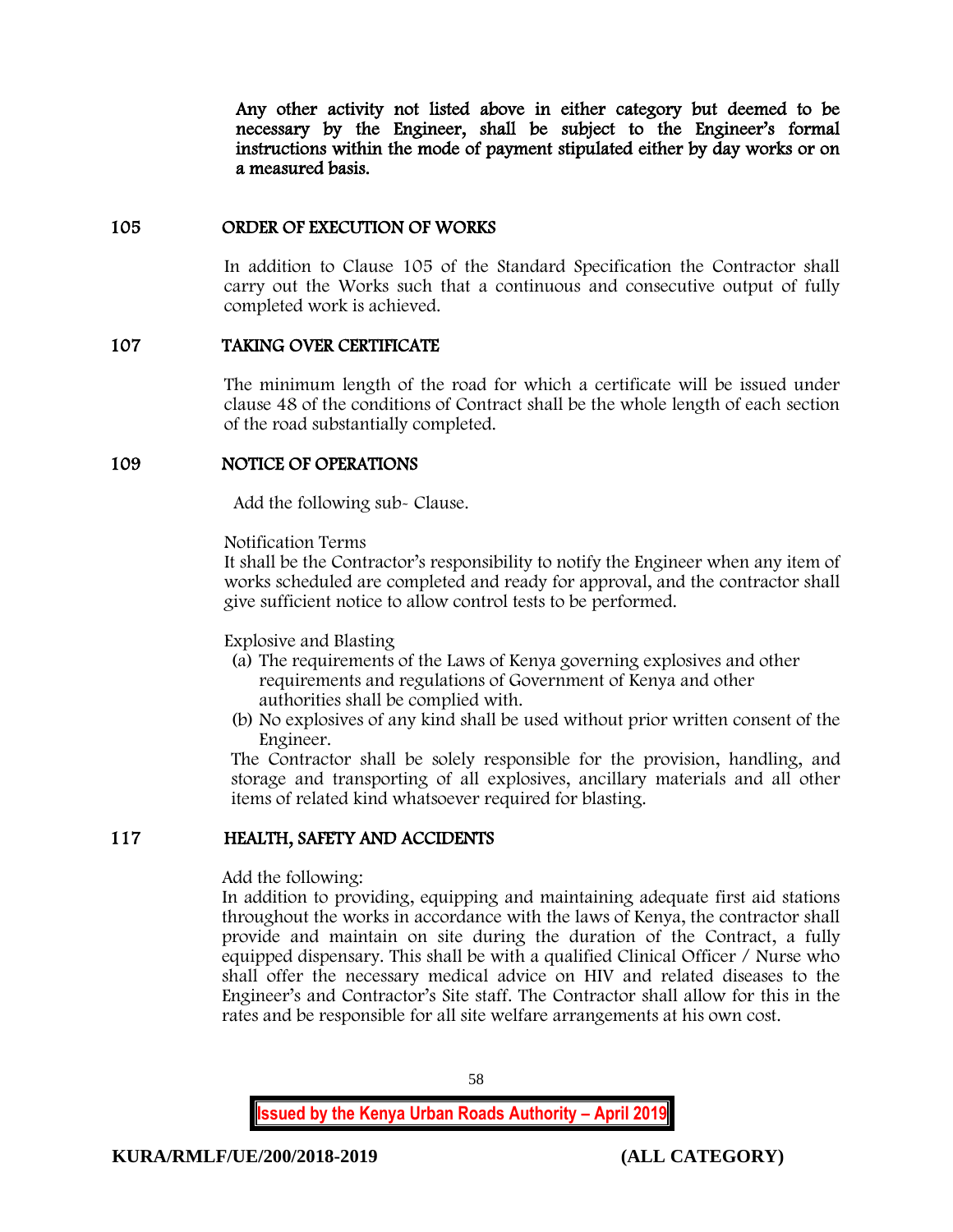## 120 PROTECTION OF EXISTING WORKS AND SERVICES

The Contractor shall acquaint himself with the position of all existing services such as sewers, water drains, cables for electricity and telephone, lighting and telephone poles, water mains, etc., before commencing any excavation or other work likely to affect the existing services.

The cost of all plant, equipment and materials, labour, technical and professional staff, transport and the like necessary for determining the locations of existing services, including the making good of any damage caused to such services all to the satisfaction of the Engineer, shall be deemed to be included in the tender rates. No other payment shall be made for the costs of such operations, nor for the making good of damage caused thereby to the existing services.

The Contractor shall be held responsible for injury to existing structures, works or services and shall indemnify and keep indemnified the Employer against any claims in this respect (including consequential damages).

## 121 DIVERSION OF SERVICES

- (a) The Contractor shall acquaint himself with the location of all existing services such as telephone lines, electricity cables, water pipes, sewers etc., before execution of any works that may affect the services. The cost of determining the location of the existing services together with making good or repairing of any damage caused all to the satisfaction of the Engineer shall be included in the BID rates.
- (b) Subject to the agreement with the Engineer, the Contractor shall be responsible for removal of alteration and relocation of existing services.
- (c) The Contractor shall indemnify the Employer against claims originating from damage to existing services or works.

## 123 LIAISON WITH GOVERNMENT AND POLICE OFFICIALS

The Contractor shall keep in close touch with the Police and the other Government officials of the area regarding their requirements in the control of traffic or other matters, and shall provide all assistance or facilities, which may be required by such officials in the execution of their duties.

## 124 LAND FOR ALL CAMPS SITES AND FOR THE CONTRACTOR'S OWN PURPOSES, INCLUDING TEMPORARY WORKS.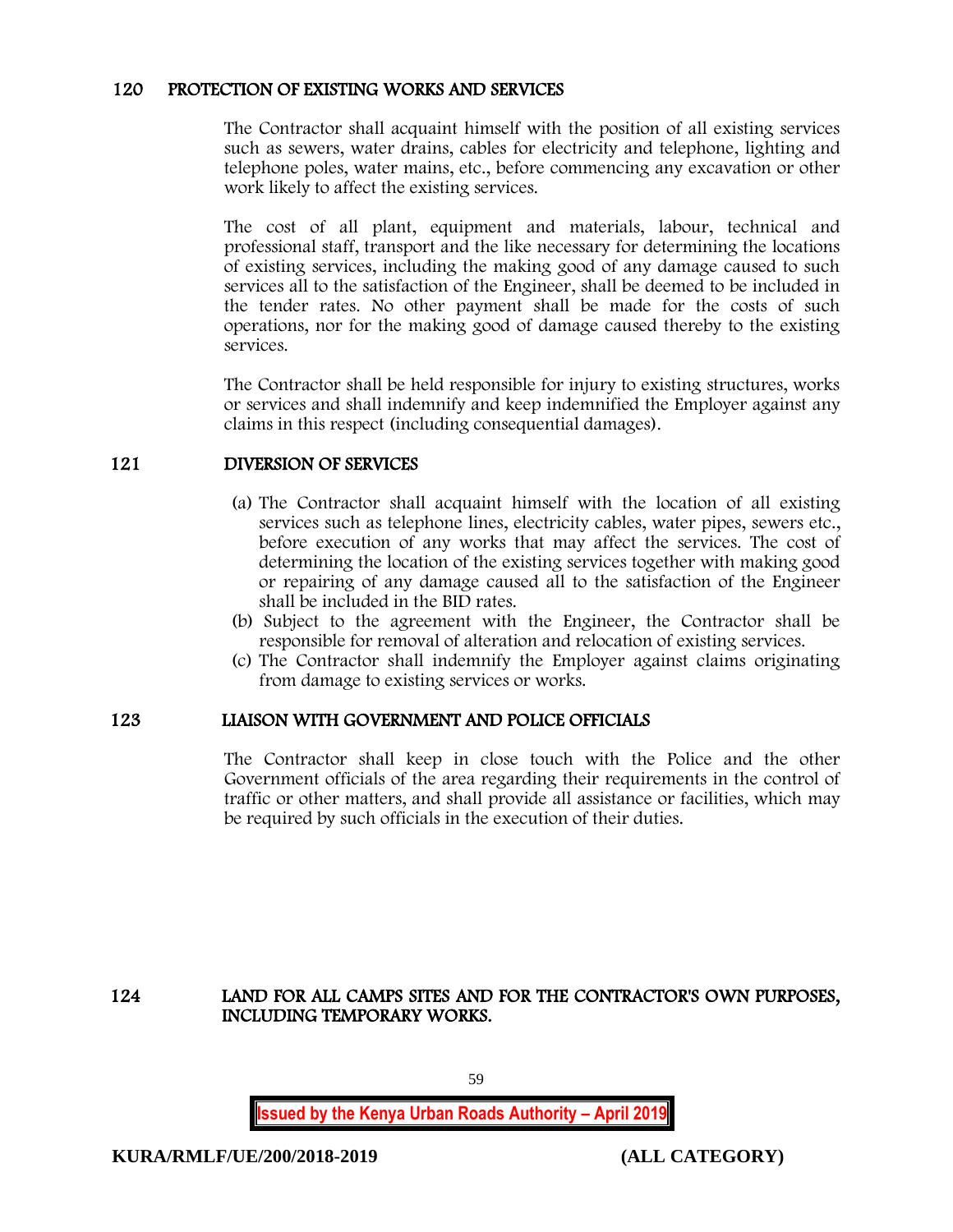Notwithstanding Clause 124 of the Standard Specification all requirements of land for temporary works and construction purposes shall be to the approval of the Engineer but the Contractor will make all necessary arrangements with the property owners concerned and pay all charges arising therefrom.

On or before completion of the Contract, the Contractor shall remove all temporary works and shall restore all such land to the condition in which it was immediately prior to the occupation thereof as far as is reasonable and practicable.

No separate payment will be made to the Contractor on account of these items and the Contractor must make due allowance for them in his rates.

Notwithstanding Clause 120 of the Standard Specifications, the Contractor shall be required to appoint competent surveyors who will liaise with the Engineer on matters related to the demarcation of the existing road reserve, site measurements, removal and reinstatement of existing services.

## 128 STORAGE OF MATERIALS

All materials shall be stored on Site in a manner approved by the Engineer and the Contractor shall carefully protect from the weather all work and materials which may be affected thereby.

## 129 TEST CERTIFICATES

When instructed by the Engineer the Contractor shall submit certificates of test from the suppliers of materials and goods required in connection with the works as the Engineer may require.

Such certificates shall certify that the materials or goods concerned have been tested in accordance with the requirements of the specifications and shall give the results of all the tests carried out. The Contractor shall provide adequate means of identifying the materials and goods delivered to the site with the corresponding certificates.

## 131 SIGNBOARDS

The Contractor shall provide and erect two (2) publicity signs on the site as directed. The Engineer shall, as shown in the Drawings, direct the minimum dimensions and thickness of the steel framework and sheet. The framework and sheet shall be prepared and painted black, while the ring at the top of the supporting frames shall be painted white. The wordings and KURA's logo shall be printed on backlit sticker paper resistant to the effects of weather using reflectorised paint or material approved by the Engineer. The sticker shall be placed on both sides of the board. The colours, fonts and heights of the letters shall be as indicated on the typical drawings and as directed by the Engineer.

## 132 OFFICE FOR THE RESIDENT ENGINEER, SURVEY EQUIPMENT AND FURNITURE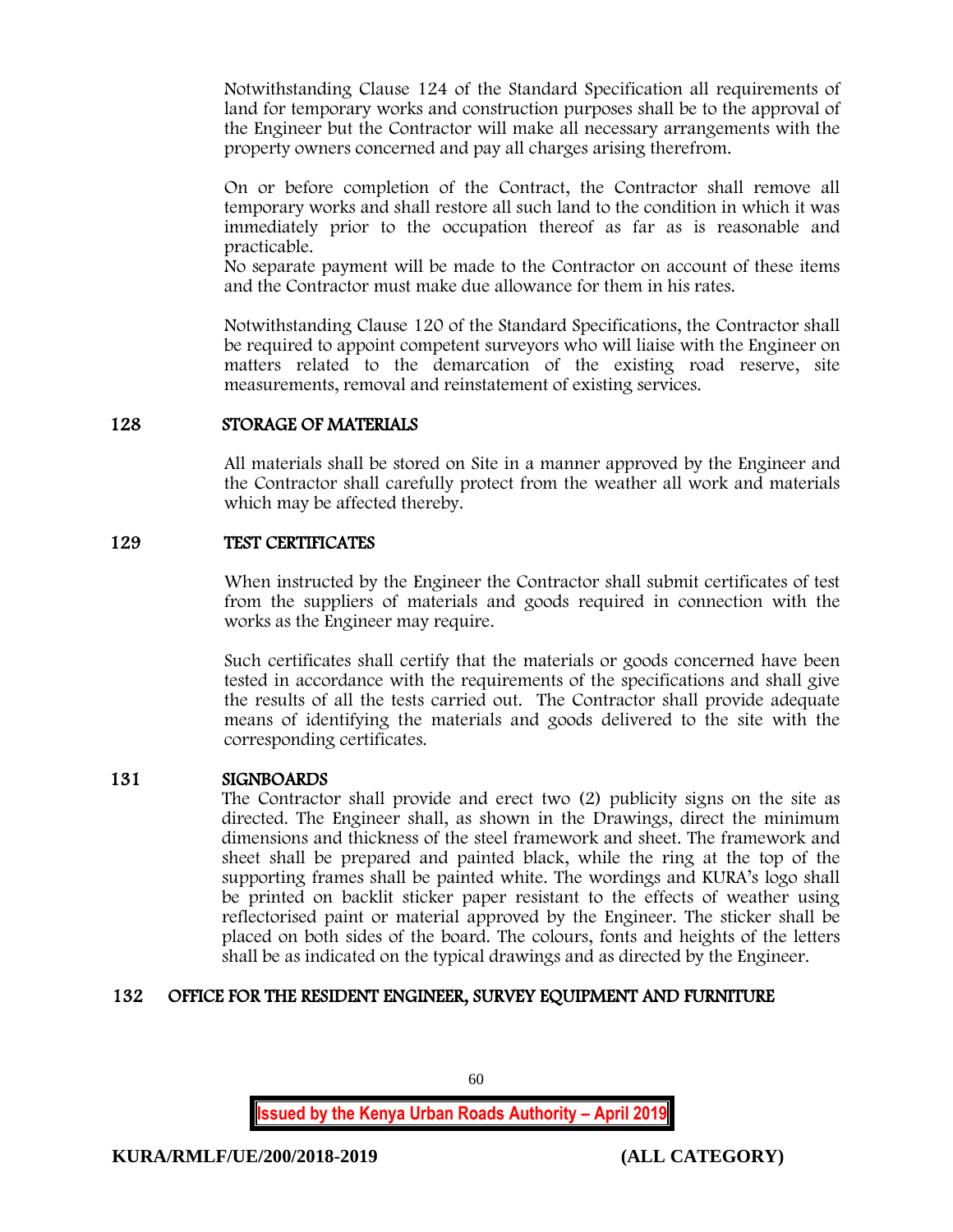## 132.1 ENGINEER'S REPRESENTATIVE OFFICE

The contractor, when instructed, shall for the duration of the Contract, furnish and equip Resident engineer's office located at the KURA's Regional offices. The room to be occupied by the Engineer's Representative and its front office shall be provided with a floor carpet to be approved by the Engineer. The windows shall be fitted with curtains and blinders.

A telephone shall also be provided for the Resident Engineer's office for his exclusive use. All the charges and fees related to the installation and maintenance of the telephone shall be deemed to have been included in the rates for providing and maintaining the Office. The Contractor will be reimbursed, separately, the cost of operating the telephone under appropriate bill item in the BoQ.

The offices shall be provided with day and night watchmen and security lights, the cost of which shall be deemed to have been included in the rates for the offices.

The Contractor may be instructed by the Engineer under clause 58 of the General Conditions of Contract to make payments of general receipted accounts for such items as stationery, stores, furniture and equipment, claims and allowances for supervision personnel and any miscellaneous claims or the Engineer may direct the Contractor to purchase or pay for the above. The Contractor will, on provision of receipts, be paid under appropriate bill items in the BoQ.

## The survey equipment to be provided would include:

| 1. Engineer's automatic level Wild NAK 2 or similar | 2No |
|-----------------------------------------------------|-----|
|-----------------------------------------------------|-----|

2. Total station reading 1'' with tripod and setting on pole with data logger and survey software to match

| Total Station Datalogger. Include data transfer program,              |                 |
|-----------------------------------------------------------------------|-----------------|
| and plotting modes, setting out calculations                          |                 |
| and Cogo facilities                                                   | 1No             |
| 3. Levelling staff 5m. with levelling bubble Wild GNLE or similar 4No |                 |
| 4. 50 m. steel band measuring tape                                    | 2No             |
| 5. 30 m. linen measuring tape                                         | 2No.            |
| 6. 3m. aluminium straight edge                                        | 2N <sub>O</sub> |
| 7. 1m. stainless steel straight edge                                  | 1No             |
| 8. 100m. steel band tape                                              | 2No.            |
| 9. Draughtsman's stool                                                | 3No.            |
| 10. Complete set of highway curves                                    | 1No             |
| 11. Programmable scientific calculators FX 880P or equivalent         | 4No             |
| 12. Survey umbrella                                                   | 2No.            |
| 13. Roll of tracing paper                                             | 10No            |
| 14. Protractor 360                                                    | 2N <sub>O</sub> |
|                                                                       |                 |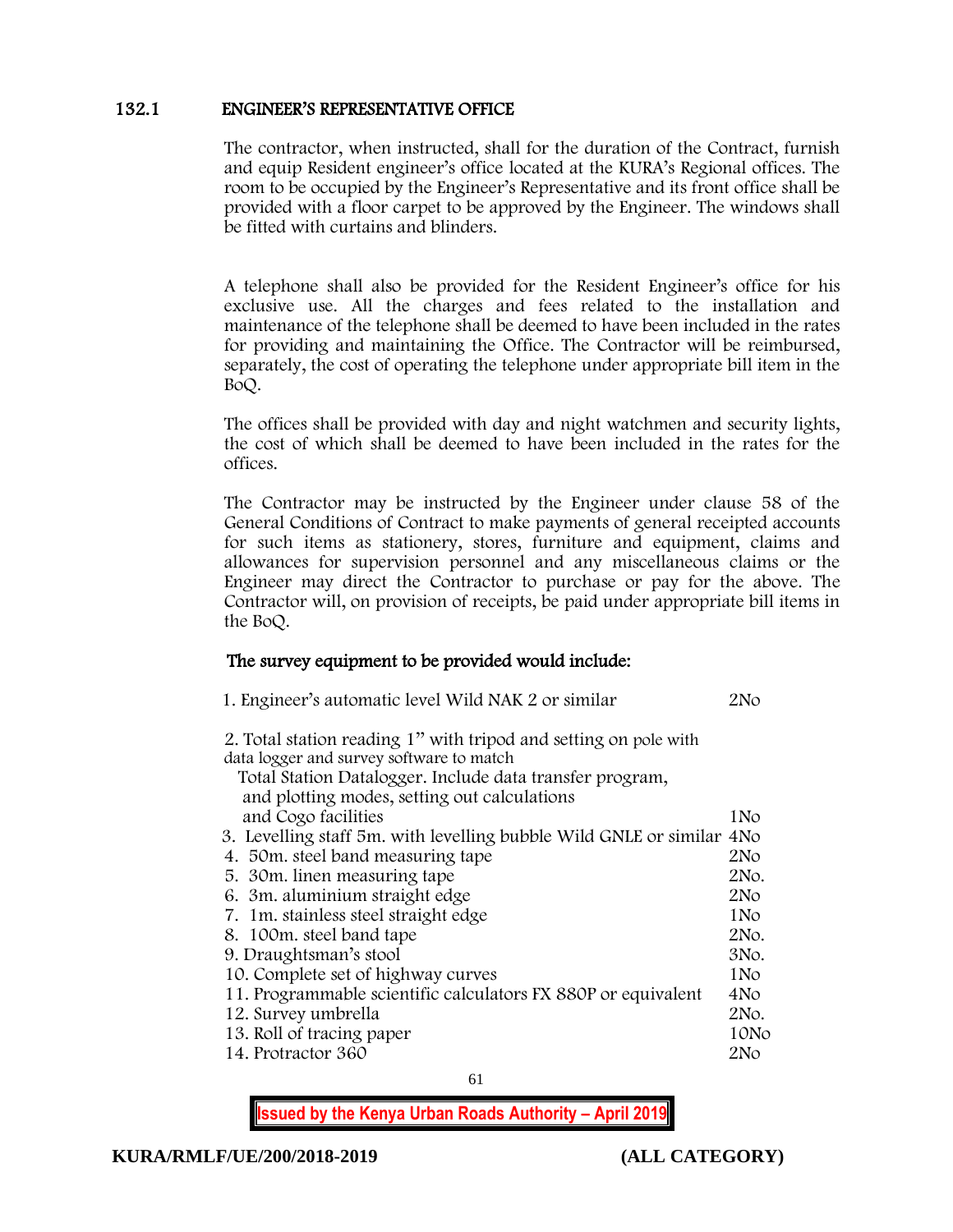| 15. Graph paper A3 size | 100No           |
|-------------------------|-----------------|
| 16. Drawing table       | 2No.            |
| 17. Erasing shield      | 4 No.           |
| 18. 3m. ranging rods    | 9N <sub>O</sub> |
| 19. Marker pens         | 30No.           |

The contractor may be directed to pay for stationery, equipment or reagents that are foresaid and also pay for servicing and repair of the laboratory equipment being used on the project.

The Contractor shall provide, install and maintain in a good state of repair, such survey and other equipment as listed for the duration of the contract.

Such equipment shall be of approved manufacture, and shall be made available to the Engineer for the Engineer's exclusive use throughout the Contract, not later than three (3) weeks after the Engineer's order to supply. All equipment shall be ready to use and complete to perform the tests. The equipment shall revert to the Employer on completion of the Contract.

Any delays to the Contractor or the Contractor's activities caused by the Engineer being unable to perform survey work, field or laboratory tests due to the contractor's failure to supply and/or maintain the said equipment shall be deemed to have been caused entirely by the Contractors own actions, and any consequences of such delays shall be interpreted as such.

The payment to comply with this requirement is provided in the Bill of Quantities and ownership of all equipment paid for as instructed above shall revert to the Employer after the completion of the Works.

Failure by the Contractor to provide or maintain the equipment shall make him responsible to bear all costs that may be incurred as a result of the Engineer's staff using alternative means of communication, including delays in supervision and approval of Works by the Engineer.

# 132.3 COMMUNICATION FOR THE ENGINEEER

# (a) Mobile phones

The Contractor shall provide, connect and maintain mobile phones for the exclusive use by the Engineer for the duration of the contract. The Contractor shall include for the cost of providing the mobile units complete with charger unit, "hands free" headset for each unit, connection to the network and all service charges applicable all as directed by the Engineer. The Contractor shall provide air-time with each mobile phone which shall be paid for under prime cost sum allowed for in the bills of quantities. The mobile telephones shall be WAP enabled with e-mail capabilities and integrated camera of a minimum of 3.0 mega pixels. Payment for these mobiles and associated costs is included in the Bill of Quantities, and ownership of mobile phones will revert to the Employer after completion of the Works.

# (b) Internet and e-mail services

Where directed, the contractor shall provide 24 hours terrestrial or wireless internet connectivity with minimum throughput speed of 128kilobytes per second for the exclusive use by the Engineer, including all accessories and Terminal Equipment and pay for all associated installation, maintenance and usage charges throughout the duration of the contract.

62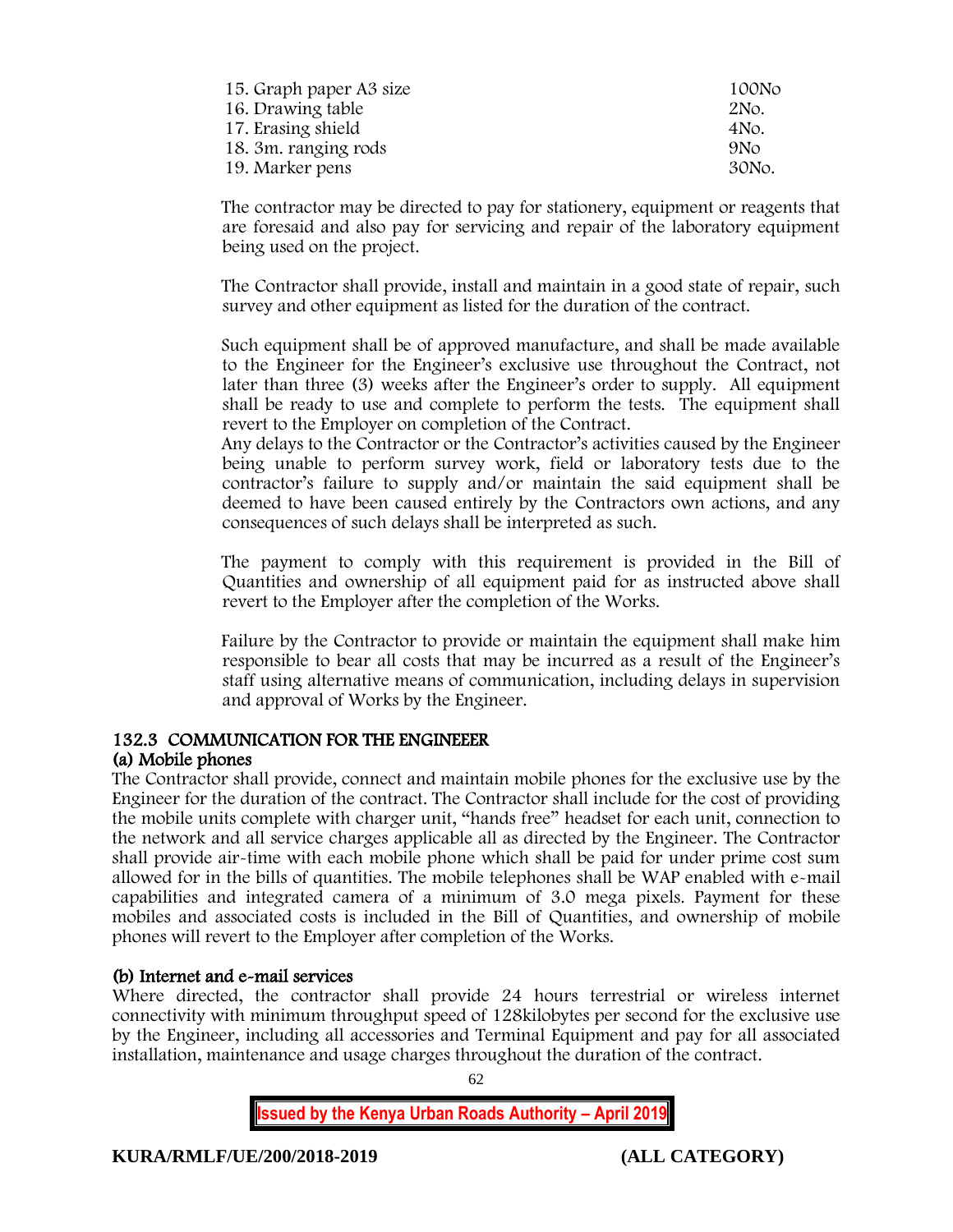The contractor shall allow for the provision and maintenance of internet connectivity and associated costs as per Appendix to item 1.17 of the Bills of Quantities.

# 137 ATTENDANCE UPON THE ENGINEER AND HIS STAFF

In addition to the staff stated in Clause 135, the following staff will be provided for the supervision of work: 1No. Artisans, 2No. Labourers, 1No. Office assistants, 2No. Lab attendants. Additional attendant staff, as required by the Engineer, shall be paid for under Item 01-80-030 of the Bill of Quantities.

# 138 VEHICLES AND DRIVERS FOR THE ENGINEER AND HIS STAFF AND METHOD OF PAYMENT

In addition to provisions of the Clause 138 of the Standard Specification, the Contractor shall when instructed, provide and maintain in good working condition for the exclusive use of the Engineer and his staff throughout the Contract, the following types and numbers of brand new vehicles or as specified. The Engineer shall approve the type of vehicles and confirm the number of each type to be provided. The Contractor shall insure the vehicles comprehensively for any licensed drivers and shall provide competent drivers during normal working hours and whenever required by the Engineer. The cost of provision of the vehicle shall be inclusive of the first 4,000 kilometers travelled in any month.

. Should any vehicle supplied not be in roadworthy condition, the Contractor shall provide an acceptable equivalent replacement vehicle until such a time as the original vehicle is repaired to the satisfaction of the Engineer and returned for use.

# (a) Type 1 Vehicles (Double Cabin 4WD Pick up)

Type 1 Vehicles should be four Wheel Drive (4WD), with power assisted steering, Double wishbone independent suspension at front axle and rigid axle with leaf springs at rear, diesel propelled engine maximum 2,500 cc. The starting mileage of the vehicles shall not exceed 60,000km odometer reading. The vehicles should be fitted with other accessories below:

- (a) Spare tyre and wheel jack;
- (b) FM radio and CD player;
- (c) Power Windows;
- (d) Full Air-conditioning;
- (e) Immobilizer and antitheft security system;
- (e) Driver and passenger SRS Airbags;
- (f) Canvas cover over the carrying deck at the back.

At the end of the contract, all type 1 vehicles shall revert to the Contractor.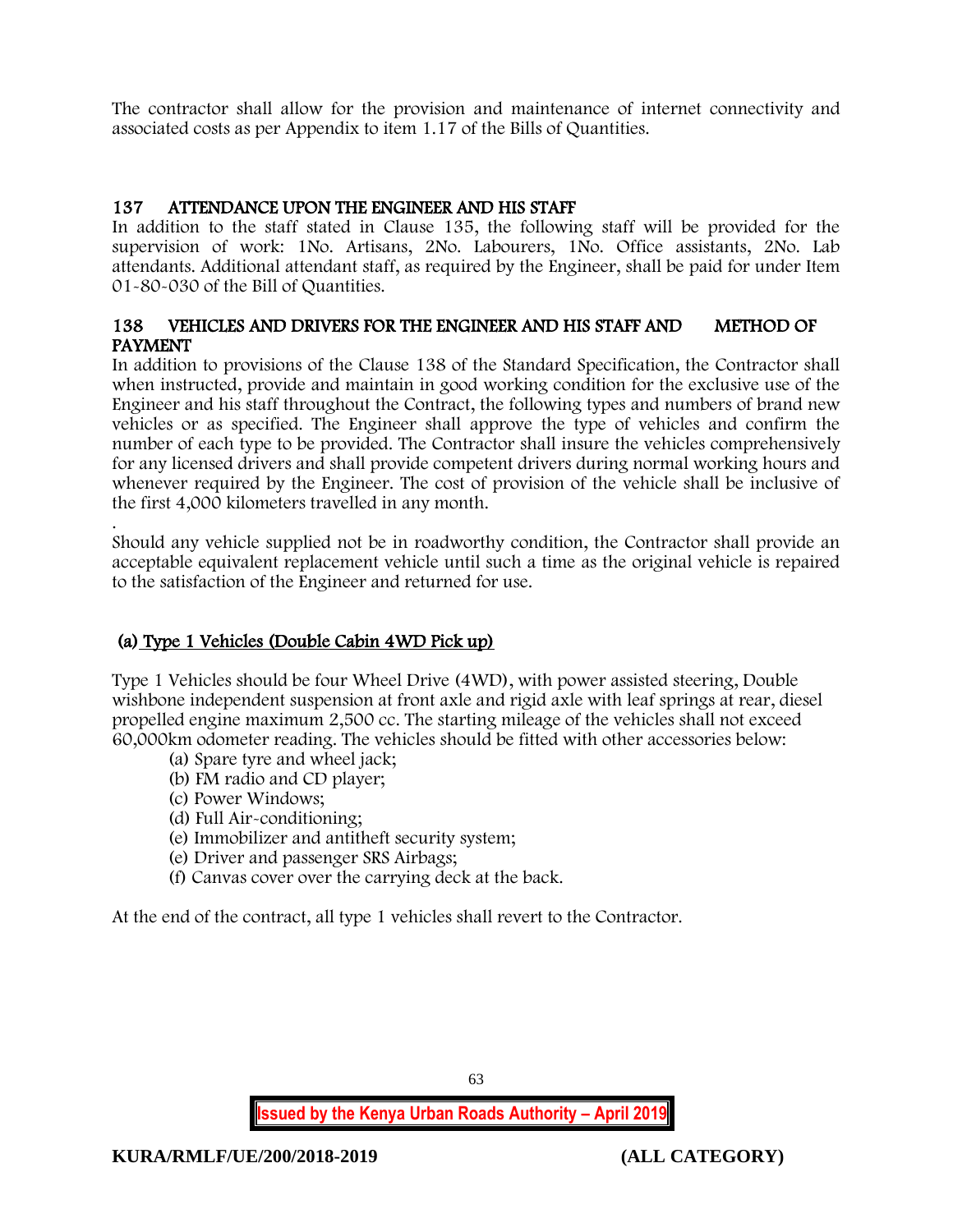# (c) Type 2 Vehicles (station wagon/saloon)

Specifications for Type 2 Vehicles shall be station wagon/saloon vehicles; petrol propelled engine maximum 1,800 cc. The starting mileage of the vehicles shall not exceed 60,000km odometer reading. shall in addition be fitted with a fibre glass body or similar and two columns of sitting benches on the carting deck at the back.

The Contractor shall insure comprehensively the vehicles for any licensed drivers and shall provide competent drivers during normal working hours and whenever required by the Engineer.

At the end of the contract, all type 2 vehicles shall revert to the Contractor. Payment of vehicle shall be per vehicle month in item 01-80-017/18 of the BOQ.

## 139 MISCELLANEOUS ACCOUNTS

The Contractor maybe instructed by the Engineer to make payments of general miscellaneous accounts for such items as stationary, stores and equipment and miscellaneous supervision personnel and claims or the Engineer may direct the Contractor to purchase or pay for the above. The Contractor will be paid on a prime cost basis plus a percentage for overheads and profits under appropriate items in the Bills of Quantities.

# 142 ENVIRONMENTAL PROTECTION

The Contractor shall comply with the Statutory Regulations in force in Kenya regarding environmental protection and waste disposal, and shall liaise with the National Environmental Management Agency (NEMA).

The Contractor shall ensure so far as is reasonably practicable and to the satisfaction of the Engineer; that the impact of the construction on the environment shall be kept to a minimum and that appropriate measures are taken to mitigate any adverse effects during the construction.

- (a) The Contractor shall exercise care to preserve the natural landscape and shall conduct his construction operations so as to prevent any unnecessary destruction, scarring, or defacing of the natural surroundings in the vicinity of the work. Except where clearing is required for permanent works, all trees, native shrubbery, and vegetation shall be preserved and shall be protected from damage by the Contractor's construction operations and equipment. All unnecessary destruction, scarring, damage or defacing resulting from the Contractor's operations shall be repaired, replanted, reseeded or otherwise corrected as directed by the Engineer, and at the Contractor's expense.
- (b) The Contractor shall ensure that measures are in place to control soil erosion and water pollution, by use of berms, dykes, silt fences, brush barriers, dams, sediment basins, filter mats, netting, gravel, mulches, grasses, slope drains, contour banks, and other erosion control devices and methods. Temporary erosion control provisions shall be coordinated with permanent erosion control features to assure economical, effective and continuous measures throughout the period of the works. The Contractor's attention is drawn to the requirements of Clause 502, in that works need to be progressively finished so that permanent

vegetation can establish quickly to mitigate soil erosion and erosion of drains.

64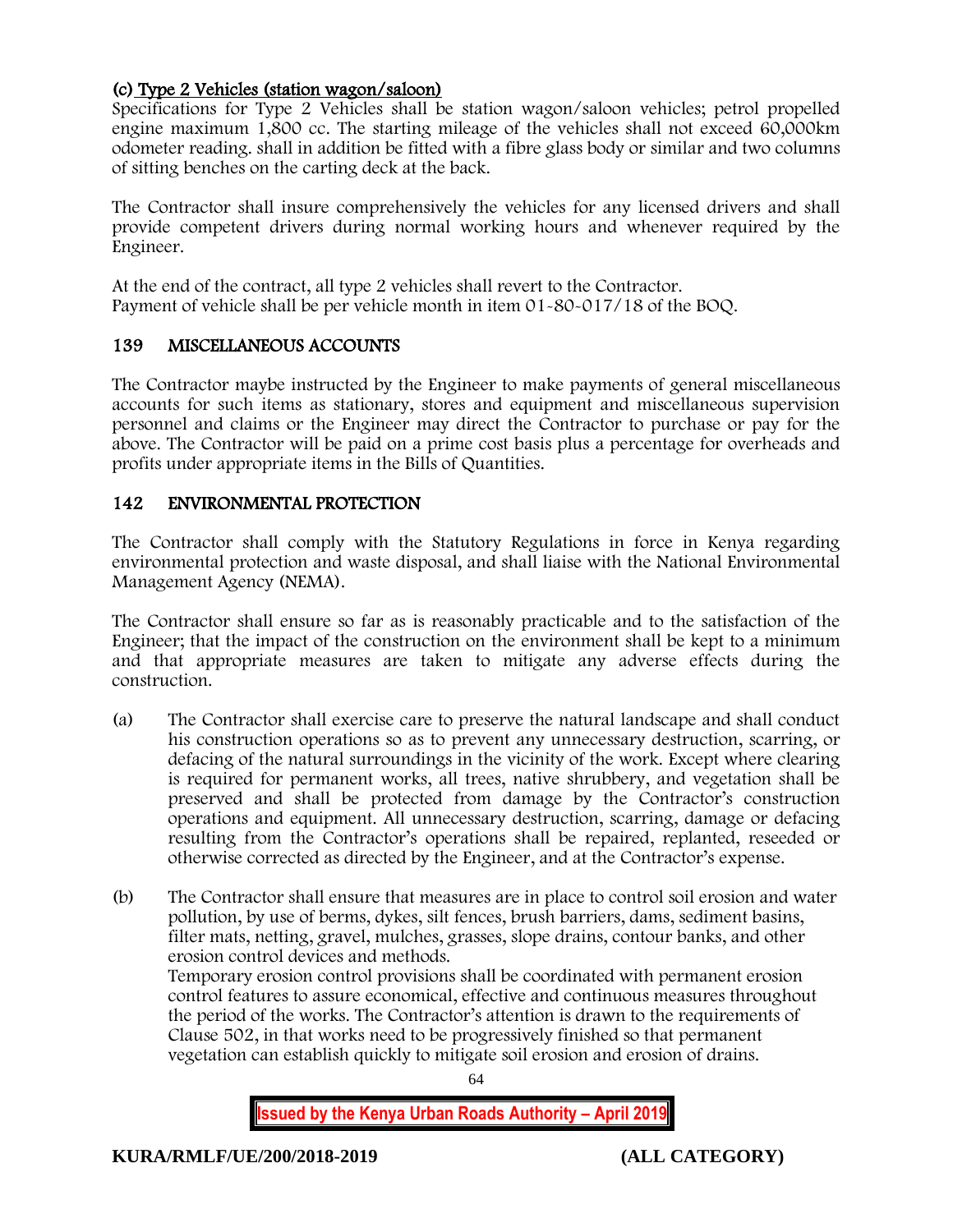- (c) The Contractor shall provide all the labour, equipment, materials, and means required and shall carry out proper and efficient measures wherever and as often as necessary to minimise the dust nuisance.
- (d) The Contractor shall comply with all applicable Kenyan laws, orders and regulations concerning the prevention, control and abatement of excessive noise. Blasting, use of jackhammers, pile driving, rock crushing, or any other activities producing high-intensity impact noise may be performed at night only upon approval of the Engineer.
- (e) Immediately after extraction of materials, all borrows pits shall be backfilled to the satisfaction of the Engineer. In particular borrow pits near the project road shall be backfilled in such a way that no water collects in them.
- (f) Spilling of bitumen fuels Oils and other pollutants shall be cleared up.
- (g) The Contractor's attention is drawn to the requirements of the Standard Specification in regard to the environment and in particular to the following clauses:

| Clause 115: Construction Generally                                  |  |  |  |  |
|---------------------------------------------------------------------|--|--|--|--|
| Clause 116: Protection from Water                                   |  |  |  |  |
| Clause 136: Removal of Camps                                        |  |  |  |  |
| Clause 605: Safety and Public Health Requirements Clause            |  |  |  |  |
| Clause 607: Site Clearance and Removal of Topsoil and<br>Overburden |  |  |  |  |

(h) No additional payment will be made to the Contractor to cover costs arising from the requirements for this Clause and the Contractor must include these costs in the rates inserted into the Bills of Quantities.

# 143 STAFF TRAINING

The Contractor shall allow for training of engineers, technicians and other support staff as may be instructed by the Engineer.

The payment of the allowances of such staff shall be made as instructed by the Engineer under the relevant provisions in the Bills of Quantities.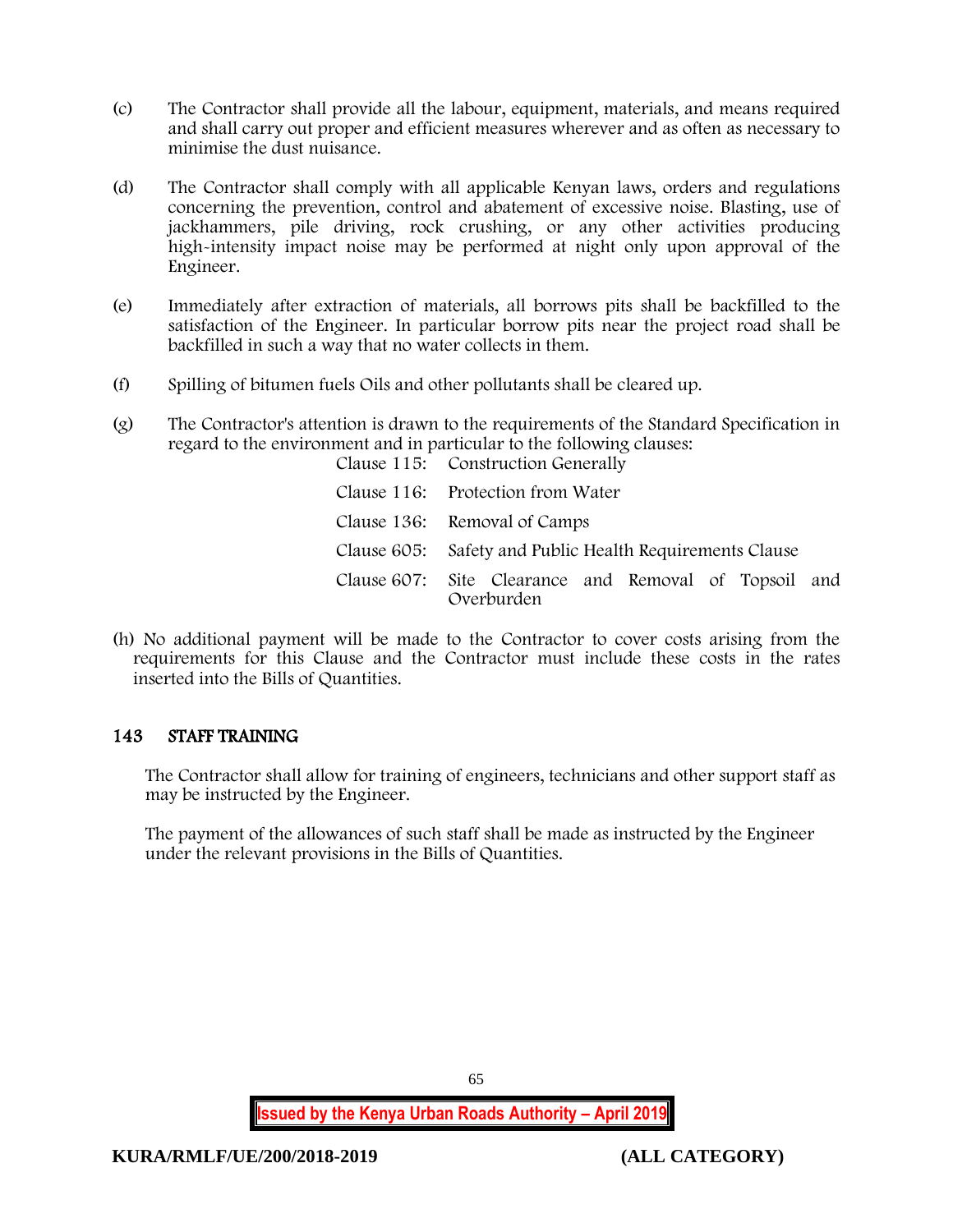## SECTION 2 - MATERIALS AND TESTING OF MATERIALS

All materials testing shall be in accordance with Section 2 of the Standard Specifications.

## SECTION 3 - SETTING OUT & TOLERANCES

## 301 SETTING OUT

a) In addition to the provisions of clause 3.01(a) if the traverse points to be used for the setting out are close to the existing carriageway and interfere with construction works then the Contractor will have to relocate them to a location where they will not be disturbed. The coordinates and heights of all traverse points so located shall be listed and provided to the Engineer for checking and/or approval. Contractor shall also monument the new centreline every 200m along straight and all salient points along curves by a pin in the concrete beacon before commencement of any works.

The road reserve boundary posts shall have 12mm diameter steel pins embedded in concrete, 200mm long with 25mm exposed to the air, sticking out form its top surface. This pin shall be co-ordinated and heighted and result of the same shall be provided to the Engineer for approval. Cost of these works shall be included in the rates as no separate item has been provided.

Commencement of the works shall not be permitted until this basic survey data has been provided and approved by the Engineer for at least 2 Kms of the road.

#### b) Detailed Setting Out

Reference pegs shall be 50mm by 50mm in section 600mm long driven 400mm firmly into ground and painted white above the ground. The offset from centre line shall be indicated by small nail 20mm to 25mm long with its head driven flush with the top of the peg.

Chainages, offset and reference elevation shall be clearly indicated to the sides of the peg to the satisfaction of the Engineer.

After cutting of benches and prior to commencement of earthworks or subgrade works, Contractor shall take cross-sections again and submit the copy of the same to Engineer for agreement. These cross-sections shall then be used as basis of measurement for all subsequent layers, unless otherwise stated.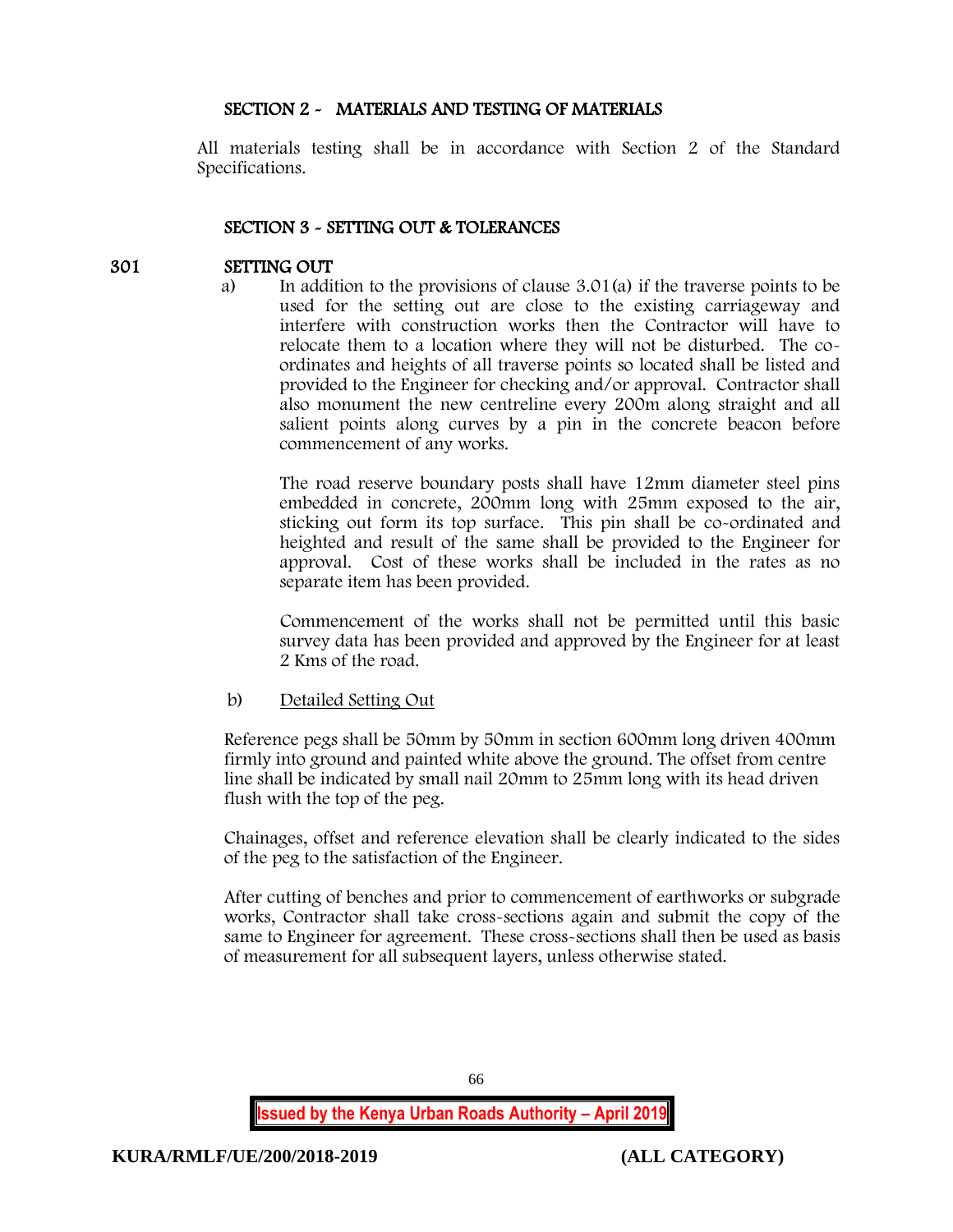## SECTION 4- SITE CLEARANCE AND TOP SOIL STRIPPING

#### 401 SITE CLEARANCE

Site Clearance shall be carried out as directed by the Engineer.

## 402 REMOVAL OF TOPSOIL

Topsoil shall include up to 200mm depth of any unsuitable material encountered in existing or newly constructed drains, drainage channels, and accesses.

#### 403 REMOVAL OF STRUCTURES, FENCES AND OBSTRUCTIONS

When instructed by the Engineer, the Contractor shall demolish or remove any structure and payment for this shall be made on day works basis.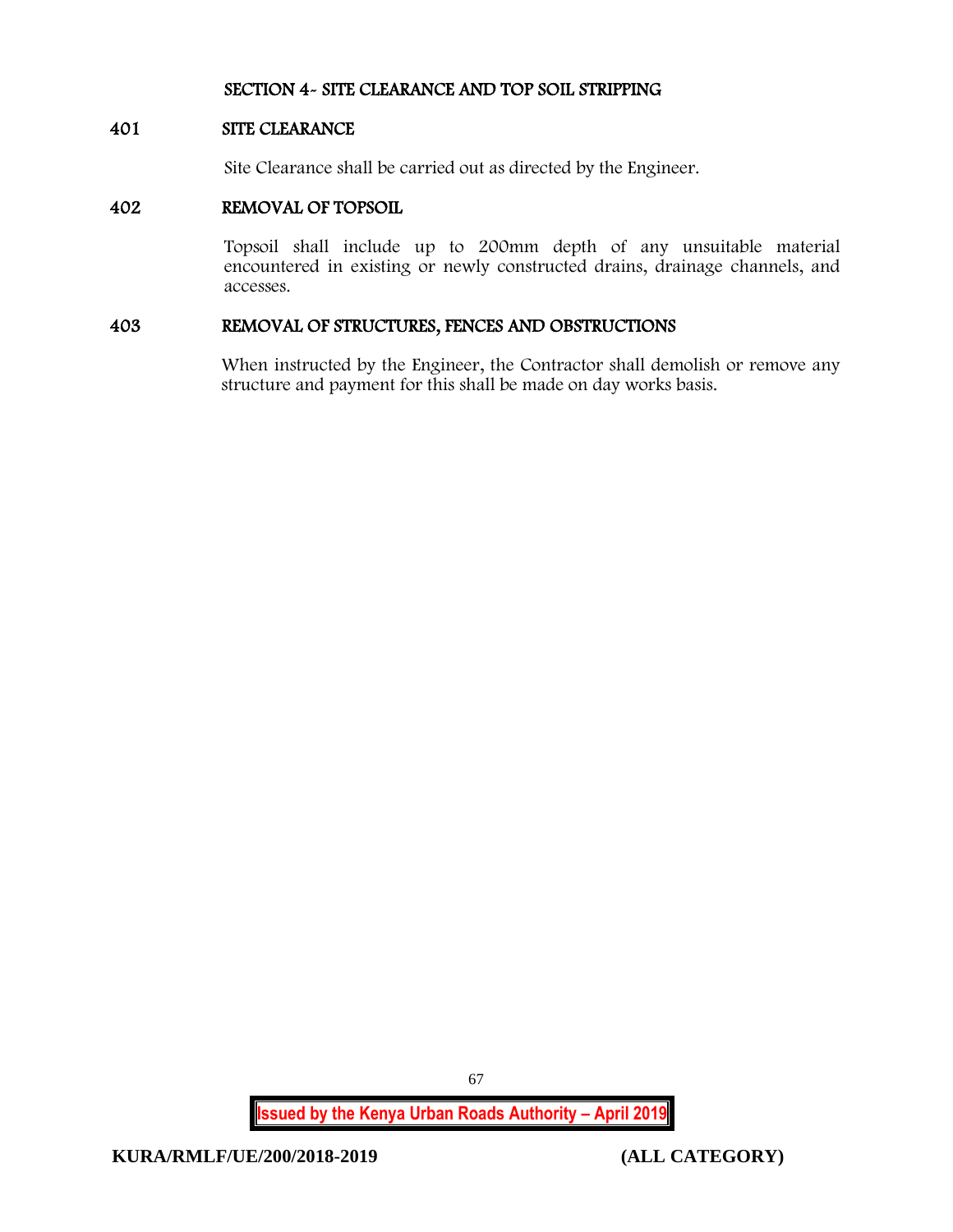## SECTION 5 - EARTHWORKS

### 504 PREPARATION PRIOR TO FORMING EMBANKMENT

Where benching is required for existing pavement to accommodate earthworks subgrade or subbase for widening the road, the rate for compaction of existing ground shall be deemed to cover this activity.

Excavation in the pavement of the existing road shall be kept dry. In the event of water penetrating the underlying layer, construction of the subsequent layers shall be postponed until the underlying layers are dry enough to accommodate the construction plant without deforming or otherwise showing distress.

Step construction shall be carried out per layer at the joint where excavating both vertically and perpendicular to the direction of the travel. The step shall be 500mm perpendicular to the direction of the travel and 150mm vertical unless otherwise instructed by the Engineer.

Special care shall be taken when compacting the new material at the joint ensuring that specified density is achieved.

## 505 CONSTRUCTION OF EMBANKMENTS

Only material approved by the Engineer shall be used for fill in embankments. Material with high swelling characteristics or high organic matter content and any other undesirable material shall not be used, unless specifically directed by the Engineer. Unsuitable material shall include:

- (i) All material containing more than 5% by weight or organic matter (such as topsoil, material from swamps, mud, logs, stumps and other perishable material)
- (ii) All material with a swell of more than 3% (such as black cotton soil)
- (iii) All clay of plasticity index exceeding 50.
- (iv) All material having moisture content greater than 105% of optimum moisture content (Standard Compaction)

Subgrade: Shall mean upper 300mm of earthworks either insitu or in fill and subgrade shall be provided for as part of earthworks operation and payment shall be made as "fill". The material for subgrade shall have a CBR of not less than 8% measured after a 4 day soak in a laboratory mix compacted to a dry density of 100% MDD (AASHTO T99) and a swell of less than 1%.

Subgrade repair: Where directed by the Engineer, any localized failure in the subgrade shall be repaired by filling in selected soft, hard or natural of minimum CBR 30% and compacted in accordance with clauses in the specifications applying to normal subgrade.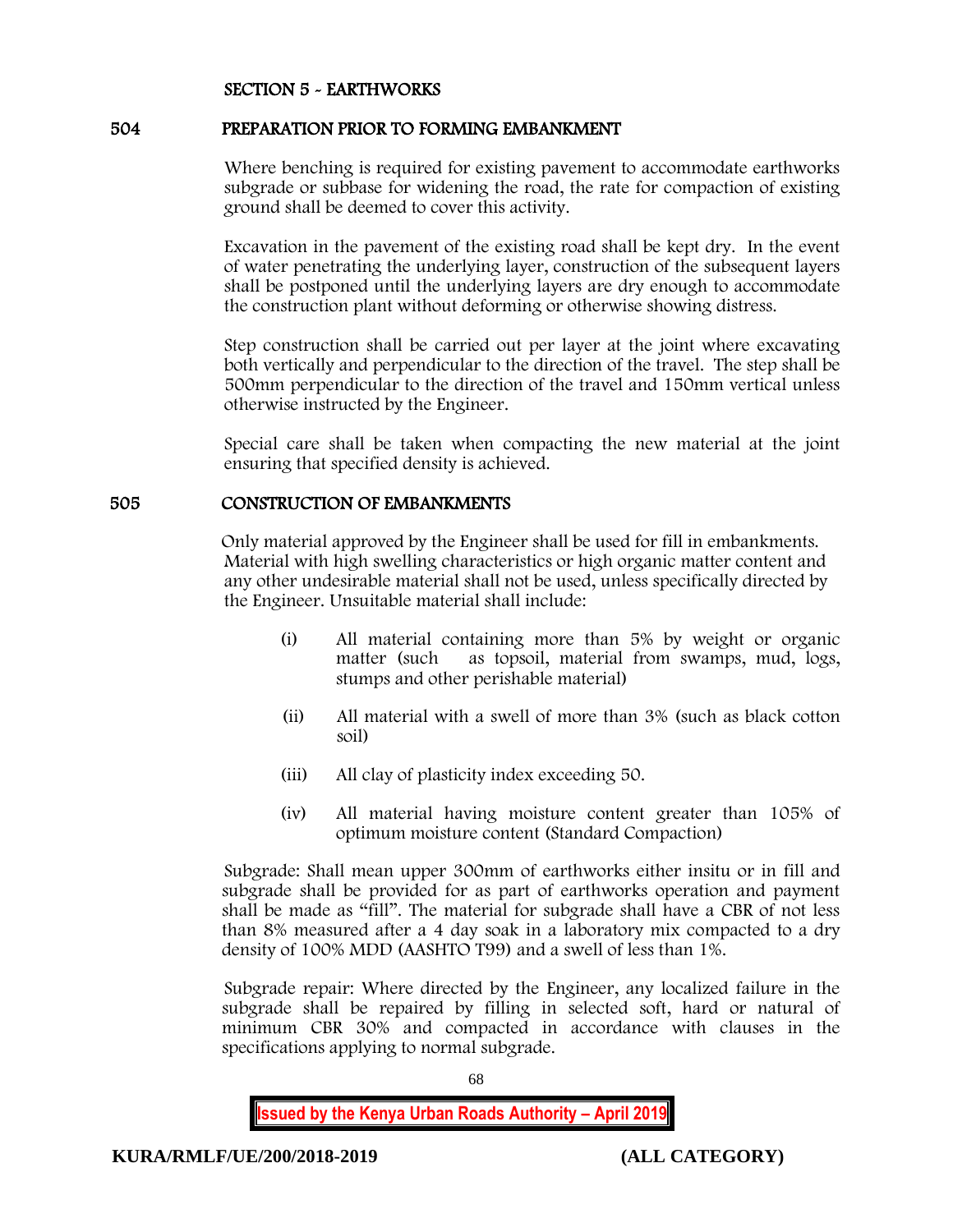Embankment repair: Where directed by the Engineer, any localized filling in soft, hard or natural; selected material requirements shall be executed in accordance with Clause 505.

## 508 COMPACTION OF EARTHWORKS

At pipe culverts, all fill above ground level around the culverts shall be compacted to density of 100% MDD (AASHTO T.99) up to the level of the top of the pipes or top of the surround(s), if any and for a width equal to the internal diameter of the pipe on either side of the pipe(s) or surround(s) as applicable.

At locations adjacent to structures, all fill above ground level upto the underside of the subgrade shall be compacted to density of 105% MDD (AASHTO T.99). In case of fill around box culverts this should be carried out for the full width of the fill and for a length bounded by the vertical plane passing through the ends of the wingwalls.

Notwithstanding the provision of clause 503 of the standard Specification, Compaction of subgrade material (i.e. material immediately below formation) in cut areas shall not be carried out by the contractor in areas where the formation is formed in hard material, unless specific instructions to the contrary are issued by the Engineer.

Where improved sub-grade material shall be required, this shall be compacted and finished to the same standards and tolerances as those required for normal subgrade and clauses in the specifications applying to normal subgrade shall also apply.

#### 511 BORROW PITS

The first part of the Standard Specification is amended as follows:-

Fill material which is required in addition to that provided by excavation shall be obtained from borrow pits to be located and provided by the Contractor but to the approval of the Engineer contrary to what has been stated.

#### 517 MEASUREMENT AND PAYMENT

Notwithstanding the provisions of clause 517 of the standard specifications, the rate for compaction of fill in soft material shall allow for the requirements of clause 508 of the special specification and no extra payment shall be made for compaction around pipe culverts (100% MDD AASHTO T.99).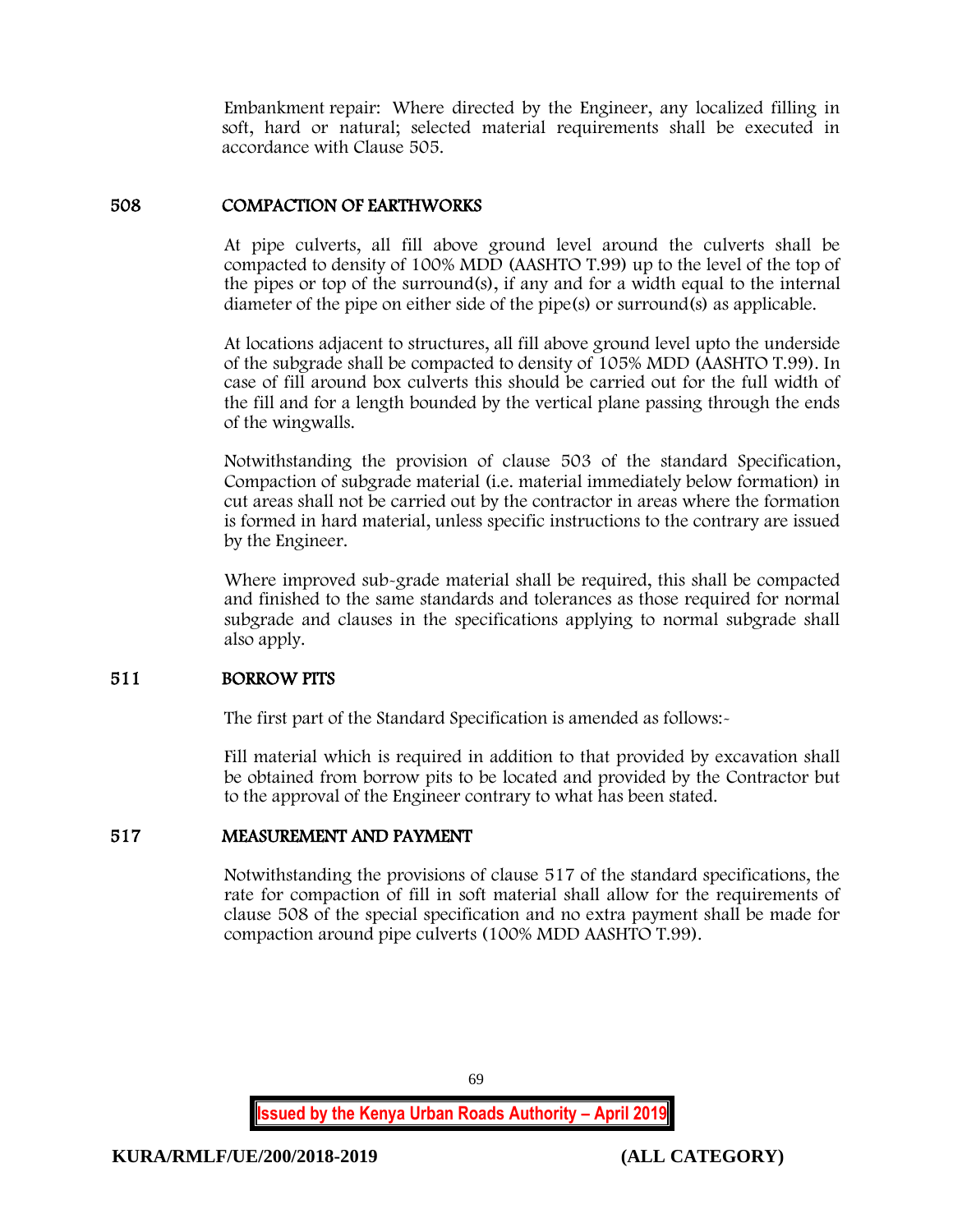## SECTION 6 - QUARRIES, BORROW PITS, STOCKPILES AND SPOIL AREAS

#### 601 GENERAL

Notwithstanding any indications to the contrary in the Standard specification the Engineer will not make available to the Contractor any land for quarries, borrow pits, stockpiles and spoil areas, except for those areas in road reserves specifically approved by him.

The contractor will be entirely responsible for locating suitable sources of materials complying with the Standard and Special Specifications, and for the procurement, Wining, haulage to site of these materials and all costs involved therein. Similarly the contractor will be responsible for the provision and costs involved in providing suitable areas for stockpiling materials and spoil dumps. Should there be suitable sites for spoil dumps or stockpiles within the road reserve forming the site of the works the Contractor may utilise these subject to the approval of the Engineer.

No additional payment will be made to the Contractor to cover costs arising from the requirements for this Clause and the Contractor must include these costs in the rates inserted into the Bills of Quantities.

## 602 MATERIAL SITES

The information on possible material sites is given for the general guidance of bidders. Bidders are however advised to conduct their own investigation as the information contained therein is neither guaranteed nor warranted

## 603 PROVISION OF LAND

Notwithstanding any indications to the contrary in the Standard specification the Engineer will not make available to the Contractor any land for quarries, borrow pits, stockpiles and spoil areas, except for those areas in road reserves specifically approved by him.

The contractor will be entirely responsible for locating suitable sources of materials complying with the Standard and Special Specifications, and for the procurement, Wining, haulage to site of these materials and all costs involved therein. Similarly the contractor will be responsible for the provision and costs involved in providing suitable areas for stockpiling materials and spoil dumps. Should there be suitable sites for spoil dumps or stockpiles within the road reserve forming the site of the works the Contractor may utilise these subject to the approval of the Engineer.

No additional payment will be made to the Contractor to cover costs arising from the requirements for this Clause and the Contractor must include these costs in the rates inserted into the Bills of Quantities.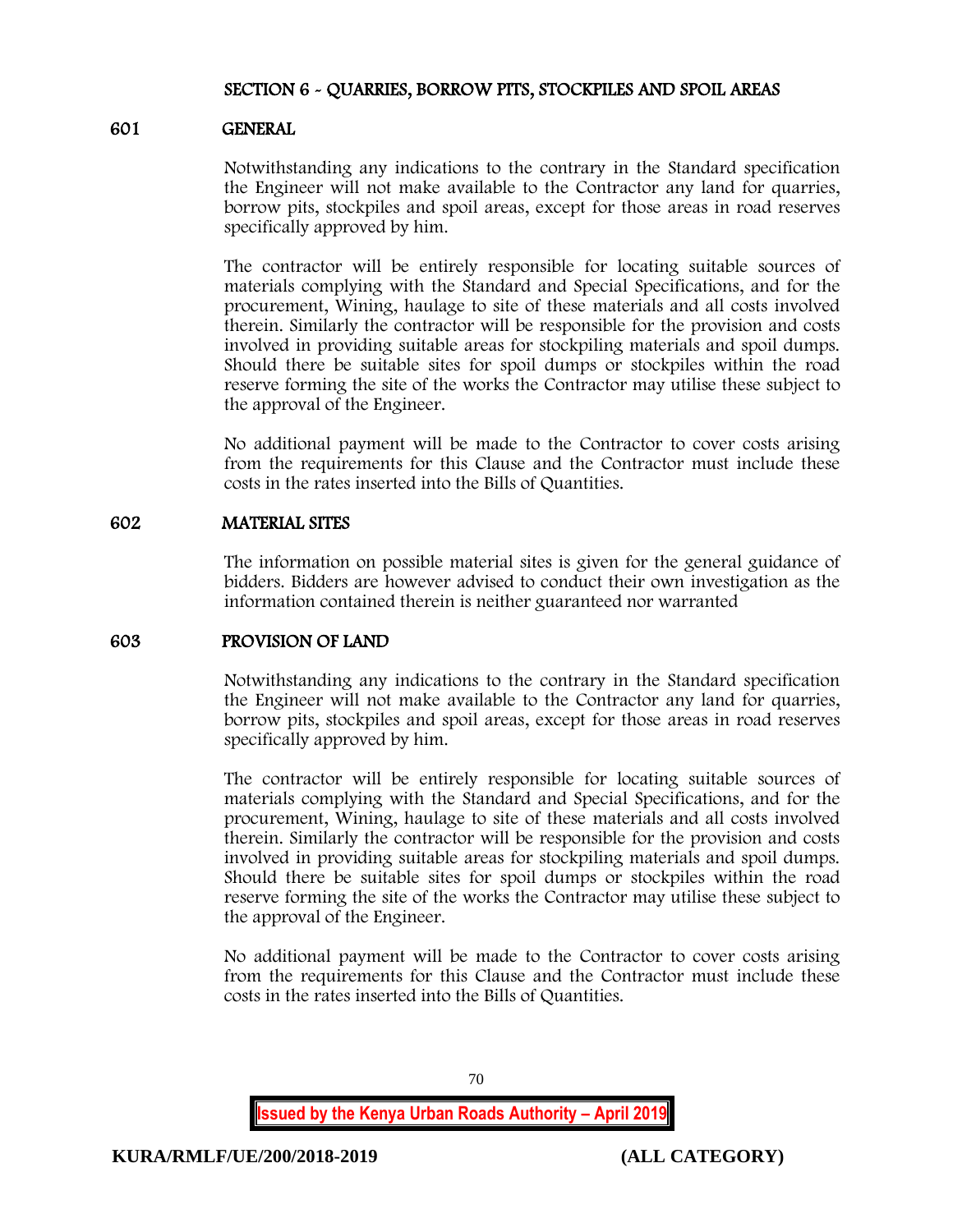# 605 SAFETY AND PUBLIC HEALTH REQUIREMENTS

In addition to clause 605, the contractor shall allow for professionals to conduct lectures to the workers regarding the spread of HIV/Aids.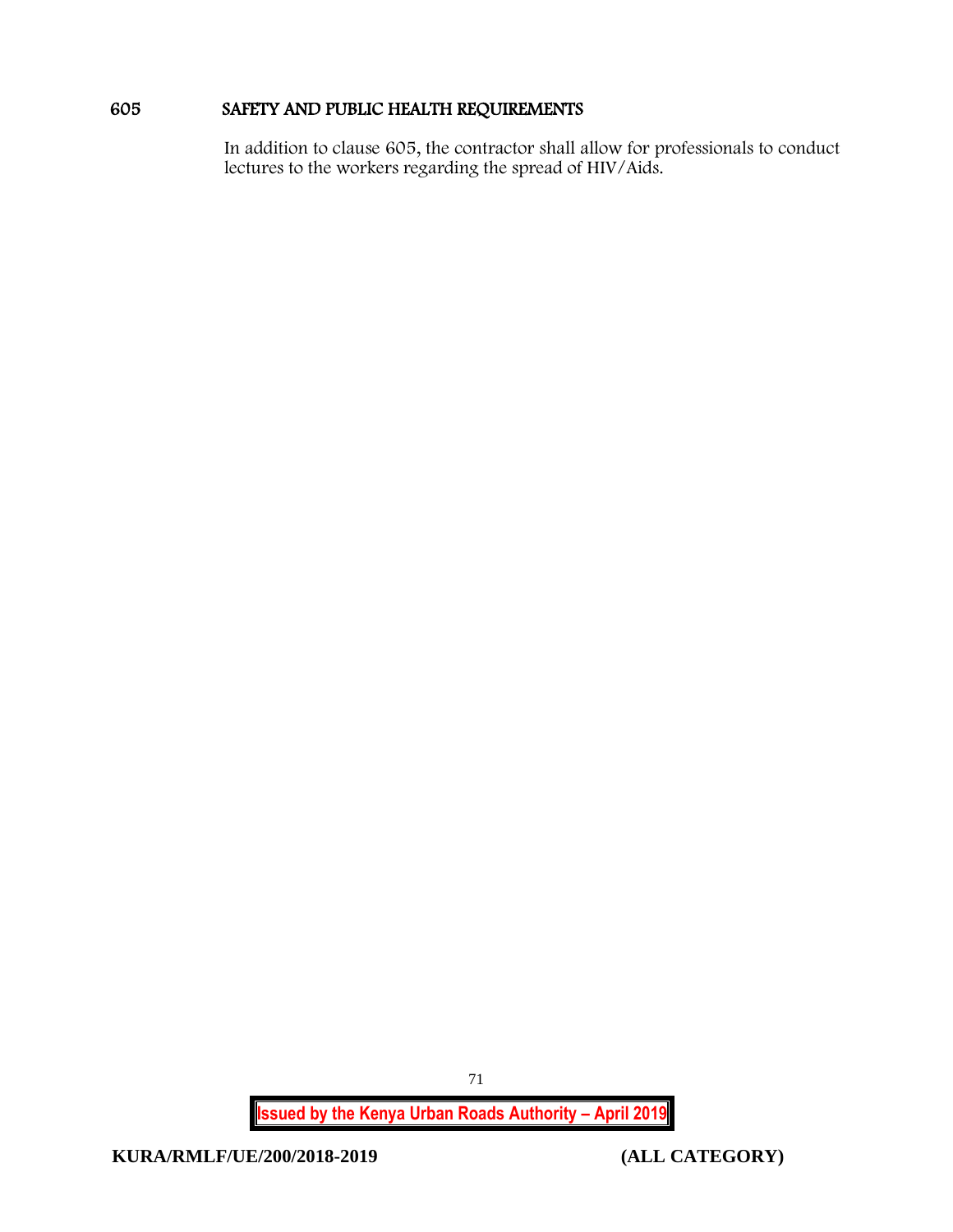# SECTION 7 - EXCAVATION AND FILLING FOR STRUCTURES

## 703 EXCAVATION OF FOUNDATIONS FOR STRUCTURES

Unless otherwise instructed by the Engineer, all excavated surfaces in material other than hard material, on which foundations for structures shall be placed, shall be compacted to 100% MDD (AASHTO T.99) immediately before structures are constructed.

Paragraph 4, last line: - Replace "95%" with "100%".

### 707 BACKFILLING FOR STRUCTURES

Unless otherwise instructed by the Engineer, all backfilling material shall be compacted to a minimum of 100% MDD (AASHTO T.99).

### 709 EXCAVATIONS FOR RIVER TRAINING AND NEW WATER COURSES

Payments for river training and establishment of new watercourses shall only be made where such work constitute permanent works. Works done for road deviation or other temporary works shall not qualify for payment.

#### 710 STONE PITCHING

Stone pitching to drains, inlets and outlets of culverts to embankments and around structure shall consist of sound unweathered rock approved by the Engineer.

The stone as dressed shall be roughly cubical in shape with minimum dimensions of 150 x 150mm for normal thickness of stone pitching.

The surface to receive the pitching shall be compacted and trimmed to slope and the stone laid, interlocked and rammed into the material to give an even finished surface.

In areas where stone pitching has been damaged, the Contractor shall identify such areas and notify the Engineer for his agreement of the extent of the Works required and his approval and instructions to proceed with the Works. Stone Pitching Repair and Reconstruction shall be carried out in accordance with Clause 710 of the Standard Specifications.

The Works shall involve removal of the damaged stone pitching and reconstruction of the said areas in accordance with Clause 710 of the Standard Specifications by use of the sound salvaged material together with any necessary additional material where all such materials shall comply with Section 7 of the Standard Specifications.

Contrary to clause 713 of the standard specifications, the rates inserted for stone pitching shall allow for grouting.

72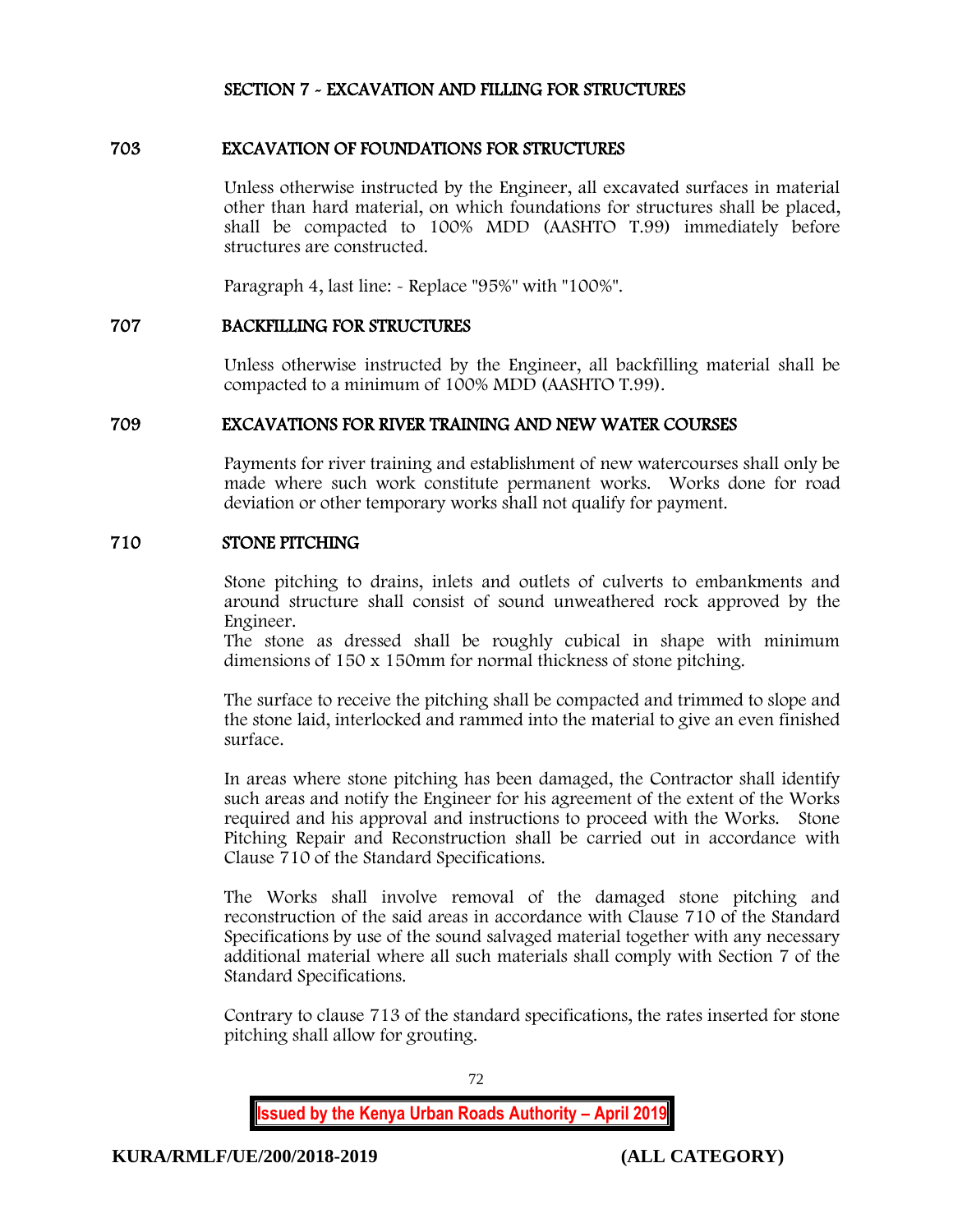## 711 GABIONS

Where instructed by the Engineer the Contractor will install gabions as protection works to washout areas or bridge Piers and or Abutments. Gabions shall be constructed in accordance with Clause 711 of the Standard Specification.

I n cases where existing gabions have been damaged, the Contractor shall identify them and notify the Engineer for his agreement of the extent of the Work required and his approval and instructions to proceed with the Works.

The Works shall involve removal of the damaged gabions / rocks, excavation to the correct levels and grades as directed by the Engineer, and in accordance with Clause 711 of the Standard Specifications and reconstruction with new gabions and other necessary materials as necessary. The damaged gabions shall be recovered and transported to the nearest KURA'S Yard or M.O. R &P.W Department depot.

## 712 RIP-RAP PROTECTION WORK

Quarry waste or similar approved material shall be used to backfill scoured and eroded side, outfall and cut-off drain. The material shall be compacted to form a flat or curved surface preparatory to stone [pitching of drainage channels, existing and new scour checks as directed by the Engineer.

The surface to receive the pitching shall be compacted and trimmed to slope and the stone hand laid, interlocked and rammed into the material to give an even finished surface. The interstices of the Pitching shall be rammed with insitu material. The insitu material immediately behind the pitching shall be compacted to minimum density of 100% MDD compaction (AASHTO T.99)

# 714 BACKFILL BELOW STRUCTRURES

Where instructed this shall be carried out in compliance with the requirements of Clause 507 and 804 of the Standard Specification.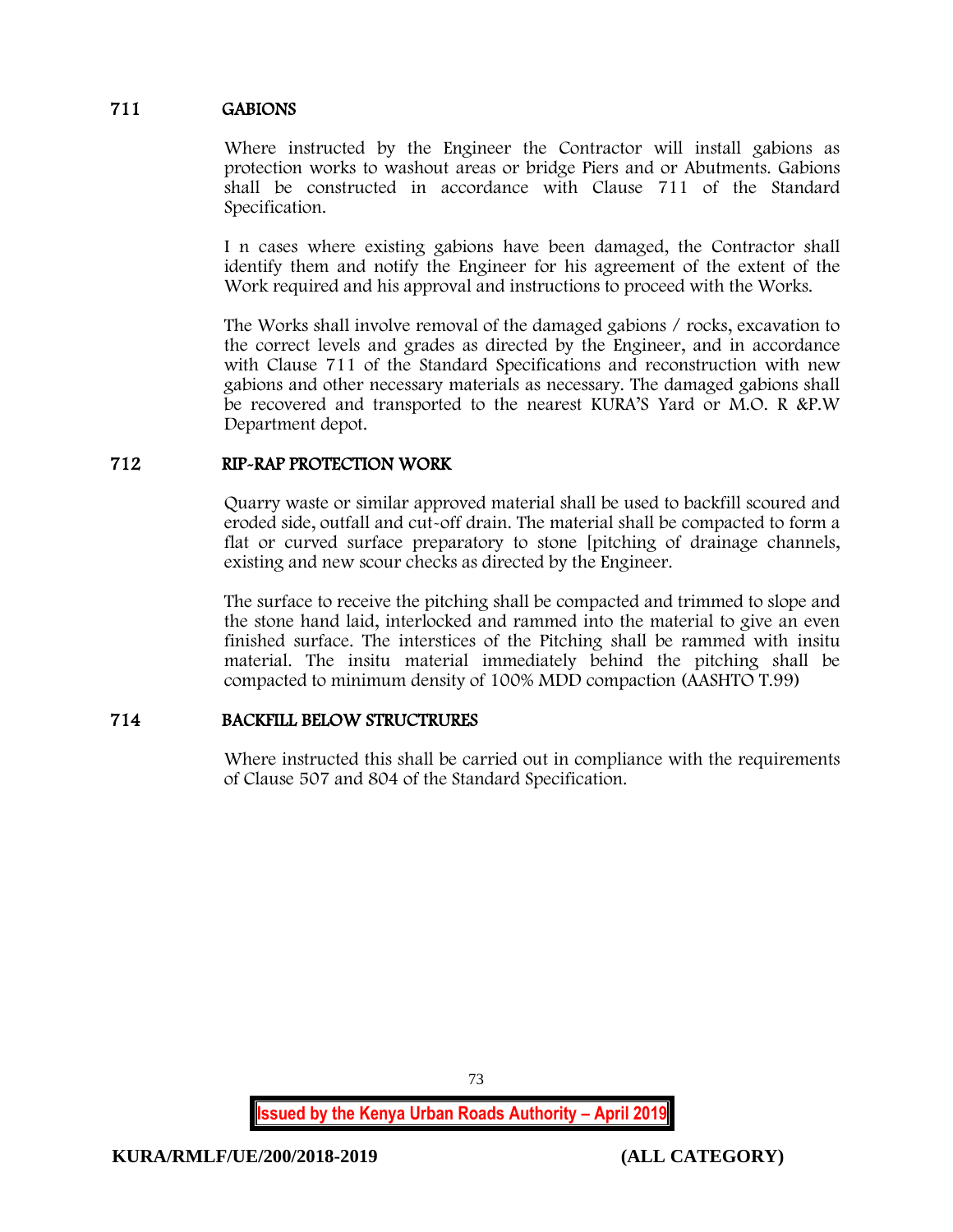### SECTION 8 - CULVERTS AND DRAINAGE WORKS

#### 801 SCOPE OF SECTION

The operations specified in this section apply to the installation of drainage works and reinstatement and improvement of the same.

In addition, this Section covers: -

- Extending of existing 450mm, 600mm and 900mm diameter pipes to be compatible with the increased road width or access.
- Desilting and cleaning of existing pipes and outfall drains to make them free flowing.

## 804 EXCAVATION FOR CULVERTS AND DRAINAGE WORKS

In the Standard Specifications, make the following amendments: -

- (a) In paragraph 6, line 3, and in paragraph 7, line 5 and in paragraph 11, line 6, delete "95%" and insert "100%".
- (b) Removal of Existing Pipe Culverts

Where instructed by the Engineer, the Contractor shall excavate and remove all existing blocked or collapsed culvert pipes of 450mm, 600mm and 900mm diameter including concrete surround, bedding, inlet and outlet structure.

The void left after removal of culvert pipes shall be widened as necessary to accommodate new concrete bedding, pipe and haunching.

The payment of this work shall be per linear metre of pipes removed, and the volume in m<sup>3</sup> of inlet/outlet structure removed. The void left by removal of these pipes shall be carefully preserved in order to accommodate replacement of 450mm, 600mm or 900mm diameter pipe culverts as shall be directed by the Engineer.

- (c) Removal of Other Existing Drainage Structures When instructed by the Engineer, the Contractor shall demolish or remove any other structure and payment for this shall be made on day work basis.
- (d) Excavation for Culverts and Drainage Works
	- The Contractor shall carry out all excavations for new culverts and drainage works to the lines, levels, inclinations, and dimensions shown on the drawings or as instructed by the Engineer.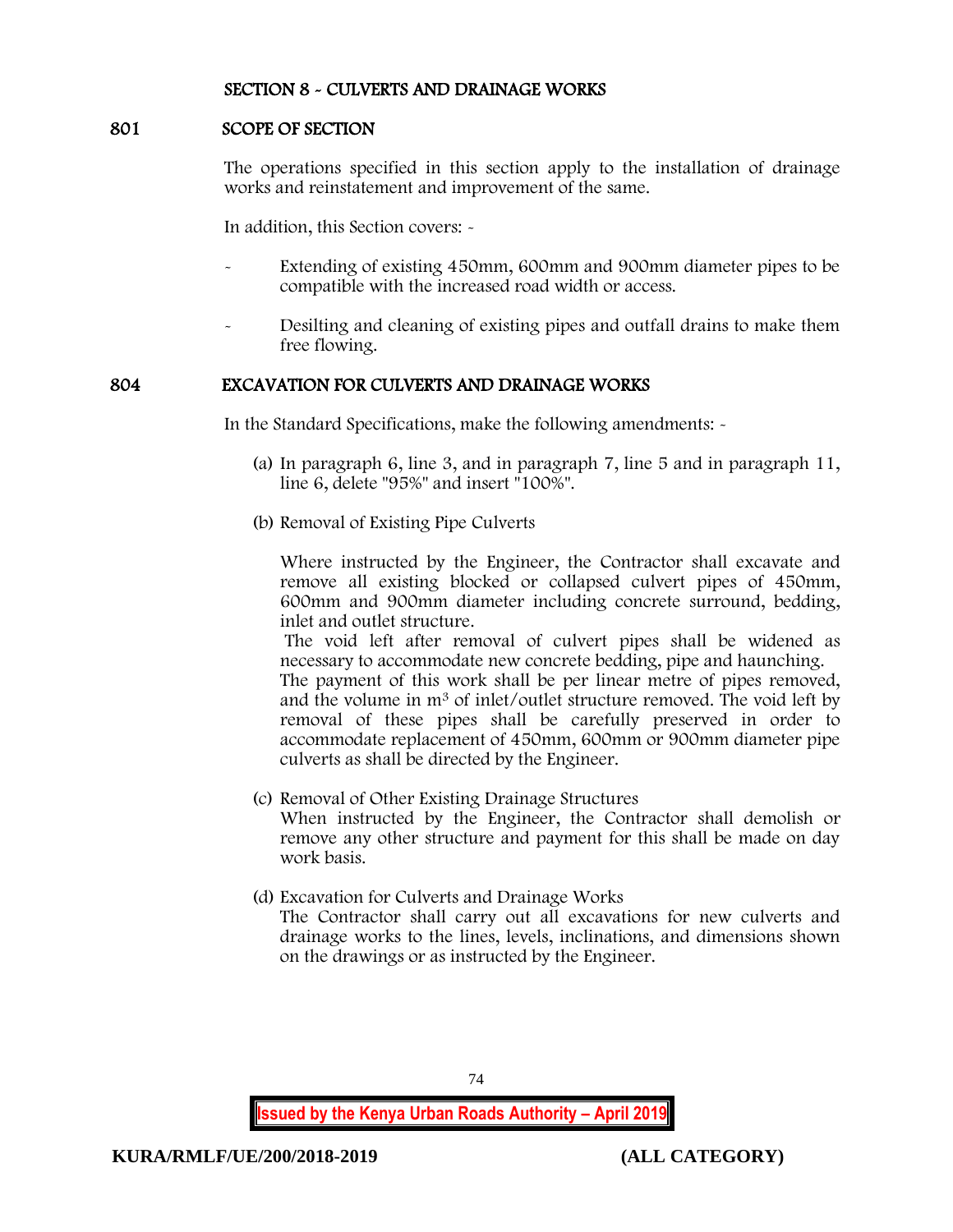## 805 EXCAVATION IN HARD MATERIAL

In the Standard Specifications, Sub-clauses 805(a) and 805 (b) delete "95%" and insert "100%".

In sub-clause 809(a), paragraph 1, line 1, substitute "95%" with "100%".

In sub-clause 809(c), paragraph 2, line 4, between the words "compacted" and "and shaped" insert the words "to 100% MDD (AASHTO T.99)".

Hard material is material that can be excavated only after blasting with explosives or barring and wedging or the use of a mechanical breaker fitted with a rock point in good condition and operated correctly. Boulders of more than 0.2m<sup>3</sup> occurring in soft material shall be classified as hard material.

## 809 BEDDING AND LAYING OF PIPE CULVERTS

Concrete pipes shall be laid on a 150mm thick concrete bed of class 15/20 and the pipes shall be bedded on a 1:3 cement: sand mortar at least 50mm thick, 150mm wide and extending the full length of the barrel.

The rates inserted shall allow for compaction of the bottom of excavation to 100% MDD (AASHTO T.99).

## 810 JOINTING CONCRETE PIPES

The concrete pipes for the culverts shall have ogee joints and will be jointed by 1:2 cement: sand mortar and provided with fillets on the outside as described in clause 810 of the Standard Specification.

## 812 BACKFILLING OVER PIPE CULVERTS

In the Standard Specifications, clause 812

a) Wherever the expression "dry density of 95% MDD (AASHTO T. 99)" occurs delete and replace with "dry density of 100% MDD (AASHTO T.99)".

The rates entered for laying of pipe culverts shall allow for backfilling to pipe culverts and compacting to 100% MDD (AASHTO T.99) and these works shall not be measured and paid for separately.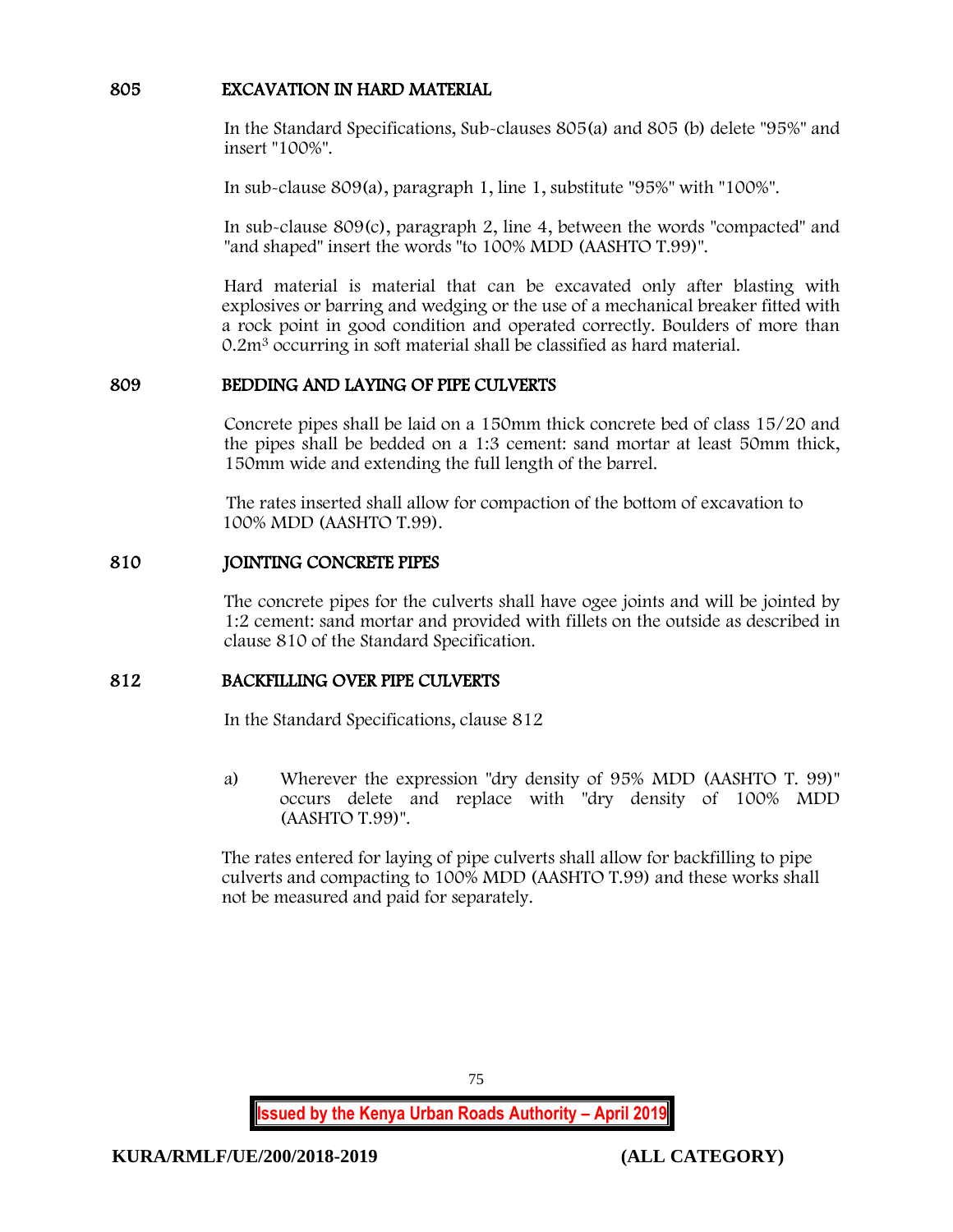### 814 SUBSOIL DRAINS

In the event of excavation for repairs exposing local seepage, springs or unacceptably high water table, the Engineer may instruct the provision of counter fort or French drains.

These drains shall consist of a trench excavated to the alignment, width, depth and gradient instructed by the Engineer, and backfilled with approved compacted clean hard crushed rock material as specified in clause 815 of the standard specification. Where these drains lie within the carriageway the carriageway shall be reinstated with compacted stabilised gravel and surfaced with hot asphalt or a surface dressing as instructed by the Engineer.

### 815 INVERT BLOCK DRAINS AND HALF ROUND CHANNELS

Invert Block Drains and Half Round Channels shall be constructed as shown in the drawings provided in accordance with the Standard Specifications where directed by the Engineer.

### 817 REPAIRS TO DRAINS

### 817.1 Cleaning and Repair of Existing Drains

In areas of existing side drains, mitre or outfall drains where such are blocked, the Engineer shall instruct the Contractor to clean and clear the drains to free flowing condition.

The work shall consist of:

- (a) Stripping and removal of any extraneous material to spoil including vegetation and roots in the drains to the satisfaction of the engineer.
- (b) Spreading of any spoil to the satisfaction of the Engineer.

Shaping the drains to free flowing condition as directed by the Engineer. Removing any broken side slabs for inverted block drains and replacing with a new removing any broken inverted block drains and replacing with a new one well jointed.

Measurement and Payment for cleaning drains shall be by linear metre of drain cleaned measured as the product of plan area and vertical depth of extraneous material instructed to be removed. No extra payment will be made for removal of vegetation and roots.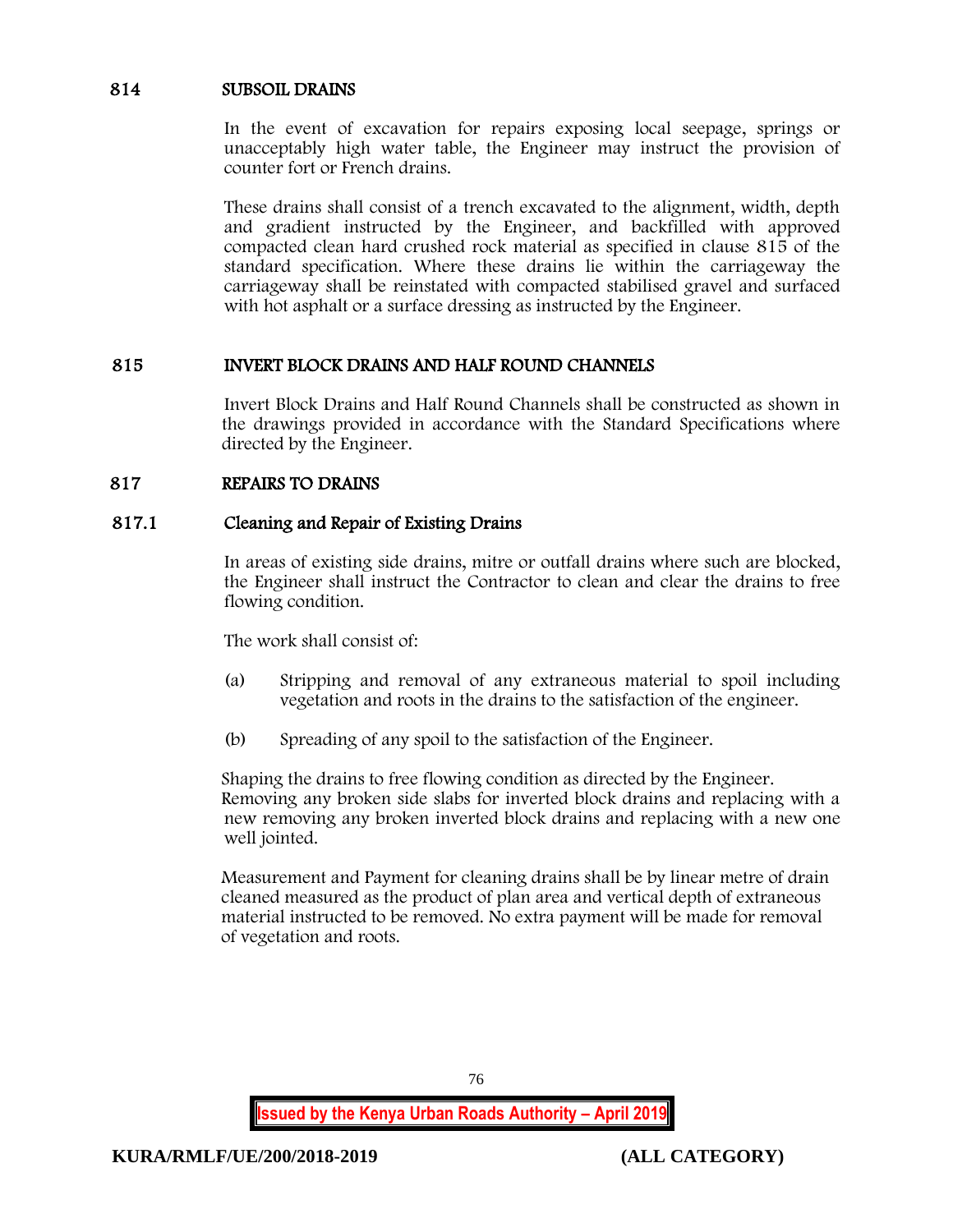## 817.2 Channels

The Engineer may instruct that the Contractor provides open channels in place of existing subdrains where the latter may be damaged or in any other place. The rates entered by the Contractor in the bills of quantities must include for removal and disposal of any subdrain material, excavation to line and level, backfilling and compaction as directed by the engineer. The channels shall be constructed of precast class 20/20 concrete of minimum 80mm thickness and lengths or widths not exceeding 1000mm. Joints shall be at least 15mm wide filled with 1:2 cement sand mortar.

### 817.3 Rubble fills for protection work

Quarry waste or similar approved material shall be used to back fill scoured and eroded side, outfall and cut-off drains. The material shall be compacted to form a flat or curved surface preparatory to stone pitching of drainage channels, existing and new scour checks as directed by the Engineer.

### 817.4 Stone Pitching

Stone pitching shall be constructed in accordance with clause 710 of the standard Specification.

### 817.5 Gabions

Gabions shall be constructed in accordance with clause 711 of the standard Specification.

## 817.6 Spoil Material

The Contractor shall be responsible for removal from site of all materials excavated in the course of undertaking works in this section of the specifications, unless suitable for re-use, and deposit of the material in a spoil dump to be approved by the Engineer.

#### 818 SCOUR CHECKS

Scour checks are to be constructed in mass concrete in accordance with clause 818 of the standard Specifications and the drawings as shall be provided.

## 819 CLEANING AND MAINTENANCE

#### 819.1 Desilting of Pipe Culverts

Where instructed, Contractor shall desilt the existing pipe culverts by removing all the material from the pipe to make them clean and free flowing.

Measurement and payment shall be by the linear metres of pipes de-silted, regardless of diameter size.

77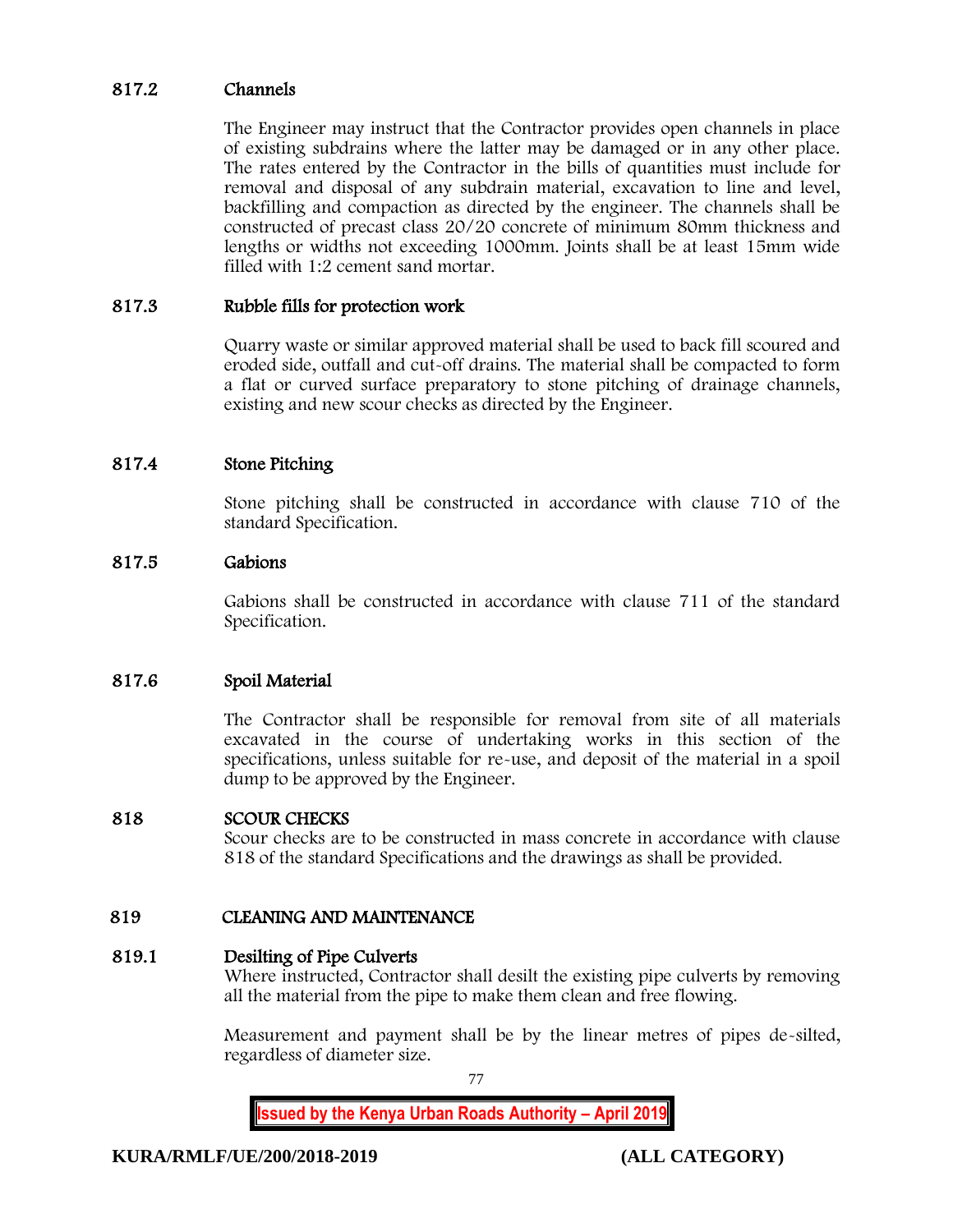### SECTION 9 - PASSAGE OF TRAFFIC

#### 901 SCOPE OF THE SECTION

The Contractor shall so arrange his work to ensure the safe passage of the Traffic at all times and if necessary construct and maintain an adequate diversion for traffic complete with all the necessary road traffic signs.

The contractor shall provide to the satisfaction of the Engineer adequate warning signs, temporary restriction signs, advance warning signs, barriers, temporary bumps and any other device and personnel equipped with two way radios to ensure the safe passage of traffic through the works.

When carrying out the Works the Contractor shall have full regard for the safety of all road users.

The Contractor shall also provide sign posts and maintain to the satisfaction of the Engineer all deviations necessary to complete the works. The contractor should allow for the costs of complying with the requirements of this clause in his rates.

The contractor will be deemed to have inspected the site and satisfied himself as to the adequacy of his bid for these works and no additional payments will be made to the contractor for any expenditure on traffic control or the provision of deviations. The employer shall not be liable for inadequate prior investigations of this nature by the contractor.

#### 903 MAINTENANCE OF EXISTING ROADS

The Contractor shall when instructed, maintain the existing project road ahead of works using compacted asphalt concrete type I in accordance with the provisions in clause 1601B – 1607B of the Special Specifications or gravel material depending on the nature of the wearing course surface.

## 904 CONSTRUCTION OF DEVIATIONS

#### (a) General

In addition to requirement of this clause, the Contractor shall when instructed construct and complete deviations to the satisfaction of the Engineer before commencing any permanent work on the existing road. Also during these works the contractor is supposed to provide a detour of adequate pipe culverts for pedestrian and traffic crossing where there is bridge works.

Subject to the approval by the Employer, the Contractor may maintain and use existing roads for deviation. Payment for this, made in accordance with clause 912 (a) (i), shall be by the Kilometre used depending on the type of road used, whether bituminous or earth/gravel. The rates shall include for the provision of materials and the works involved.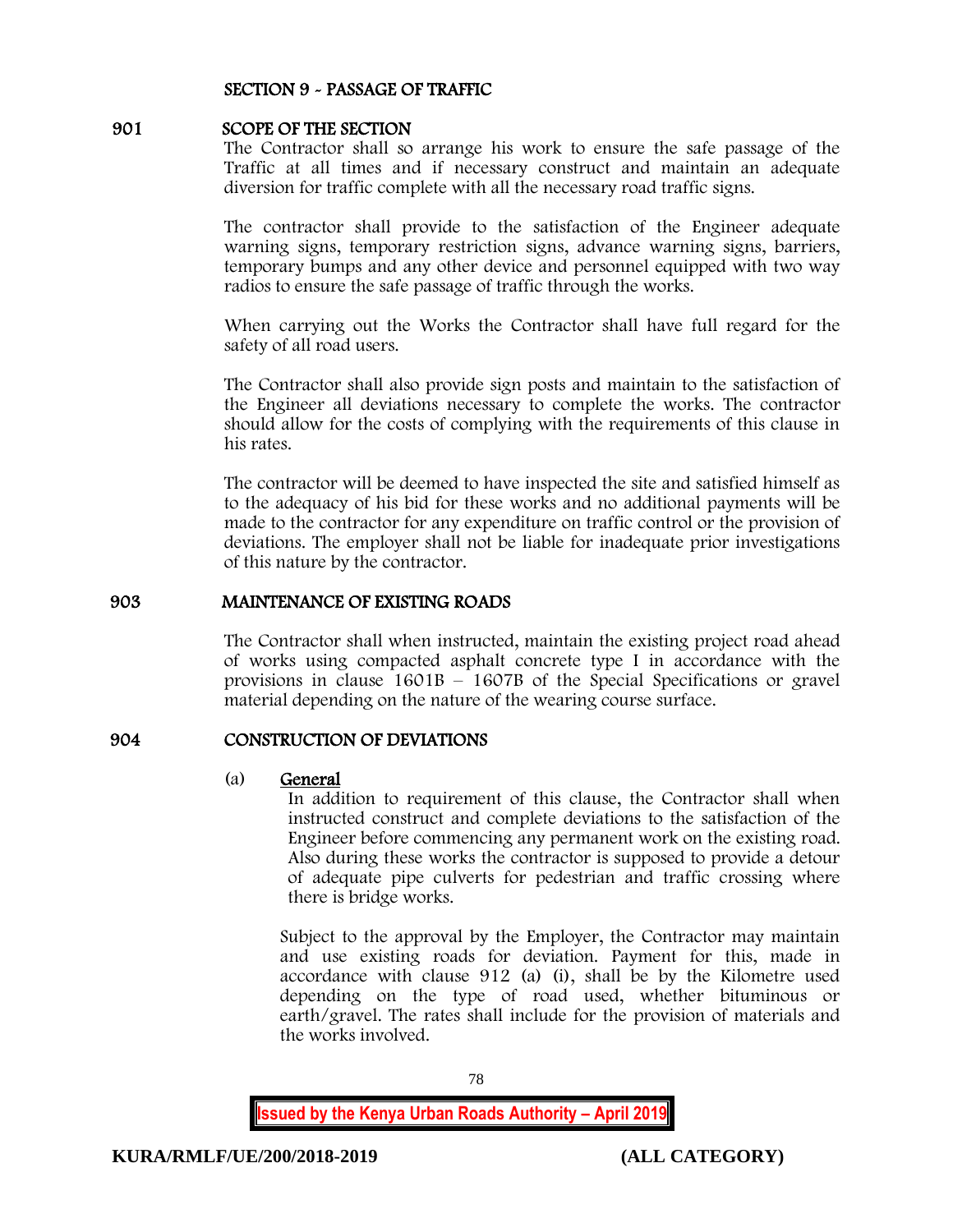## b) Geometry

The carriageway width of the deviations shall not be less than 6m wide and suitable for 2-way lorry traffic unless otherwise specified.

### c) Construction

Unless otherwise instructed gravel wearing course for the deviation shall be 150mm compacted thickness complying with section 10 of the Standard Specification. The Contractor shall allow in his rate for removal of any unsuitable material before placing of gravel wearing course, as this will not be paid for separately.

In addition to provision of this clause, Contractor is required to sprinkle water at least 4 times a day at the rate of  $1$  to  $1.4$  litres/ $M<sup>2</sup>$  in regular interval to minimise the effects of dust. Latest sprinkling time shall be one hour before the sunset.

Where existing neighbouring roads are used as deviation, Contractor shall carry out repairs and maintenance in parent materials used for the existing base and surfacing of the road being used.

## 906 PASSAGE OF TRAFFIC THROUGH THE WORKS

The Contractor shall arrange for passage of traffic through the works during construction whenever it is not practicable to make deviations.

Any damage caused by passing traffic through the works shall be made good at the contractor's own cost.

#### 907 SIGNS, BARRIERS AND LIGHTS

Contractor shall provide signs, barriers and lights as shown in the drawing in Book of Drawings at the locations where the traffic is being carried off the existing road to the deviation and back again to existing road. The Contractor shall provide ramps and carry out any other measures as instructed by the Engineer to safely carry traffic from the road to deviation.

Contrary to what has been specified in this clause the road signs provided shall be fully reflectorised and in conformity with clause 9.1 of the "Manual for Traffic Signs in Kenya Part II".

#### 909 ASSISTANCE TO PUBLIC

In addition to provision of clause 909, Contractor shall maintain close liaison with the relevant authorities to clear any broken down or accident vehicles from the deviations and the main road, in order to maintain smooth and safe flow of the traffic. Further, the Contractor shall provide a traffic management plan to be approved by the Engineer before the commencement of any construction works and execute the same, to the satisfaction of the Engineer, during the entire period of project implementation. A draft traffic management plan shall be submitted with Bid.

79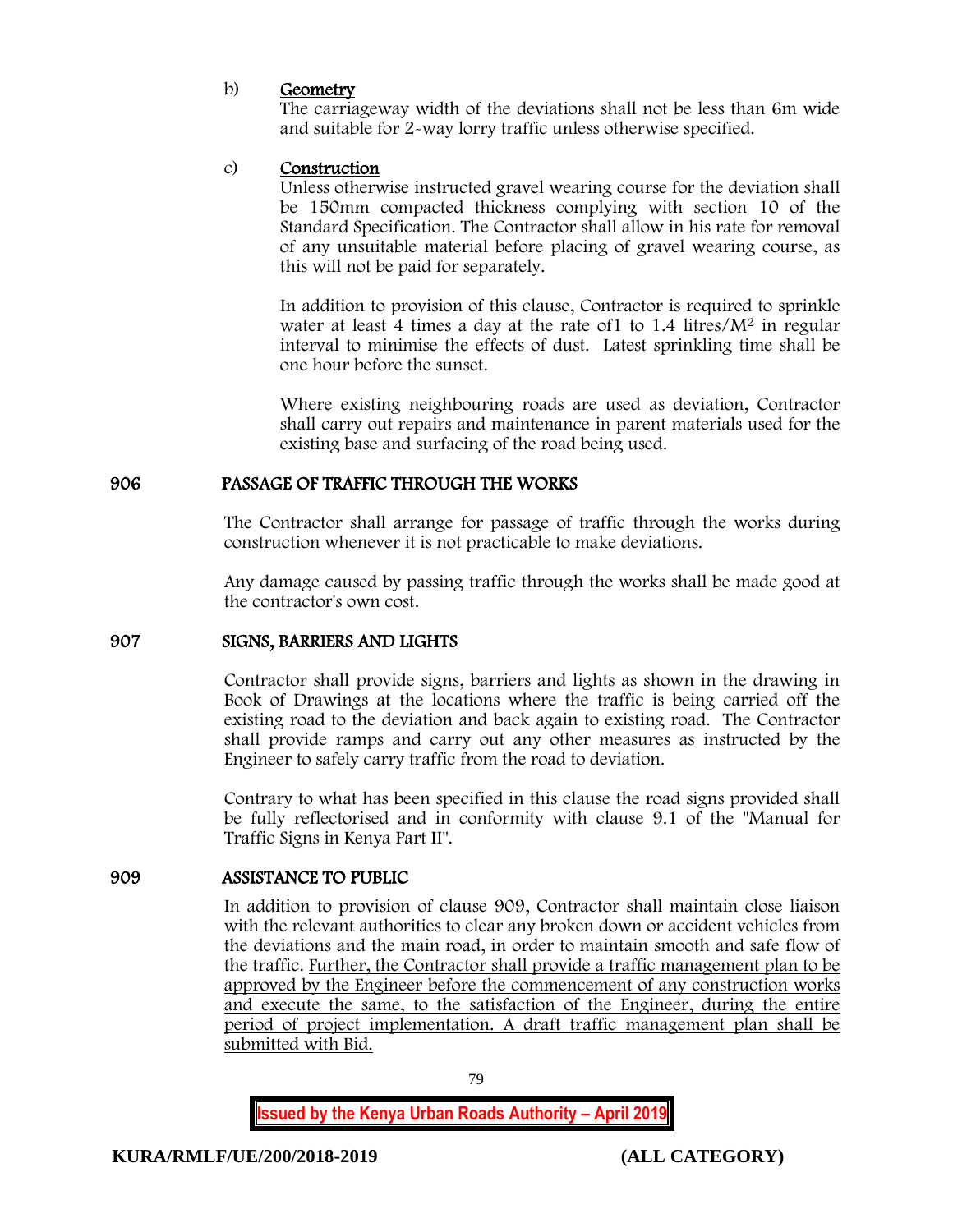## 912 MEASUREMENT AND PAYMENT

### Construct Deviation

#### Road Deviation

The Contractor shall be paid only 50% of the rate for this when he completes deviation road to the satisfaction of the Engineer. The balance shall be paid in equal monthly instalments over the contract period, as he satisfactorily maintains the deviation (as per clause 904 and 905 above) when it is in operation.

Where existing neighbouring road has been used as deviation, payment shall be by the kilometre rate and shall include the cost of repairs and maintenance of the road carried out in parent base and subbase materials.

### Deviation using Pipe Culverts

The Contractor shall be paid only 50% of the rate for this when he completes deviation to the satisfaction of the Engineer. The balance shall be paid in equal monthly instalments over the contract period, as he satisfactorily maintains the deviation when it is in operation. The Contractor shall be paid full amount when the bridge under construction will be in use.

## Maintain existing road

Asphalt Concrete or gravel for maintaining the existing road shall be measured by the cubic metre placed and compacted upon the road

## Passage of traffic through the works

Payment shall be made on Lump Sum basis.

## Assistance to Public

The Contractor will be deemed to have included cost of this item in other items and no separate payment shall be made.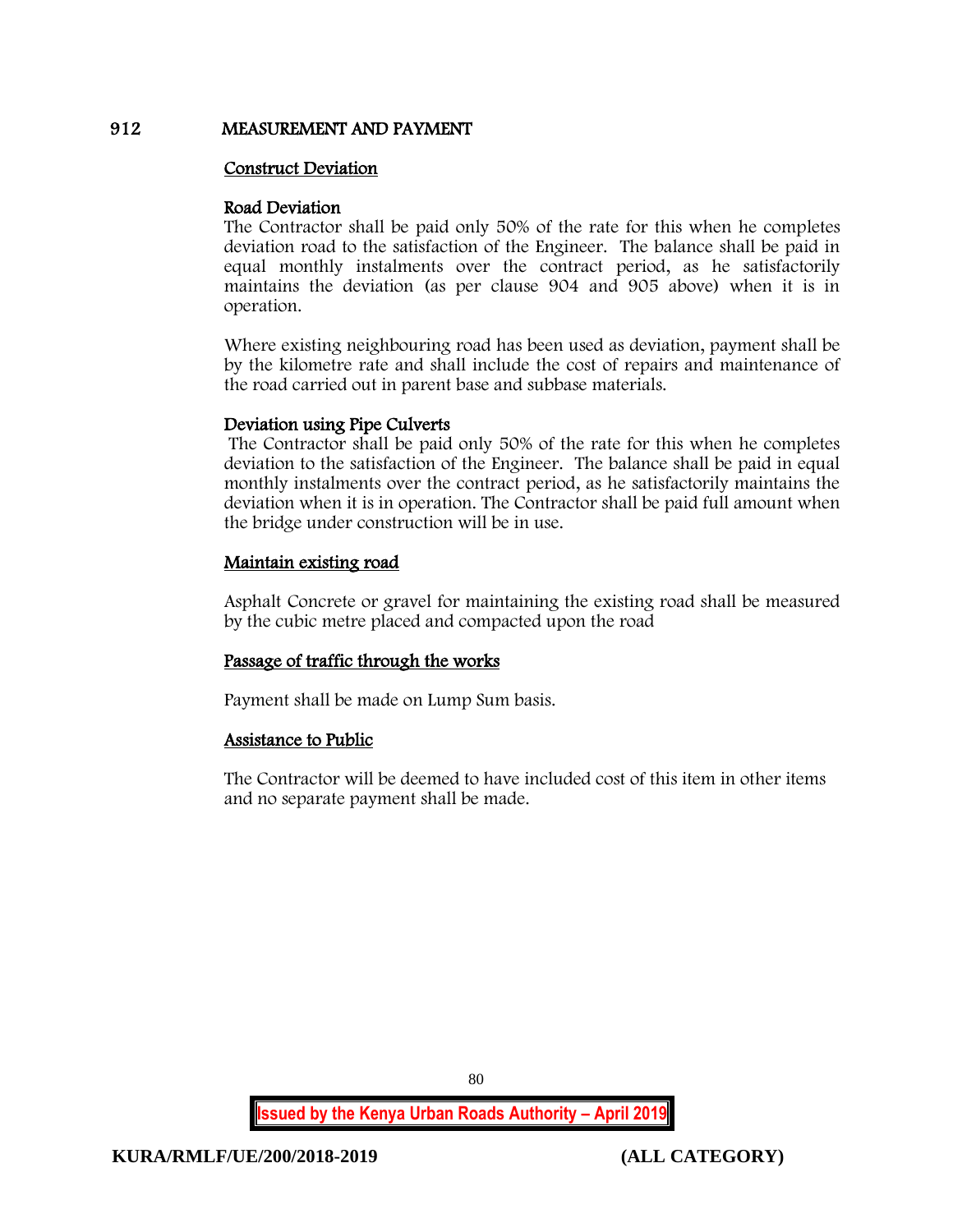### SECTION 10 – GRADING AND GRAVELLING

### 1001 GENERAL

Grading covers the works involved in the reinstatement of the road carriageway to the camber by removing the high points and filling up gullies, corrugations and wheel ruts to restore smooth running surface. Gravelling consists of excavation, loading, hauling, spreading, watering and compaction of gravel or softstone wearing course material on the formation of the road carriageway.

#### Ditch and Shoulder grading

The activity consists of cutting of a  $V$  – ditch and reinstating or reforming of the shoulders of road using either Towed or Motor grader.

#### Carriageway grading

### (i) Light grading

This consists of trimming of the carriageway to control roughness and corrugations using either a towed grader or a motorized grader.

### (ii) Heavy grading

This consists of scarifying the existing carriageway surface, cutting high spots and moving materials to fill potholes, corrugations and wheel ruts and reshaping of the surface to the specified camber, using either a towed grader or a motorized grader. All loose rocks, roots, grasses shall be removed and disposed well clear off the drains.

Heavy grading will be considered if 70% of the road has potholes, corrugations and wheel ruts of over 200mm deep.

The material shall be bladed toward the center of the road starting from both edges until the specified camber is achieved.

## 1002 MATERIALS

Gravel shall include lateritic gravel, quartzitic gravel, calcareous gravel, decomposed rock, softstone/quarry waste material, clayey sand and crushed rock.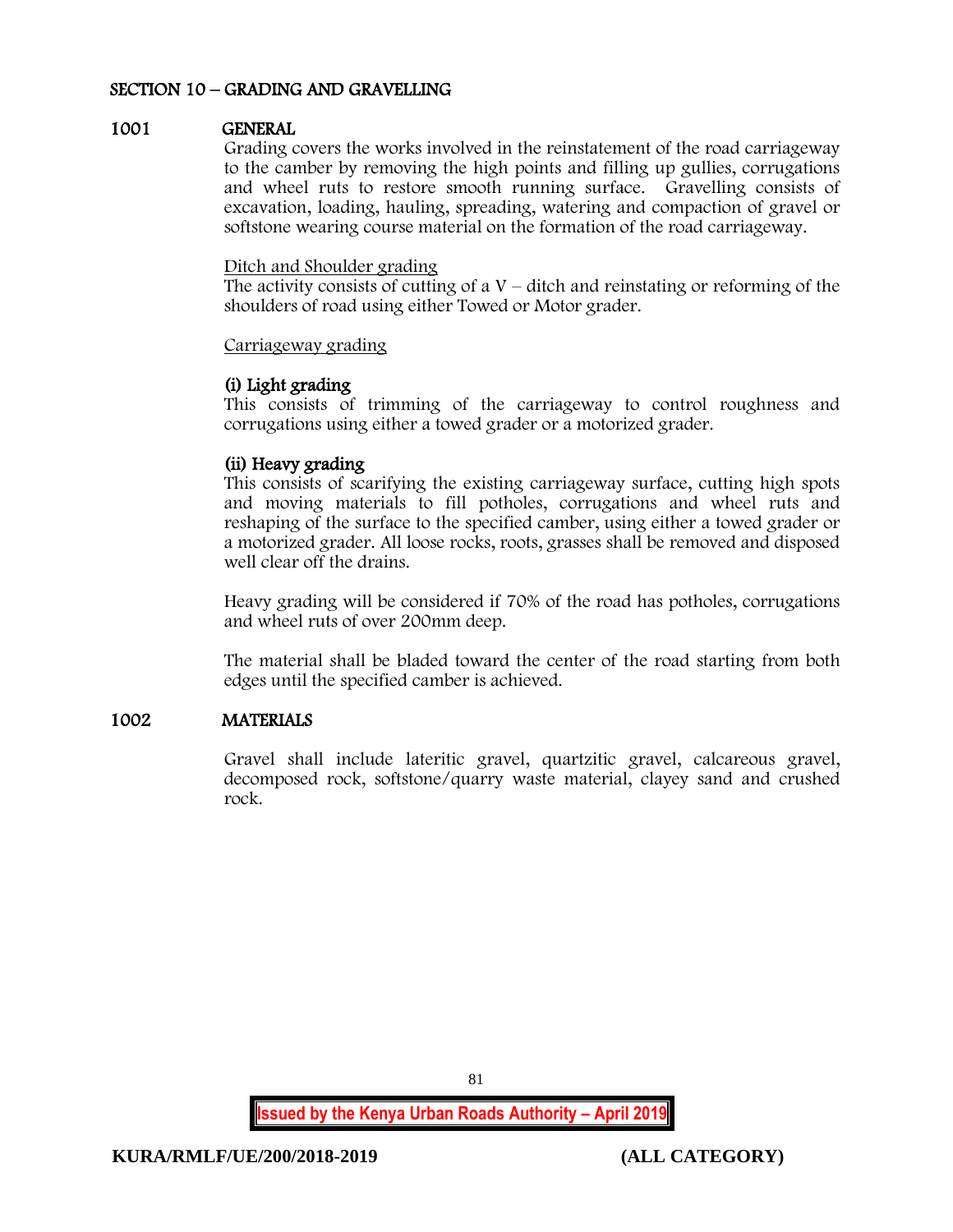# 1003 MATERIAL REQUIREMENTS

Gravel material shall conform to the requirements given below:

| <b>GRADING REQUIREMENTS</b> |                                  |     |
|-----------------------------|----------------------------------|-----|
| <b>AFTER COMPACTION</b>     |                                  |     |
| Sieve                       | % by weight                      |     |
| (mm)                        | passing                          |     |
| 40                          | 100                              |     |
| 28                          | $95 - 100$                       |     |
| 20                          | $85 - 100$                       |     |
| 14                          | 65 – 100                         |     |
| 10                          | 55 – 100                         |     |
| 5                           | $35 - 92$                        |     |
| $\overline{2}$              | $23 - 77$                        |     |
| 1                           | $18 - 62$                        |     |
| 0.425                       | $14 - 50$                        |     |
| 0.075                       | $10 - 40$                        |     |
|                             | PLASTICITY INDEX REQUIREMENTS PI |     |
| Zone                        | Min                              | Max |
| WET                         | 5.                               | 15  |
| DRY                         | 10                               | 25  |

| BEARING STRENGTH REQUIREMENTS                   |            |                |  |  |
|-------------------------------------------------|------------|----------------|--|--|
| Traffic                                         | <b>CBR</b> | DCP Equivalent |  |  |
| Commercial                                      |            | mm/Blow        |  |  |
| VPD                                             |            |                |  |  |
| Greater than                                    | 20         | 11             |  |  |
| 15                                              |            |                |  |  |
| Less than 15                                    | 15         | 14             |  |  |
| CBR at 95% at MDD, Modified AASHTO and 4        |            |                |  |  |
| days soak                                       |            |                |  |  |
| Lower quality material (CBR 15) may be accepted |            |                |  |  |
| if no better material can be found              |            |                |  |  |

NB: Wet Zone – mean annual rainfall greater than 500mm Dry Zone – mean annual rainfall less than 500mm

**Issued by the Kenya Urban Roads Authority – April 2019**

82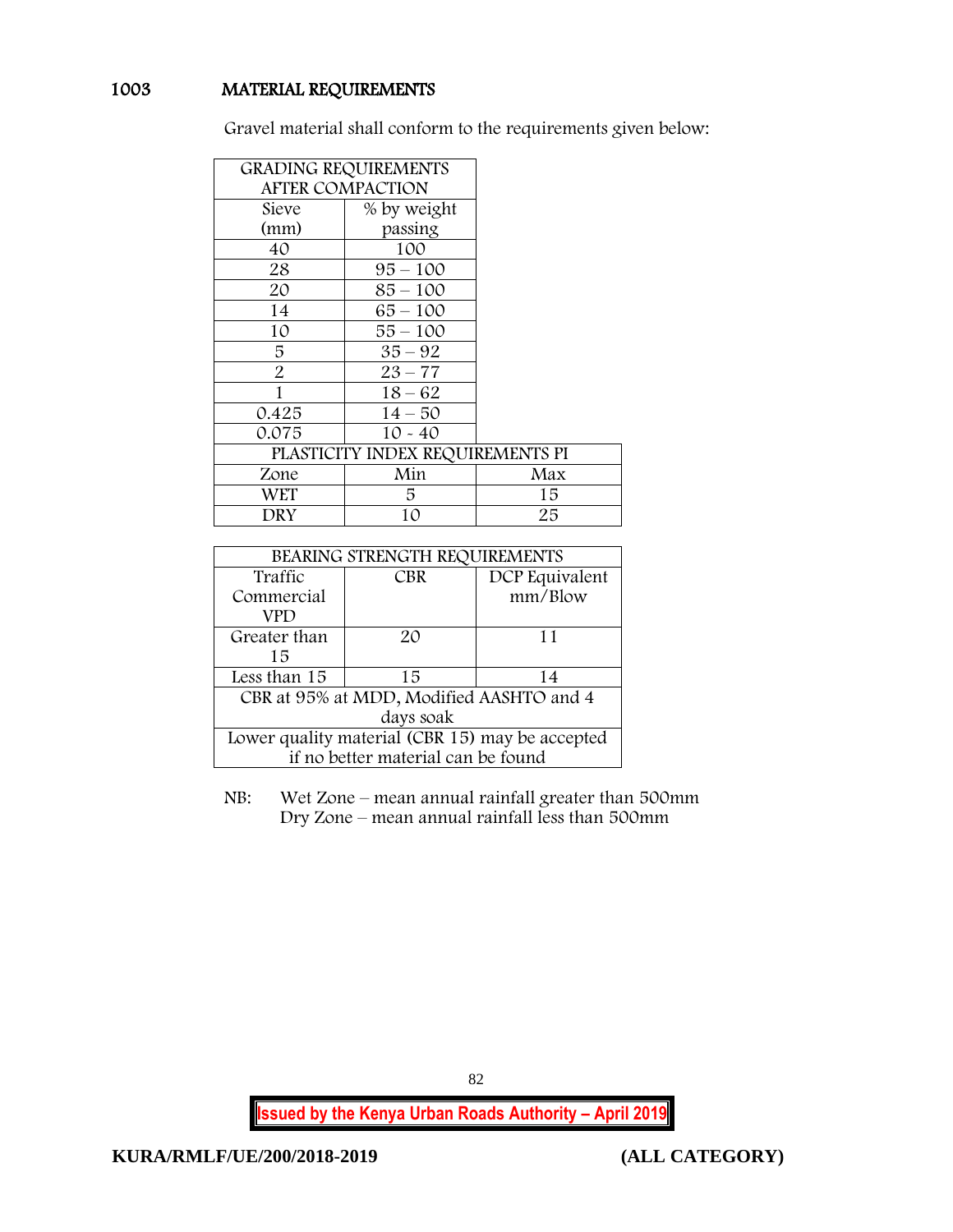## SECTION 11 – SHOULDERS TO PAVEMENT

#### 1101 GENERAL

Shoulders shall be constructed in accordance with guidelines given in 1102 and as directed by the Engineer.

For sections where shoulders are extremely low and requires fill material before the shoulder is reconstructed, the construction of fill embankment shall be in accordance with Section 5 of this specification.

### 1102 MATERIAL FOR CONSTRUCTION OF SHOULDERS

The shoulders shall be 1.0m wide both sides and shall be formed of 150mm thick well compacted soft stone material and topsoiled with red coffee soil and planted with grass.

Low shoulder shall be reconstructed by cutting benches, filling and compacting approved fill material to form the formation to the shoulders.

Shoulder reconstruction shall be same in all sections including the slip roads.

## 1105 SURFACE TREATMENT OF SHOULDERS

The shoulders shall be planted with creeping type kikuyu grass.

### 1106 MEASUREMENT AND PAYMENT

Payment for shoulder construction shall be in accordance with the relevant clauses in sections 11, 12, 14, 15 and 23 of the relevant Specifications. Payment for fill material on shoulder shall be in accordance with Section 5 of this specification.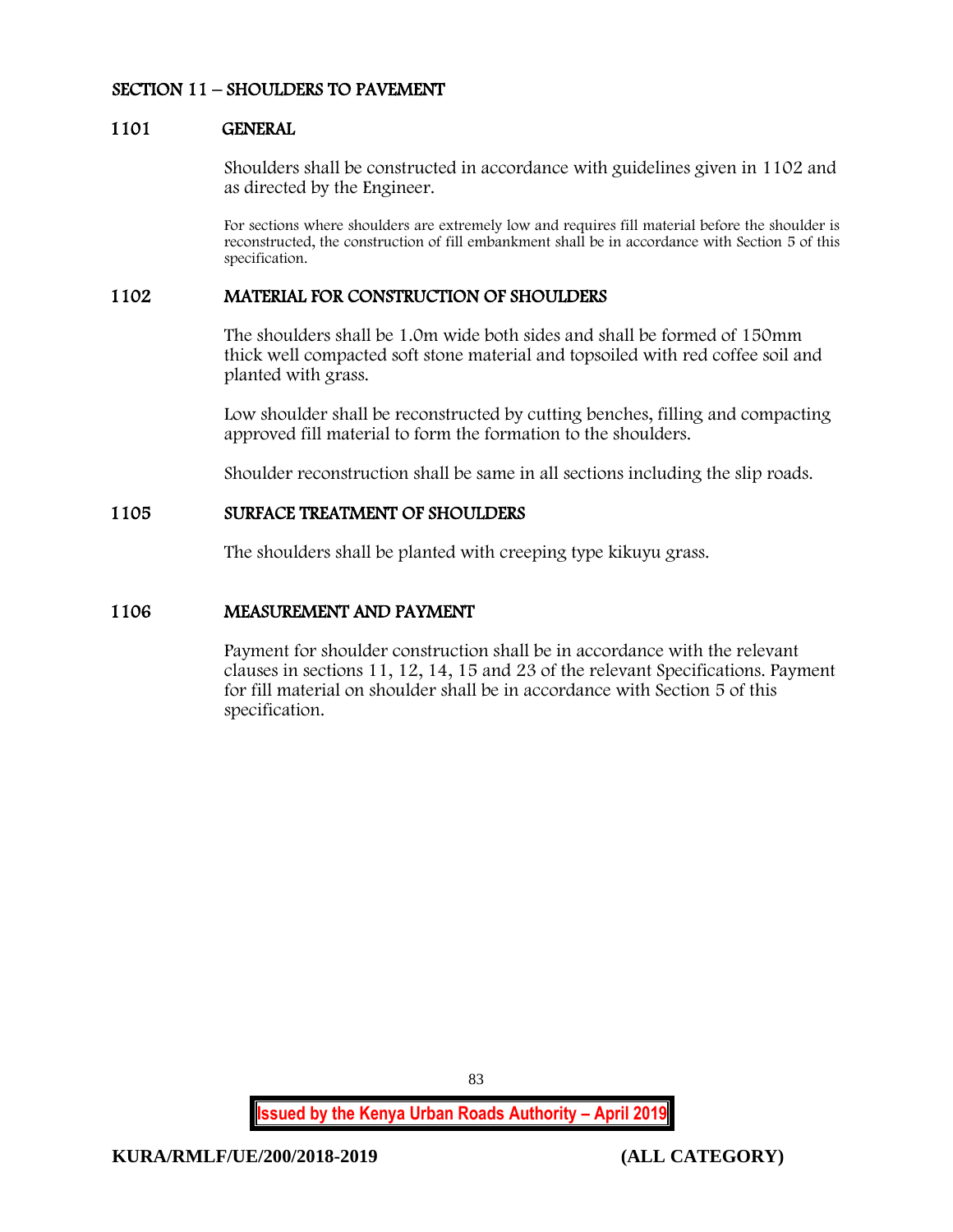### SECTION 12 - NATURAL MATERIAL SUBBASE AND BASE

### 1201 GENERAL

Where instructed by the Engineer, the Contractor shall undertake repairs, widening and reprocessing to the existing carriageway and shoulders in accordance with sections 12 and 14 of the Special Specifications.

### a) Areas to be scarified and reprocessed

The contractor will scarify, add new material and reprocess sections as determined by the Engineer.

### b) Pavement repairs

The Contractor will carry out repairs to base and subbase as directed by the Engineer and according to Specifications given in Sections 12 and 14 of the Standard Specifications.

### c) Pavement widening

The Contractor shall, as directed by the Engineer, bench and compact the subgrade to 100% MDD (AASHTO T99), provide lay and compact material for subbase and base as directed by the Engineer and in accordance with Sections 5 and 12 of the Standard Specifications.

### 1203 MATERIAL REQUIREMENTS

Natural materials for base and subbase shall conform to the specifications given in Section 12 of the Standard Specifications for Road and Bridge Construction for cement and lime improved base and subbase.

## 1209 MEASUREMENT AND PAYMENT

Natural material for subbase and base shall be measured by the cubic metre placed and compacted upon the road calculated as the product of the compacted sectional area laid and the length.

# 1210 HAND PACKED STONE

Hand packed stone base is a layer of hand laid stone of defined size and durable in nature, laid in a manner such that when proof rolled and compacted it forms a stable and dense matrix as a road base.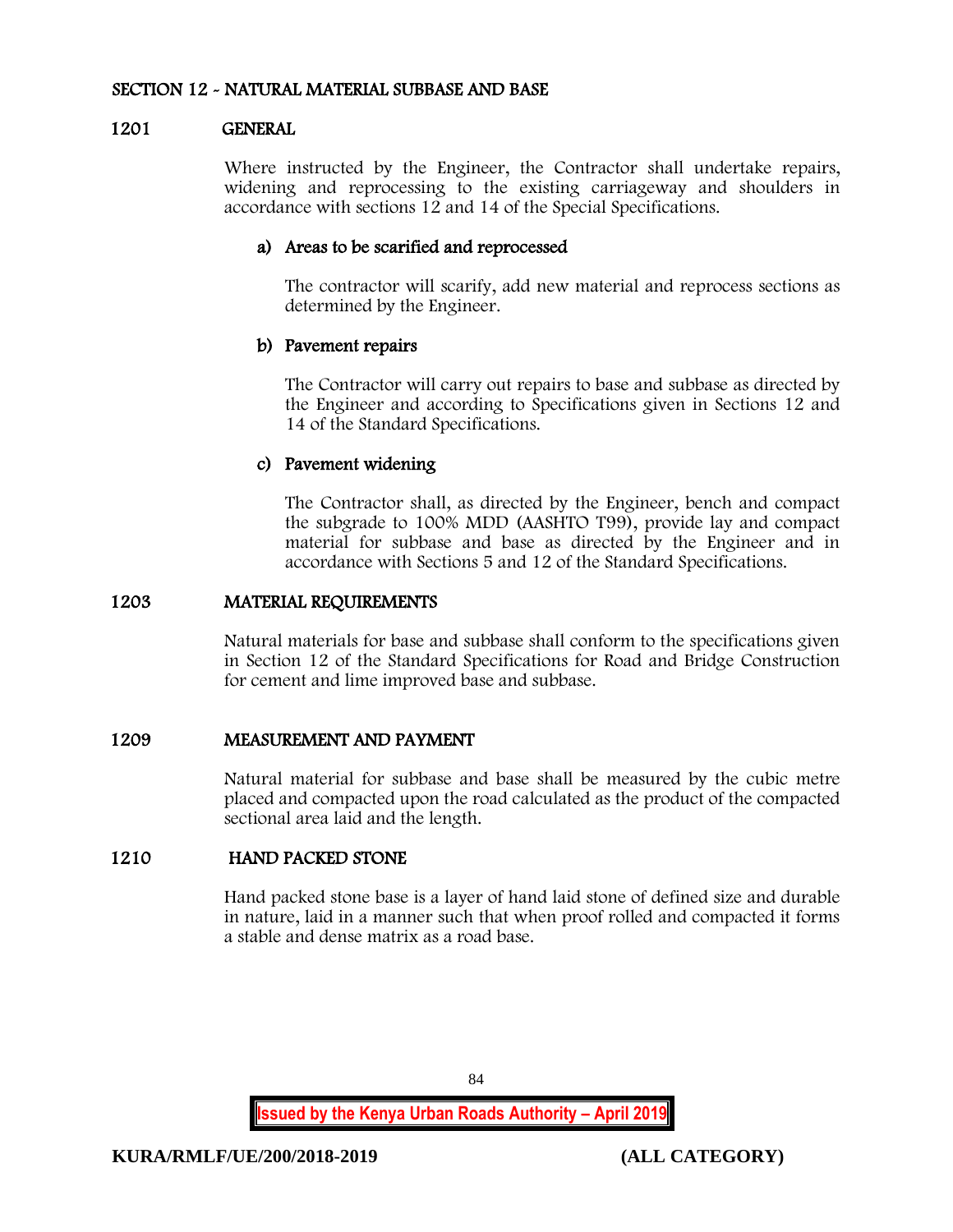# a) Material for Hand Packed Stone Base

This shall consist of durable stone with nominal base dimensions of 75 mm square and minimum height of 150 mm or when compacted to give a layer of 150 mm. The stone shall be class C with the following requirements:

LAA 45 max

| ACV        | 32 max           |
|------------|------------------|
| <b>SSS</b> | $12 \text{ max}$ |
| FI         | $30 \text{ max}$ |
| CR.        | 60 min.          |

It shall be free from foreign matter. The fines passing 0.425 mm sieve shall be NONPLASTIC

# b) Laying

The stone shall be laid by hand closely together. The stone shall be carefully bedded and tightly wedged with suitable spalls. The base of the stone shall alternate with the apex in all directions or as directed by the Engineer. The layer shall be proof rolled with a loaded scrapper or truck with a minimum axle load of 8 tonnes in the presence of the Engineer who shall approve of its stability before compaction.

# c) Compaction

This shall be by a steel wheeled roller of at least five tonnes per metre width of roll. It shall consist of four static runs or until there is no movement under the roller. There shall follow vibratory compaction until an average dry density of 85% minimum of specific gravity of stone has been achieved. No result shall be below 82% of specific gravity. The surface of the compacted layer shall then be levelled by quarry dust (0/6 mm). The dust shall have the following specifications:

| <b>Grading</b> |            |  |
|----------------|------------|--|
| Sieve Size     | % Passing  |  |
| 10             | 100        |  |
| 6.3            | $90 - 100$ |  |
| 4              | 75-95      |  |
| $\overline{2}$ | $50 - 70$  |  |
|                | $33 - 50$  |  |
| 0.425          | 20-33      |  |
| 0.300          | $16 - 28$  |  |
| 0.150          | $10 - 20$  |  |
| 0.075          | $6 - 12$   |  |

The stone shall be class C  $G_{\text{max}}$ **Jing** 

The dust shall be free from foreign matter and fines passing 0.425 mm sieve shall be NON-PLASTIC. The maximum layer shall be 40 mm or as directed by the Engineer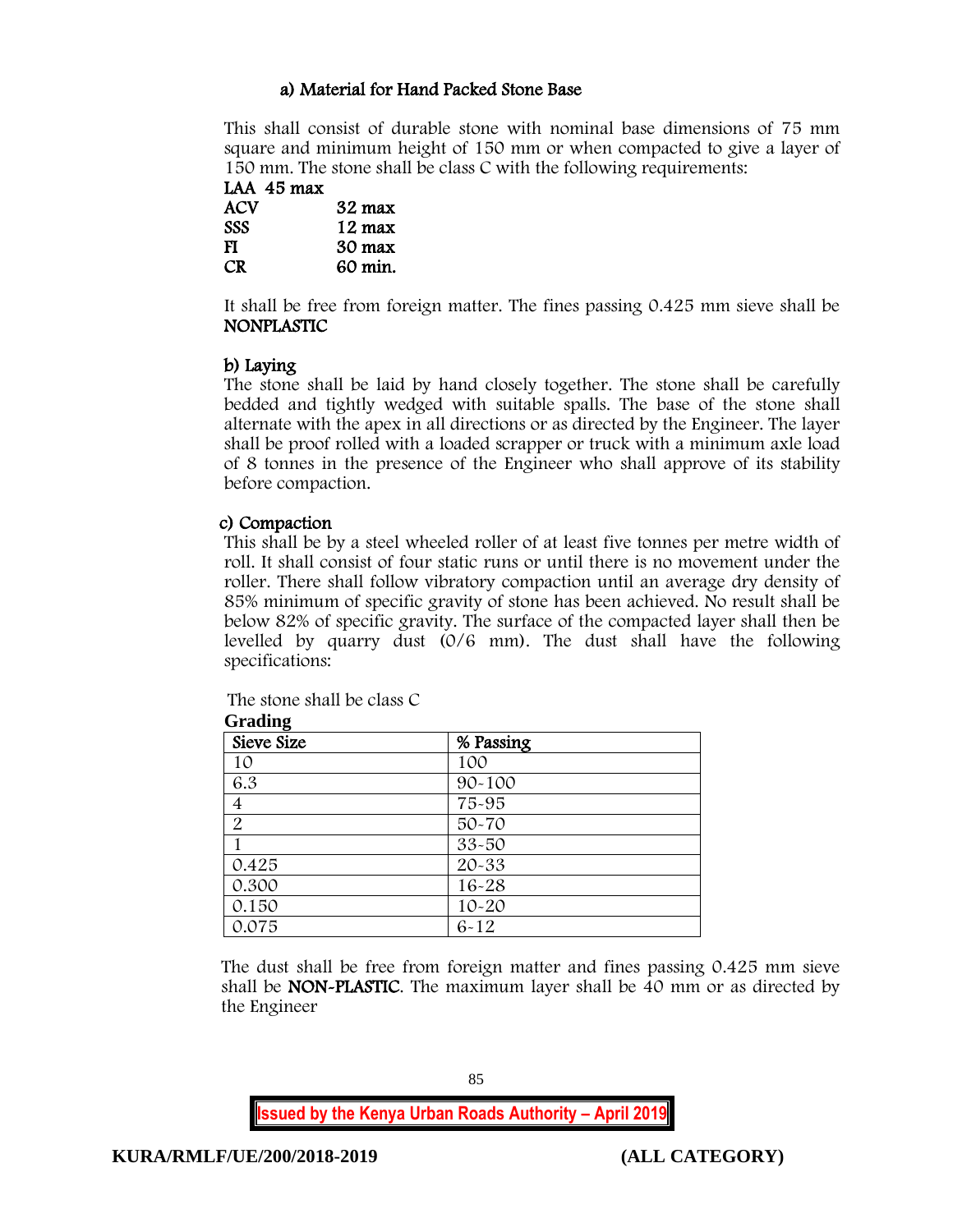# d) Measurement and Payment

Payment shall be by the cubic metre laid  $(m<sup>3</sup>)$ . Measurement of volume shall be determined as the product of length and compacted thickness laid. The rate quoted for this item should include the cost for laying the levelling quarry dust layer, as no extra payment shall be made for this layer.

# 1211 REPROCESSING EXISTING PAVEMENT LAYERS

## (b) General

The existing surfacing and the base shall be reprocessed with additional material and the composite mixture shall be compacted to form the subbase layer.

Before commencement of the work the Contractor shall propose plants and equipments he proposes to use for this activity.

The Contractor after approval of his proposal shall carry out test section in accordance with Section 3 of the Standard Specifications.

- (c) The existing surfacing and base course shall be broken up to specified depth and reprocessed in place, where required. The underlying layers shall not be damaged, and material from one layer may normally not be mixed with that of another layer. Where unauthorized mixing occurs or where the material is contaminated in any way by the actions of the Contractor, and the contaminated material does not meet the specified requirements of for the particular layer, he shall remove such material and replace it with other approved material, all at his own expense.
- (d) Any mixture composition of the new layer must not contain more than 30% of the bituminous material by volume. The mixture must not contain pieces of bound bituminous material larger than 37.5mm, and any such material shall be removed at the Contractor's cost.
- (e) The requirements for imported material used in the respective pavement layers shall comply with the limitations, norms, sizes and strengths specified in the Standard Specifications clause 1203(b) and (d) and shall be worked as per Section 14 of the Standard Specification.
- (f) Material reworked in-situ or that obtained from existing pavement is not expected to comply with the material requirements but the reworking should achieve the specified requirements.
- (g) Where the thickness of any existing pavement layer requires to be supplemented within reprocessing and the thickness of the additional material after compaction will be less than 100mm, the existing layer shall be scarified to a depth that will give a layer thickness of at least 100mm after compacting the loosened existing and the additional material.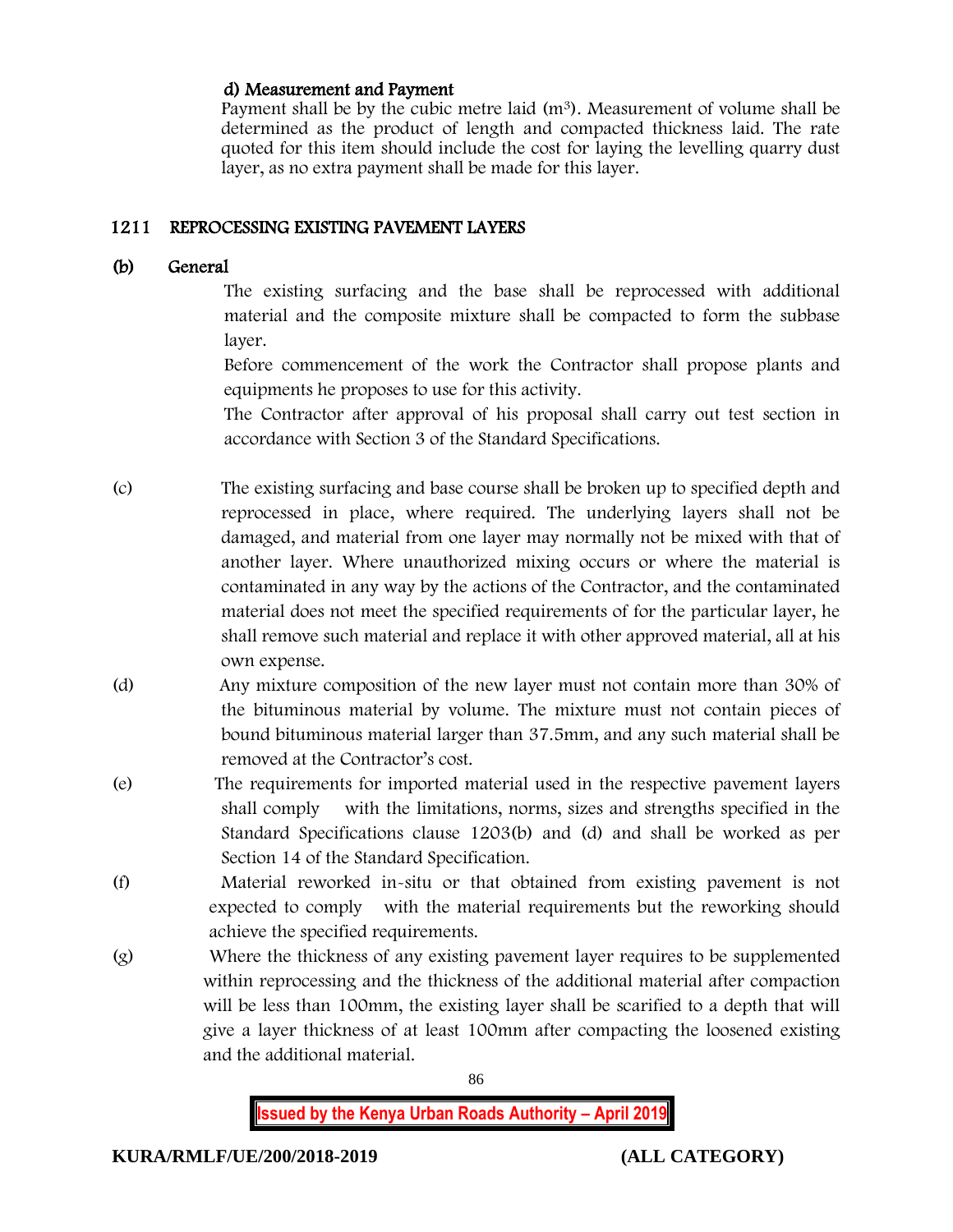# Controlling the Reworked Depth

The Contractor shall submit a proven method to method to control the depth of excavation, or layer to be reworked, to the Engineer for approval. The Engineer may order a trial section to be reprocessed before any major length of the road is rehabilitated.

# Excavations

Excavations in the pavement shall be kept dry. In the event of water penetrating the underlying layers, construction of the consecutive layers shall be postponed until the underlying layers are dry enough to accommodate the construction plant without deforming or otherwise showing distress.

Step construction shall be carried out per layer at the joint when excavating, both longitudinally (if appropriate) and perpendicular to the direction of travel. The step width shall be 500mm perpendicular to the direction of travel, and 150mm long longitudinally, unless otherwise instructed by the Engineer.

Special care shall be taken when compacting the new material at the joint, ensuring that the specified density is achieved.

# Measurement and Payment

(a) Item: In-situ reprocessing of existing pavement layers as subbase compacted to specified density (95% MDD AASHTO T180) and thickness.

Unit: M<sup>3</sup>

The tendered rate shall include full compensation for breaking up the existing pavement layer to specified depth, breaking down and preparing the material and the spreading and mixing in of any additional material

(b)Item: The addition of extra gravel to subbase.

Unit: M<sup>3</sup>

The tendered rate shall include full compensation for procuring and addition of the material to the in-situ scarified layers and the transportation of the material over unlimited free-haul distance. The tendered rates will also include full compensation for prospecting for materials and any payments necessary to acquire the specified quality material.

# (c) Excavation of existing bituminous pavement materials including unlimited free-haul.

Unit: M<sup>3</sup>

The tendered rates shall include full compensation for excavating the existing bituminous material from the pavement layers and for loading, transporting the material for unlimited free-haul, off-loading and disposing of the materials as specified.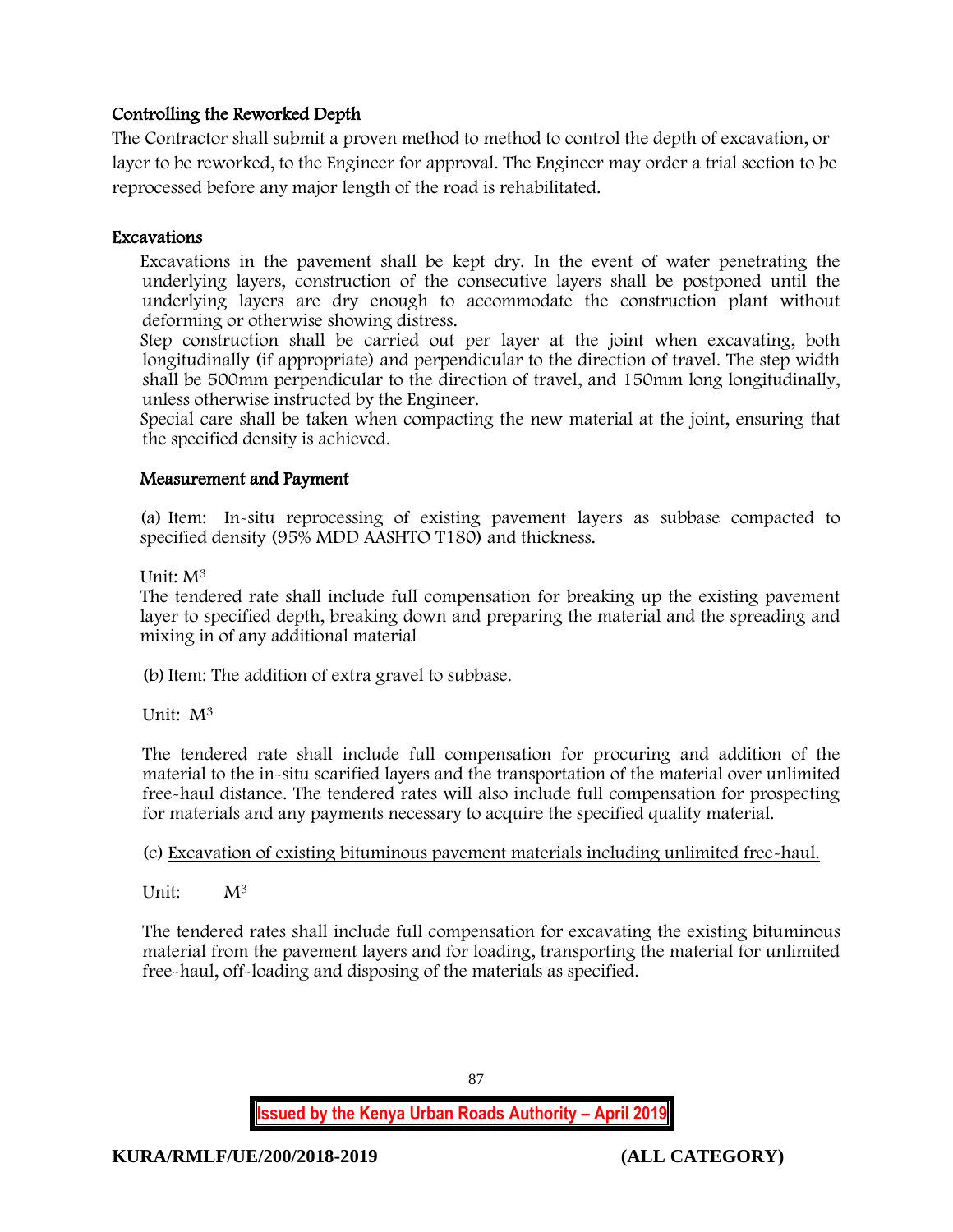(d) Excavation of the existing pavement

Unit:  $M^3$ 

The tendered rate shall include full compensation for excavating the existing material from the pavement layers and for loading, transporting the material for unlimited free-haul distance, off-loading and disposing of the material as specified.

Payment will only be made for breaking up and excavating existing pavement layers to the specified depth if the material is to be removed to spoil.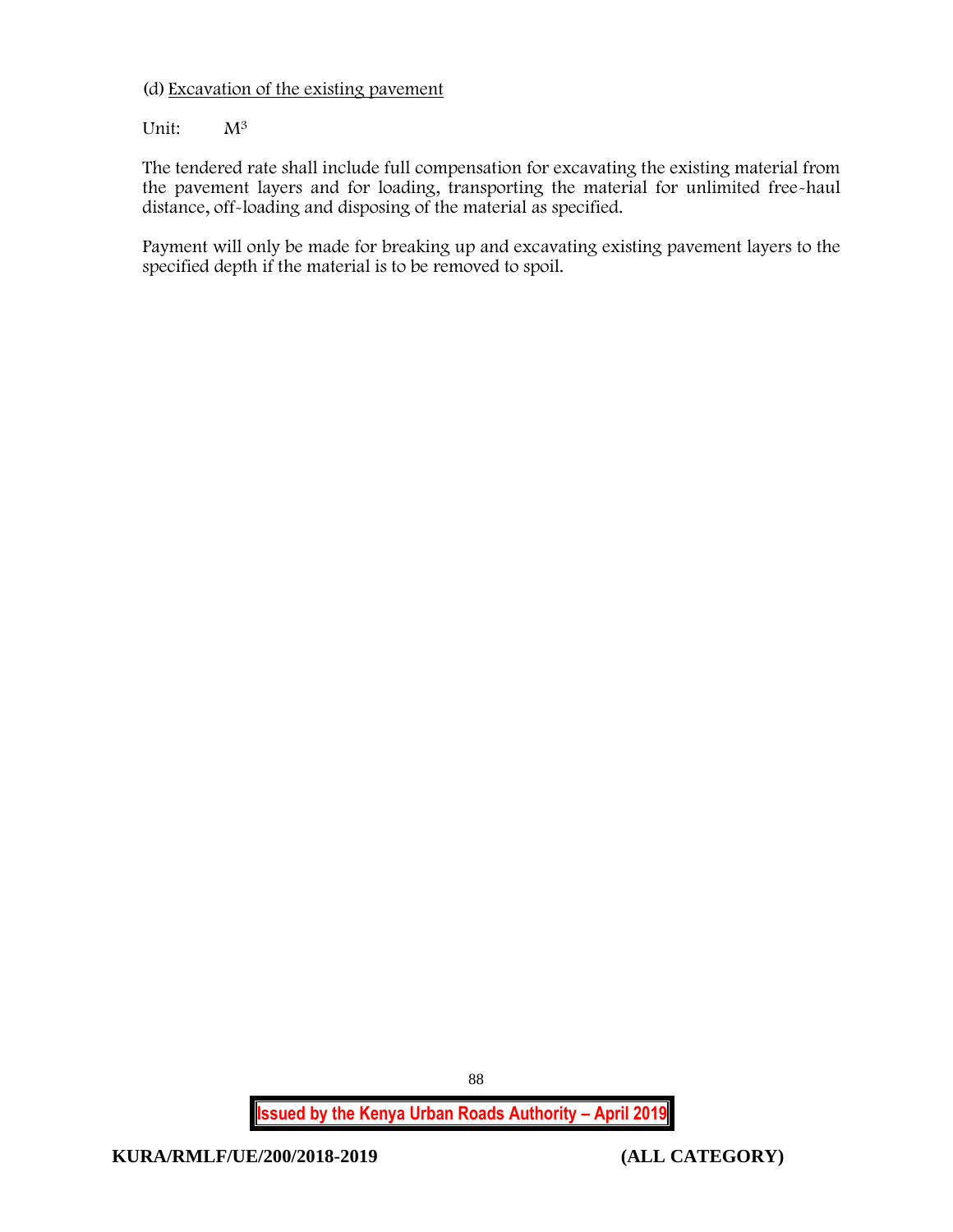### SECTION 15 - BITUMINOUS SURFACE TREATMENTS

### 1501B PREPARATION OF SURFACE

In addition to requirements of Clause 1503B of the Standard Specifications, the contractor shall prepare and Repair Cracks, Edges, Potholes and Other Failures as follows: -

### a) Cracks 3.0mm or less in width

The entire crack area shall be cleaned by brushing with a wire brush and then blowing with a compressed air jet and the crack sealed with 80/100 cutback bitumen using a pouring pot or pressure lance and hand squeegee. The surface shall then de dusted with sand or crushed dust.

## b) Cracks greater than 3.0mm in width

Before these cracks are filled a steel wire brush or router shall be used to clean them and then a compressed air jet shall be used to clean and remove any foreign or lose material in the crack until the entire crack area is clean.

When the crack and surrounding area have been thoroughly cleaned, dry sand shall be forced into the crack until it is sealed in the manner specified for cracks less than 3.0mm width.

### c) Potholes, edges and other repair areas

Where instructed, the Contractor shall prepare areas for the repair of potholes, road edges and other repair areas by excavating off unsuitable or failed material and debris, trimming off excavated edges, cleaning and compacting the resulting surfaces and applying MC 30 or MC 70 cut-back bitumen prime coat at a rate of 0.8-1.2 litres/m<sup>2</sup>, all as directed by the Engineer. Measurement and payment shall be made under the relevant item of Bill No 15. Where the surface repair on potholes and edges are to be carried out, Asphalt Concrete Type I (0/14gradation) shall be used. Bituminous material for repair of failures and other repair areas shall be paid for under the relevant item of Bill No 16

89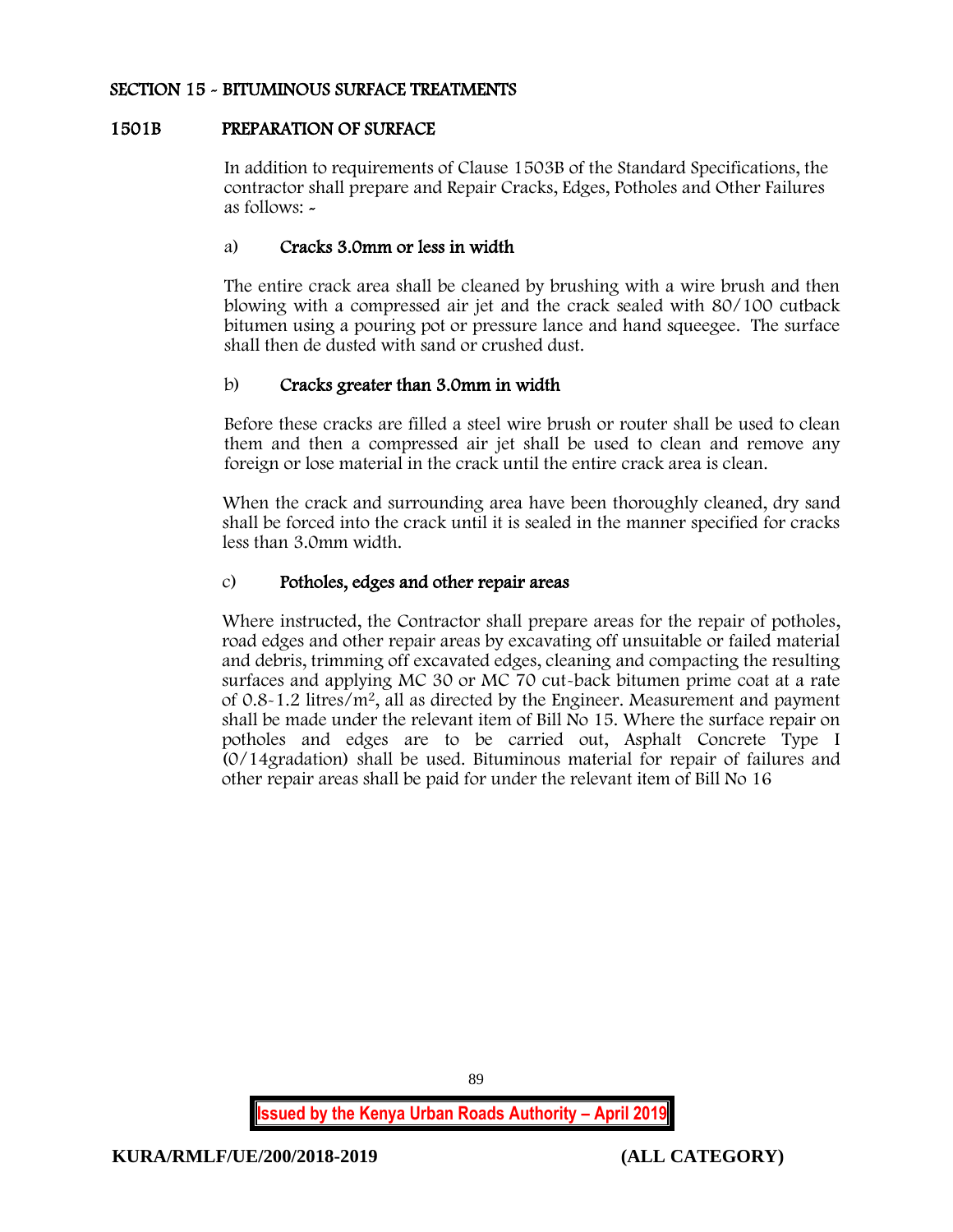#### PART B - PRIME COAT

#### 1502B MATERIALS

For prime coat, the binder shall be a medium-curing cutback MC 70 unless otherwise directed by the Engineer.

The rate of spray of bituminous prime coat refers to the gross volume of the cutback bitumen, that is to say the volume of the bitumen plus dilatants.

Prime coat shall be applied to gravel areas that are to receive bituminous mixes as directed by the Engineer.

The tack coat shall consist of bitumen emulsion KI-60 unless otherwise directed by the Engineer.

The rates of spray of the binder shall be as instructed by the Engineer and shall generally be within the range 0.8-1.2 litres/square metre.

#### 1511C MEASUREMENT AND PAYMENT

(a) Seal coat

Seal coats shall be measured by the litre, for each type of bituminous binder for each seal coat, calculated as the product of the area in square metres sprayed and the rate of application in litres/square metres, corrected to  $15.6 \degree$  C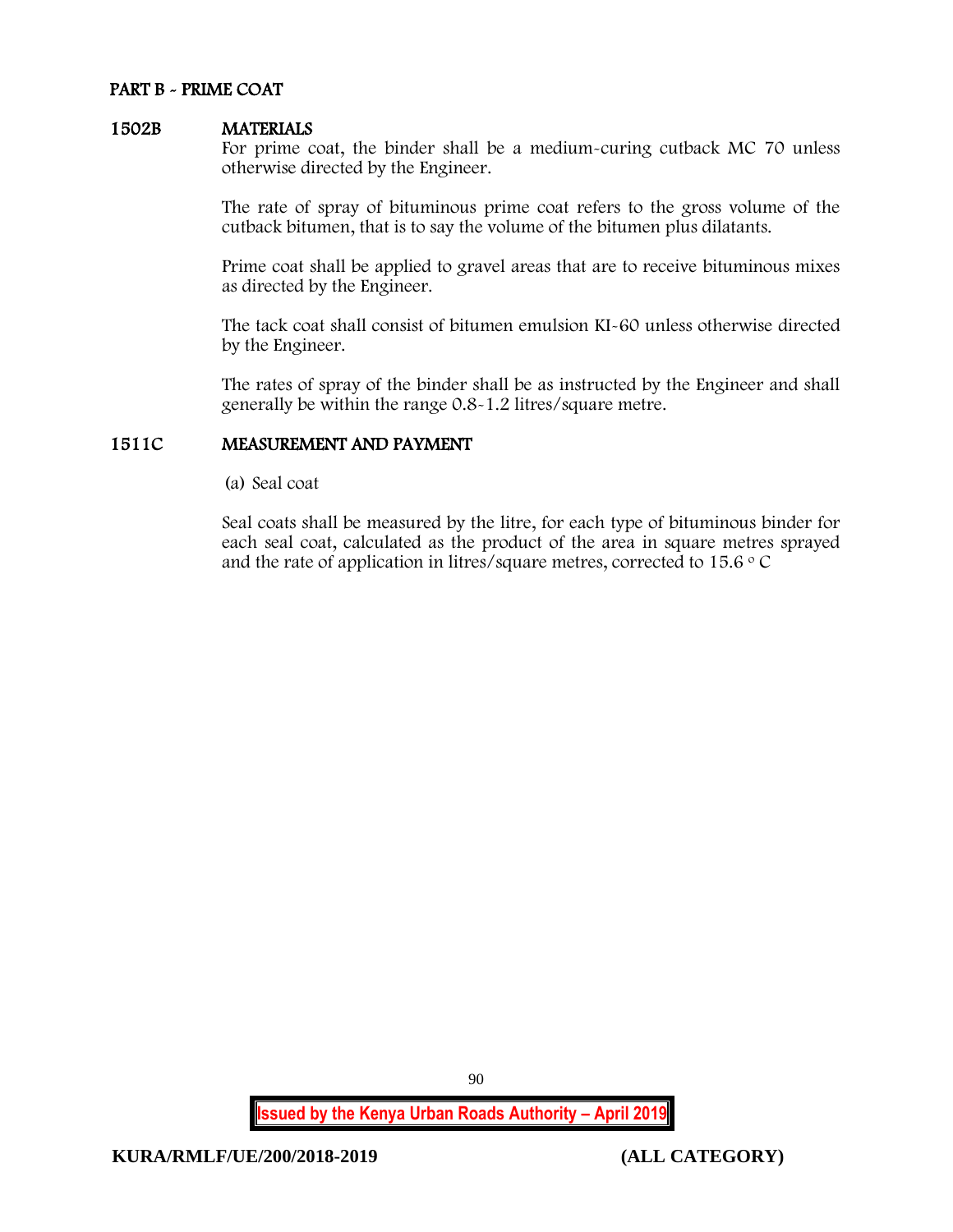# SECTION 16 - BITUMINOUS MIX BASES, BINDER COURSES AND WEARING COURSES

This section covers different types of bituminous mixes for base and surface (wearing and binder courses) and is divided into the following parts: -

Part A General

Part B Asphalt Concrete for carriageway

## PART A – GENERAL

## 1601A SCOPE OF PART A

Part A comprises all the general requirements for bituminous mixes, which apply to Part B as well.

## 1602A REQUIREMENTS FROM OTHER SECTIONS

The following sections of this Specification apply to Part B of this section and shall be read in conjunction therewith:-

| Section 2  | Materials and Testing of Materials                 |
|------------|----------------------------------------------------|
| Section 3  | Setting Out and Tolerances                         |
| Section 6  | Quarries, Borrow Pits, Stockpile and Spoil Areas   |
| Section 15 | Bituminous Surface Treatments and Surface Dressing |
|            |                                                    |

# 1603A CONSTRUCTION PLANT

#### (a) General

The Contractor shall submit to the Engineer in accordance with Section 1 of its Specification, full details of the construction plant he proposes to use and the procedures he proposes to adopt for carrying out the permanent Works.

The Engineer shall have access at all times to construction plant for the purposes of inspection. The Contractor shall carry out regular calibration checks in the presence of the Engineer and shall correct forthwith any faults that are found.

All construction plant used in the mixing, laying and compacting of bituminous mixes shall be of adequate rated capacity, in good working condition, and shall be acceptable to the Engineer. Obsolete or worn-out plant will not be allowed on the work.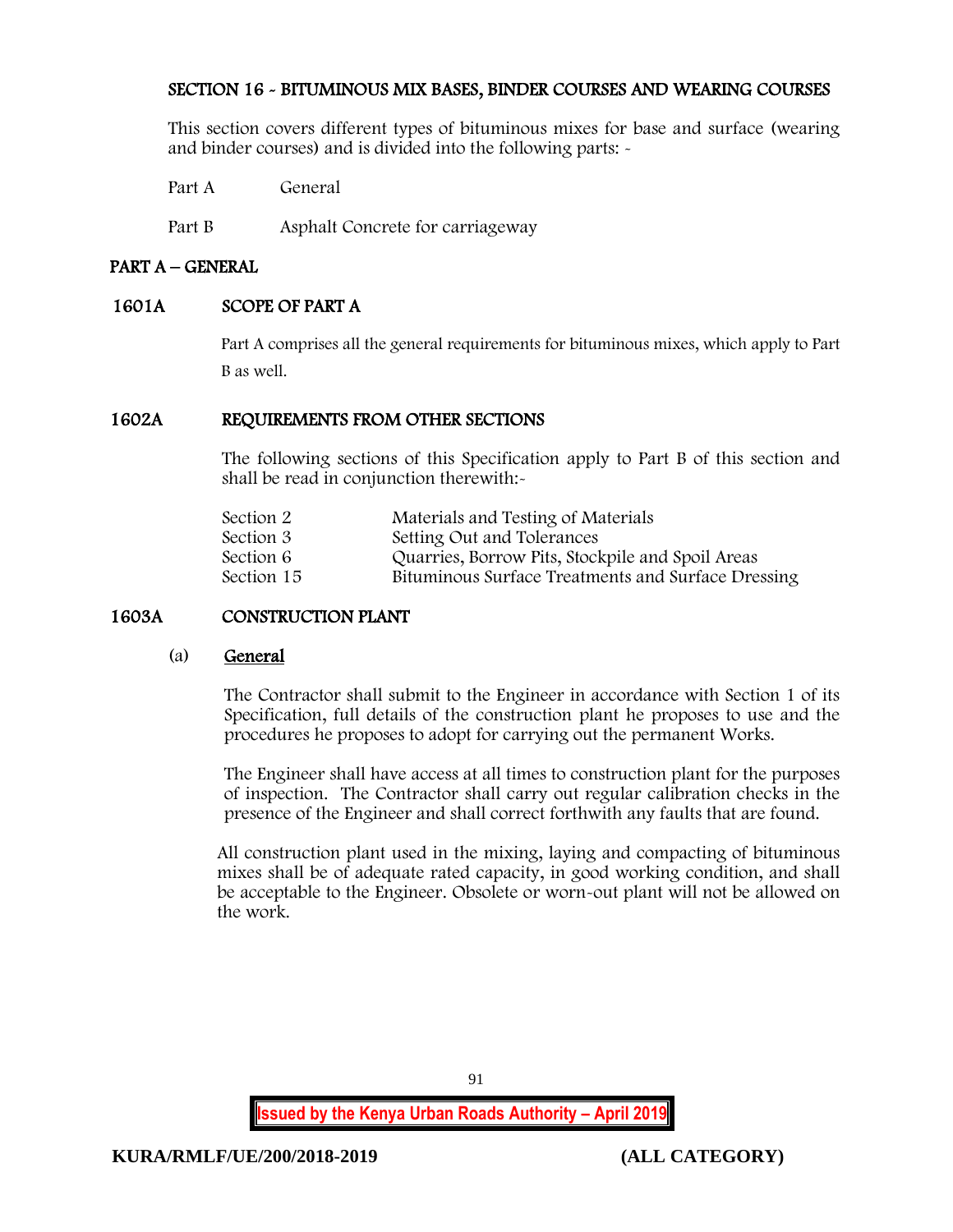# (b) Mixing Plant

Bituminous materials shall be mixed in a plant complying with ASTM Designation D995 and shall be located on the Site unless otherwise agreed by the Engineer.

It shall be equipped with at least three bins for the storage of heated aggregates and a separate bin for filler. All bins shall be covered to prevent the ingress of moisture.

The plant may be either the batch-mix type or the continuous-mix type and shall be capable of regulating the composition of the mixture to within the tolerances specified in Clause 1614A of this Specification.

The bitumen tank shall be capable of maintaining its contents at the specified temperature within a tolerance of  $5^{\circ}$ C and a fixed thermometer easily read from outside the tank. Any bitumen that has been heated above  $180^{\circ}$ C or has suffered carbonisation from prolonged heating shall be removed from the plant and disposed of.

# (c) Laying Plant

Bituminous materials shall be laid by a self-propelled spreader finisher equipped with a hopper, delivery augers and a heated adjustable vibrating screed. It shall be capable of laying bituminous materials with no segregation, dragging, burning or other defects and within the specified level and surface regularity tolerance. Delivery augers shall terminate not more than 200mm from the edge plates.

## (d) Compaction Plant

The Contractor shall provide sufficient rollers of adequate size and weight to achieve the specified compaction. Prior to commencing the laying of bituminous mixes in the permanent Works the Contractor shall carry out site trials in accordance with Section 2 of this Specification to demonstrate the adequacy of his plant and to determine the optimum method of use and sequence of operation of the rollers.

It is important to achieve as high a density as possible at the time of construction and it is expected that vibrating rollers will be required to produce the best results. However, it is essential that thorough pre-construction trials are carried out to ensure that:-

- (a) The roller is set up to have the optimum amplitude and frequency of vibration for the particular material being laid
- (b) That the roller does not cause breakdown of the aggregate particles.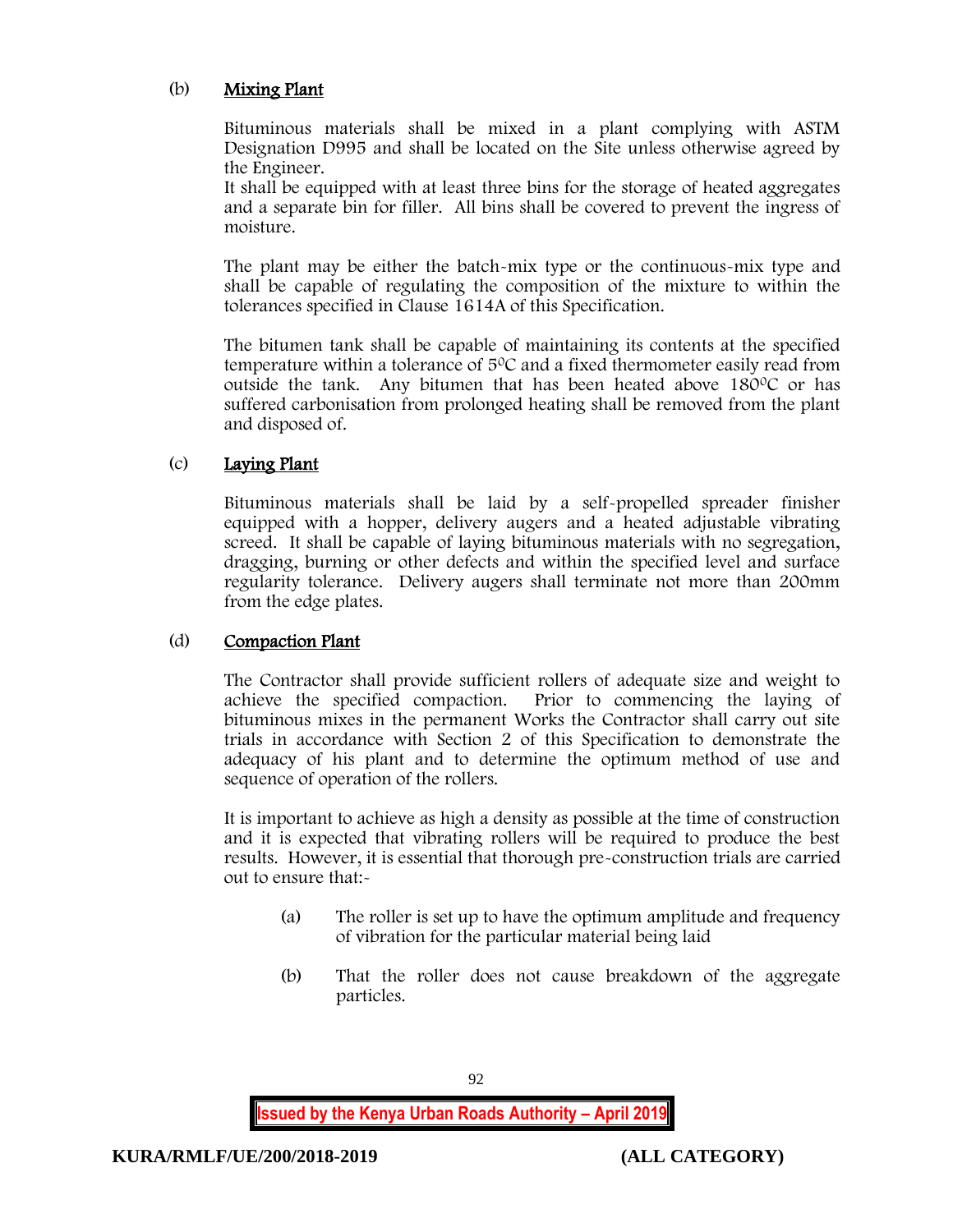(b) That the optimum compaction temperatures are established which allow compaction without causing ripple effects or other distortions of the surfacing.

### 1604A PREPARATION OF SURFACE

Immediately before placing the bituminous mix in the pavement, the existing surface shall be cleaned of all material and foreign matter with mechanical brooms or by other approved methods. The debris shall be deposited well clear of the surface to be covered.

Any defect of the surface shall be made good and no bituminous mix shall be laid until the Engineer has approved the surface.

A tack coat shall be applied in accordance with Section 15 of this Specification. If the Engineer considers a tack coat is required prior to laying the bituminous mix or between layers of the bituminous mix, due solely to the

Contractor's method of working, then such tack coat shall be at the Contractor's expense.

### 1605A DESIGN AND WORKING MIXES

At least two months prior to commencing work using a bituminous mix, the Contractor shall, having demonstrated that he can produce aggregates meeting the grading requirements of the Specification, submit samples of each constituent of the mix to the Engineer. The Engineer will then carry out laboratory tests in order to decide upon the proportion of each constituent of the initial design mix or mixes to be used for site trials to be carried out in accordance with Clause 1606A of this Specification.

Should the Engineer conclude from the site trials that the mix proportion or aggregate grading are to be changed, the Contractor shall submit further samples of the constituents and carry out further site trials all as directed by the Engineer.

The Engineer may instruct the alteration of the composition of the -75 micron fraction of the aggregates by the addition or substitution of mineral filler. The Engineer may also instruct the alteration of all or part of the -6.3mm fraction of the aggregates by the addition or substitution of natural sand.

The Contractor shall make the necessary adjustments to his plant to enable the revised mix to be produced.

Following laboratory and site trials the Engineer will determine the proportions of the working mix and the Contractor shall maintain this composition within the tolerances given in Clause 1614A.

Should any changes occur in the nature or source of the constituent materials, the Contractor shall advise the Engineer accordingly.

The procedure set out above shall be followed in establishing the new mix design.

93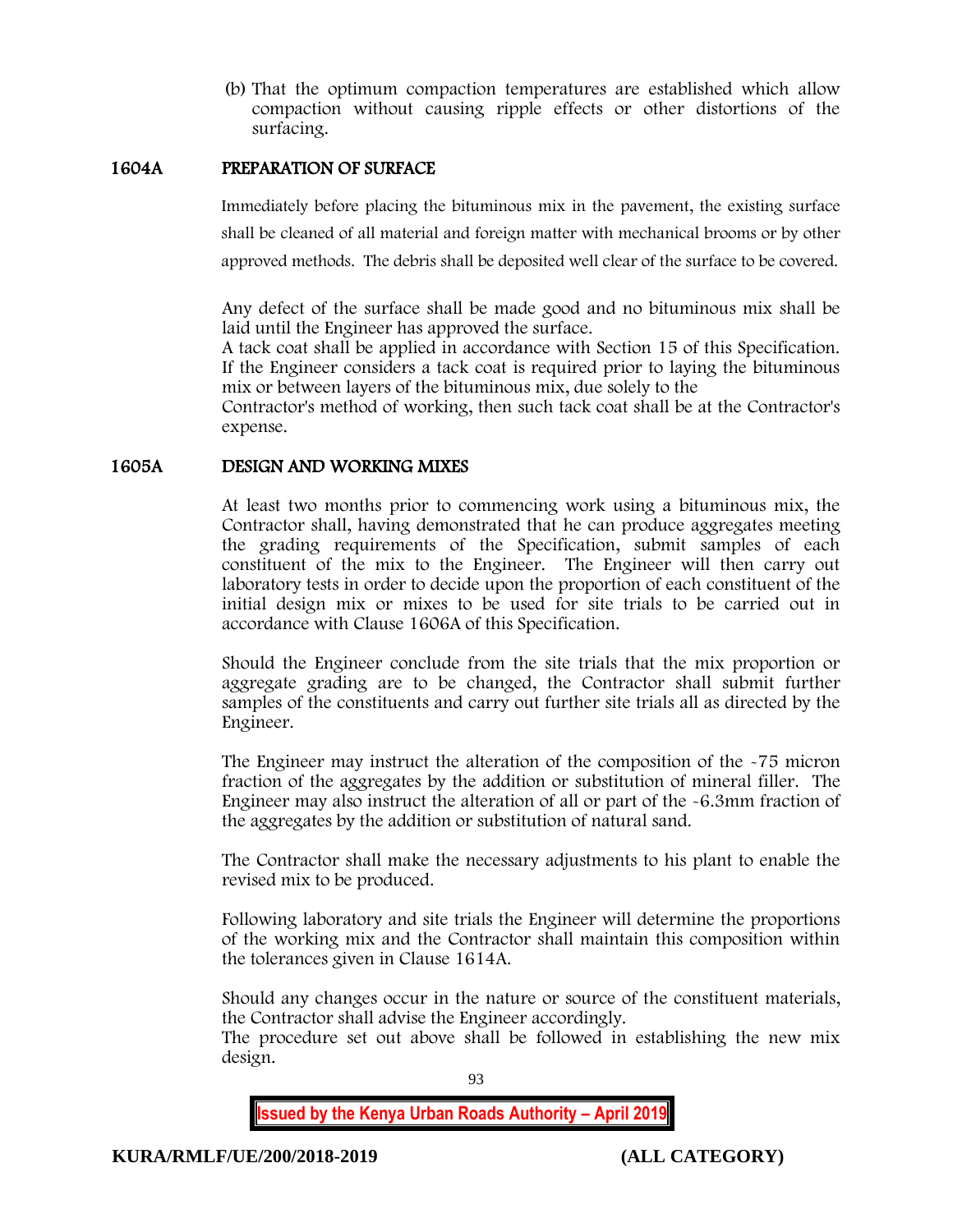# 1606A SITE TRIALS

Full scale laying and compaction site trials shall be carried out by the Contractor on all asphalt pavement materials proposed for the Works using the construction plant and methods proposed by the Contractor for constructing the Works. The trials shall be carried out with the agreement, and in the presence of the Engineer, at a location approved by the Engineer.

The trials shall be carried out to:  $\sim$ 

- a) Test materials, designed in the laboratory, so that a workable mix that satisfies the specification requirements can be selected.
- b) To enable the Contractor to demonstrate the suitability of his mixing and compaction equipment to provide and compact the material to the specified density and to confirm that the other specified requirements of the completed asphalt pavement layer can be achieved.

Each trial area shall be at least 100 metres long and to the full construction width and depth for the material. It may form part of the Works provided it complies with this Specification. Any areas that do not comply with this Specification shall be removed.

The Contractor shall allow in his programme for conducting site trials and for carrying out the appropriate tests on them. The trial on any pavement layer shall be undertaken at least 21 days ahead of the Contractor proposing to commence full-scale work on that layer.

The Contractor shall compact each section of trial over the range of compactive effort the Contractor is proposing and the following data shall be recorded for each level of compactive effort at each site trial: -

- i. The composition and grading of the material including the bitumen content and type and grade of bitumen used.
- ii. The moisture content of aggregate in the asphalt plant hot bins.
- The temperature of the bitumen and aggregate immediately prior to entering the mixer, the temperature of the mix on discharge from the mixer and the temperature of the mix on commencement of laying, on commencement of compaction and on completion of compaction. The temperature of the mixture is to be measured in accordance with BS 598, Part 3, Appendix A.
- iv. The type, size, mass, width of roll, number of wheels, wheel load, tyre pressures, frequency of vibration and the number of passes of the compaction equipment, as appropriate for the type of roller.
- v. The target voids and other target properties of the mix together with the results of the laboratory tests on the mix.
- vi. The density and voids achieved.
- vii. The compacted thickness of the layer.
- viii. Any other relevant information as directed by the Engineer.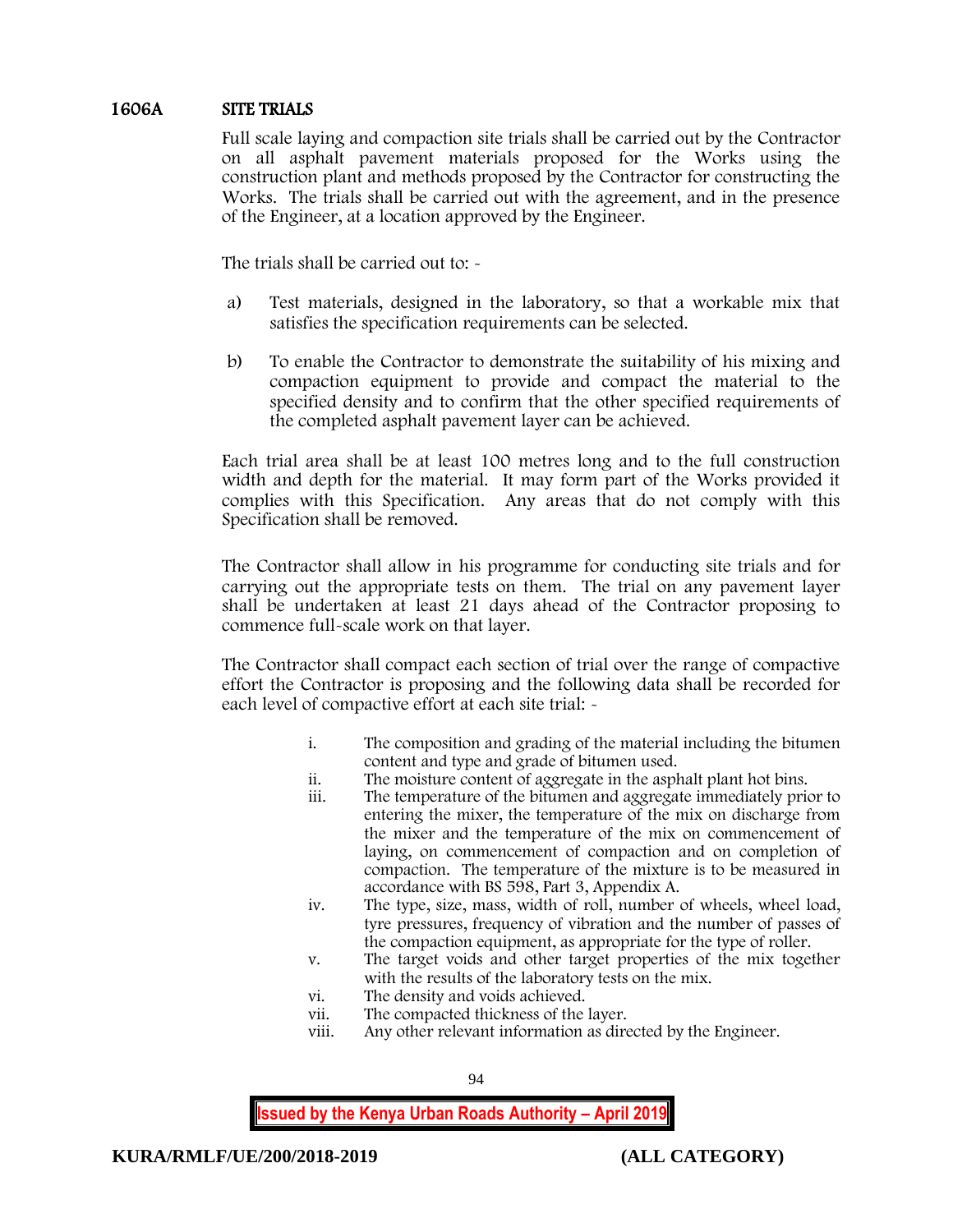At least eight sets of tests shall be made by the Contractor and the Engineer on each 100 metres of trial for each level of compactive effort and provided all eight sets of results over

the range of compactive effort proposed by the Contractor meet the specified requirements for the material then the site trial shall be deemed successful.

The above data recorded in the trial shall become the agreed basis on which the particular material shall be provided and processed to achieve the specified requirements.

#### 1607A MIXING OF AGGREGATES AND BITUMEN

The bitumen shall be heated so that it can be distributed uniformly and care shall be taken not to overheat it. The temperature shall never exceed  $170^{\circ}$ C for 80/100-penetration grade bitumen.

The aggregates shall be dried and heated so that they are mixed at the following temperatures: -

125-165<sup>0</sup>C when 80/100 bitumen is used

The dried aggregates shall be combined in the mixer in the amount of each fraction instructed by the Engineer and the bitumen shall then be introduced into the mixer in the amount specified. The materials shall then be mixed until a complete and uniform coating of the aggregate is obtained.

The mixing time shall be the shortest required to obtain a uniform mix and thorough coating. The wet mixing time shall be determined by the Contractor and agreed by the Engineer for each plant and for each type of aggregate used. It shall normally not exceed 60 seconds.

## 1608A TRANSPORTING THE MIXTURE

The bituminous mix shall be kept free of contamination and segregation during transportation. Each load shall be covered with canvas or similar covering to protect it from the weather and dust.

## 1609A LAYING THE MIXTURE

Immediately after the surface has been prepared and approved, the mixture shall be spread to line and level by the laying plant without segregation and dragging.

The mixture shall be placed in widths of one traffic lane at a time, unless otherwise agreed by the Engineer. The compacted thickness of any layer shall be at least 2.5 times the maximum size of the aggregate for wearing course and at least 2 times for binder course. The minimum thickness shall be 25mm.

Only on areas where irregularities or unavoidable obstacles make the use of mechanical laying impracticable, may the mixture be spread and compacted by hand.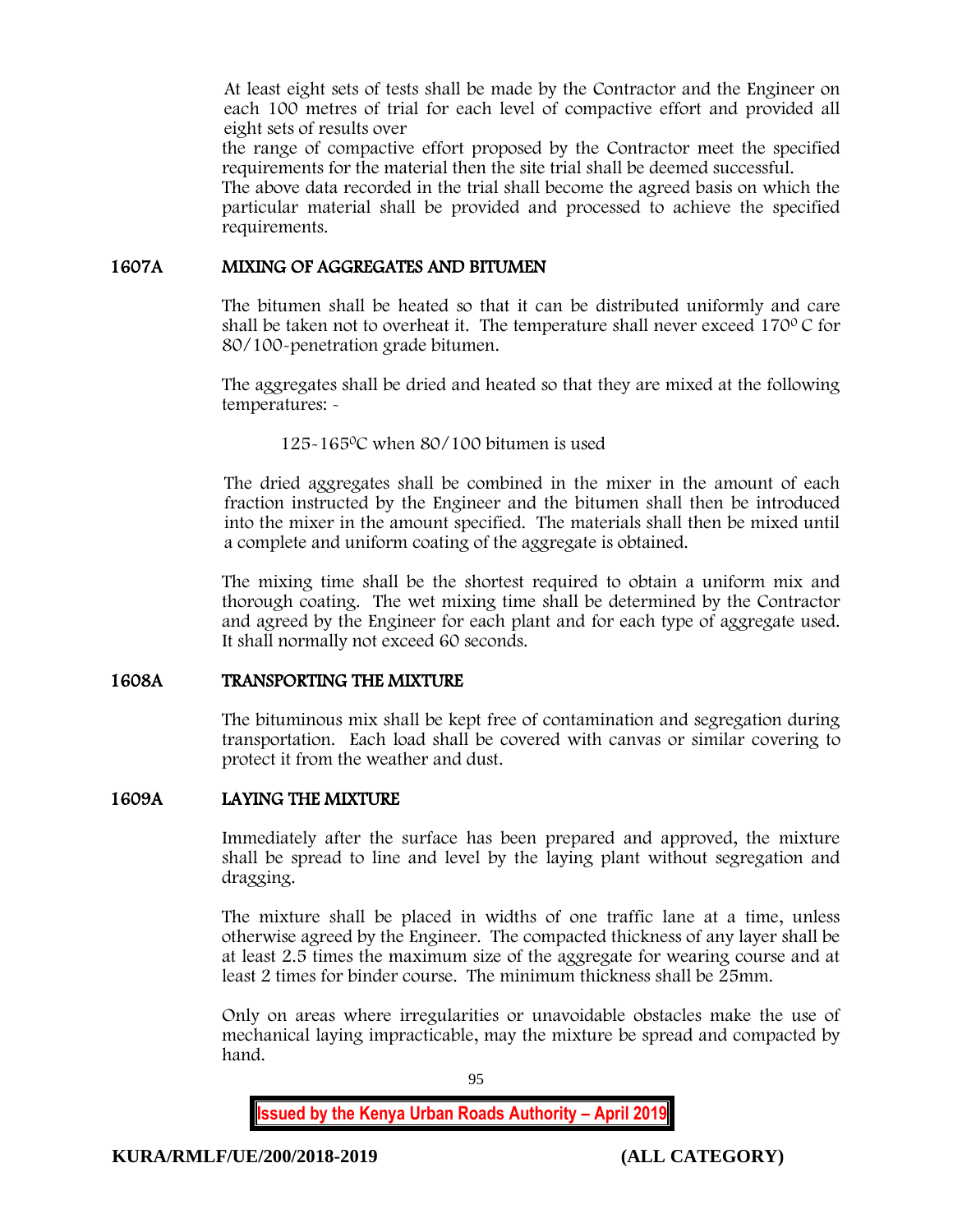# 1610A COMPACTION

Immediately after the bituminous mixture has been spread, it shall be thoroughly and uniformly compacted by rolling.

The layer shall be rolled when the mixture is in such a condition that rolling does not cause undue displacement or shoving.

The number, weight and type of rollers furnished shall be sufficient to obtain the required compaction while the mixture is in a workable condition. The sequence of rolling operations shall be as agreed with the Engineer and proved during site trials. Initial rolling

with steel tandem or three-wheeled roller shall follow the laying plant as closely as possible. The rollers shall be operated with the drive roll nearest the laying plant, at a slow and uniform speed (not exceeding 5 Km/Hr).

Rolling shall normally commence from the outer edge and proceed longitudinally parallel to the centreline, each trip overlapping one half of the roller width. On super elevated curves, rolling shall begin at the low side and progress to the high side. Where laying is carried out in lanes care must be taken to prevent water entrapment.

Intermediate rolling with a pneumatic-tyred or vibratory roller shall follow immediately. Final rolling with a steel-wheeled roller shall be used to eliminate marks from previous rolling.

To prevent adhesion of the mixture to the rollers, the wheels shall be kept lightly moistened with water.

In areas too small for the roller, a vibrating plate compactor or a hand tamper shall be used to achieve the specified compaction.

## 1611A FINISHING, JOINTS AND EDGES

Any mixture that becomes loose and broken, mixed with dirt or foreign matter or is in any way defective, shall be removed and replaced with fresh hot mixture, which shall be compacted to conform to the surrounding area.

Spreading of the mixture shall be as continuous as possible. Transverse joints shall be formed by cutting neatly in a straight line across the previous run to expose the full depth of the course. The vertical face so formed shall be painted lightly with hot 80/100 penetration grade bitumen just before the additional mixture is placed against it.

Longitudinal joints shall be rolled directly behind the paving operation. The first lane shall be placed true to line and level and have an approximately vertical face. The mixture placed in the abutting lane shall then be tightly crowded against the face of the previously placed lane.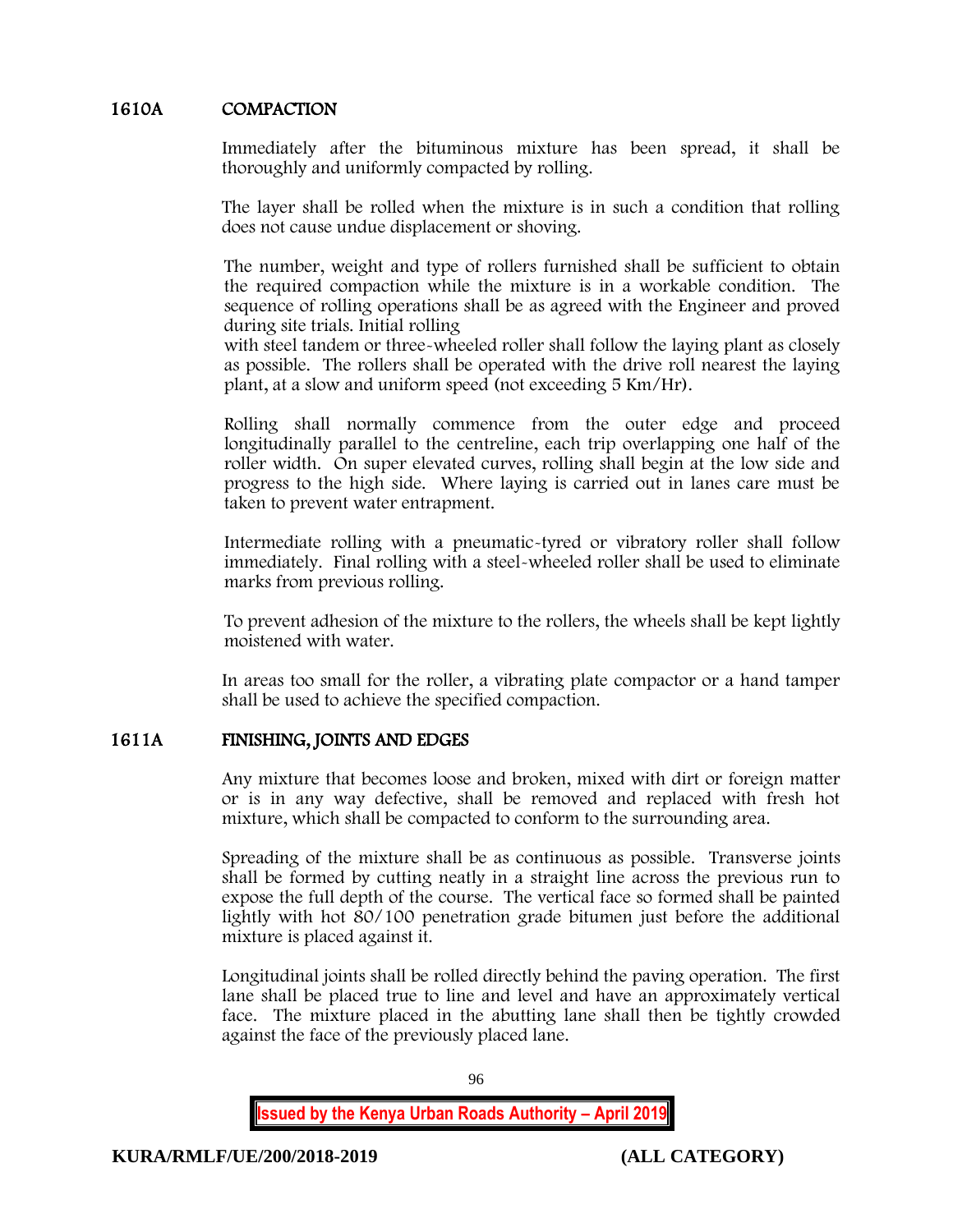The paver shall be positioned to spread material overlapping the joint face by 20-30mm. Before rolling, the excess mixture shall be raked off and discarded. When the abutting lane is not placed in the same day, or the joint is destroyed by traffic, the edge of the lane shall be cut back as necessary, trimmed to line and painted lightly with hot 80/100 penetration grade bitumen just before the abutting lane is placed.

Any fresh mixture spread accidentally on the existing work at a joint shall be carefully removed by brooming it back on to uncompacted work, so as to avoid formation of irregularities at the joint. The finish at joints shall comply with the surface requirements and shall present the same uniformity of finish, texture and density as other sections of the work.

The edges of the course shall be rolled concurrently with or immediately after the longitudinal joint. In rolling the edges, roller wheels shall extend 50 to 100mm beyond the edge.

### 1612A SAMPLING AND TESTING OF BITUMINOUS MIXTURES

The sampling of bituminous mixtures shall be carried out in accordance with AASHTO T168 (ASTM Designation D979).

### 1613A QUALITY CONTROL TESTING

During mixing and laying of bituminous mixtures, control tests on the constituents and on the mixed material shall be carried out in accordance with Clause 1612A and Section 2 of this Specification.

If the results of any tests show that any of the constituent materials fail to comply with this Specification, the Contractor shall carry out whatever changes may be necessary to the materials or the source of supply to ensure compliance.

If the results of more than one test in ten on the mixed material show that the material fails to comply with this Specification, laying shall forthwith cease until the reason for the failure has been found and corrected. The Contractor shall remove any faulty material laid and replace it with material complying with this Specification all at his own expense.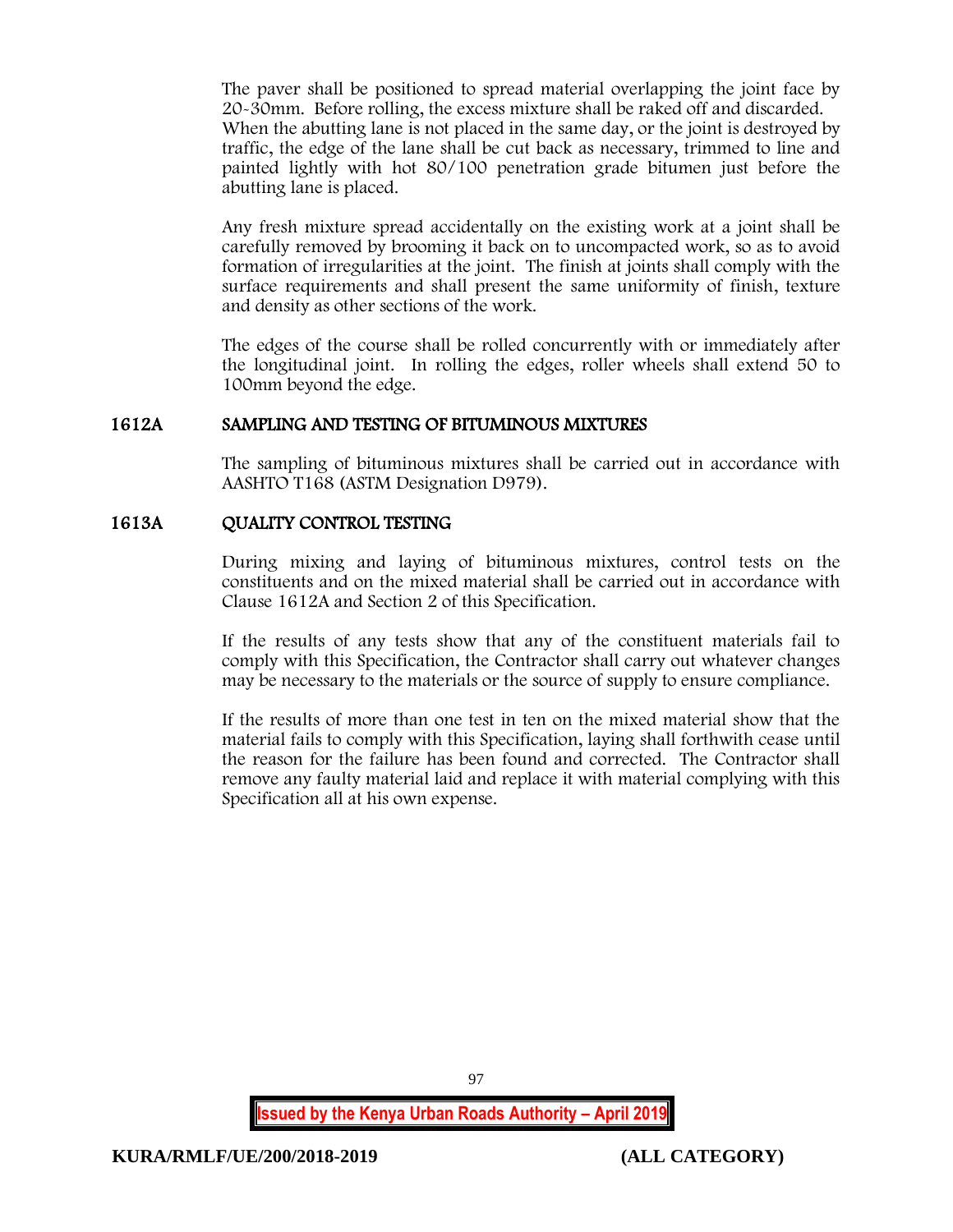### 1614A TOLERANCES

Surfacing courses and base shall be constructed within the geometric tolerances specified in Section 3 of this Specification.

The Contractor shall maintain the composition of the mixture as determined from the laboratory and site trials within the following tolerances, per single test: -

| Bitumen Content         | 0.3% (by total weight of total mix)                               |
|-------------------------|-------------------------------------------------------------------|
| Passing 10mm sieve      | 6% (by total weight of dry aggregate                              |
| and larger sieves       | including mineral filler)                                         |
| Passing sieves between  | 4% (by total weight of dry aggregate                              |
| 10mm and 1.0mm sieves   | including mineral filler)                                         |
| Passing sieves between  | 3% (by total weight of dry aggregate                              |
| 1.0mm and 0.075mm sieve | including mineral filler)                                         |
| Passing 0.075mm sieve   | 2% (by total weight of dry aggregate<br>including mineral filler) |

The average amount of bitumen in any length of any layer, calculated as the product of the bitumen contents obtained from single tests and the weight of mixture represented by each test, shall not be less than the amount ordered.

The average amount of bitumen for each day's production calculated from the checked weights of mixes shall not be less than the amount ordered. The average amount of bitumen in any length of any layer, calculated as the product of the bitumen contents obtained from single tests and the weight of mixture represented by each test, shall not be less than the amount ordered.

The average amount of bitumen for each day's production calculated from the checked weights of mixes shall not be less than the amount ordered.

The final average overall width of the upper surface of a bituminous mix layer measured at six equidistant points over a length of 100m shall be at least equal to the width specified. At no point shall the distance between the centreline of the road and the edge of the upper surface of a bituminous mix layer be narrower than that specified by more than 13mm.

#### 1615A MEASUREMENT AND PAYMENT

No separate measurement and payment shall be made for complying with the requirements of Clauses 1601A to 1614A inclusive and the Contractor shall be deemed to have allowed in his rates in Parts B and C of Section 16 of this Specification for the costs of complying with the requirements of Part A of Section 16 of this Specification.

98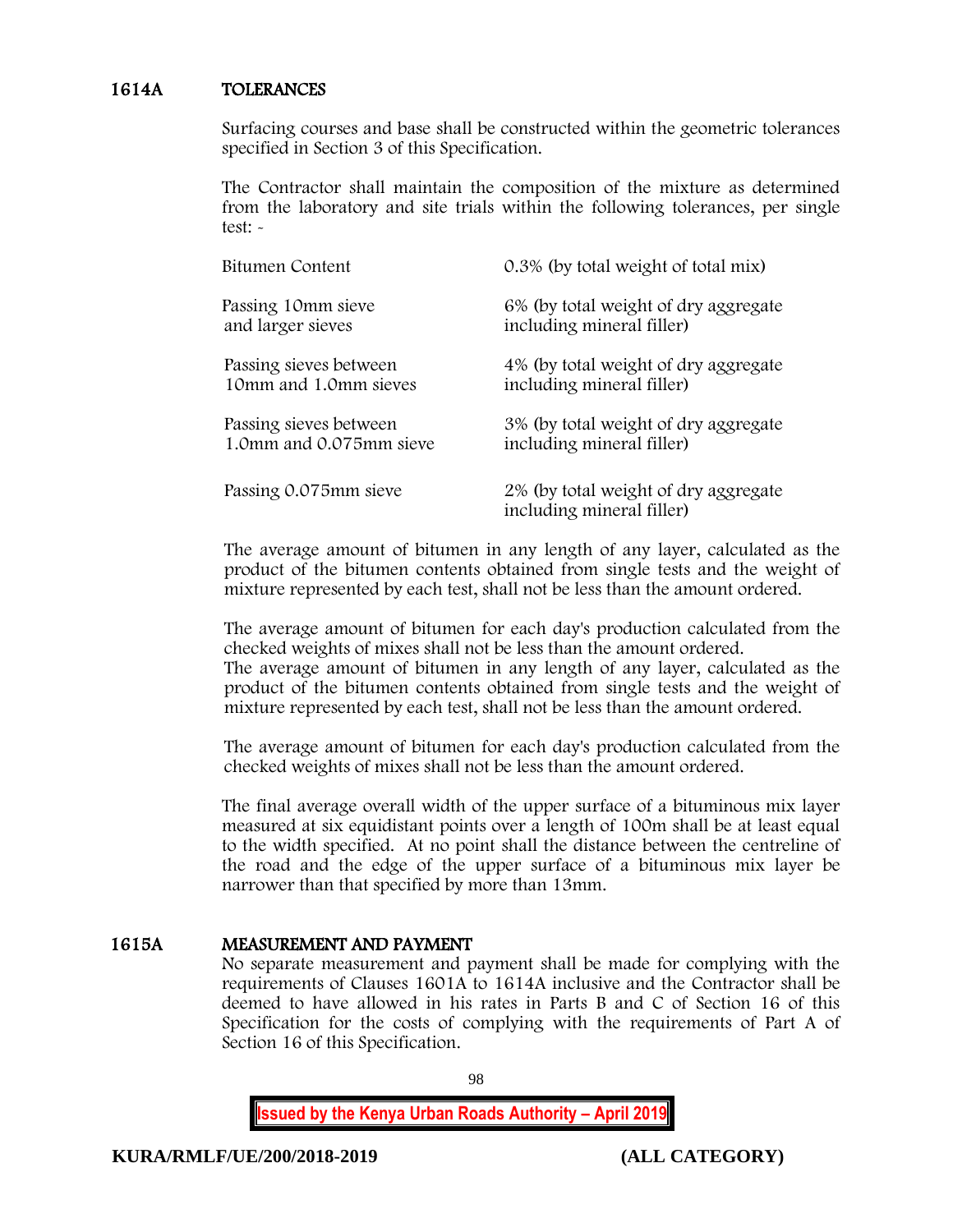## PART B - ASPHALT CONCRETE FOR SURFACING

#### 1601B DEFINITION

Asphalt concrete means a thoroughly controlled, hot-mixed, hot-laid, plant mixture of well-graded dried aggregate and penetration grade bitumen, which, when compacted forms a dense material.

A distinction is drawn between asphalt concrete Type I (High Stability) and asphalt concrete Type II (Flexible). The asphalt concrete type to be used will be Type I.

#### 1602B MATERIALS FOR ASPHALT CONCRETE TYPE 1

#### a) Type of bituminous material

The type of material to be used on severe sites will be of the continuously graded type similar to Asphaltic Concrete or Close Graded Macadam. It is essential that these materials are sealed with a single or double surface dressing or a Cape seal.

#### b) Penetration Grade Bitumen

Bitumen shall be 80/100 penetration grade since material is being laid at an altitude of more than 2,500m.

### c) Aggregate

Coarse aggregate (retained on a 6.3mm sieve) shall consist of crushed stone free from clay, silt, organic matter and other deleterious substances. The aggregate class will be specified in the Special Specification and it shall comply with the requirements given in Table 16B-1(b). The grading for 0/20 mm for carriageway and 0/14mm for shoulders for binder course is as specified below:

| Sieve size     | 0/20       | 0/14       |
|----------------|------------|------------|
| 28             | 100        |            |
| 20             | $90 - 100$ | 100        |
| 14             | 75-95      | $90 - 100$ |
| 10             | 60-82      | 70-90      |
| 6.3            | $47 - 68$  | $52 - 75$  |
| 4              | $37 - 57$  | $40 - 60$  |
| $\overline{2}$ | 25-43      | $30 - 45$  |
|                | $18 - 32$  | $20 - 35$  |
| 0.425          | $11 - 22$  | $12 - 24$  |
| 0.300          | $9 - 17$   | $10 - 20$  |
| 0.150          | $5 - 12$   | $6 - 14$   |
| 0.075          | $3 - 7$    | $4 - 8$    |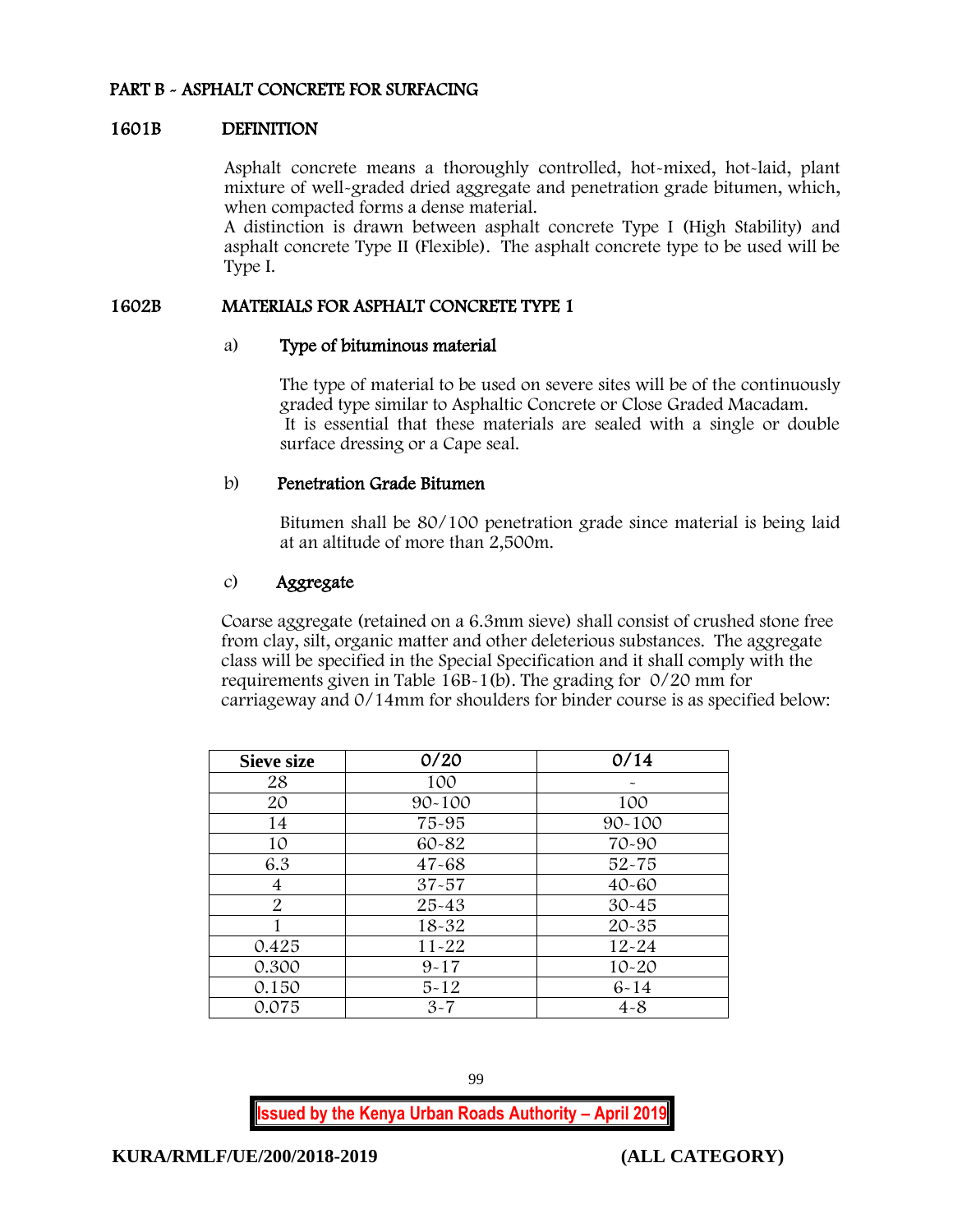### TABLE 16B-1(b) - REQUIREMENTS FOR COARSE AGGREGATE

| Coarse Aggregate<br>(Retained on a 6.3mm Sieve) |                      |  |  |
|-------------------------------------------------|----------------------|--|--|
| <b>Test</b>                                     | Maximum Value        |  |  |
| LAA<br><b>ACV</b><br>SSS<br>FI                  | 30<br>25<br>12<br>25 |  |  |

Fine aggregate (passing a 6.3mm sieve) shall be free from clay, silt, organic and other deleterious matter and shall be non-plastic. Unless otherwise specified in the Special Specification it shall consist of entirely crushed rock produced from stone having a Los Angeles Abrasion of not more than 40. The Sand Equivalent of the fine aggregate shall not be less than 40 and the SSS not more than 12.

### b) Mineral Filler

Mineral Filler shall consist of ordinary Portland Cement 42.5 Grade

#### 1603B GRADING REQUIREMENTS

The grading of the mixture of coarse and fine aggregate shall be within and approximately parallel to the grading envelopes given in Table 16B-1(b), for 0/14mm as specified for binder course, as described below.

## GRADING REQUIREMENTS

To arrive at a suitable design it is necessary to investigate a number of gradings so that a workable mix, which also retains a minimum of 3 % voids at refusal density, is identified.

The largest particle size used should not be more than 25mm so that the requirements of the Marshall test method can be complied with.

Although the complete range of nominal maximum particle sizes is shown in the Tables, the total thickness of material laid should not be more than 75mm.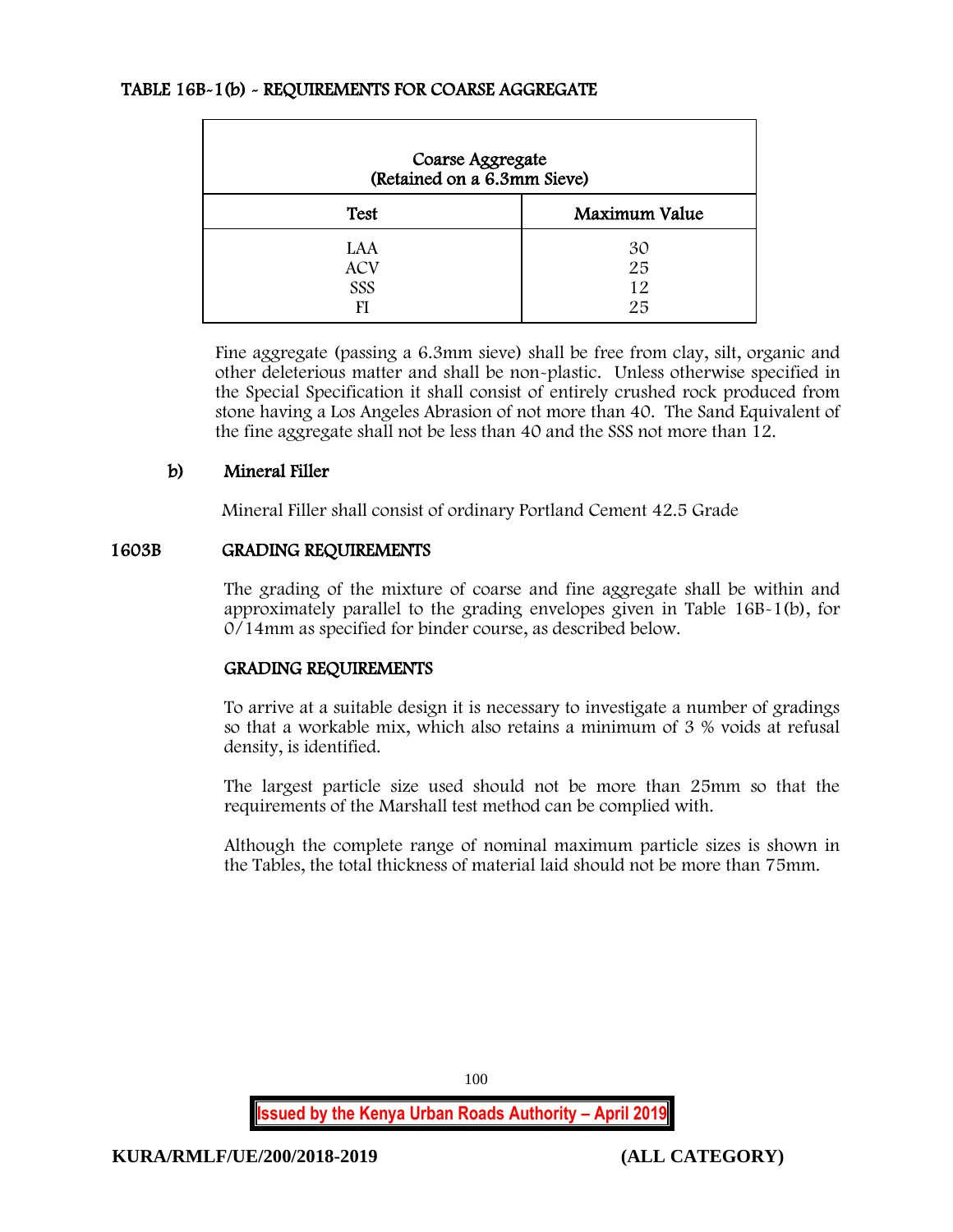### 1604B REQUIREMENTS FOR ASPHALT CONCRETE TYPE 1

The mixture shall comply with the requirements given in Table 16B-2 as specified in the Specification. In addition, minimum Marshall Stability for 2 x 75 blows shall be 9 kN and maximum 18 kN and at compaction to refusal shall have 3% VIM.

The proportion, by weight of total mixture, of bitumen shall be  $5.0 - 6.5\%$  for  $0/14$  mm and  $4.5 - 6.5$  % for  $0/20$ mm.

This shall be termed the nominal binder content. The binder content of the working mix will be instructed by the Engineer following laboratory and site trials.

In order to determine the suitability of a coarse aggregate source a Marshall test programme shall be carried out. It will be advantageous to use a crushed rock which is known from past experience to give good results in this test procedure. A grading conforming to the Type I Binder Course detailed in Table 16B-1(a) 0/20 of this Specification should be tested (but with 100% passing the 25mm sieve) and it shall meet the requirements of Table 16B-2 of this Specification.

Having established the suitability of the aggregate source several grading shall be tested in the laboratory, including that used for the Marshall test, to establish relationships between bitumen content and VIM at refusal density. For each mix, samples will be made up to a range of bitumen contents and compacted to refusal using a gyratory compactor and a vibratory hammer in accordance with the procedure described in BS 598 (Part 104 : 1989), with one revision.

It should first be confirmed that compaction on one face of the sample gives the same refusal density as when the same compaction cycle is applied to both faces of the same sample. The procedure, which gives the highest density, must be used.

From the bitumen content-VIM relationship it will be possible to identify a bitumen content which corresponds to a VIM of 3 - 7%. If it is considered that the workability of the mix may be difficult then compaction trials should be undertaken. It is advisable to establish two or more gradings for compaction trials.

The mixes identified for compaction trials should be manufactured to the laboratory design bitumen content and to two other bitumen contents of +0.5% and +1% additional bitumen. Cores will be cut to determine the density of the compacted material, having completed this the core will then be reheated to  $145+/-5\degree$  in the appropriate mould and compacted to refusal in the vibrating hammer test. To be acceptable the cores cut from the compaction trial must have a density equivalent to at least 95% of refusal density.

The compaction trials will identify a workable mix which can be made to a bitumen content which gives 3% VIM at refusal density.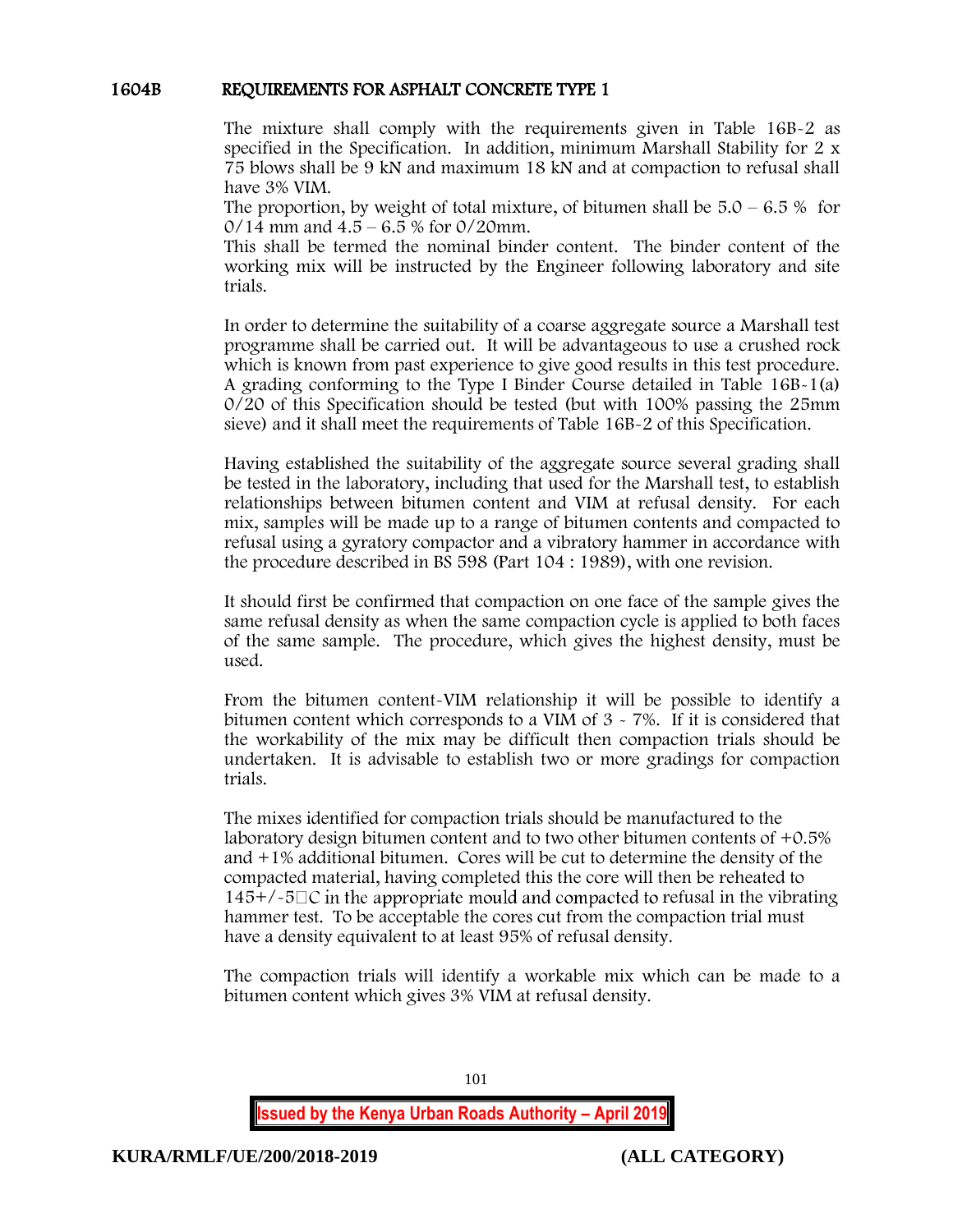### 1605B MIXING AND LAYING HEAVY DUTY ASPHALT

The temperature of the bitumen and aggregates when mixed shall be 110+/-  $3\Box C$  above the softening point (R&B) of the bitumen.

Compaction should commence as soon as the mix can support the roller without undue displacement of material and completed before the temperature of the mix falls below 90<sup>0</sup>C.

The minimum thickness of individual layers should be as follows:-

| a) | For the 37.5mm mix | 65mm |
|----|--------------------|------|
| b) | For the 25.0mm mix | 60mm |
| C) | For the 19.0mm mix | 50mm |
| d) | For the 12.5mm mix | 40mm |

### 1606B COMPACTION

Rolling shall be continued until the voids measured in the completed layer are in accordance with the requirement for a minimum density of 98% of Marshall optimum, or, a minimum mean value of 95% of refusal density (no value less than 93%) as appropriate.

### 1607B MEASUREMENT AND PAYMENT

- a) Item : Asphalt Concrete
	- Unit : m<sup>3</sup> of Asphalt Concrete Used

Asphalt concrete shall be measured by the cubic metre compacted on the road calculated as the product of the length instructed to be laid an the compacted cross-sectional area shown on the Drawings or instructed by the Engineer.

The rate for asphalt concrete shall include for the cost of providing, transporting, laying and compacting the mix with the nominal binder content and complying with the requirements of Parts A and B of Section 16 of this Specification.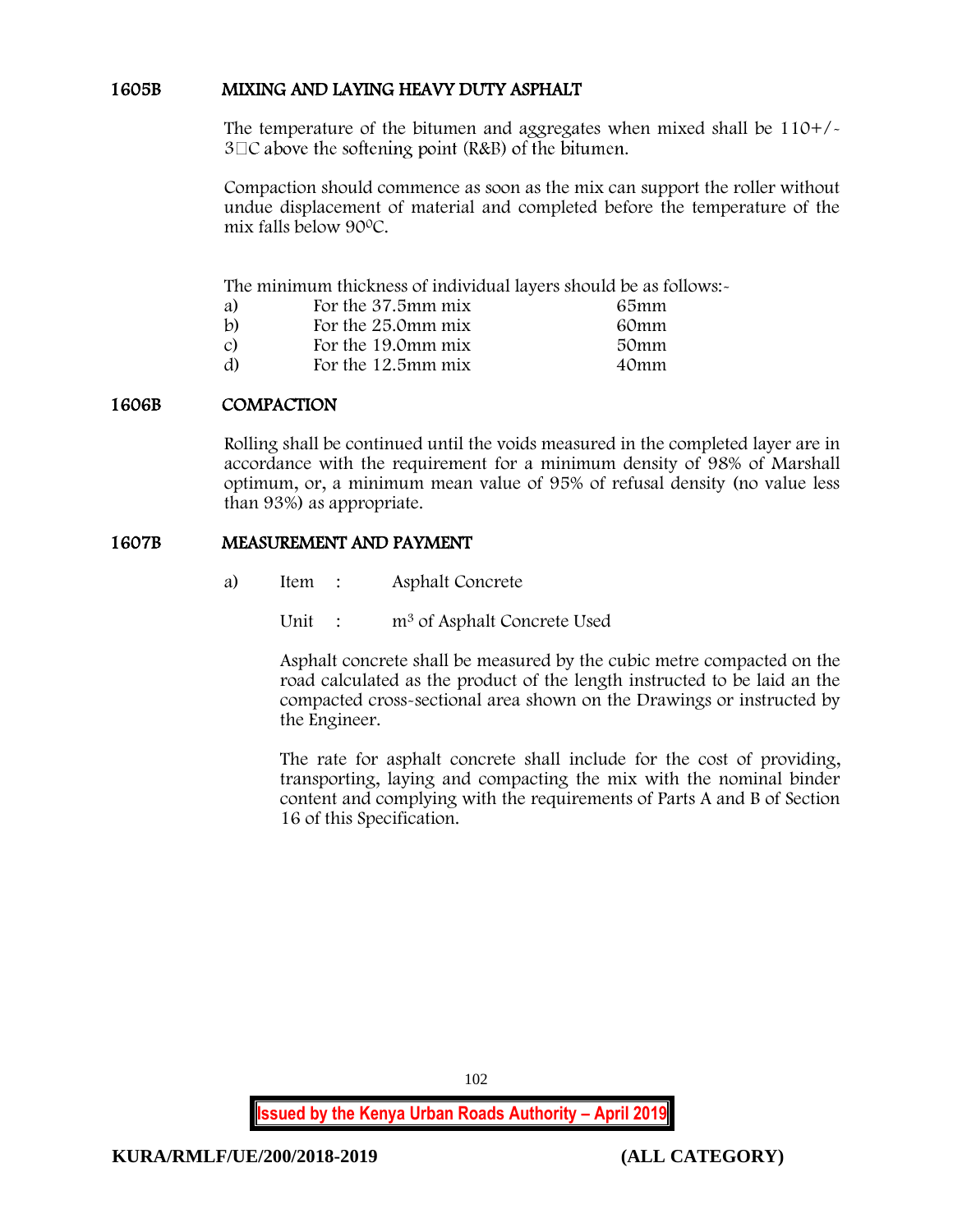#### SECTION 17 - CONCRETE WORKS

#### 1703 MATERIALS FOR CONCRETE

This work shall consist of placing selected approved material of 250mm minimum diameter on the foundation put after excavation to receive levelling concrete in accordance with these specifications and in conformity with the lines, grades and cross sections shown on the Drawings as directed by the Engineer.

#### (a) Materials

Selected rock: The selected rock builders to be placed for this work shall be hard, sound, durable quarry stones as approved by the Engineer. Samples of the stone to be used shall be submitted to and approved by the Engineer before any stone is placed.

The maximum size of the stone boulders shall be 300mm.

#### (b) Construction Method

After completion of the structural excavation the surface of the loose soil shall be levelled and compacted. Then the stone of the above sizes shall be placed in one layer of 250mm over the compacted bed where the bottom slab will rest. Coarse sand shall be spread to fill up the voids in the stone boulders, and compaction with vibratory compactors should be performed to make this layer dense whereon a concrete of levelling course shall be placed.

#### (c) Measurement and payment

Measurement for the bedding materials shall be made in cubic metres for the completed and accepted work, measured from the dimension shown on the Drawings, unless otherwise directed by the Engineer.

Payment for the bedding Materials for Levelling Concrete Works shall be full compensation for furnishing and placing all materials, all labour equipment, tools and all other items necessary for proper completion of the work in accordance with the Drawings and specifications and as directed by the Engineer.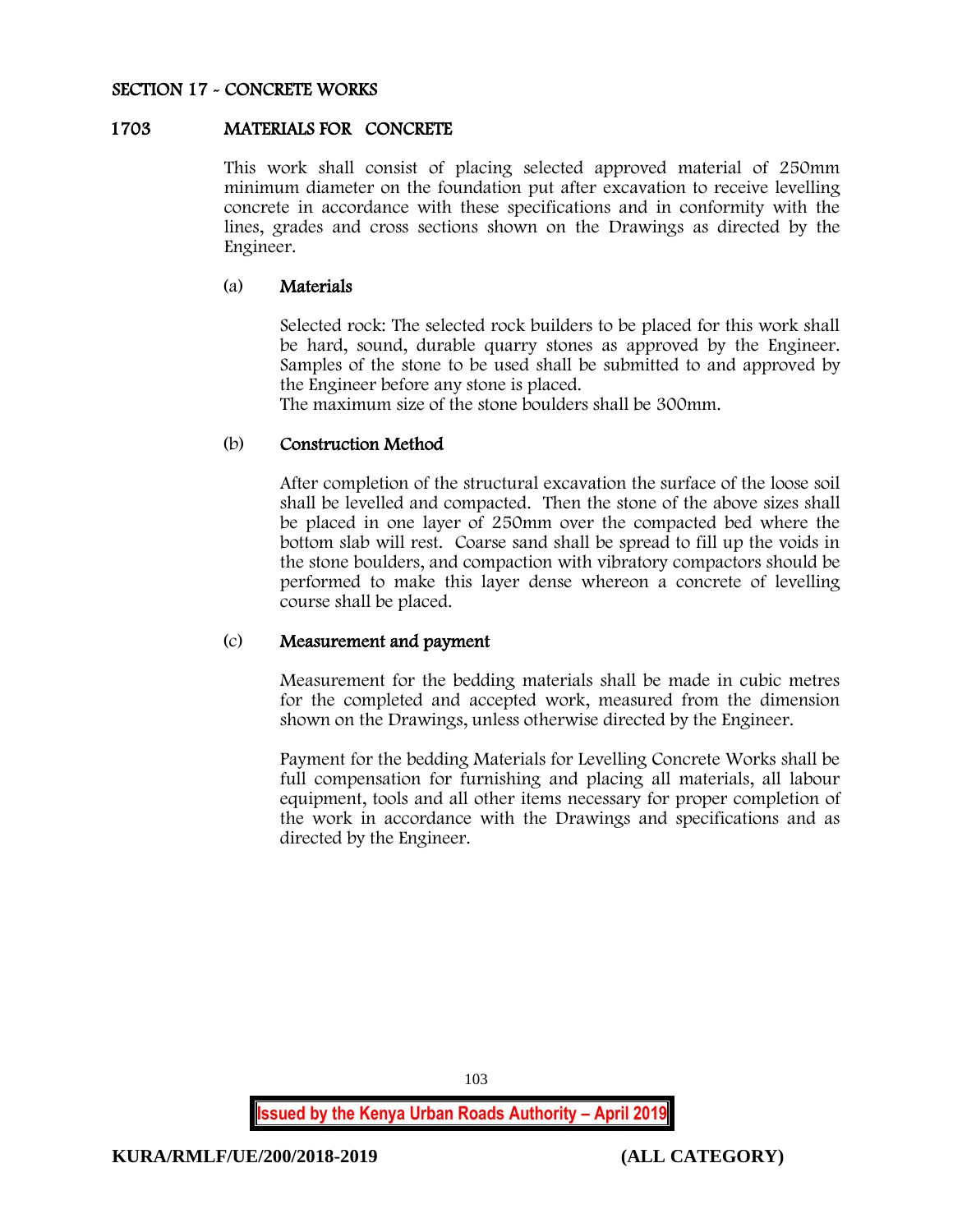### 1703(A) LEVELLING CONCRETE (CLASS 15/20) FOR BOTTOM SLAB INCLUSIVE OF COST OF FORM WORKS

This work shall consist of placing and levelling lean concrete class 15/20 over the prepared bed of stone boulders in the foundation for bottom slab and wingwalls in accordance with these specifications and which conformity with the lines, grades, thickness and typical cross-sections shown on the drawings unless otherwise directed by the Engineer.

# (a) Materials for Levelling Concrete

Requirement for the concrete class 15/20 is specified as follows:- Design compressive strength (28) days :  $15N/mm^2$ Maximum size of coarse aggregate : 20mm Maximum cement content  $: 300 \text{ kg/m}^3$ . Maximum water/cement ration of 50% with slump of 80mm.

## (b) Construction Method

The bed of stone boulders upon which the levelling concrete will be placed shall be smooth, compacted and true to the grades and crosssection shall be set to the required lines and grades.

## 36.2 (c) Measurement and payment

Measurement for levelling concrete (class 15/20) shall be made in cubic metres completed and accepted levelling concrete work measured in place which is done in accordance with the Drawings and the Specifications.

Payment for this work shall be the full compensation for furnishing and placing all materials, labour, equipment and tools, and other incidentals to Specifications and as directed by the Engineer.

Pay item No. 17/02 Levelling Concrete Works (Class 15/20) for Box Culvert and wingwalls inclusive of Cost of Form works.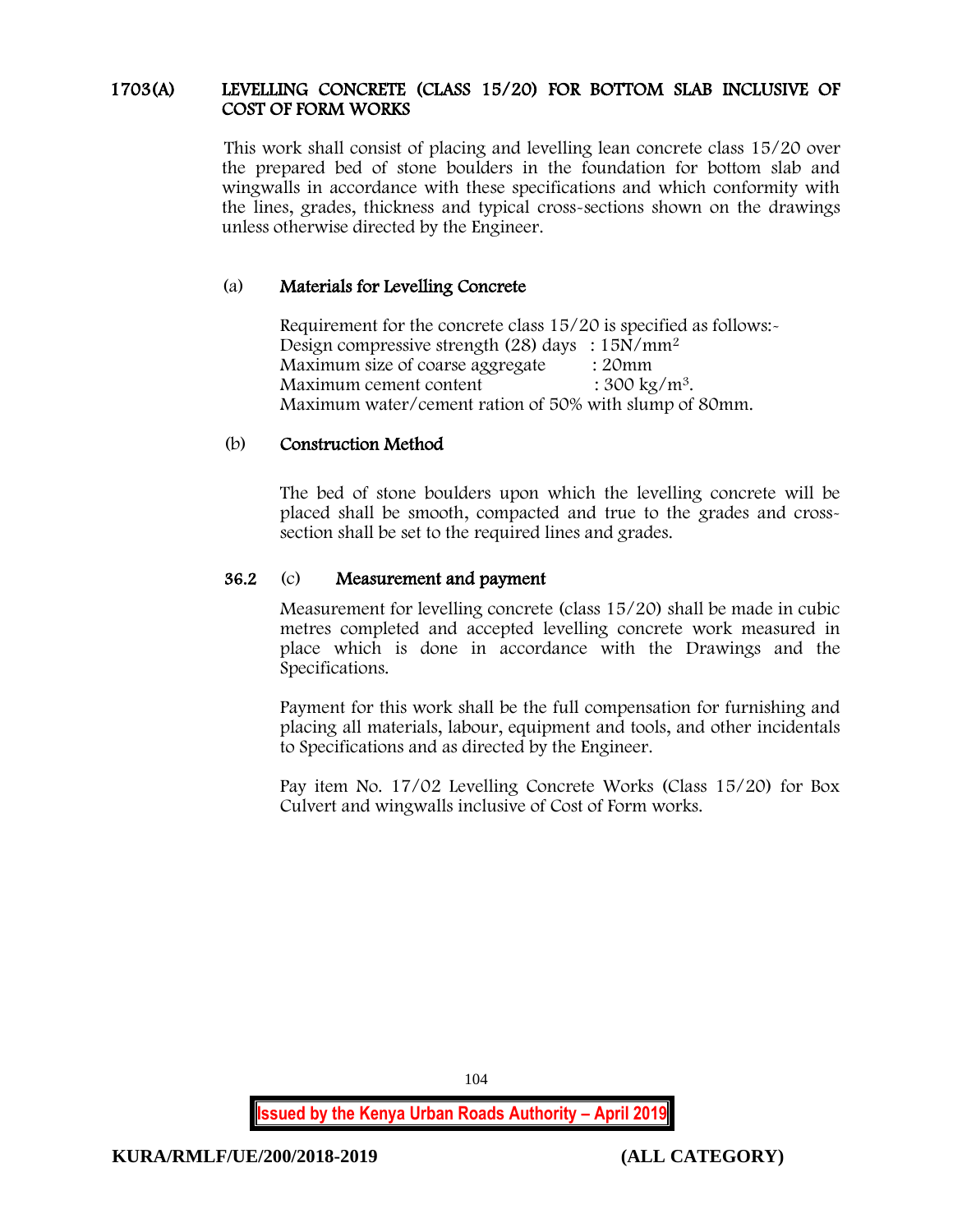# 1703 (C) FORMWORK FOR CULVERT WALLS

This work shall consist of all temporary moulds for forming the concrete for culvert walls and slabs together with all temporary construction required for their support. Unless otherwise directed by the Engineer all formworks shall be removed on completion of the walls and slabs.

## (a) Materials

Forms shall be made of wood or metal and shall conform to the shape, lines and dimensions shown on the Drawings.

All timber shall be free from holes, loose material, knots, cracks, splits and warps or other defects affecting the strength or appearance of the finished structure.

Release Agents – Release agents shall be either neat oils containing a surface activating agent, cream emulsions, or chemical agents to be approved by the Engineer.

## (b) Construction Method

## (i) Formworks

Formworks shall be designed to carry the maximum loads that may be imposed, and so be rigidly constructed as to prevent deformation due to load, drying and wetting, vibration and other causes. After forms have been set in correct location, they shall be inspected and approved by the Engineer before the concrete is placed.

If requested, the contractor shall submit to the Engineer working drawings of the forms and also, if requested, calculations to certify the rigidity of the forms.

**Issued by the Kenya Urban Roads Authority – April 2019**

105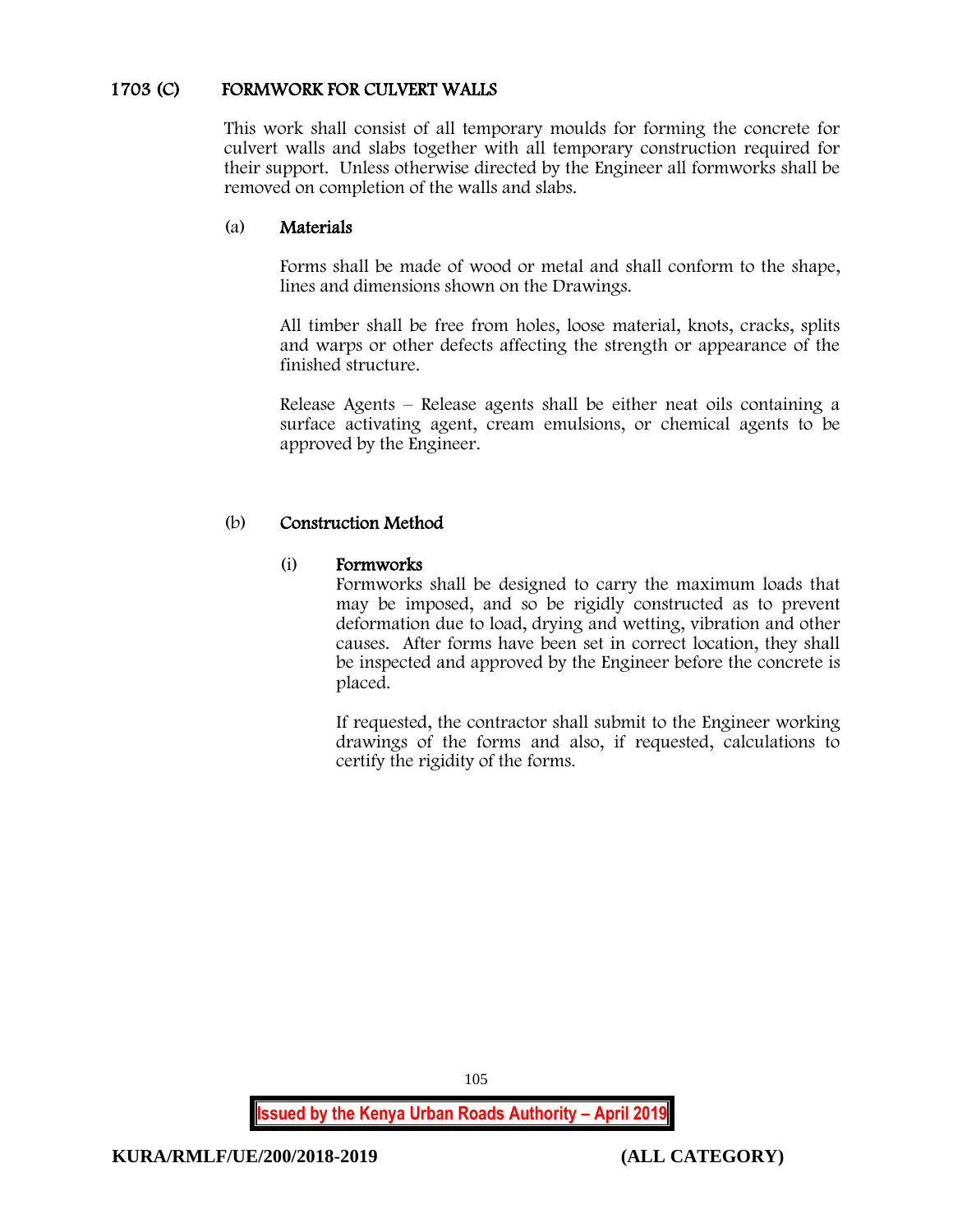### 1703(D) CONCRETE WORKS (CLASS 25/20) OF CULVERT WALLS AND SLABS

This work shall consist of furnishing, mixing, delivering and placing of the concrete for the construction of culvert walls and slabs, in accordance with these Specifications and in conformity with the requirements shown on the Drawings.

Concrete class 25/20 shall be used for Culvert walls and slabs.

#### (a) Concrete Materials

(i) Cement: Cement shall be of Portland type and shall conform to the requirements of BS 12 or equivalent.

The contractor shall select only one type or brand of cement or others. Changing of type or brand of cement will not be permitted without a new mix design approved by the Engineer. All cement is subject to the Engineer's approval; however, approval of cement by the Engineer shall not relieve the Contractor of the responsibility to furnish concrete of the specified compressive strength.

Conveyance of cement by jute bags shall not be permitted. Storage in the Contractor's silo or storehouse shall not exceed more than two (2) months, and age of cement after manufacture at mill shall not exceed more than four (4) months. The Contractor shall submit to the Engineer for his approval the result of quality certificate prepared by the manufacturer.

Whenever it is found out that cement have been stored too long, moist, or caked, the cement shall be rejected and removed from the project.

## (b) Aggregates

Fine and coarse aggregates must be clean, hard, strong and durable, and free from absorbed chemicals, clay coating, or materials in amounts that could affect hydration, bonding, strength and durability of concrete. Grading of aggregates shall conform to the following requirements:

| (i) | Grading of Fine Aggregates |  |
|-----|----------------------------|--|
|     |                            |  |

| <b>Sieve Size</b> | <b>Percentage by Weight Passing</b> |
|-------------------|-------------------------------------|
| 10<br>mm          | 100                                 |
| 5<br>mm           | 89-100                              |
| $2.5$ mm          | $60 - 100$                          |
| $1.2 \cdot mm$    | $30 - 100$                          |
| 0.6 mm            | $15 - 54$                           |
| 0.3<br>mm         | $5 - 40$                            |
| 0.15 mm           | $0 - 15$                            |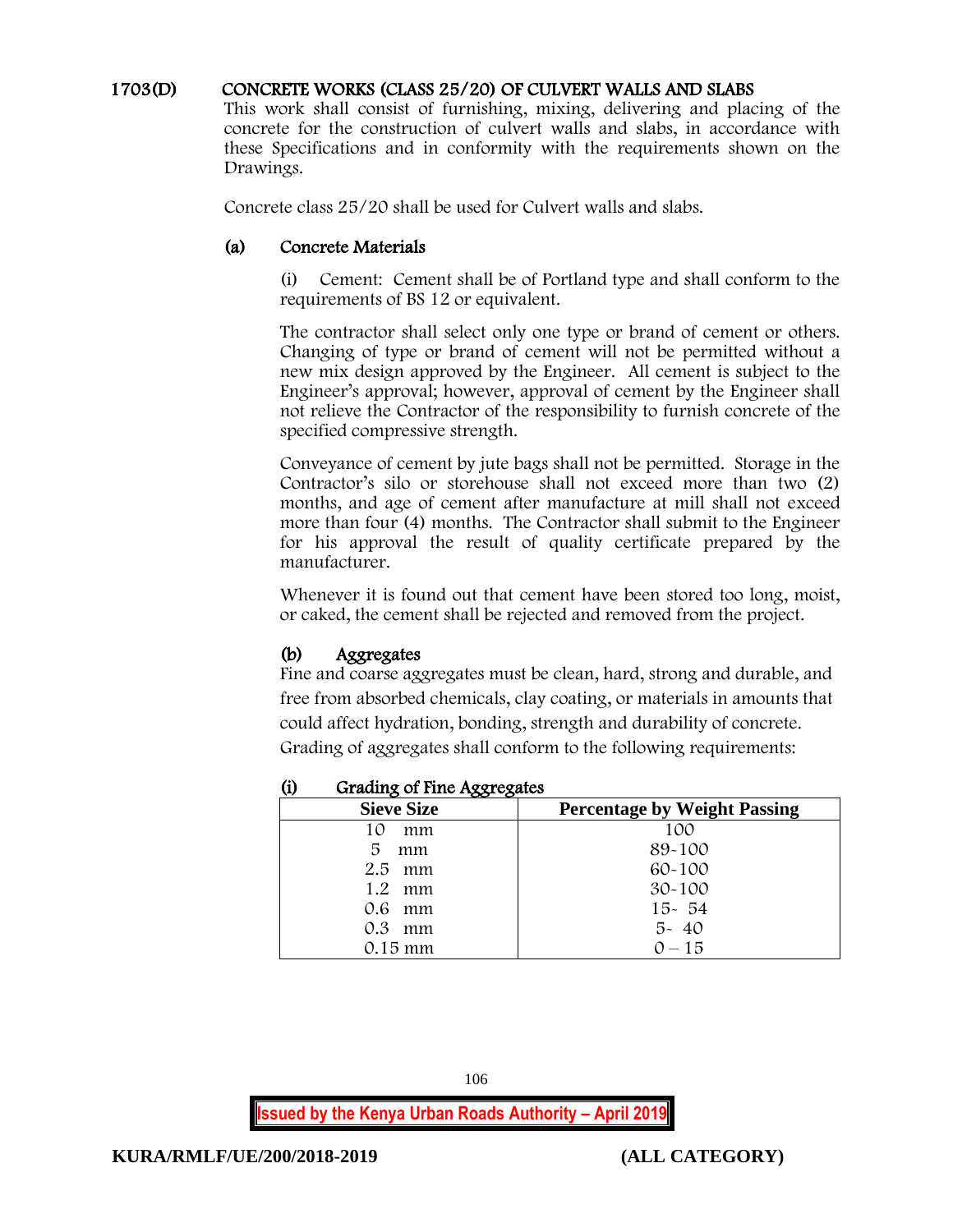## (ii) Grading of Coarse Aggregates

| Size<br>Οf<br>Coarse | weight    |    | .  | Amounts finer than each standard sieve percentage by |     |           |          |
|----------------------|-----------|----|----|------------------------------------------------------|-----|-----------|----------|
| Aggregate            | 40<br>2.5 | 30 | 25 | 20                                                   | 1 ឆ |           | 局        |
|                      | 100       |    |    | $90 - 100$                                           |     | $30 - 69$ | $0 - 10$ |

Other requirements for aggregates are as follows:

## (iii) Fine Aggregates

Fitness Modulus, AASHTO  $M-6$  :  $2.3-3.1$ Sodium Sulphate Soundness, AASHTO T104: Max. 10% loss Content of Friable Particles AASHTO 112 : Max 1% by weight<br>
Sand Equivalent, AASHTO T176 : Min. 75 Sand Equivalent, AASHTO T176

# (iv) Coarse Aggregate

| Abrasion, AASGTO T96                             | : Max. $405$ loss      |
|--------------------------------------------------|------------------------|
| Soft Fragment and shale, AASHTO M80              | : Max. $5\%$ by weight |
| Thin and elongated Pieces, AASHTO M80 : Max. 15% |                        |

# (v) Water

All sources of water to be used with cement shall be approved by

the Engineer. Water shall be free from injurious quantities of oil,

alkali, vegetable matter and salt as determined by the Engineer.

## (vi) Admixture

Only admixture, which have been tested and approved in the site laboratory through trial mixing for design proportion shall be used. Before selection of admixture, the Contractor shall submit to the Engineer the specific information or guarantees prepared by the admixture supplier.

The contractor shall not exclude the admixture from concrete proportions.

# Concrete class 20/20

Concrete class 25/20 shall be used for culvert walls and slabs. The requirements of Concrete class 25/20 are provided as follows unless otherwise the Engineer will designate any alteration.

Design compressive strength  $(28 \text{ days})$  :  $25N/mm^2$ Maximum size of coarse aggregates : 20mm Maximum water/cement ratio of 45% with slump of 80mm

107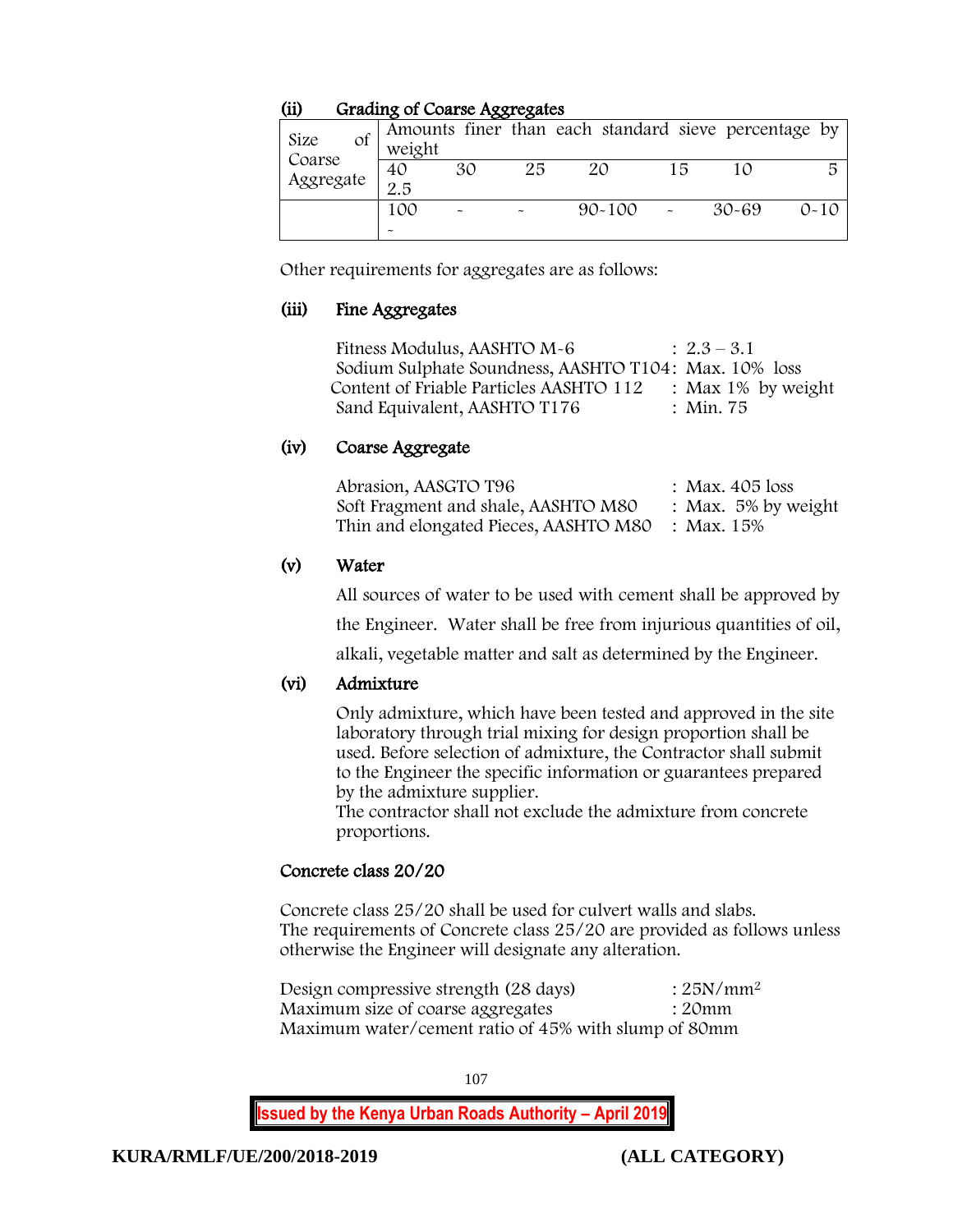# (d) Proportioning Concrete

The Contractor shall consult with the Engineer as to mix proportions at least thirty (30) days prior to beginning the concrete work. The actual mix proportions of cement, aggregates, water and admixture shall be determined by the Contractor under supervision of the Engineer in the site laboratory.

The Contractor shall prepare the design proportions which has 120% of the strength requirement specified for the designated class of concrete.

No class of concrete shall be prepared or placed until its job-mix proportions have been approved by the Engineer.

# (e) Concrete Work

# (ii) Batching

Batching shall be done by weight with accuracy of:

| Cement              | : $\frac{1}{2}$ percent |
|---------------------|-------------------------|
| Aggregate           | : $\frac{1}{2}$ percent |
| Water and Admixture | : 1 percent.            |

Equipment should be capable of measuring quantities within these tolerances for the smartest batch regularly used, as well as for larger batches.

The accuracy of batching equipment should be checked every month in the presence of the Engineer and adjusted when necessary.

# (iii) Mixing and delivery

Slump of mixed concrete shall be checked and approved at an accuracy of +25mm against designated slump in these specifications.

# (iv) Concrete in hot weather

No concrete shall be placed when the ambient air temperature is expected to exceed thirty three degrees celsius (330c) during placement operations).

# (v) Concreting at night

No concrete shall be mixed, placed or finished when natural light is insufficient, unless an adequate approved artificial lighting system is operated; such night work is subject to approval by the engineer.

108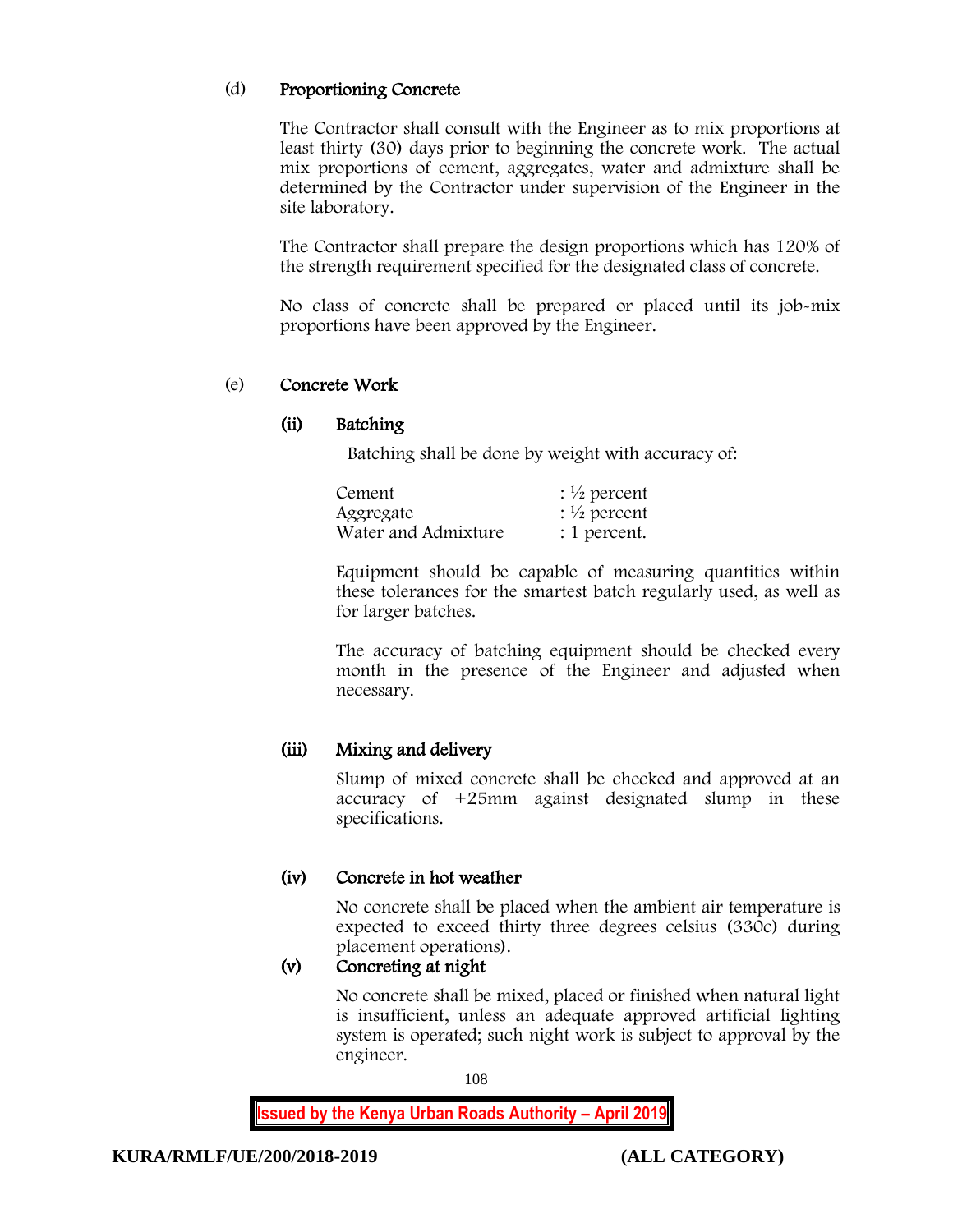# (vi) Placing

In preparation of the placing of concrete, the interior space of forms shall be cleaned and approved by the engineer prior to placing concrete. All temporary members except tie bars to support forms shall be removed entirely from the forms and not buried in the concrete. The use of open and vertical chute shall not be permitted unless otherwise directed by the engineer.

The Contractor shall provide a sufficient number of vibrators to properly compact each batch immediately after it is placed in the forms.

# (f) Measurement and Payment

Measurements for the Concrete Works Class 20/20 of culvert walls and slabs shall be made in cubic metres for the walls and slabs actually constructed, measured from their dimensions shown on the Drawings. Payment for the Concrete Works (Class 20/20) of culvert walls and slabs shall be the full compensation for furnishing all materials of the concrete mixing, delivering, placing and curing the concrete, equipment and tools, labour and other incidental necessary for the completion of the work in accordance with the Drawings and these Specifications and as directed by the Engineer.

**Issued by the Kenya Urban Roads Authority – April 2019**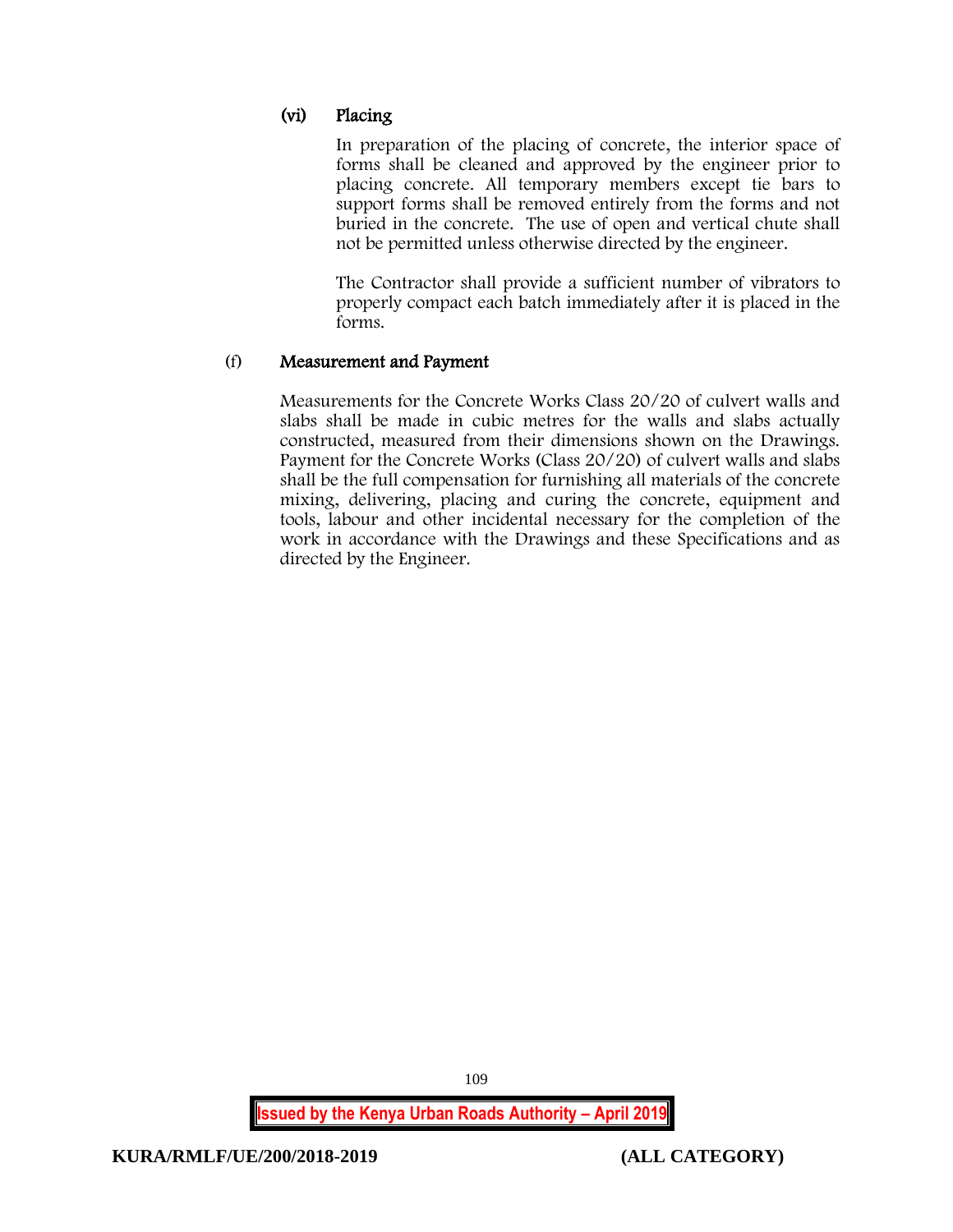#### SECTION 20 - ROAD FURNITURE

#### 2001 ROAD RESERVE BOUNDARY POSTS

Road reserve boundary posts shall be provided as directed by the Engineer and in compliance with Standard Specification clause 2001. They shall be placed at 50m. intervals along the boundary of the road reserve.

#### 2003 EDGE MARKER POST

Edge marker post shall be provided as directed by the Engineer and in compliance with Standard Specification clause clause 2003

#### 2004 PERMANENT ROAD SIGNS

Permanent Road Signs shall be provided as directed by the Engineer and in compliance with the requirements of the "Manual for Traffic Signs in Kenya" Part II and standard Specification clause 2004.

#### 2004B EXISTING ROAD SIGNS

Where directed by the Engineer, the Contractor shall take down road signs including all posts, nuts, bolts and fittings, and remove and dispose of the concrete foundation and backfill the post holes. The signs shall be stored as directed by the Engineer.

Measurement and payment for taking down road signs shall be made by the number of signs of any type and size taken down, cleaned and stored as directed.

#### 2005 ROAD MARKING

Paint for road marking shall be internally reflectorised hot applied thermoplastic material in accordance with Clause 219 of the Standard Specification.

The rates inserted in the Bills of Quantities for road marking shall include for prior application of approved tack coat.

## 2005A RAISED PAVEMENT MARKERS – ROAD STUDS

#### **MATERIAL**

Road studs are moulded of acrylonitrile butadiene styrene (ABS) conforming to ASTM Specification D1788 – 68, class 5-2-2 shell filled with inert, thermosetting compound and filler. The lens portion of the marker of the marker is of optical menthly methacrylic.

#### **CONSTRUCTION**

The road studs shall be constructed of high impact ABS containing a multi-biconvex glass lens reflector system. It shall be of monolithic construction, and not less than 98.5. m<sup>2</sup>. The height of the marker shall not exceed 17mm and the underside shall contain a non-honeycomb base (flat).

110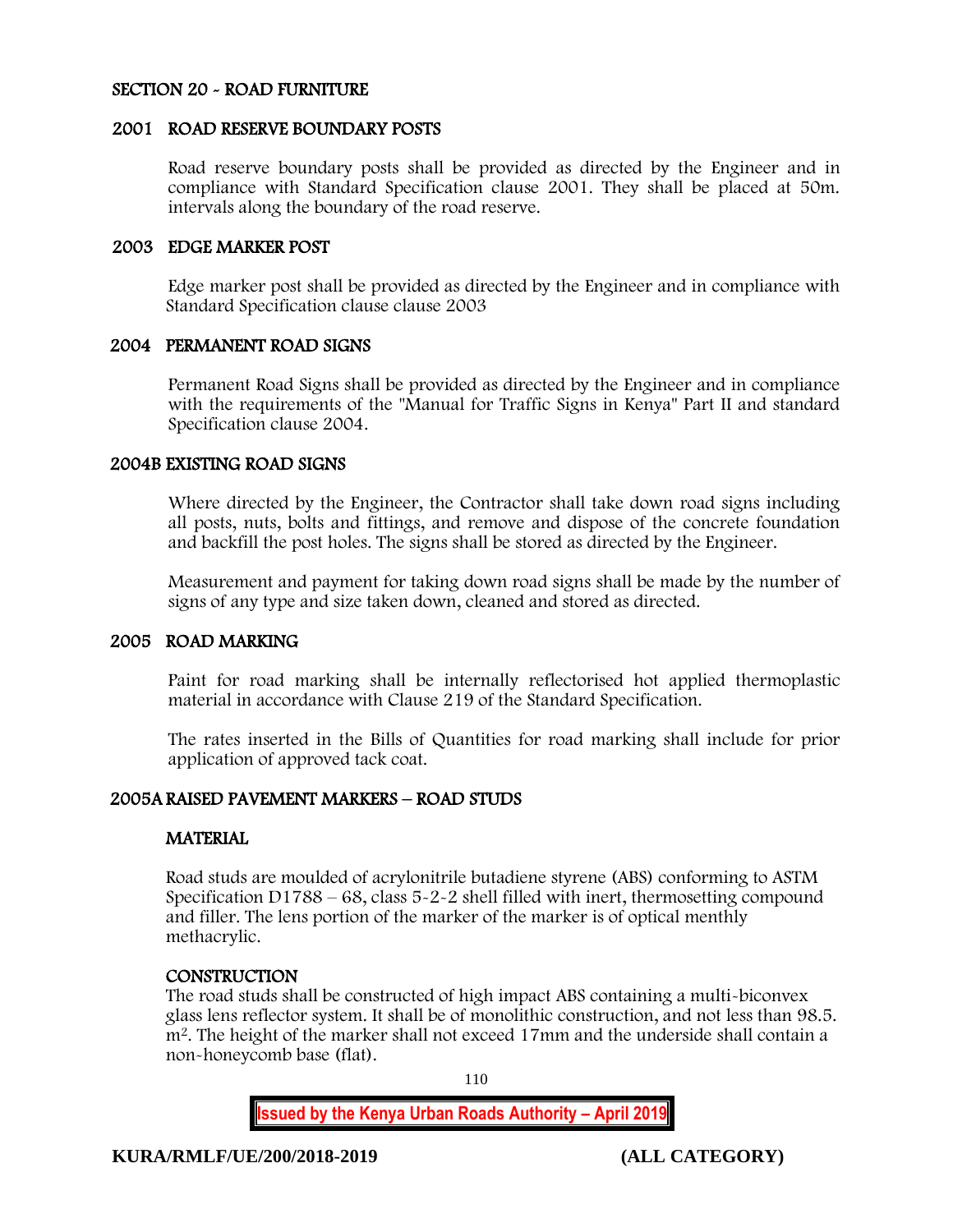## REQUIREMENTS

The markers shall conform to the following requirements

#### Colour

Shall be white, yellow or red as specified and the Retro – reflectance values should conform to the testing procedures of ASTME 809.

#### Impact Resistance

The market shall not crack or break when tested using a 1000-gram weight from a height of 1 metre. (ASTM D 2444) or BS 3900 Part E3.

## Resistance to Water Penetration

Shall not have water penetration behind the lens after submerged in a water bath at 70 + 50 oF for 10 minutes. And it should still meet the reflectance Requirement. BS 998.

## Heat Resistance

Shall comply with the initial brightness as per BS 873 Part IV of 1978

# Night Visibility

The marker shall be bright as per BS 873 Part IV of 1978

#### Compression Resistance

There shall be no cracking sound at a pressure lower than 25 tones as per BS 873 Part IV of 1978.

#### Corrosion Resistance

After immersing a sample of Road stud in a solution containing 30g/1 of sodium chloride for 30 days, there shall not be any signs of corrosion -(BS998).

NOTE: These markers are intended for application directly to pavement surfaces and are compatible with raised pavement makers. These adhesives should be of high quality and tested for conformance to customer requirements.

#### ADHESIVES

They shall be of Resin Type–Epoxy of 2 different components part 1 and 2 i.e Adhesive and Reactor without any volatile solvents in both.

| Pot life:             | not less than 20 minutes at 20 $\rm{^{\circ}C}$ |
|-----------------------|-------------------------------------------------|
| Rotational cure time: | between 20 and 30 minutes at 20 $\degree$ C     |
| Hard cure:            | Between 40 and 60 minutes at 20 $\degree$ C     |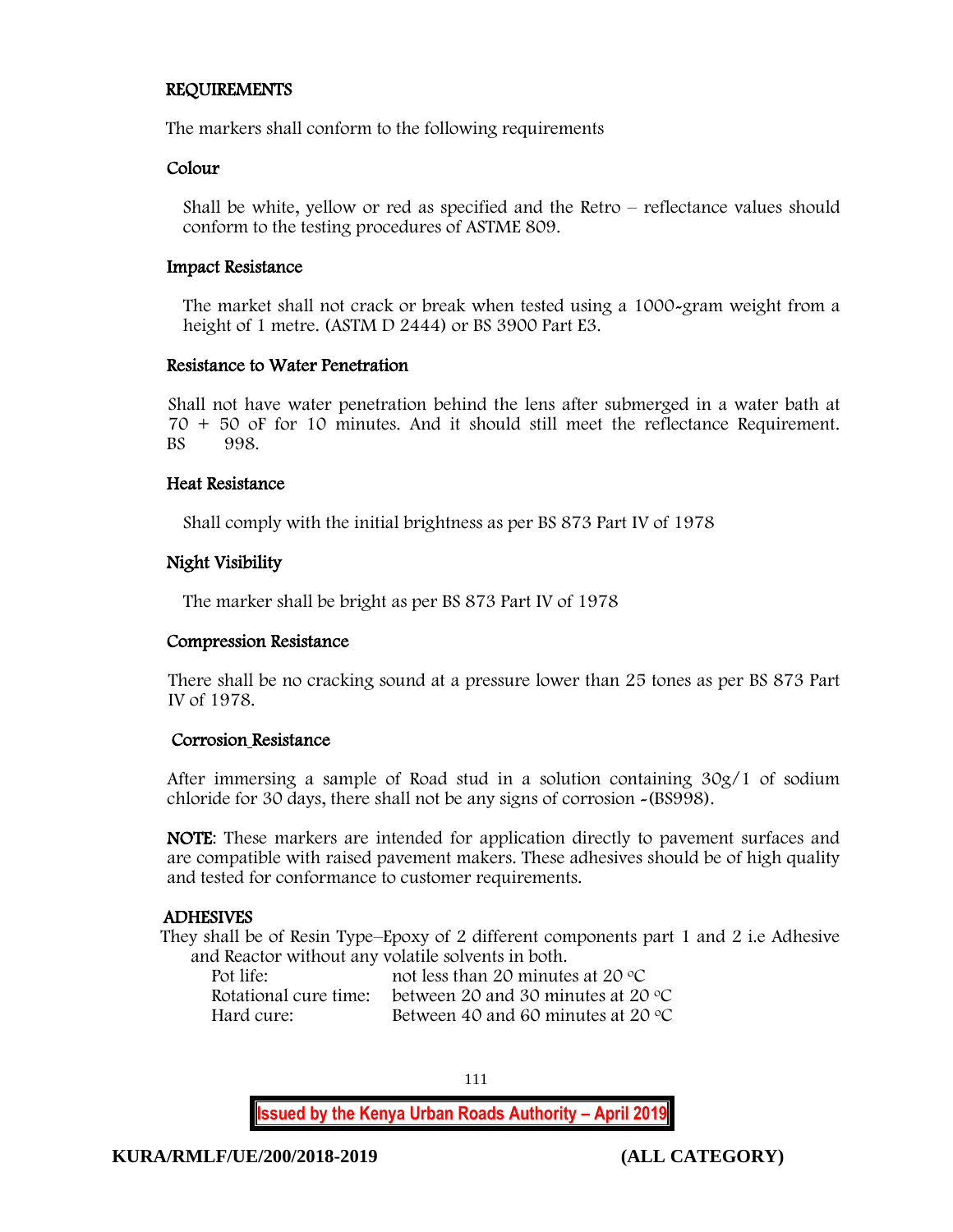# APPLICATION INSTRUCTION

# Preparation of Pavements

Make sure that the road surface is absolutely dry and free of oil and grease.

#### Mixing of Adhesive

Pour component B into the container of component A. Stir mixture by hand with a wooden or metal stick until uniform Grey Tint without a striae is obtained.

## Installation

Pour the mixture on to the underside of the road stud. Then place the road stud firmly on the road surface. Adhesive should stand out for about 5mm to 10 mm over the edges of the stud.

## Protection from the Traffic

Protect studs from traffic for 2 hours until the adhesive has properly hardened. Try by touching the adhesive.

# NUMBER OF STUDS NEEDED FOR LABORATORY TESTS.

In order to approve a particular type of road stud, 4 sample road studs of each colour shall be submitted.

# 2006 GUARDRAILS

Contrary to the Standard Specification, guardrail posts shall be concrete 200 mm diameter set vertically at least 1.2m into the shoulder as directed by the Engineer. Spacer blocks shall also be made of concrete.

Beams for guardrails shall be "Armco Flexbeam" or similar obtained from a manufacturer approved by the Engineer.

#### 2007 KERBS

# a) Vertical Joints

Vertical joints between adjacent Kerbs shall not be greater than 5 mm in width and shall be filled with a mortar consisting of 1:3 cement: sand by volume.

# b) Transition between flush and raised kerbs

The transition between flush and raised kerbs (e.g. at bus bays) shall be termed as ramped kerbs. The transition between flush and raised kerbs shall occur within a length of 2.0 m.

112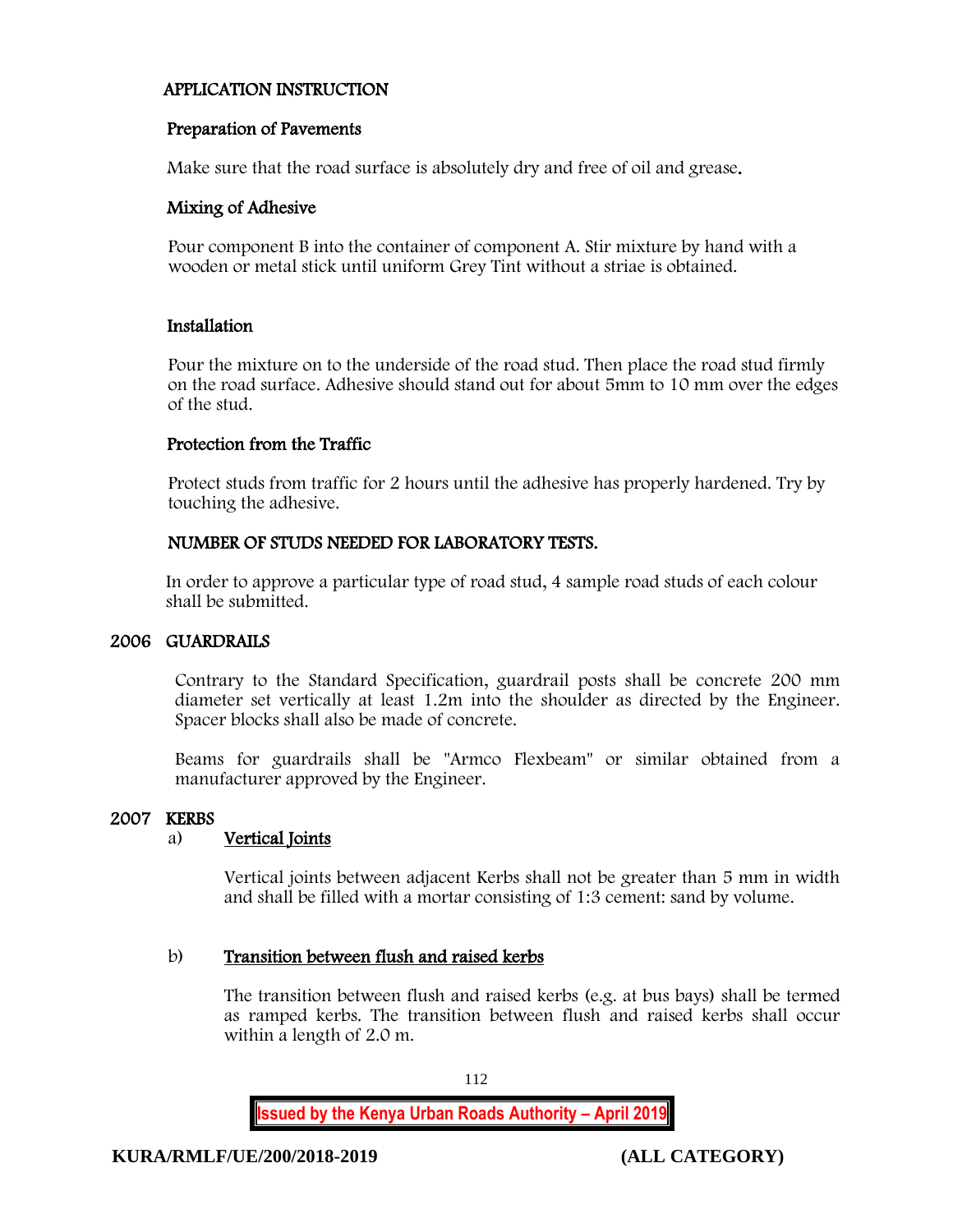# 2008 KILOMETRE MARKER POSTS

Kilometre marker posts shall be provided as directed by the Engineer and in compliance with Standard Specification clause 2008.

## 2009 RUMBLE STRIPS

Where directed by the Engineer, the Contractor shall provide, place, trim, shape and compact to line and level asphalt concrete rumble strips on the finished shoulders. This shall be done to the satisfaction of the Engineer

## 2011 MEASUREMENT AND PAYMENT

#### Road reserve boundary posts

Road reserve boundary posts shall be measured by the number erected

#### Permanent road signs

Permanent road signs shall be measured by the number of each particular size erected.

## Road marking

Road markings in yellow or white material shall be measured in square metres calculated as the plan area painted.

#### Road Studs

Road studs shall be measured by the number of each particular size erected.

#### Guardrail

Guardrail shall be measured by the metre as the length of the guardrail constructed.

# Kerbs

Kerbs shall be measured by the metre as the length of kerb constructed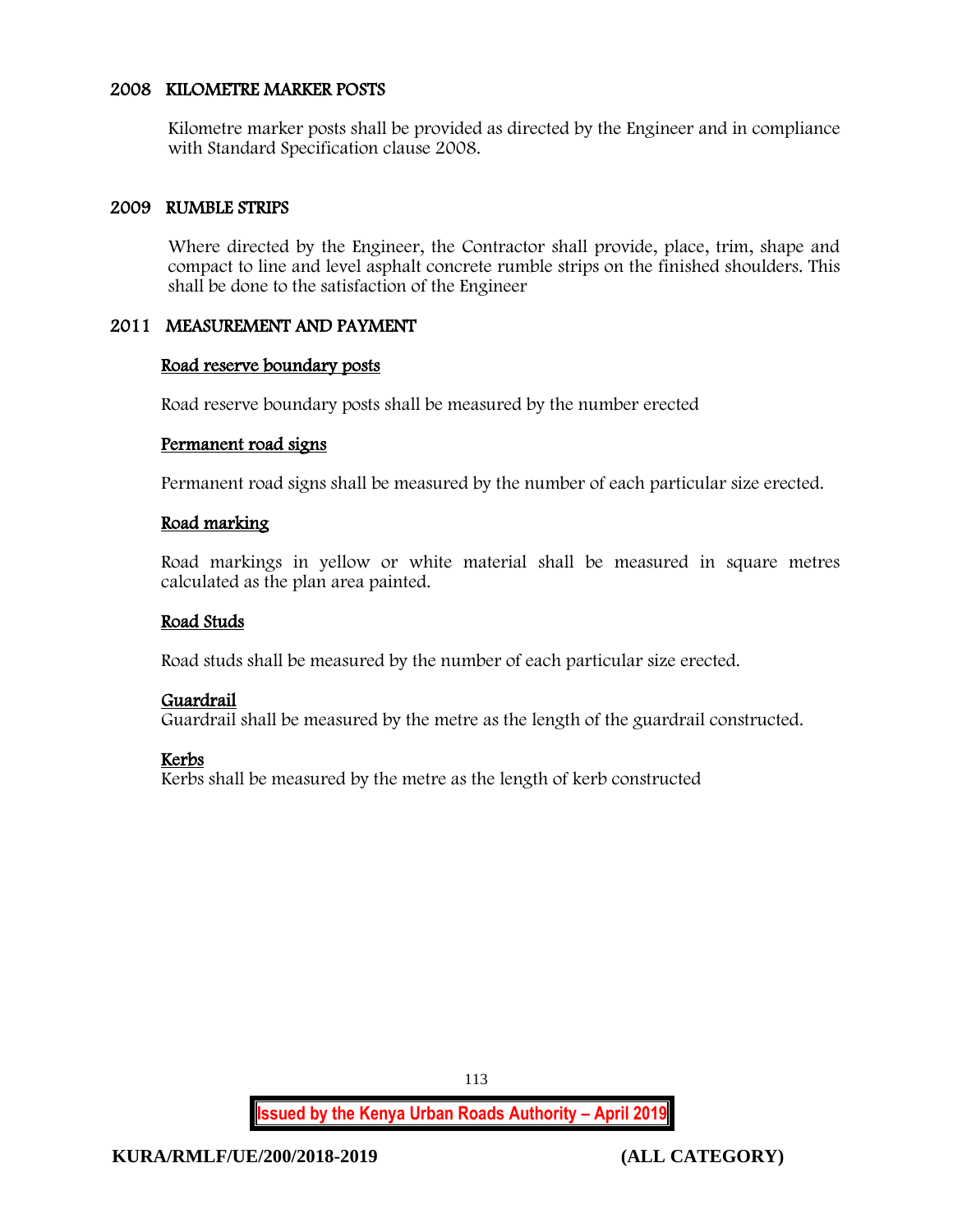#### SECTION 22-DAYWORKS

## 2202 MEASUREMENTS AND PAYMENT

(a) Plant

Where items of major plant listed in the schedule of Day works are specified by type (e.g. Concrete mixer etc.) the power rating if such items of plant are provided by the Contractor shall not be lower than the power ratings of such plant manufactured within the last two years prior to the date of BID. Any item of major plant employed upon Dayworks that has a power rating lower than specified above shall be paid for at rates lower than those in the schedule of Dayworks. The reduction in the rate payable shall be in proportion to the reduction in power rating below that specified above.

# SECTION 23: CONCRETE PAVING BLOCKS

This works shall consist of providing, laying and fixing of concrete paving blocks and concrete paving slabs on a sand base on the driveway and walkways and other areas as directed by the Engineer.

## **a. Concrete Paving Blocks**

The paving blocks shall be of type S of any shape fitting within a 295 mm square coordinating space and a work size thickness of at least 30 mm. The blocks shall confirm to the requirements of BS 6717:Pt. 1:1986 or Kenya standard equivalent.

The laying shall be broken at intervals of 50 m by concrete ribs of class 25 concrete.

The blocks shall be laid on a 40 mm minimum sand base whose specifications are as in section (b) of this specification.

# **b. Sand For Sand Base**

Sand used as bedding for paving blocks and slabs shall be natural sand either pit or river sand. The grading shall conform and be parallel as much as possible to  $KSO2 - 95$  Parts 1 &2: 1984 for zones 1,2 or 3. The other requirements shall be as specified in section 1703 (c ) of Standard Specifications.

#### **c. Measurement and Payment**

Payment for paving blocks and paving slabs shall be by square metre laid. The rate quoted would include the cost of haulage to site of the blocks, slabs and sand, as no extra payment shall be made for haulage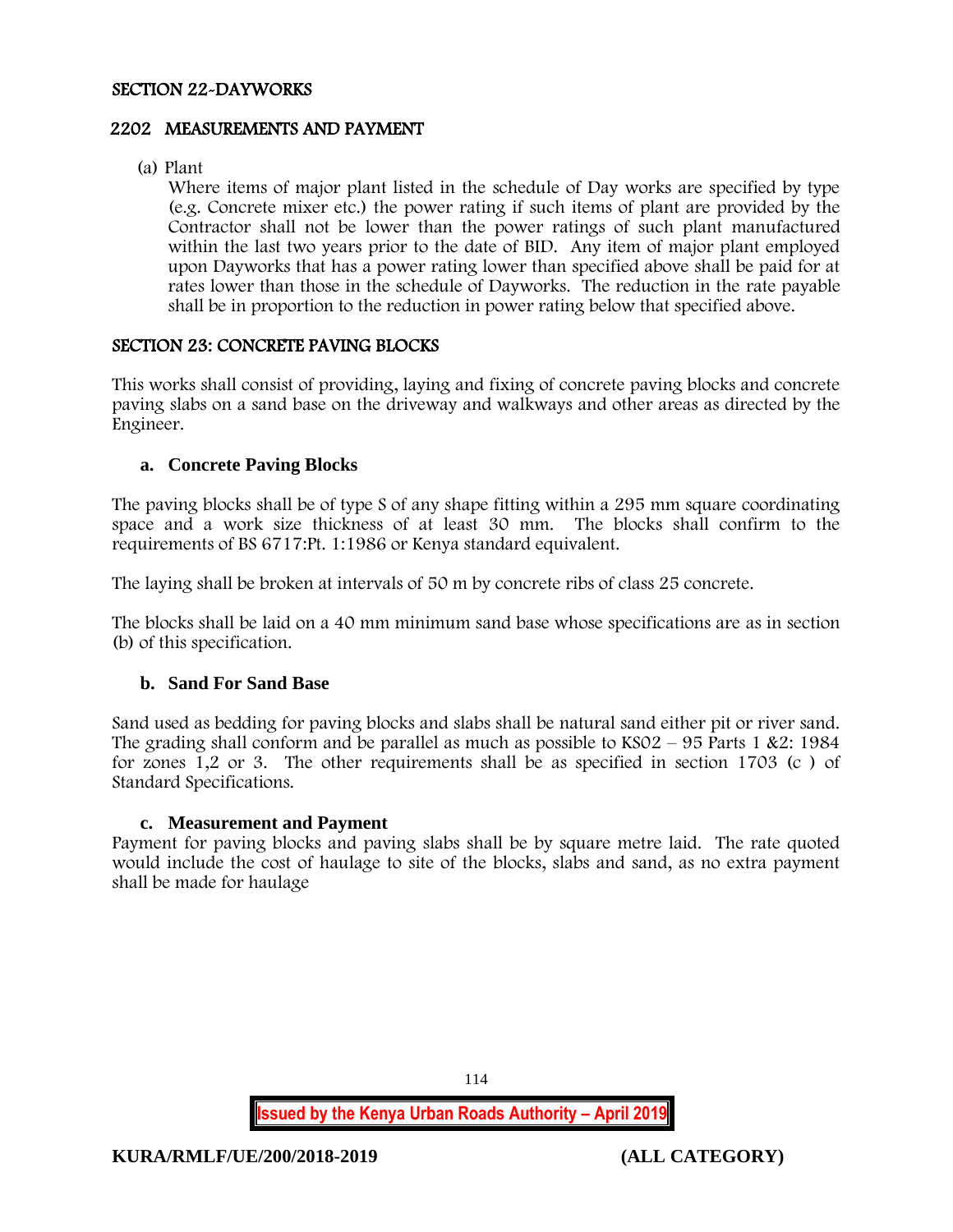# SECTION VI: SUPERVISION AND CONTRACT EVALUATION MANUAL 2012

The Manual refers to the Ministry of Roads 'Supervision and Contract evaluation Manual for Road Maintenance Works 2012.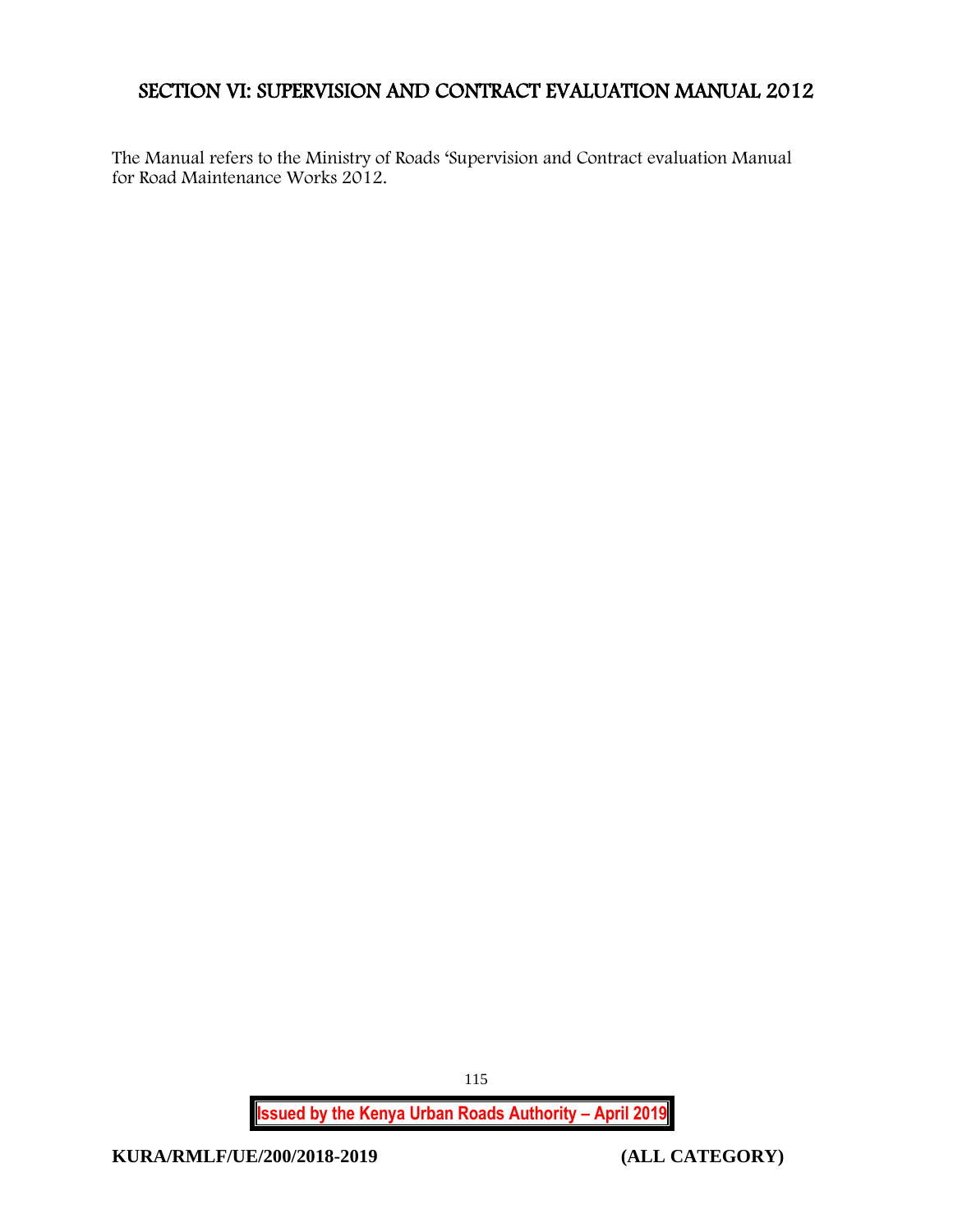# SECTION VII: ROAD MAINTENANCE MANUAL

The Manual refers to the Ministry of Roads 'Road Maintenance Manual, May 2010 Edition'.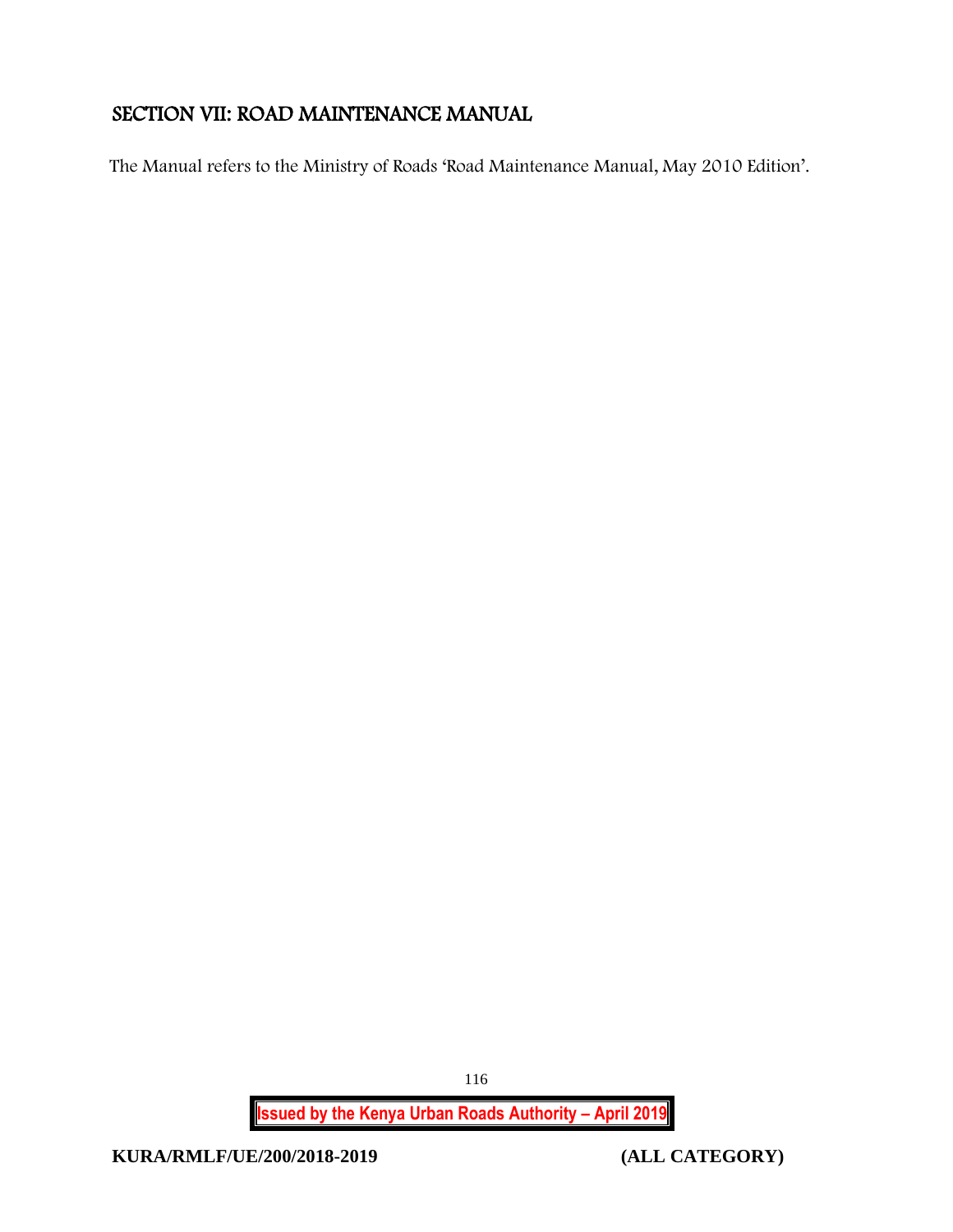# SECTION IX: BILLS OF QUANTITIES

**Issued by the Kenya Urban Roads Authority – April 2019**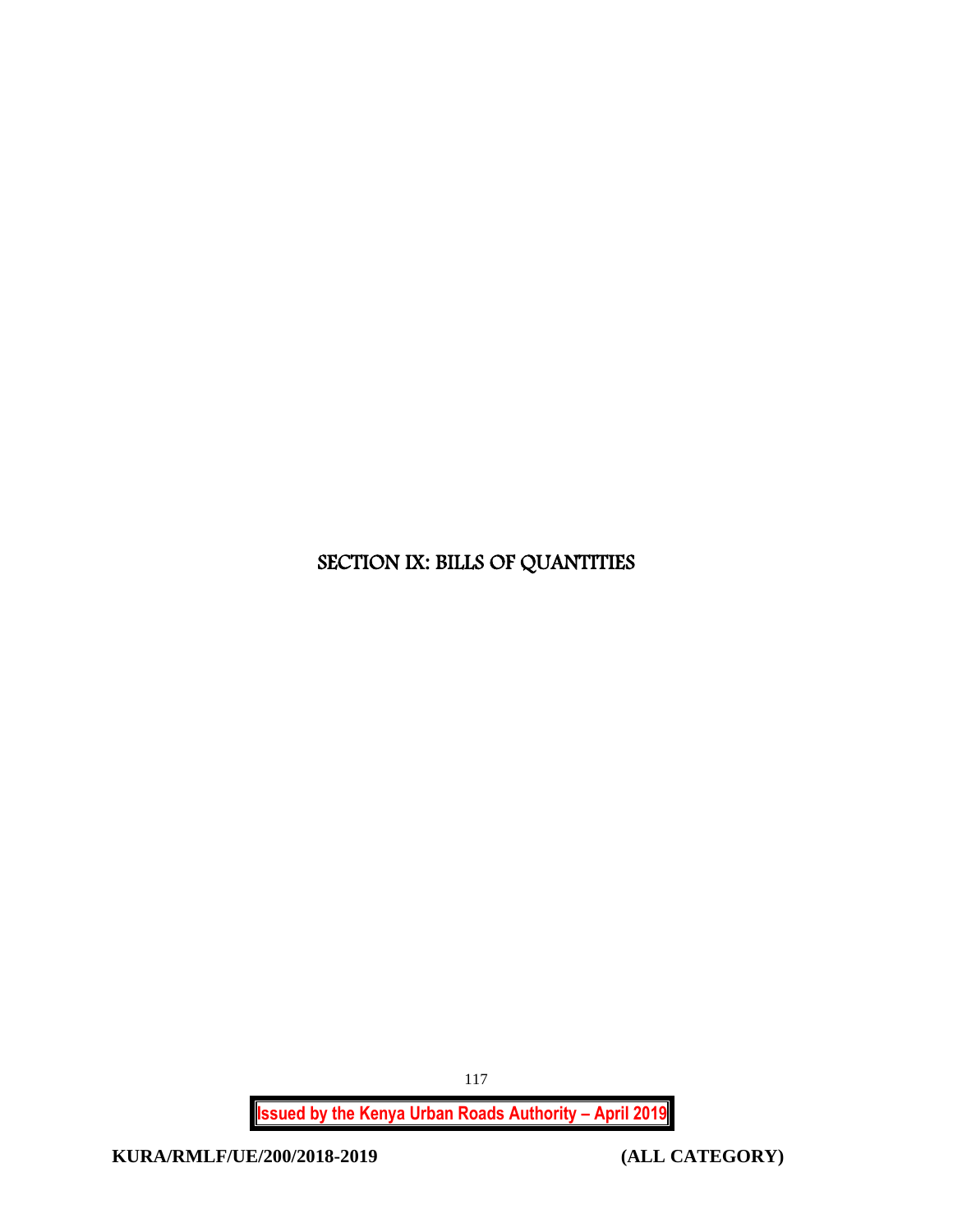## PREAMBLE TO BILL OF QUANTITIES

- 1. The Bills of Quantities forms part of the Contract Documents and are to be read in conjunction with the Instructions to Bidders, Conditions of Contract Parts I and II, Specifications and Drawings.
- 2. The brief description of the items in the Bills of Quantities is purely for the purpose of identification, and in no way modifies or supersedes the detailed descriptions given in the conditions of Contract and Specifications for the full direction and description of work and materials.
- 3. The Quantities set forth in the Bills of Quantities are estimated, representing substantially the work to be carried out, and are given to provide a common basis for bidding and comparing of Bids. There is no guarantee to the Contractor that he will be required to carry out all the quantities of work indicated under any one particular item or group of items in the Bill of Quantities. The basis of payment shall be the Contractor's rates and the quantities of work actually done in fulfilment of his obligation under the Contract.
- 4. The prices and rates inserted in the Bills of Quantities will be used for valuing the work executed, and the Engineer will only measure the whole of the works executed in accordance with this Contract.
- 5. The rates inserted in any road in the tender shall apply to other roads within the same lot upon written instructions to be issued by the Engineer or his representative during execution of works and shall be used only to pay for activities of similar description and nature which may not have been included in the Bills of Quantities for that road.
- 6. A price or rate shall be entered in ink against every item in the Bills of Quantities with the exception of items that already have Provisional sums affixed thereto. The bidders are reminded that no "nil" or "included" rates or "lump-sum" discounts will be accepted. The rates for various items should include discounts if any. Bidders who fail to comply will be disqualified.
- 7. Provisional sums (including Dayworks) in the Bills of Quantities shall be expended in whole or in part at the discretion of the Engineer or his representative.
- 8. Where there are no quantities against the line item especially on dayworks, the bidder shall only fill his rates
- 9. Quantified instructions shall be extracted from the main BOQ for purposes of part implementation of the works and interim measurements/payments shall be based on the quantified instructions read together with the bills of quantities.

The price and rates entered in the Bills of Quantities shall, except insofar as it is otherwise provided under the Contract, include all Constructional plant to be used, labour, insurance, supervision, compliance testing, materials, erection, maintenance of works, overheads and profits, taxes and duties together with all general risks, liabilities and obligations set out or implied in the Contract, transport, electricity and telephones, water, use and replenishment of all consumables, including those required under the contract by the Engineer and his staff.

Errors in the pricing of the Bills of Quantities will be corrected in accordance with Clause (29) of instructions to bidders.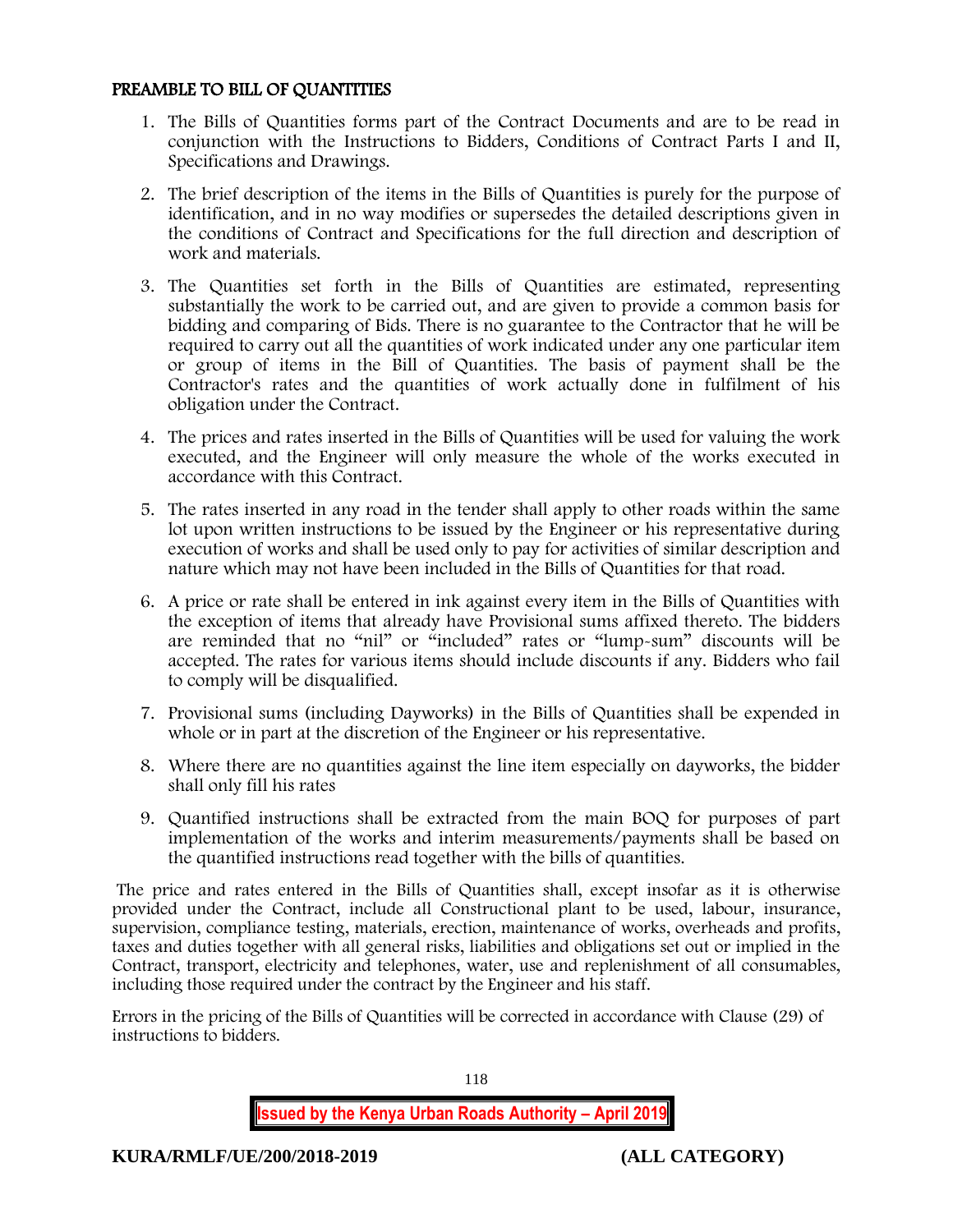# Road Name: ROUTINE MAINTENANCE OF LOT 26 ROADS: ISIOLO COUNTY

| Bill of Quantities ~ HOSPITAL ROAD |                                                                                                                        |                 |                                            |            |            |
|------------------------------------|------------------------------------------------------------------------------------------------------------------------|-----------------|--------------------------------------------|------------|------------|
| Item No.                           | Description                                                                                                            | Amount<br>Kshs. |                                            |            |            |
|                                    | Note: All haulage is to be included in the Contractor's rates and prices.                                              |                 | There is no separate payment for overhaul. |            |            |
| <b>BILL 1</b>                      | PRELIMINARY AND ADMINISTRATION OVERHEADS                                                                               |                 |                                            |            |            |
|                                    | Note: All haulage is to be included in the Contractor's rates and prices.<br>There is no separate payment for overhaul |                 |                                            |            |            |
| 01-50-017                          | Allow for survey works                                                                                                 | <b>ITEM</b>     | <b>KSHS</b>                                | 100,000.00 | 100,000.00 |
| 01-80-030                          | Allow for attendance to the<br>RE, s supervisory staff<br>including overtime                                           | PC              | $\mathbf{1}$                               | 400,000.00 | 400,000.00 |
| 01-80-031                          | Include percentage on item<br>01-80-030 for contractors<br>overhead and profit                                         | $\%$            | 400,000.00                                 |            |            |
| 01-80-010                          | Allow a prime cost sum for<br>material testing as directed<br>by the Engineer                                          | <b>ITEM</b>     | $\mathbf{1}$                               | 100,000.00 | 100,000.00 |
| $01 - 80 - 011$                    | Extra over item 01-80-010<br>for contractors overheads<br>and profits                                                  | $\%$            | 100,000.00                                 |            |            |
|                                    | Total Carried Forward to Summary:                                                                                      |                 |                                            |            |            |
|                                    |                                                                                                                        |                 |                                            |            |            |
| <b>BILL 4</b>                      | <b>SITE CLEARANCE</b>                                                                                                  |                 |                                            |            |            |
|                                    | 04-50-004   Light bush clearing                                                                                        | M <sup>2</sup>  | 5200                                       |            |            |
|                                    | Total Carried Forward to Summary:                                                                                      |                 |                                            |            |            |

119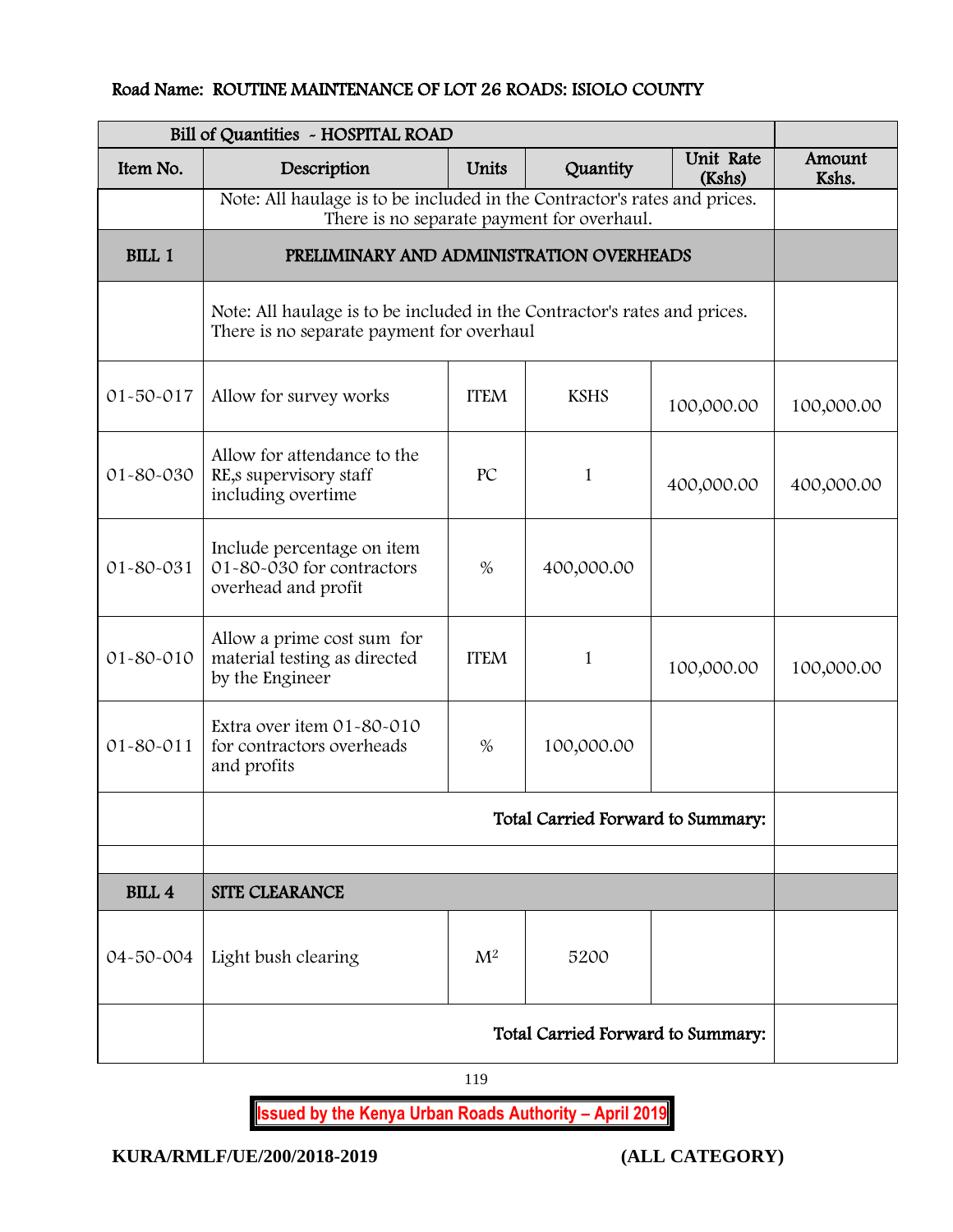| <b>BILL 8</b>  | <b>CULVERT AND DRAINAGE WORKS</b>                                                                   |                |               |  |  |
|----------------|-----------------------------------------------------------------------------------------------------|----------------|---------------|--|--|
| 08-50-006      | Drain cleaning                                                                                      | M              | 2600          |  |  |
| 08-60-008      | Culvert Cleaning-<br>Fully blocked - 600mm                                                          | M              | 20            |  |  |
| 08-60-025      | Culvert installation 600mm<br>with surround                                                         | M              | 55            |  |  |
| 08-60-037      | A142 Fabric mesh                                                                                    | $\mathbf{M}^2$ | 123           |  |  |
| 08-70-000      | Scour checks                                                                                        | $\mathrm{M}^3$ | $\mathcal{O}$ |  |  |
| 08-80-002      | Gabion installation works                                                                           | M <sup>2</sup> | $\mathcal{O}$ |  |  |
| 08-80-003      | Rock fill to gabions                                                                                | $M^3$          | $\mathcal{O}$ |  |  |
| 08-90-009      | Provide and place class<br>25/20 concrete as instructed<br>by the Engineer.                         | $M^3$          | 27            |  |  |
|                | Total Carried Forward to Summary:                                                                   |                |               |  |  |
| <b>BILL 10</b> | <b>GRADING AND GRAVELLING WORKS</b>                                                                 |                |               |  |  |
|                |                                                                                                     |                |               |  |  |
| 10-50-003      | Light grading as instructed<br>by the Engineer.                                                     | $\mathrm{M}^2$ | 10400         |  |  |
|                | Total Carried Forward to Summary:                                                                   |                |               |  |  |
| <b>BILL 12</b> | NATURAL MATERIAL BASES AND SUBBASESS                                                                |                |               |  |  |
| 12-50-003      | Provide, spread, water and<br>compact natural gravel to<br>specified thickness at 95%<br><b>MDD</b> | $\mathrm{M}^3$ | 1300          |  |  |
|                | Total Carried Forward to Summary:                                                                   |                |               |  |  |

120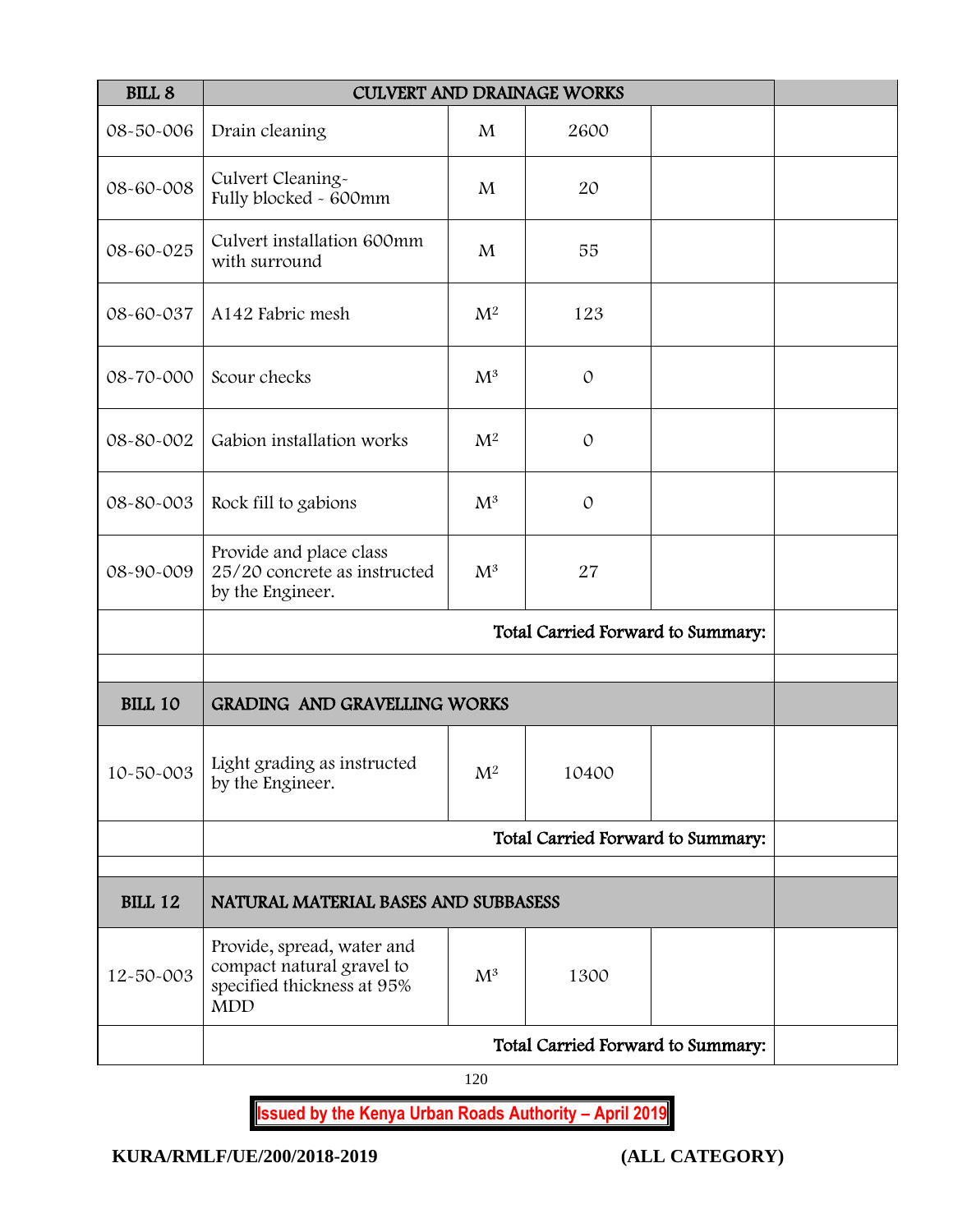| <b>BILL 17</b> | <b>CONCRETE WORKS</b>                                                                                                                                       |                |   |  |  |
|----------------|-------------------------------------------------------------------------------------------------------------------------------------------------------------|----------------|---|--|--|
| 17-60-001      | Provide and place class<br>15/20 concrete for blinding                                                                                                      | $\mathrm{M}^3$ | 2 |  |  |
|                | Total Carried Forward to Summary:                                                                                                                           |                |   |  |  |
|                |                                                                                                                                                             |                |   |  |  |
| <b>BILL 25</b> | <b>CROSS CUTTING ISSUES</b>                                                                                                                                 |                |   |  |  |
| 25-01-001      | Collect, erect, brand and<br>maintain publicity signs and<br>return to the employer upon<br>expiry of the contract period<br>as instructed by the Engineer. | No.            |   |  |  |
|                | Total Carried Forward to Summary:                                                                                                                           |                |   |  |  |

| Bill of Quantities - LOT 26 HOSPITAL ROAD |                                             |                |  |  |
|-------------------------------------------|---------------------------------------------|----------------|--|--|
| BILL NO.                                  | Item Description                            | Amount (Kshs.) |  |  |
| 1                                         | PRELIMINARY AND ADMINISTRATION OVERHEADS    |                |  |  |
| $\overline{4}$                            | <b>SITE CLEARANCE</b>                       |                |  |  |
| 8                                         | <b>CULVERTS AND DRAINAGE WORKS</b>          |                |  |  |
| 10                                        | GRADING AND GRAVELLING WORKS                |                |  |  |
| 12                                        | NATURAL MATERIAL BASES AND SUB-BASE         |                |  |  |
| 17                                        | <b>CONCRETE WORKS</b>                       |                |  |  |
| 25                                        | CROSSS CUTTING ISSUES                       |                |  |  |
|                                           | Sub-total 1                                 |                |  |  |
|                                           | Add VAT @ 16 %                              |                |  |  |
|                                           | Total Carried to page on the Form of Tender |                |  |  |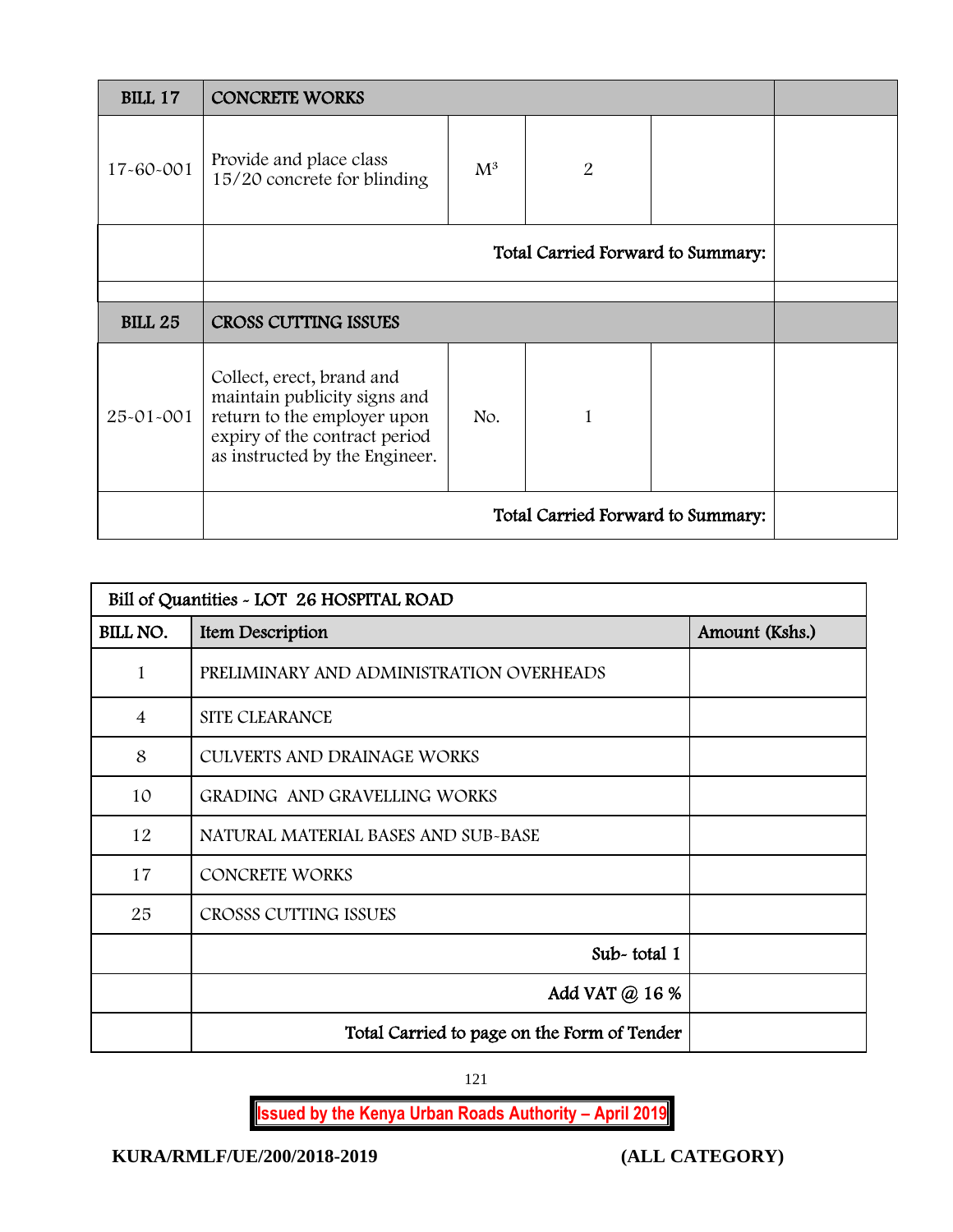|       | <b>SUMMARY OF ROAD SUMS (KSHS)</b>         |                      |  |  |  |
|-------|--------------------------------------------|----------------------|--|--|--|
| S/No. | ROAD NAME                                  | <b>AMOUNT</b> (Kshs) |  |  |  |
|       | <b>HOSPITAL ROAD</b>                       |                      |  |  |  |
|       | GRAND TOTAL CARRIED FORWARD TO FORM OF BID |                      |  |  |  |

**Issued by the Kenya Urban Roads Authority – April 2019**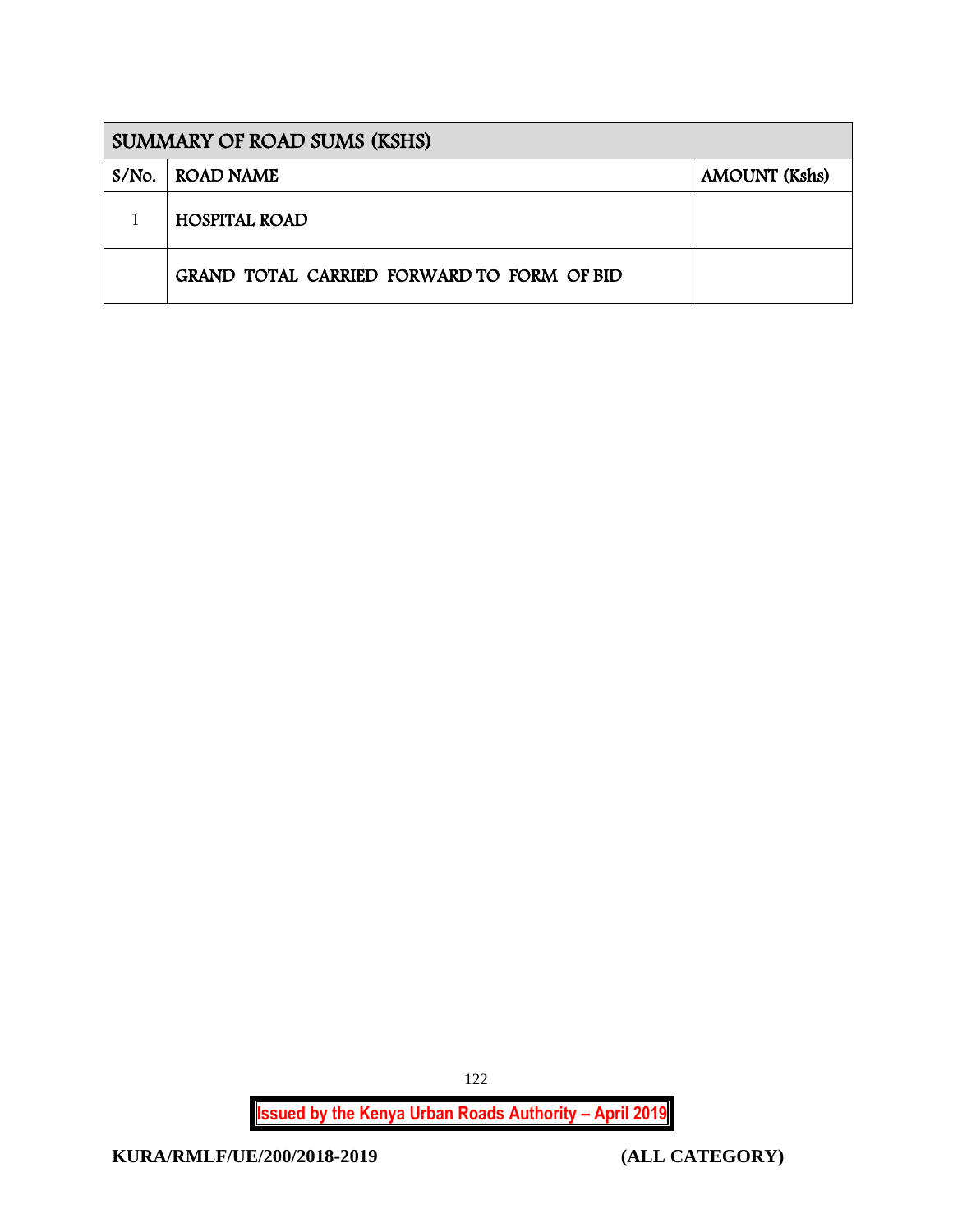# SECTION X: STANDARD FORMS

**Issued by the Kenya Urban Roads Authority – April 2019**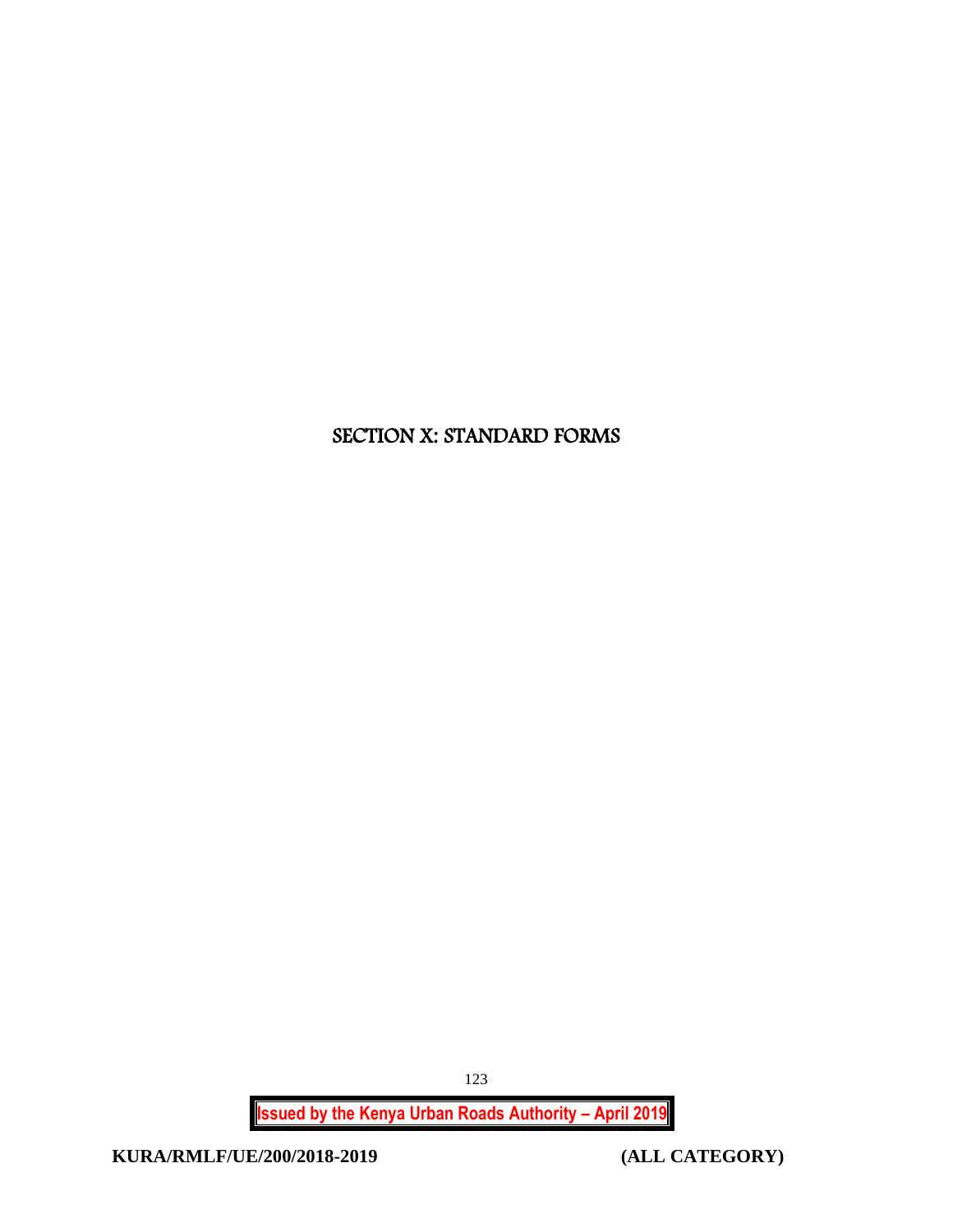#### TENDER DOCUMENT FOR ROAD WORKS FOR ROUTINE MAINTENANCE OF LOT 20 ROADS: ISIOLO COUNTY

# Form of Bid

(NOTE: The Appendix forms part of the Bid. Bidders are required to fill all the blank spaces in this form of Bid and Appendix)

# NAME OF CONTRACT:

# ROUTINE MAINTENANCE OF LOT 26 ROADS : ISIOLO COUNTY

TO: Director General, Kenya Urban Roads Authority, P. O. Box 41727-00100, NAIROBI, KENYA

Sir,

1. Having examined the Conditions of Contract, Specifications, Bill of Quantities, and Drawings for the execution of the above-named works we, the undersigned, offer to construct and install such works and remedy any defects therein in conformity with the said Bill of Quantities, Conditions of Contract, Specifications and Drawings for the sum of

(Insert amount in words)

……………………………………………………………………………………………… ……………………………………………………………………………………………

(Insert amount in figures)…………………………………………………………………

as specified in the Appendix to Bid or such other sums as may be ascertained in accordance with the said Conditions.

- 2. We undertake, if our bid is accepted, to commence the works within fourteen (14) days of receipt of the Engineer's order to commence, and to complete and deliver the whole of the works comprised in the contract within the time stated in the Appendix to Bid.
- 3. If our bid is accepted we will, when required, obtain the guarantee of a Bank or other sureties (to be approved by you) to be jointly and severally bound with us in a sum not exceeding 5% of the above named sum for the due performance of the contract under the terms of a Bond to be approved by you.
- 4. We agree to abide by this bid for the period of 90 days from the date fixed for receiving the same and it shall remain binding upon us and may be extended at any time before the expiration of that period.

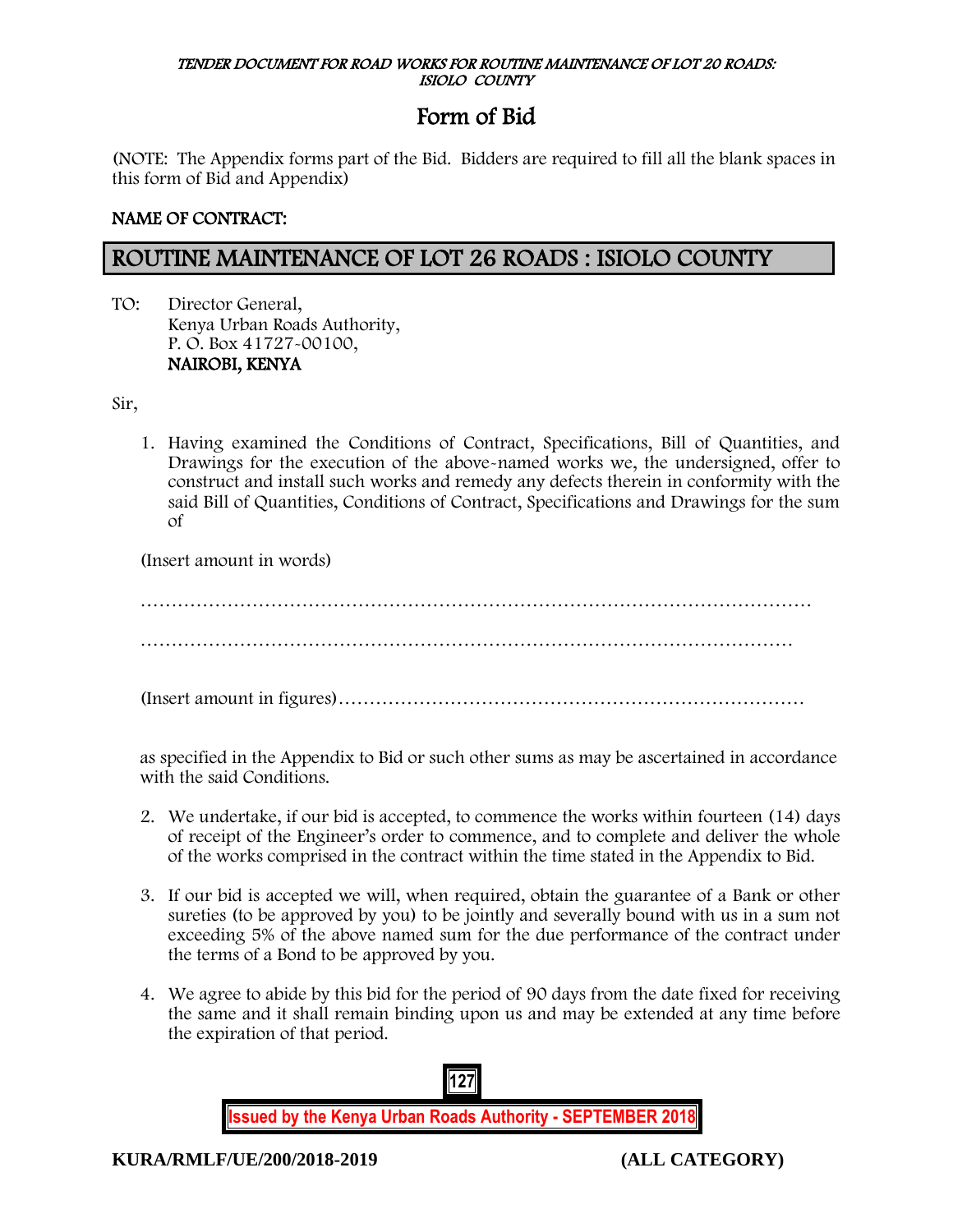- 5. We understand that you are not bound to accept the lowest or any bid you may receive.
- 6. On the basis of our previous experience we are fully experienced and competent in the type of work included in this tender and we have adequate financial resources to carry out the works described within the period for completion. We are in a position to fulfil the contract for which we have tendered.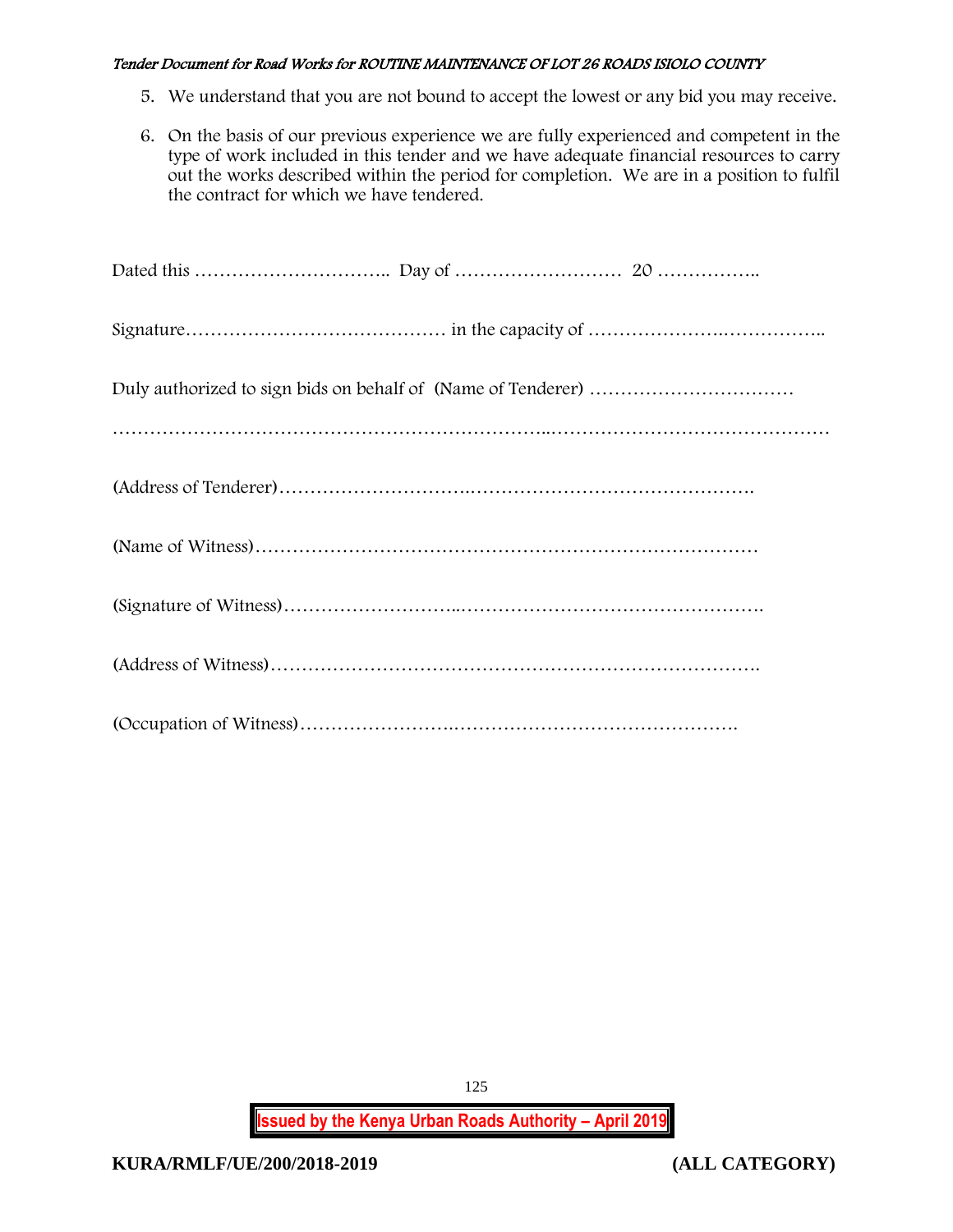Appendix to Form of Bid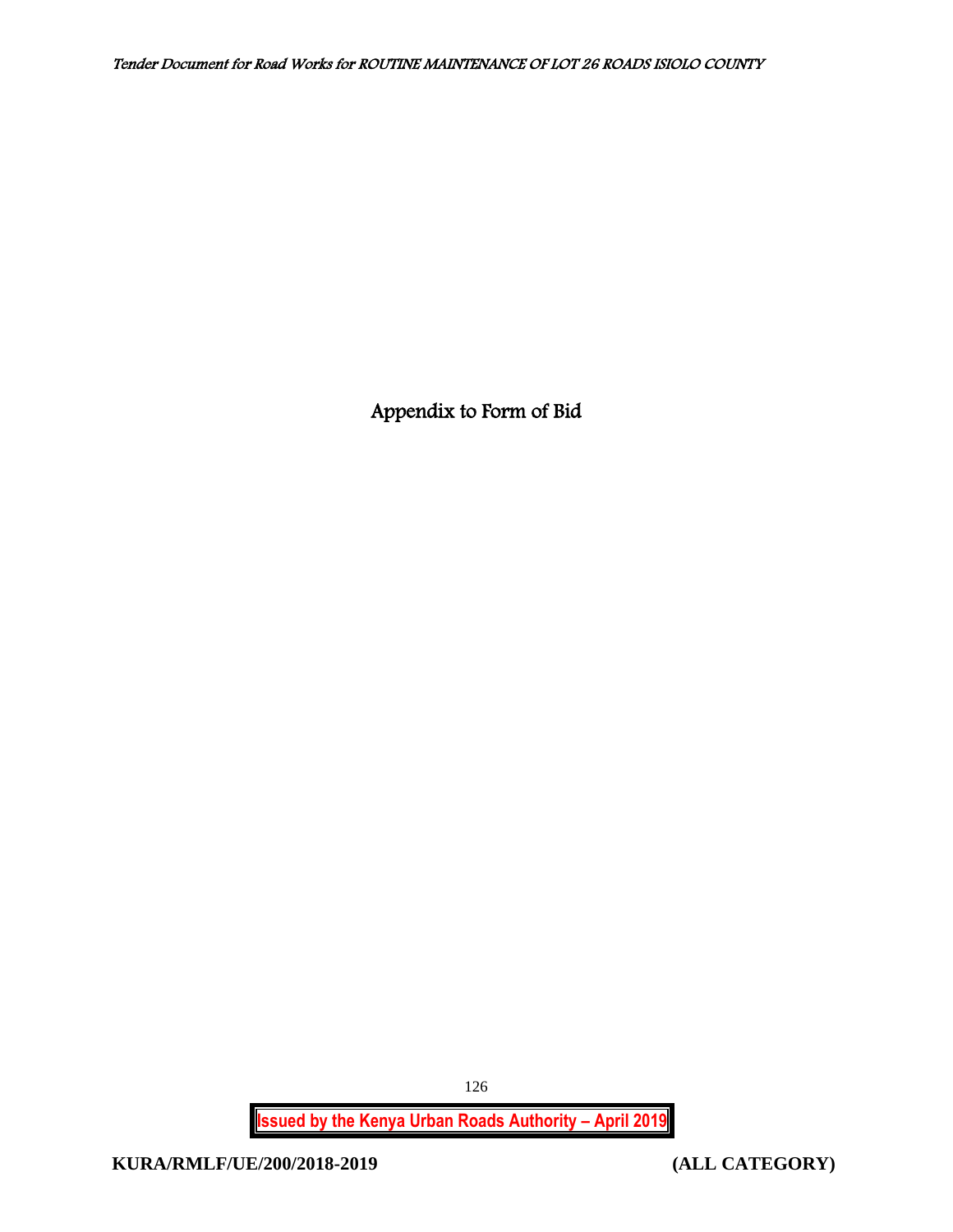| IPPULALA IO I UITII OI DIA<br>(This appendix forms part of the bid) |               |                                                |  |  |  |
|---------------------------------------------------------------------|---------------|------------------------------------------------|--|--|--|
| CONDITIONS OF CONTRACT                                              | <b>CLAUSE</b> | <b>AMOUNT</b>                                  |  |  |  |
| <b>Bid Security</b>                                                 |               | Kshs.100, 000.                                 |  |  |  |
|                                                                     |               | (Unconditional bank guarantee only)            |  |  |  |
|                                                                     |               | Execution of works under site instructions     |  |  |  |
| Instructions in Writing                                             | 2.5           | from Resident Engineer to commence within      |  |  |  |
|                                                                     |               | three (3) days                                 |  |  |  |
| Amount of Performance Security (Unconditional                       | 10.1          | 5 per cent of Tender Sum in the form of        |  |  |  |
| <b>Bank Guarantee)</b>                                              |               | Unconditional Bank Guarantee                   |  |  |  |
| Program to be submitted                                             | 14.1          | Immediately after issuance of Order to         |  |  |  |
|                                                                     |               | Commence                                       |  |  |  |
| Cash flow estimate to be submitted                                  | 14.3          | Immediately after issuance of Order to         |  |  |  |
|                                                                     |               | Commence                                       |  |  |  |
| Minimum amount of Third Party Insurance                             | 23.2          | 1% of the Contract Sum                         |  |  |  |
|                                                                     |               |                                                |  |  |  |
| Period for commencement, from Engineer's order to                   | 41.1          | 14 days                                        |  |  |  |
| commence                                                            |               |                                                |  |  |  |
| Time for completion                                                 | 43.1          | Nine (9) months                                |  |  |  |
|                                                                     |               |                                                |  |  |  |
| Amount of liquidated damages                                        | 47.1          | 0.05% of Contract Sum per day                  |  |  |  |
|                                                                     |               |                                                |  |  |  |
| Limit of liquidated damages                                         | 47.1          | 5% of Contract Sum                             |  |  |  |
| Defects Liability period                                            |               |                                                |  |  |  |
|                                                                     | 49.1          | Three (3) months                               |  |  |  |
| Percentage of Retention                                             | 60.3          | 5% of Interim Payment Certificate              |  |  |  |
|                                                                     |               |                                                |  |  |  |
| Limit of Retention Money                                            | 60.3          | 5% of Contract Sum                             |  |  |  |
|                                                                     |               |                                                |  |  |  |
| Minimum amount of interim certificates                              | 60.2          | Kshs 3,000,000.00                              |  |  |  |
|                                                                     |               |                                                |  |  |  |
| Time within which payment to be made after                          | 60.10         | 28 days                                        |  |  |  |
| Interim Payment Certificate signed by Engineer                      |               |                                                |  |  |  |
| Time within which payment to be made after Final                    | 60.10         | 28 days                                        |  |  |  |
| Payment Certificate signed by Engineer                              |               |                                                |  |  |  |
| Appointer of Adjudicator                                            | 67.3          | The Chartered Institute of Arbitrators (Kenya) |  |  |  |
|                                                                     |               | The Employers address is:                      |  |  |  |
|                                                                     |               | The Director General,                          |  |  |  |
|                                                                     |               | Kenya Urban Roads Authority (KURA),            |  |  |  |
|                                                                     |               | P.O. Box 41727 - 00100                         |  |  |  |
|                                                                     |               | <b>NAIROBI</b>                                 |  |  |  |
| Notice to Employer and Engineer                                     | 68.2          |                                                |  |  |  |
|                                                                     |               | The Engineer's address is:                     |  |  |  |
|                                                                     |               | Director (URA&CM),                             |  |  |  |
|                                                                     |               | Kenya Urban Roads Authority (KURA),            |  |  |  |
|                                                                     |               | P.O. Box 41727 - 00100                         |  |  |  |
|                                                                     |               | <b>NAIROBI</b>                                 |  |  |  |
|                                                                     |               |                                                |  |  |  |

# Appendix to Form of Bid

**Signature of Tenderer…………………………………….……. Date ………………………**

127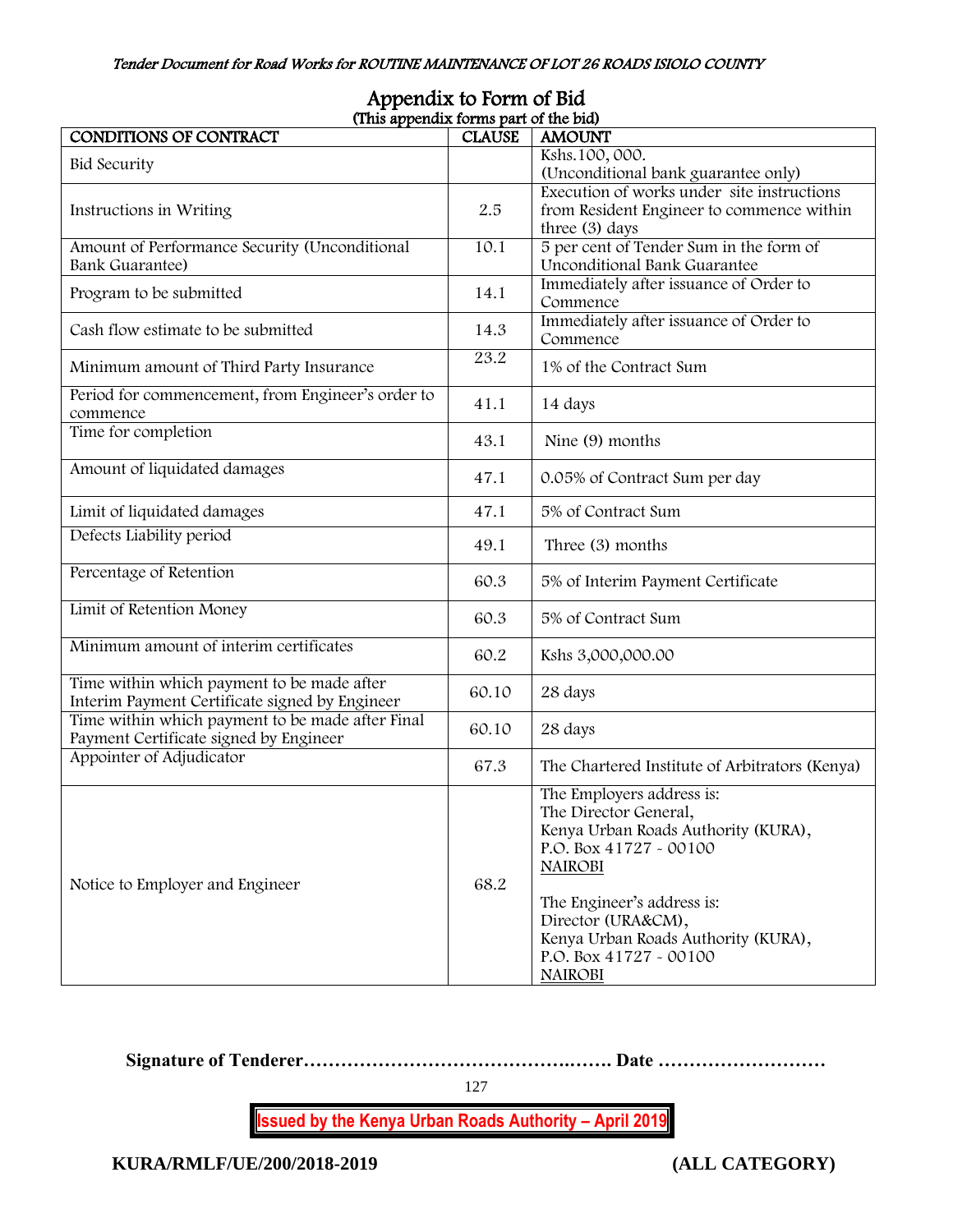Form of Bid Security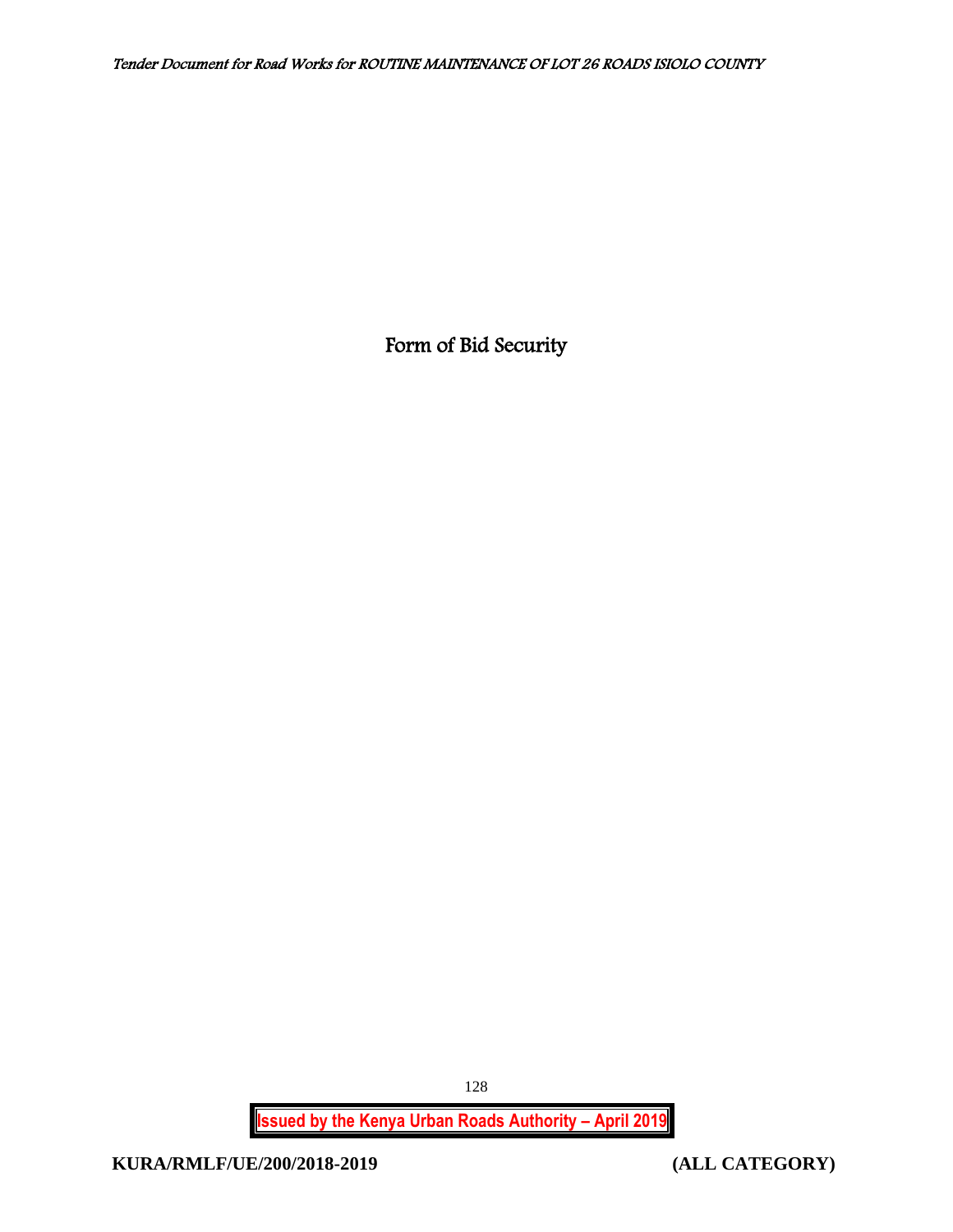## TENDER BANK GUARANTEE

Note: The bidder shall complete only this form of Bank guarantee. No other Form of Bid Bond or any other forms of security will be accepted. Bidders who fail to comply with this requirement will be disqualified.

WHEREAS [*Name of bidder*].

(herein after called "the Bidder") has submitted his bid dated ………….………… for the

# ROUTINE MAINTENANCE OF LOT 26 ROADS : ISIOLO COUNTY

, hereinafter called "the bid"

KNOW ALL MEN by these presents that we [Name of Bank]

………………………………………………………………………………………………………

of [Name of Country]

having our registered offices at

(hereinafter called the Bank) are bound unto the Director General, Kenya Urban Roads Authority, (hereinafter called "the Employer") in the sum of

(in words Kshs)………………………………………………………………………….

……………………………………………………………………………………………

(In figures Kshs)……………………………………………………

for which payment will be well and truly made to the said Employer the Bank binds itself, its successors and assigns by these presents.

SEALED with the common Seal of the said Bank this ………………… day of 20……..

**Issued by the Kenya Urban Roads Authority – April 2019**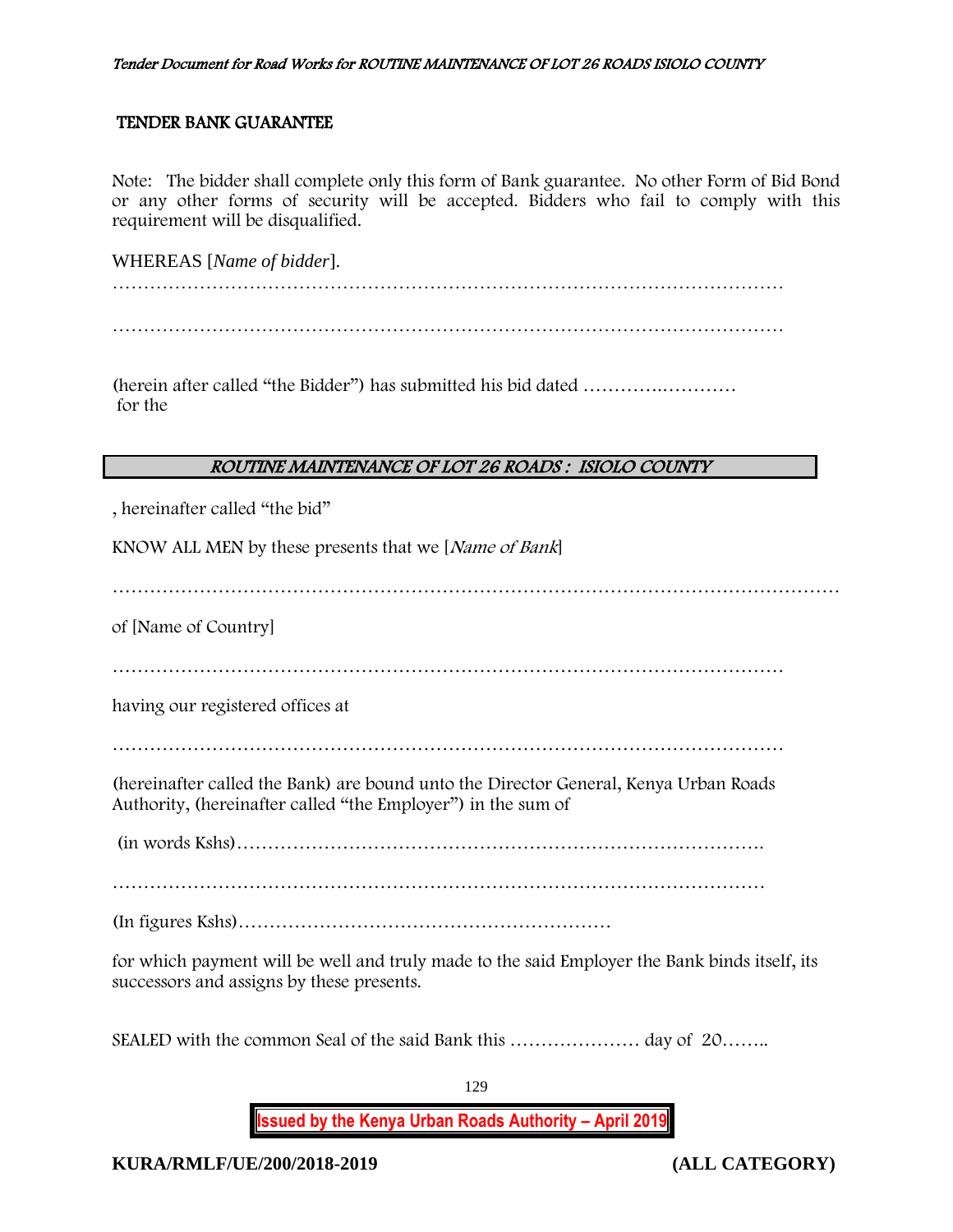THE CONDITIONS of this obligation are:

- 1. If the bidder withdraws his Bid during the period of bid validity specified by the Bidder on the Bid Form; or
- 2. If the Bidder having been notified of the acceptance of his bid by the Employer during the period of bid validity

(i) Fails or refuses to execute the Form of Agreement in accordance with the Instructions to Tenderers when required or

 (ii) Fails or refuses to furnish the Performance Security, in accordance with the Instructions to Bidders.

We undertake to pay to the Employer up to the above amount upon receipt of his first written demand, without the Employer having to substantiate his demand, provided that in his demand the Employer will note that the amount claimed by him is due to him owing to the occurrence of any of the above conditions, specifying the occurred condition or conditions.

This guarantee will remain in force up to and including thirty days after the date of expiration of the bid validity, as stated in the Instructions to Bidders.

At the request of the Employer the Bid validity period may be extended by mutual agreement between the Employer and the Bidder and we undertake to extend the validity of this surety accordingly without you having to inform us of such an extension of the Bid validity period if within this period the Bidder has been notified of the acceptance of his Bid. This Surety shall remain valid up to the time the Contract Agreement has been executed.

130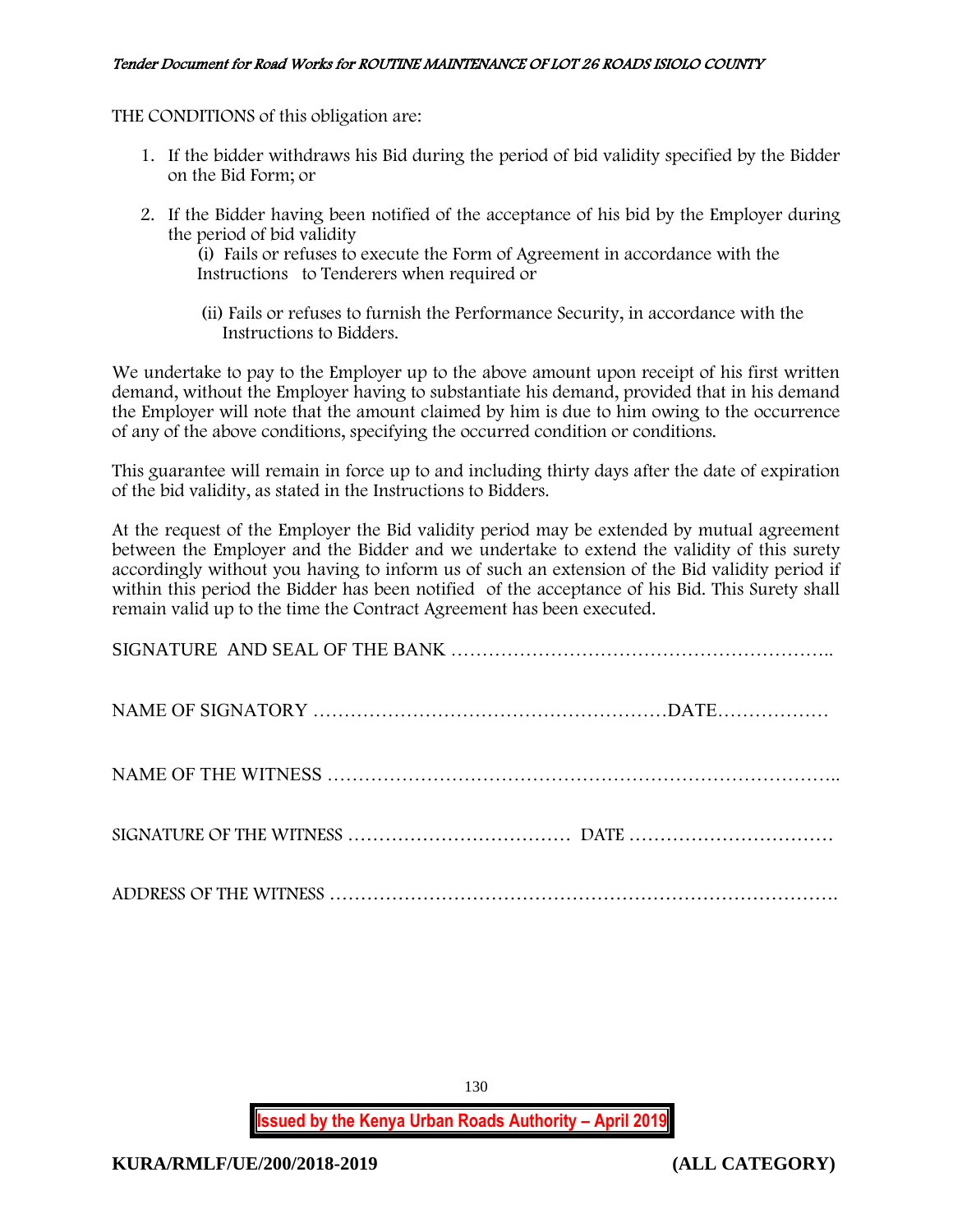# SECTION XI: SCHEDULES OF SUPPLEMENTARY INFORMATION

**Issued by the Kenya Urban Roads Authority – April 2019**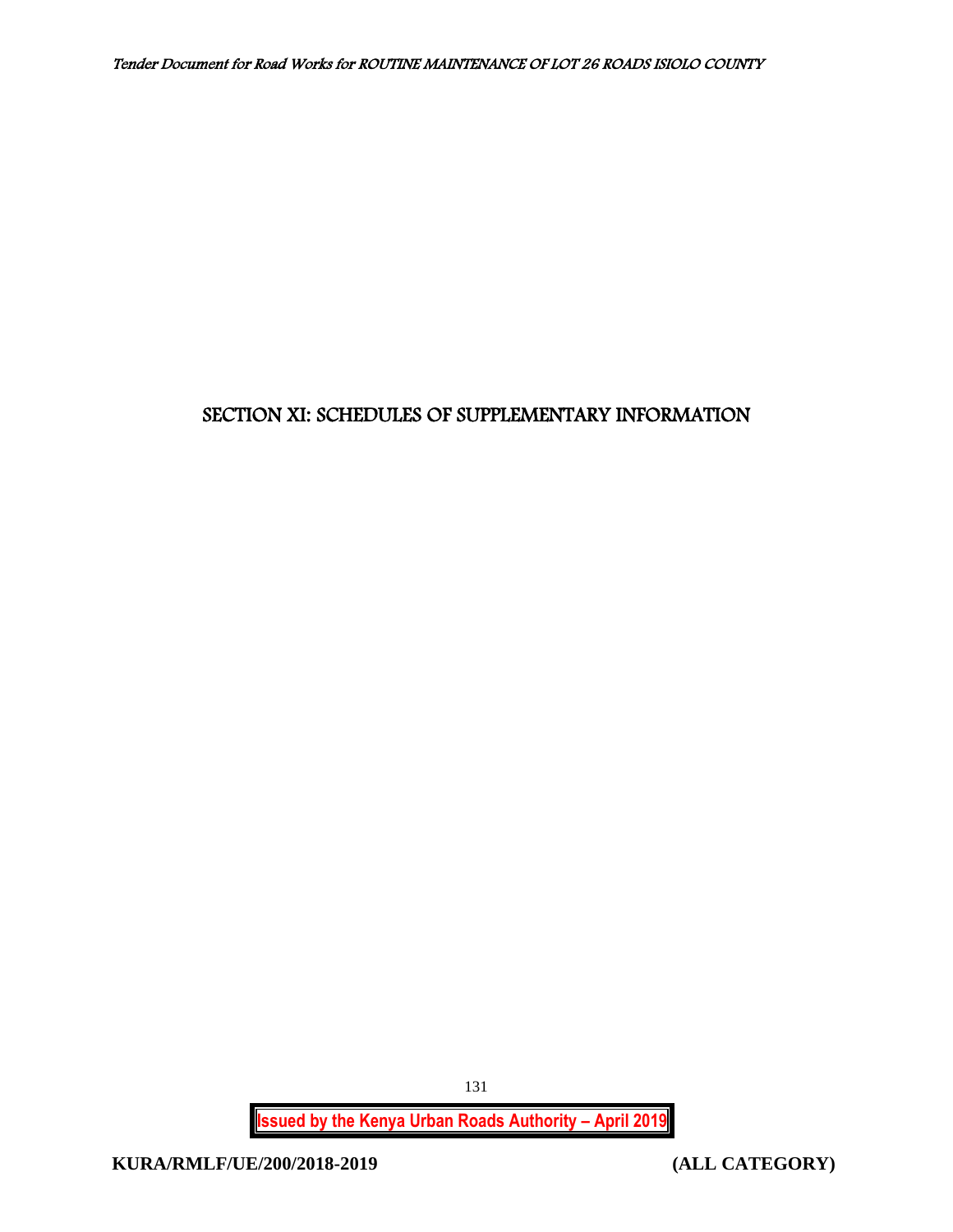| SCHEDULE 4: MAJOR ITEMS OF CONSTRUCTION PLANT AND EQUIPMENT139         |  |
|------------------------------------------------------------------------|--|
|                                                                        |  |
| SCHEDULE 6: SCHEDULE OF ROADWORKS CARRIED OUT BY THE BIDER IN THE LAST |  |
|                                                                        |  |
|                                                                        |  |
|                                                                        |  |
|                                                                        |  |
|                                                                        |  |
| SCHEDULE 11: DECLARATION FORM (DEBARMENT) Error! Bookmark not defined. |  |
|                                                                        |  |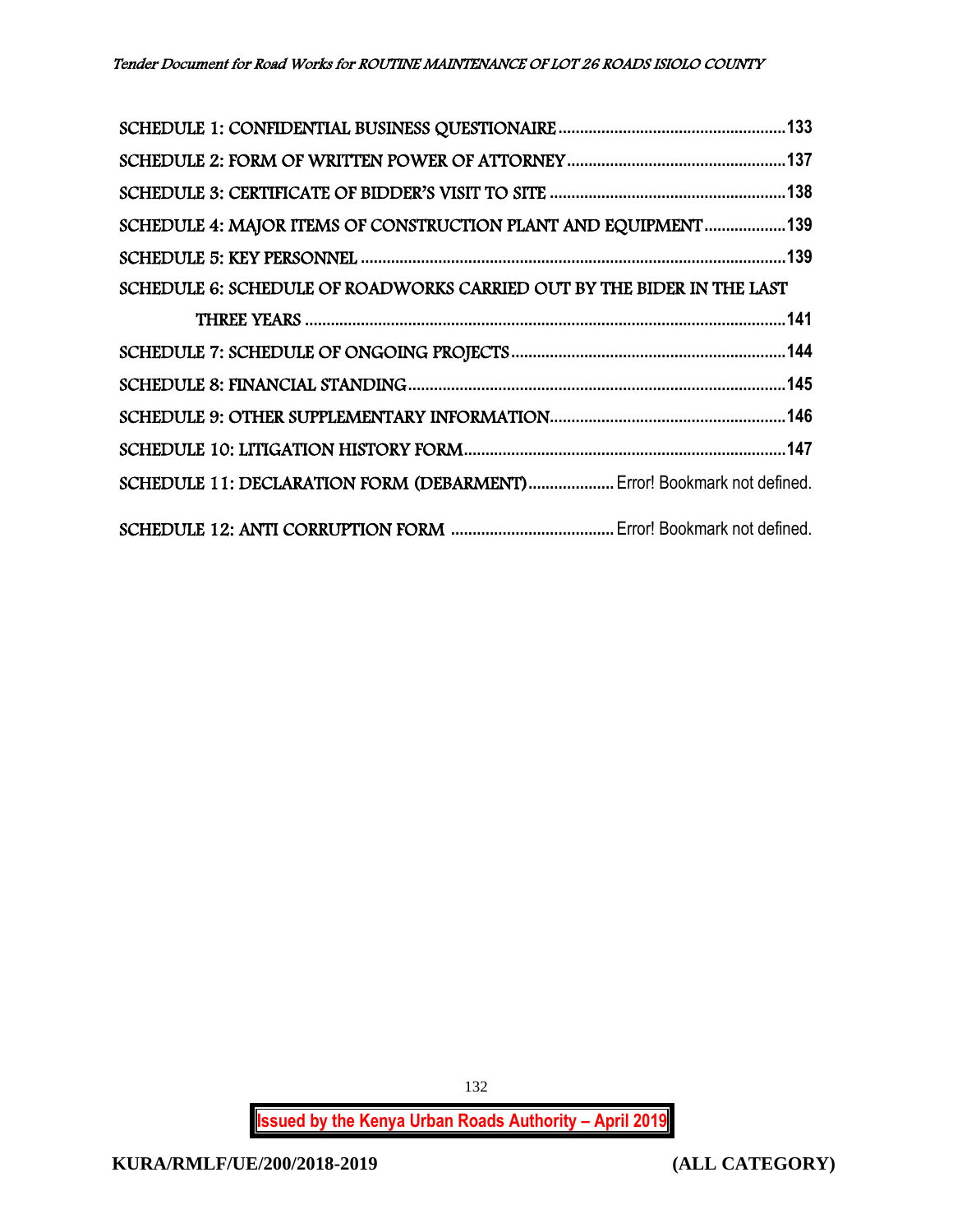# <span id="page-133-0"></span>SCHEDULE 1: CONFIDENTIAL BUSINESS QUESTIONAIRE

This Confidential Business Questionnaire of the Government of Kenya shall be completed by the Bidder.

**Issued by the Kenya Urban Roads Authority – April 2019**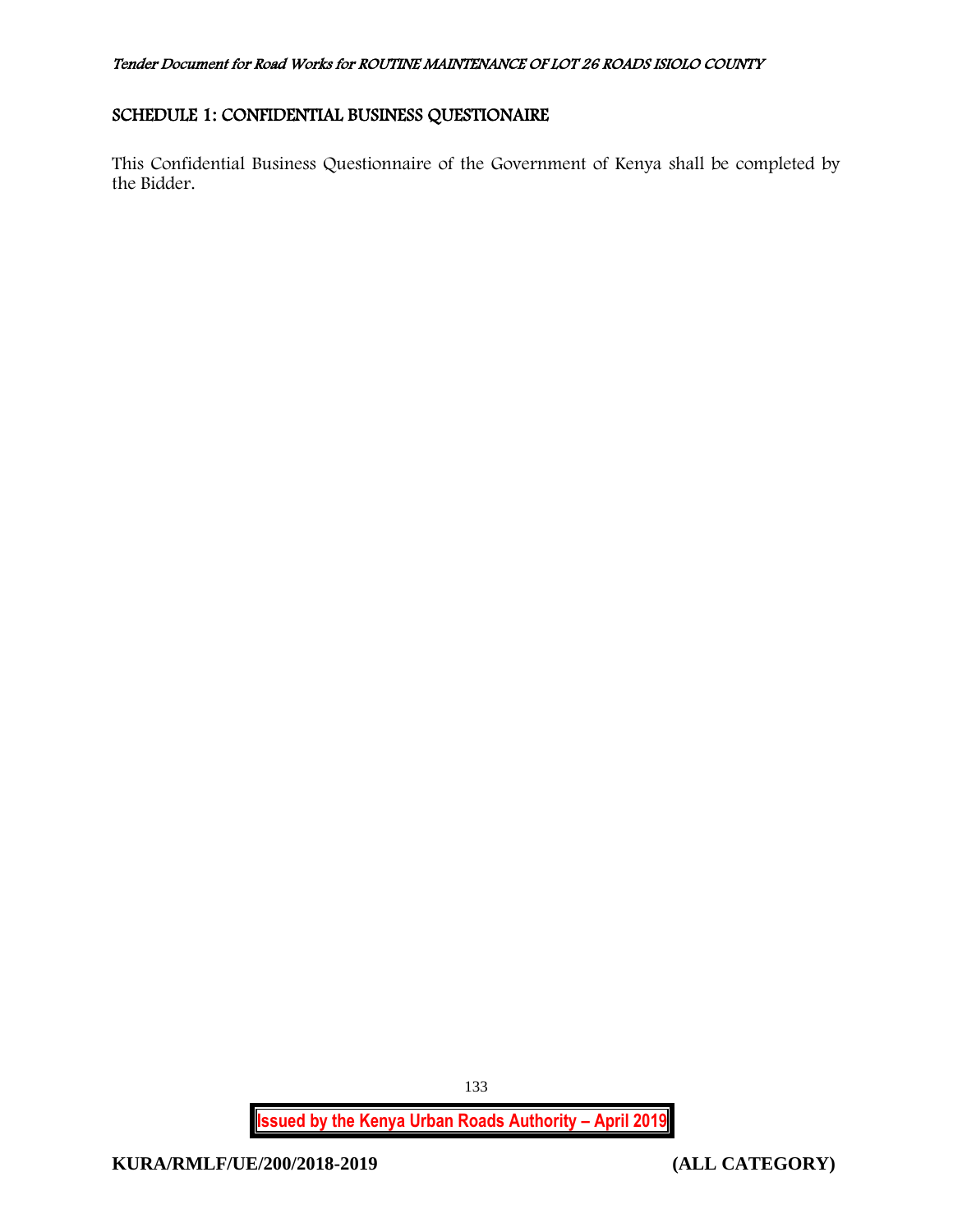## REPUBLIC OF KENYA

#### CONFIDENTIAL BUSINESS QUESTIONNAIRE

**Issued by the Kenya Urban Roads Authority – April 2019** 134 You are requested to give the particulars indicated in Part 1 and either Part 2 (a). 2(b) or 2(c) whichever applies to your type of business. You are advised that it is a serious offence to give false information on this Form. Part 1 - General: Business name ........................................................................................................................................................ Location of business premises ......................................................................................................................................................... Plot No. ..................................................Street/Road ...................................................................... Postal Address...................................................... Tel No. .......................................... Email address ……………………. Nature of Business............................................................................................................................. Current Trade Licence No. ............................ Expiring date........................................................ Maximum value of business which you can handle at any one time: Kshs........................................................... Name of your Bankers .............................................................................. Branch...................................................................................................... Part 2(a) - Sole Proprietor: Your names in full ........................................................................................................... Age........................................................................................................... Nationality ..................................Country of origin ................................. \*Citizenship details ..................................................................................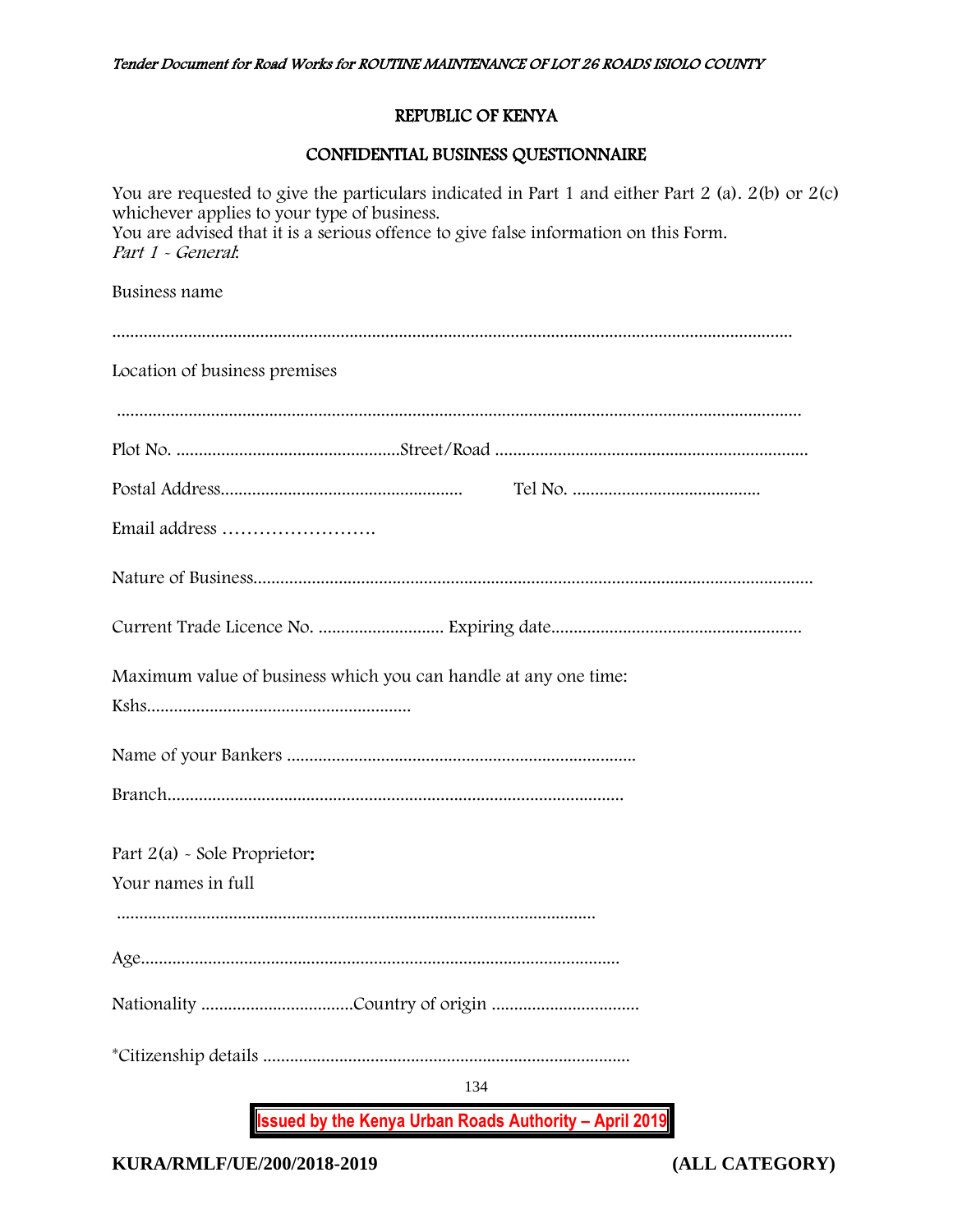| Part $2(b)$ - Partnership: |                                                      |                                  |        |
|----------------------------|------------------------------------------------------|----------------------------------|--------|
| Name                       | Give details of partners as follows:<br>Nationality  | Citizenship Details <sup>•</sup> | Shares |
|                            |                                                      |                                  |        |
|                            |                                                      |                                  |        |
|                            |                                                      |                                  |        |
|                            |                                                      |                                  |        |
|                            |                                                      |                                  |        |
|                            | Part 2(c) - Registered Company:                      |                                  |        |
|                            |                                                      |                                  |        |
|                            | State the nominal and issued capital of the company- |                                  |        |
|                            |                                                      |                                  |        |
|                            |                                                      |                                  |        |
|                            | Give details of all directors as follows:            |                                  |        |
| Name                       | Nationality                                          | Citizenship Details <sup>•</sup> | Shares |
|                            |                                                      |                                  |        |
|                            |                                                      |                                  |        |
|                            |                                                      |                                  |        |
|                            |                                                      |                                  |        |
|                            |                                                      |                                  |        |

- Attach proof of citizenship (Compulsory)
- Attach certified copy of Form CR12 (Compulsory)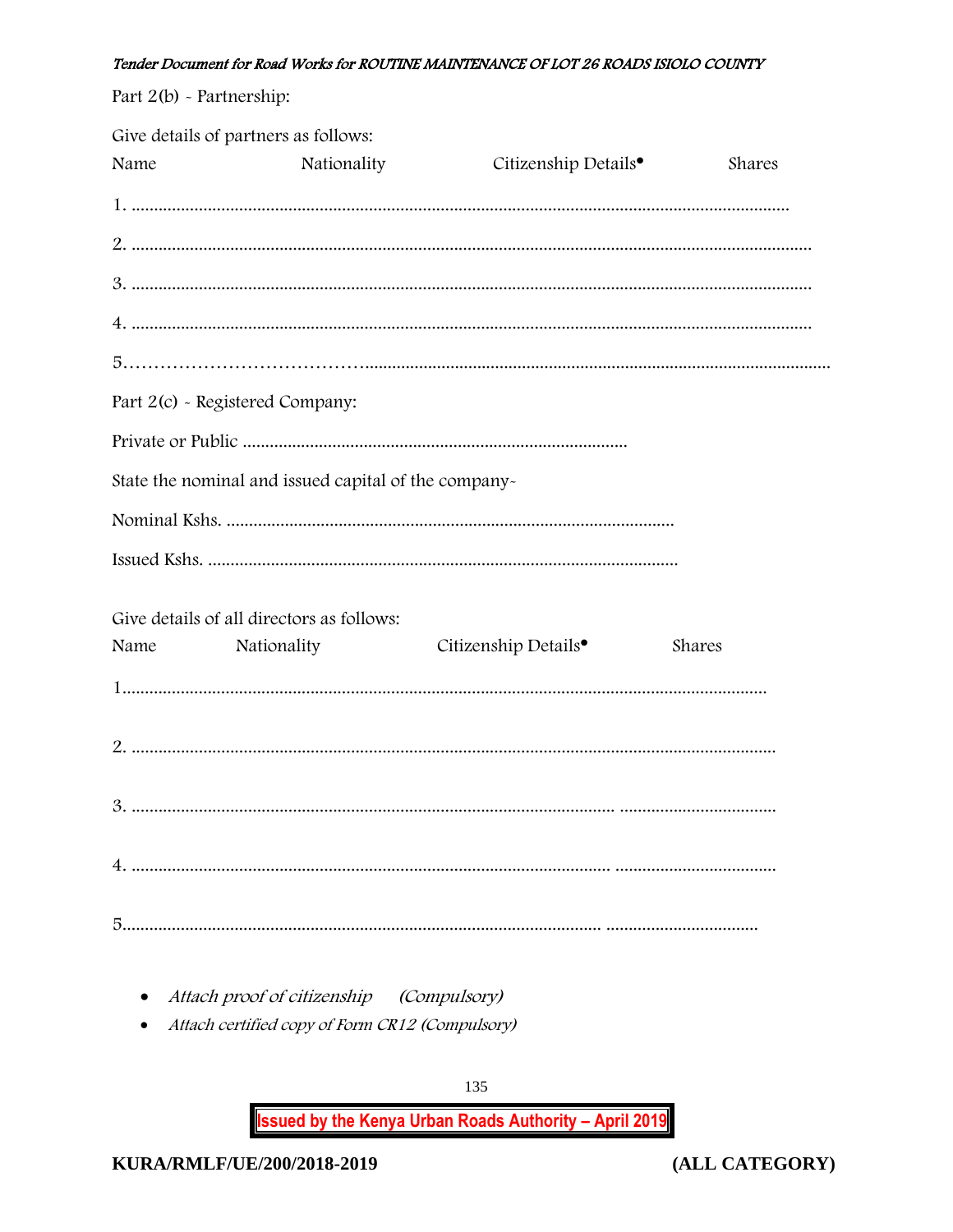Part 3: Interest in the Firm:

| Is there any person / persons in the Kenya Urban Roads Authority (KURA) who has interest in |  |
|---------------------------------------------------------------------------------------------|--|
|                                                                                             |  |

I certify that the information given above is correct.

Signature of Bidder Date

…………………………………….. …………………………..

\*\* Delete as necessary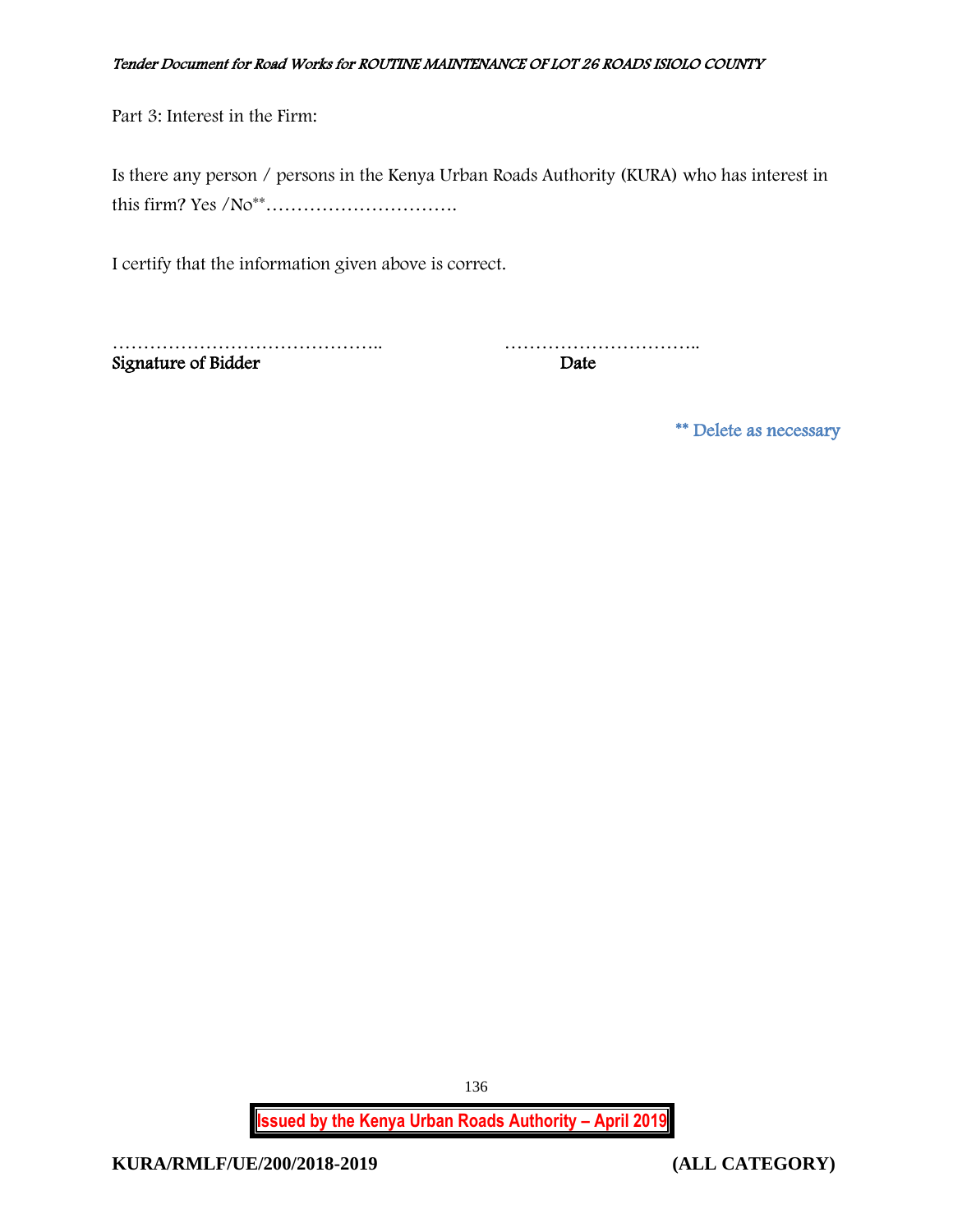# <span id="page-137-0"></span>SCHEDULE 2: FORM OF WRITTEN POWER OF ATTORNEY

The Bidder shall state here below the name(s) and address of his representative(s) who is/are authorized to receive on his behalf correspondence in connection with the Bid.

…………………………………………………………………………… (Name of Bidder's Representative in block letters)

………………………………………………………….. (Address of Bidder's Representative)

………………………………………………………….. (Signature of Bidder's Representative)

Alternate:

………………………………………………………….. (Name of Bidder's Representative in block letters)

………………………………………………………….. (Address of Bidder's Representative)

………………………………………………………………………… (Signature of Bidder's Representative)

\*To be filled by all Bidders.

\*Both representative and alternate must attach copy of National Identification card or Passport.

**Issued by the Kenya Urban Roads Authority – April 2019**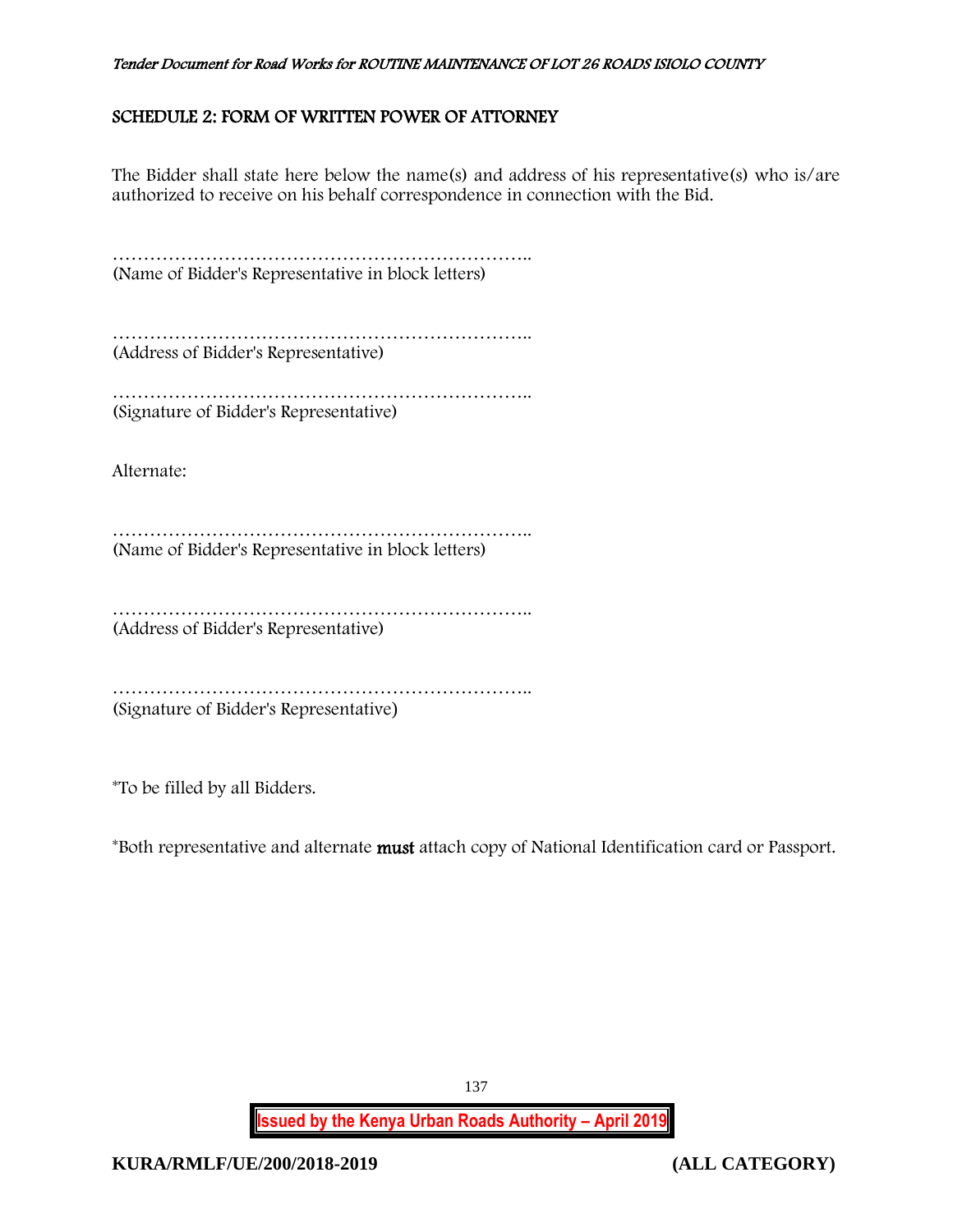# <span id="page-138-0"></span>SCHEDULE 3: CERTIFICATE OF BIDDER'S VISIT TO SITE

This is to certify that

[Name/s]……………………………………………………………………………………

………………………………………………………………….

Being the authorized representative/Agent of [Name of bidder]

…………………………………………………………………………………………………

…………………………………………………………………………………………………

participated in the organised inspection visit of the site of the works for the

# ROUTINE MAINTENANCE OF LOT 26 ROADS : ISIOLO COUNTY

|                                     | (Employer's Representative) |               |  |
|-------------------------------------|-----------------------------|---------------|--|
|                                     |                             |               |  |
|                                     |                             |               |  |
|                                     |                             |               |  |
|                                     |                             |               |  |
|                                     |                             |               |  |
| (Name of Employer's Representative) |                             |               |  |
|                                     |                             | (Designation) |  |

NOTE: This form is to be completed at the time of the organized site visit.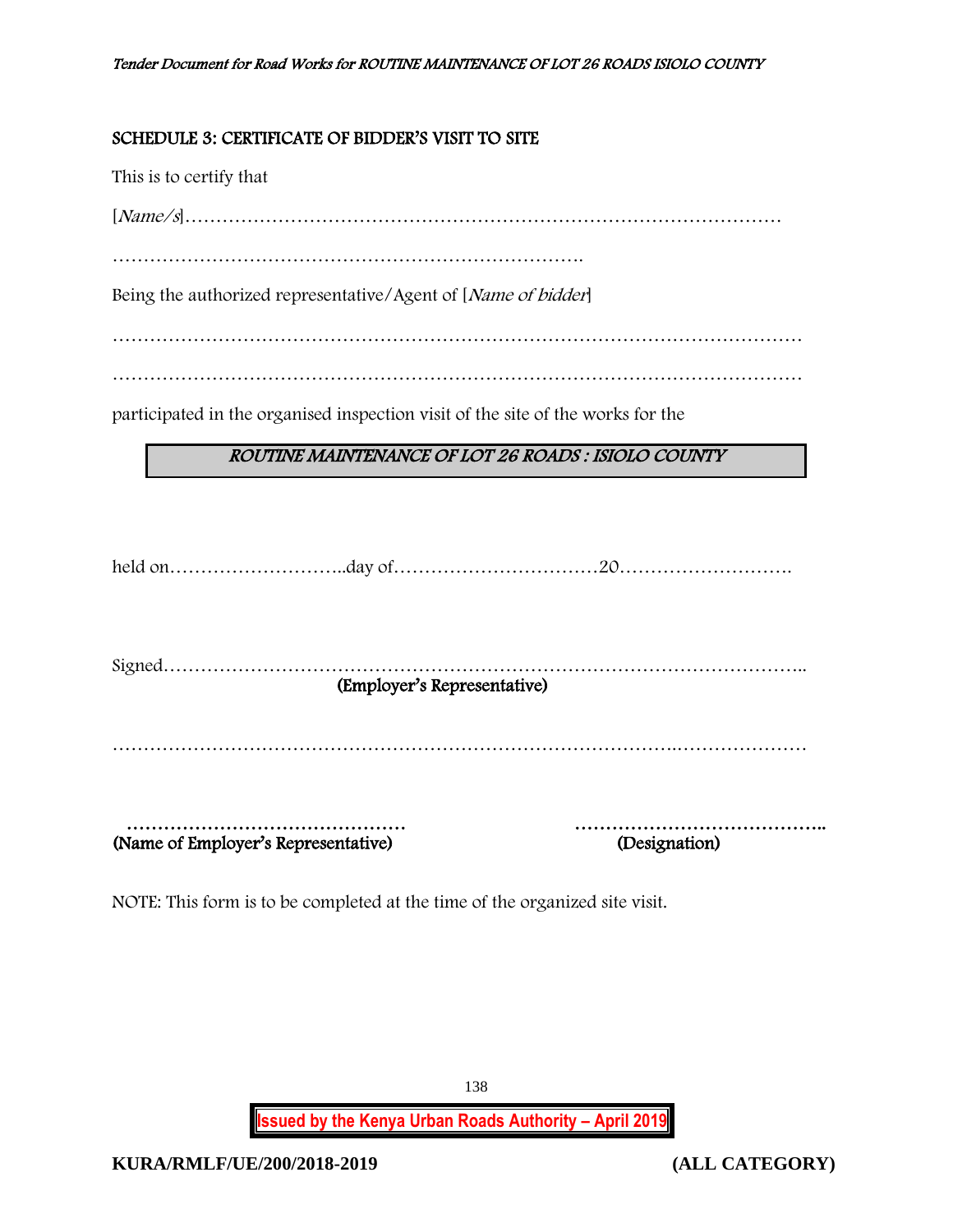| commence<br>Arrival on<br>Date of<br>Project<br>(Days<br>after                                                                                                                                                                                                                                                                     |  |               |  |
|------------------------------------------------------------------------------------------------------------------------------------------------------------------------------------------------------------------------------------------------------------------------------------------------------------------------------------|--|---------------|--|
| Rating<br>Power                                                                                                                                                                                                                                                                                                                    |  |               |  |
| Imported<br>Owned,<br>Leased/                                                                                                                                                                                                                                                                                                      |  |               |  |
| Sourc<br>$\mathbb O$                                                                                                                                                                                                                                                                                                               |  |               |  |
| Imported)<br>Estimated<br>Mombasa<br>(If to be<br>Value<br><b>UE</b>                                                                                                                                                                                                                                                               |  |               |  |
| Capacity<br>t or $m^3$                                                                                                                                                                                                                                                                                                             |  |               |  |
| Used<br>New<br>or                                                                                                                                                                                                                                                                                                                  |  |               |  |
| Manufactur<br>Year of<br>$\mathbf{o}$                                                                                                                                                                                                                                                                                              |  |               |  |
| $rac{60}{h}$<br>ર્ષ્ટ જ                                                                                                                                                                                                                                                                                                            |  |               |  |
| Descriptio<br>n Type,<br>Model,<br>Make                                                                                                                                                                                                                                                                                            |  |               |  |
| SCHEDULE 4: MAJOR ITEMS OF CONSTRUCTION PLANT AND EQUIPMENT                                                                                                                                                                                                                                                                        |  |               |  |
| The Bidder shall enter in this schedule all major items of plant and equipment which he<br>proposes to bring to site. Only reliable plant in good working order and suitable for the work<br>required of it shall be shown on this Schedule. Summary of the same shall be entered in Section<br>5: Qualification Criteria, Part 7. |  |               |  |
| I certify that the above information is correct.                                                                                                                                                                                                                                                                                   |  |               |  |
| (Name of Employer's Representative)                                                                                                                                                                                                                                                                                                |  | (Designation) |  |

# <span id="page-139-0"></span>SCHEDULE 4: MAJOR ITEMS OF CONSTRUCTION PLANT AND EQUIPMENT

139

**Issued by the Kenya Urban Roads Authority – April 2019**

<span id="page-139-1"></span>**KURA/RMLF/UE/200/2018-2019 (ALL CATEGORY)**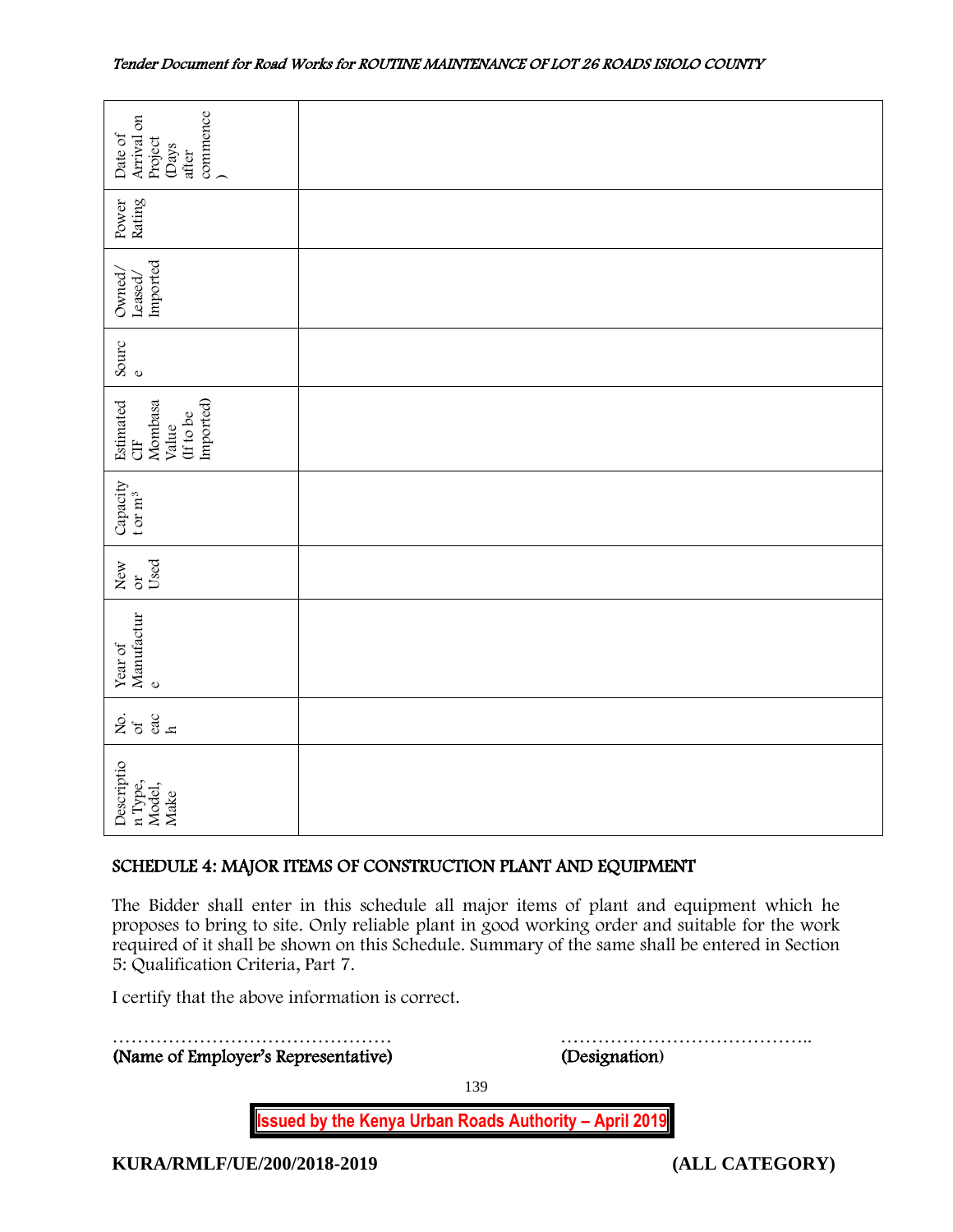## SCHEDULE 5: KEY PERSONNEL

| <b>DESIGNATION</b>                                           | <b>NAME</b> | <b>NATIONALITY</b> | SUMMARY OF QUALIFICATIONS AND<br><b>EXPERIENCE</b> |                                |                                 |
|--------------------------------------------------------------|-------------|--------------------|----------------------------------------------------|--------------------------------|---------------------------------|
|                                                              |             |                    | Qualifications                                     | General<br>Experience<br>(Yrs) | Specific<br>Experience<br>(Yrs) |
| Headquarters                                                 |             |                    |                                                    |                                |                                 |
| Partner/Director<br>or other key staff<br>(give designation) |             |                    |                                                    |                                |                                 |
| Site Office                                                  |             |                    |                                                    |                                |                                 |
| 1. Site Agent                                                |             |                    |                                                    |                                |                                 |
| 2. Site Surveyor                                             |             |                    |                                                    |                                |                                 |
| 3. Foreman                                                   |             |                    |                                                    |                                |                                 |

Note: The Bidder shall list in this schedule the key personnel he will employ from the Contractor's headquarters and from the Contractor's site office to direct and execute the work together with their qualifications, experience, position held and nationality in accordance with Clause 15.2 and 16.3 of the Conditions of Contract Part II (where required, use separate sheets to add extra data for column 4). Bidders shall attach certified copies of academic certificates, and CVs of all key staff.

I certify that the above information is correct.

…………………………………….. ………………………….. Signature of Bidder Date

**Issued by the Kenya Urban Roads Authority – April 2019**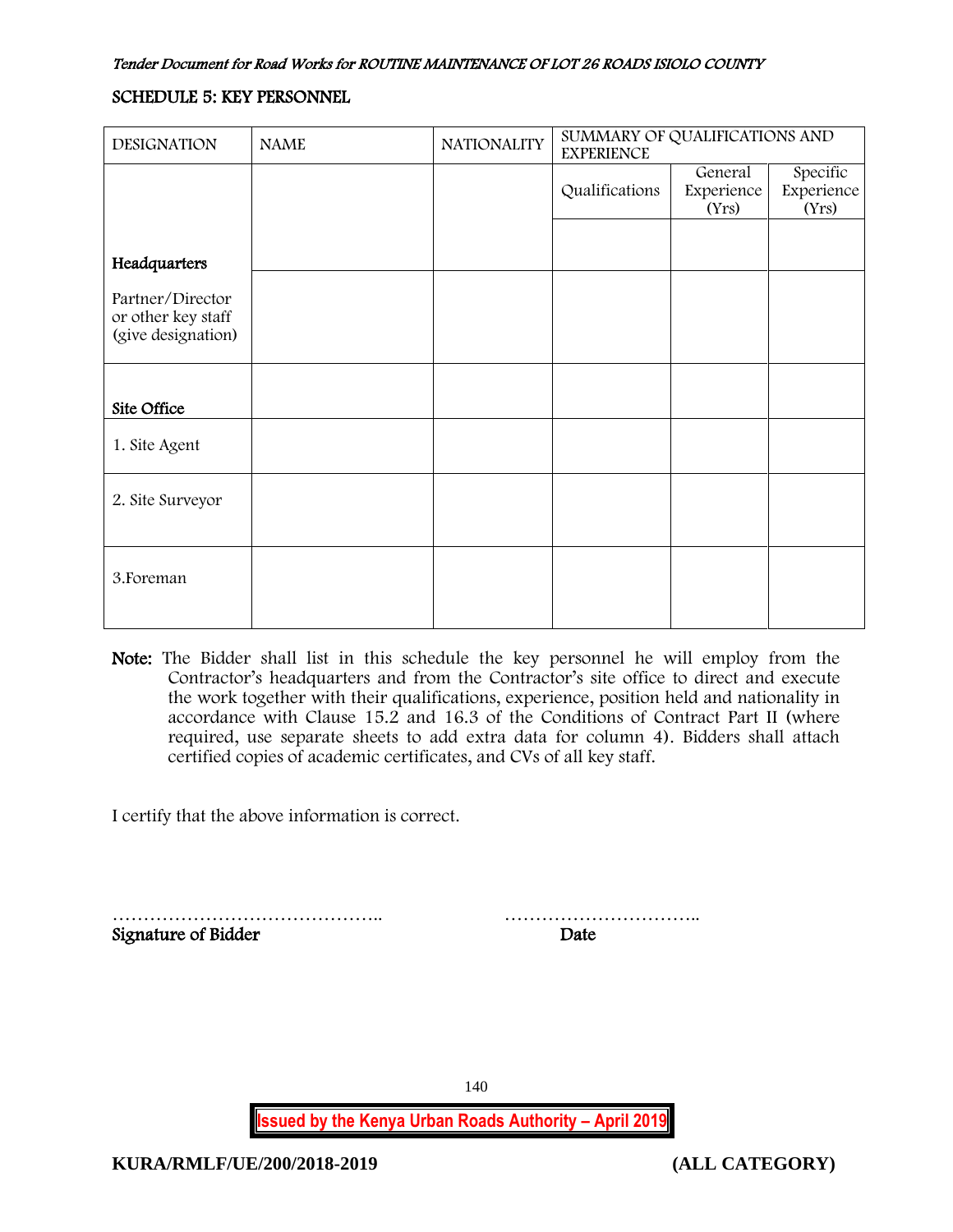# <span id="page-141-0"></span>SCHEDULE 6: SCHEDULE OF ROADWORKS CARRIED OUT BY THE BIDER IN THE LAST THREE **YEARS**

#### SCHEDULE 6A: COMPLETED WORKS

| DESCRIPTION OF WORKS | NAME OF CLIENT | <b>VALUE OF</b><br>WORKS (KSHS) * | <b>YEAR COMPLETED/</b><br><b>REMARKS</b> |
|----------------------|----------------|-----------------------------------|------------------------------------------|
|                      |                |                                   |                                          |
|                      |                |                                   |                                          |
|                      |                |                                   |                                          |
|                      |                |                                   |                                          |
|                      |                |                                   |                                          |
|                      |                |                                   |                                          |
|                      |                |                                   |                                          |
|                      |                |                                   |                                          |
|                      |                |                                   |                                          |
|                      |                |                                   |                                          |
|                      |                |                                   |                                          |
|                      |                |                                   |                                          |

Note: Bidders shall attach certified copies of letters of award (for each listed project), certified copies of completion certificates.

I certify that the above works were successfully carried out by this Bidder.

|                     | .    |
|---------------------|------|
| Signature of Bidder | Date |

………………………………….. …………………………..

\* Value in Kshs using Central Bank of Kenya mean exchange rate at a reference date 7 days before date of BID opening

141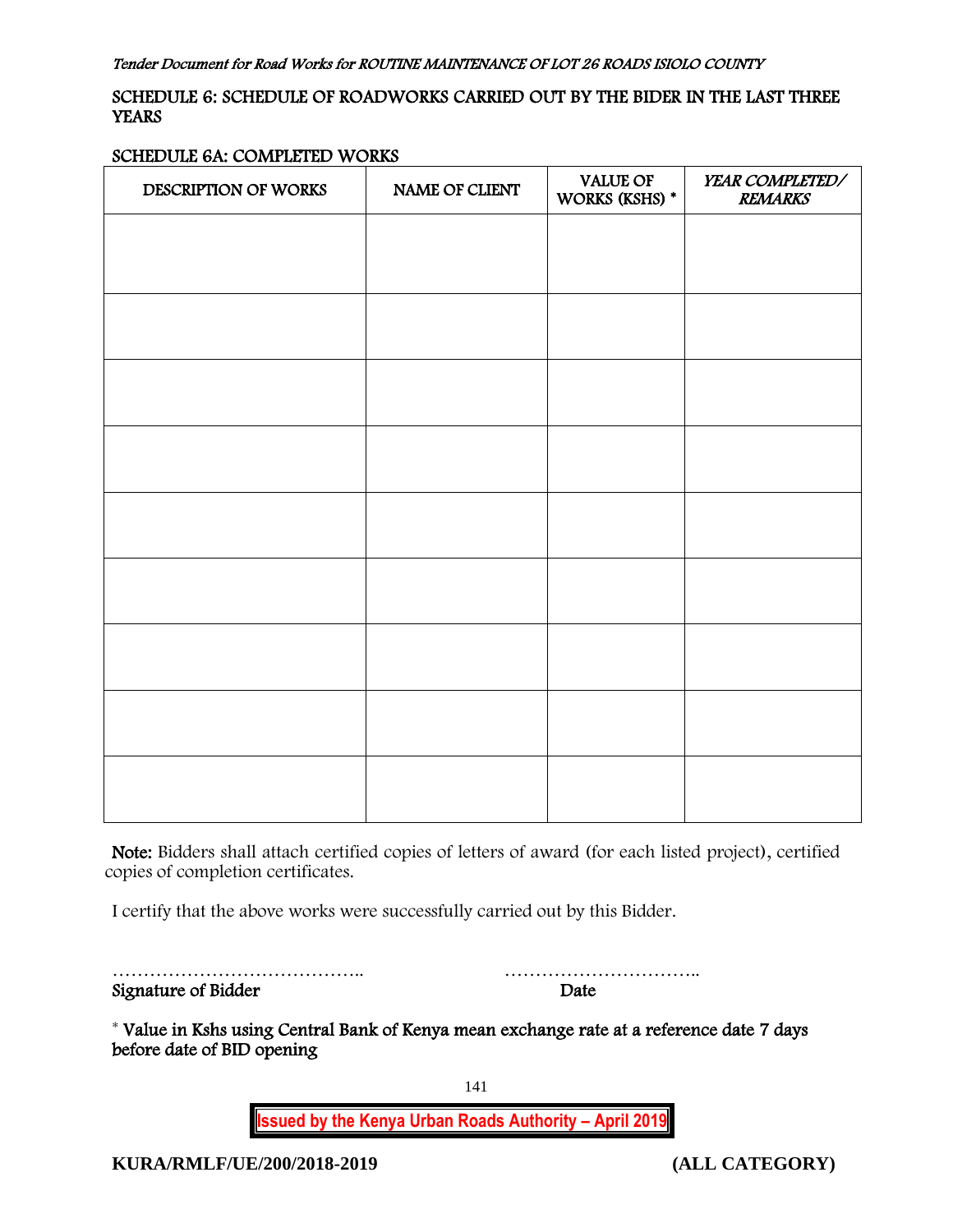| SCHEDULE 6B: NON-COMPLETED WORKS BEYOND COMPLETION DATE |  |
|---------------------------------------------------------|--|
|---------------------------------------------------------|--|

| DESCRIPTION OF WORKS | NAME OF CLIENT | <b>VALUE OF</b><br>WORKS (KSHS) * | YEAR COMPLETED/<br><b>REMARKS</b> |
|----------------------|----------------|-----------------------------------|-----------------------------------|
|                      |                |                                   |                                   |
|                      |                |                                   |                                   |
|                      |                |                                   |                                   |
|                      |                |                                   |                                   |
|                      |                |                                   |                                   |
|                      |                |                                   |                                   |
|                      |                |                                   |                                   |
|                      |                |                                   |                                   |
|                      |                |                                   |                                   |
|                      |                |                                   |                                   |
|                      |                |                                   |                                   |
|                      |                |                                   |                                   |
|                      |                |                                   |                                   |
|                      |                |                                   |                                   |
|                      |                |                                   |                                   |
|                      |                |                                   |                                   |

Note: Bidders shall attach certified copies of letters of award (for each listed project), certified evidence for executed works for non-completed projects e.g. copy of recent payment certificate.

I certify that the above works were successfully carried out by this Bidder.

|                     | .    |
|---------------------|------|
| Signature of Bidder | Date |

…………………………………….. …………………………..

\* Value in Kshs using Central Bank of Kenya mean exchange rate at a reference date 7 days before date of BID opening

142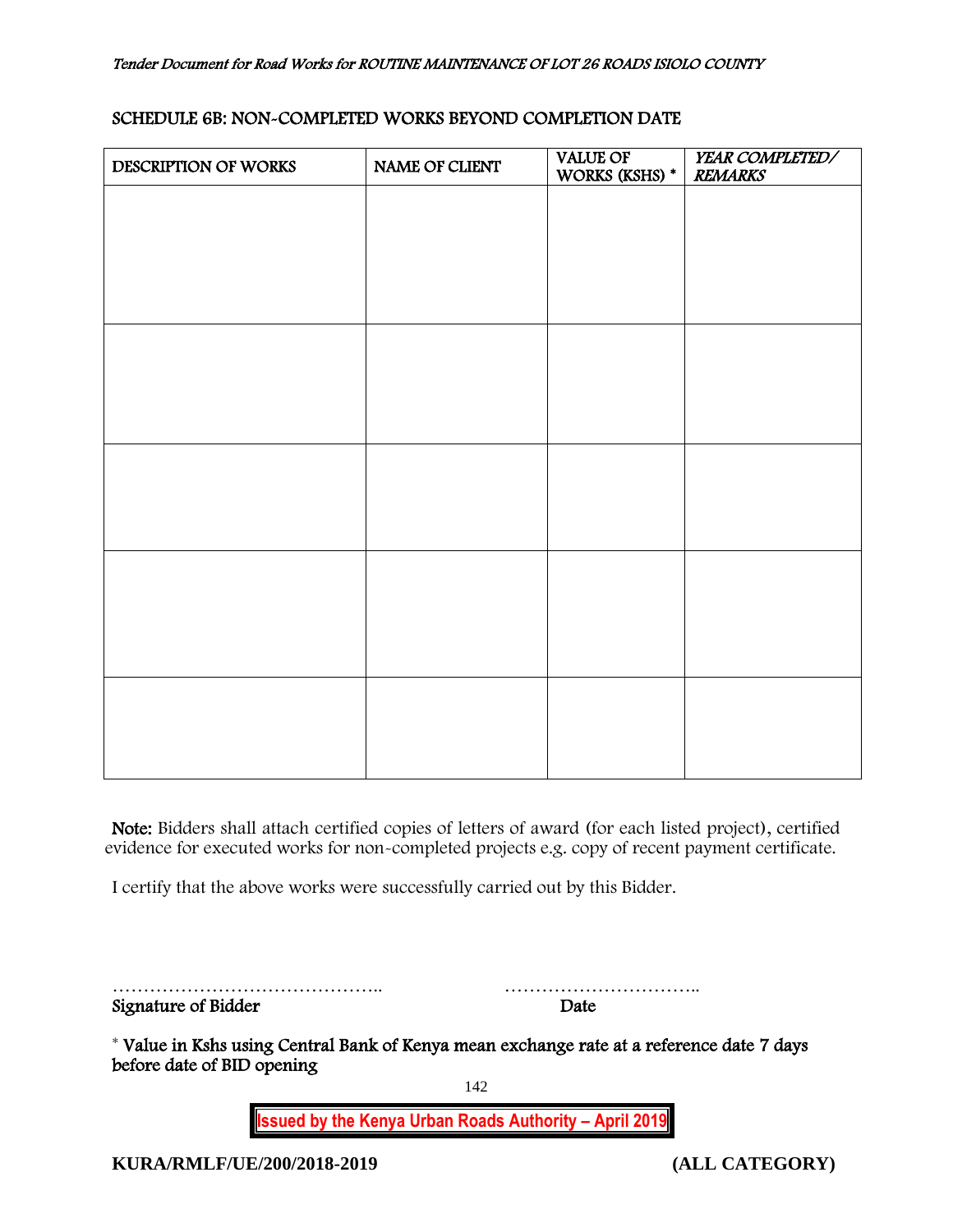# **SCHEDULE 6C: SPECIFIC EXPERIENCE**

| DESCRIPTION OF WORKS | NAME OF CLIENT | <b>VALUE OF</b><br>WORKS (KSHS) * | YEAR COMPLETED/<br><b>REMARKS</b> |
|----------------------|----------------|-----------------------------------|-----------------------------------|
|                      |                |                                   |                                   |
|                      |                |                                   |                                   |
|                      |                |                                   |                                   |
|                      |                |                                   |                                   |
|                      |                |                                   |                                   |
|                      |                |                                   |                                   |
|                      |                |                                   |                                   |
|                      |                |                                   |                                   |
|                      |                |                                   |                                   |
|                      |                |                                   |                                   |
|                      |                |                                   |                                   |
|                      |                |                                   |                                   |
|                      |                |                                   |                                   |
|                      |                |                                   |                                   |
|                      |                |                                   |                                   |
|                      |                |                                   |                                   |
|                      |                |                                   |                                   |

Note: Bidders shall attach certified copies of letters of award (for each listed project), certified evidence for executed works for non-completed projects e.g. copy of recent payment certificate.

I certify that the above works were successfully carried out by this Bidder.

…………………………………….. ………………………….. Signature of Bidder Date

\* Value in Kshs using Central Bank of Kenya mean exchange rate at a reference date 7 days before date of BID opening

143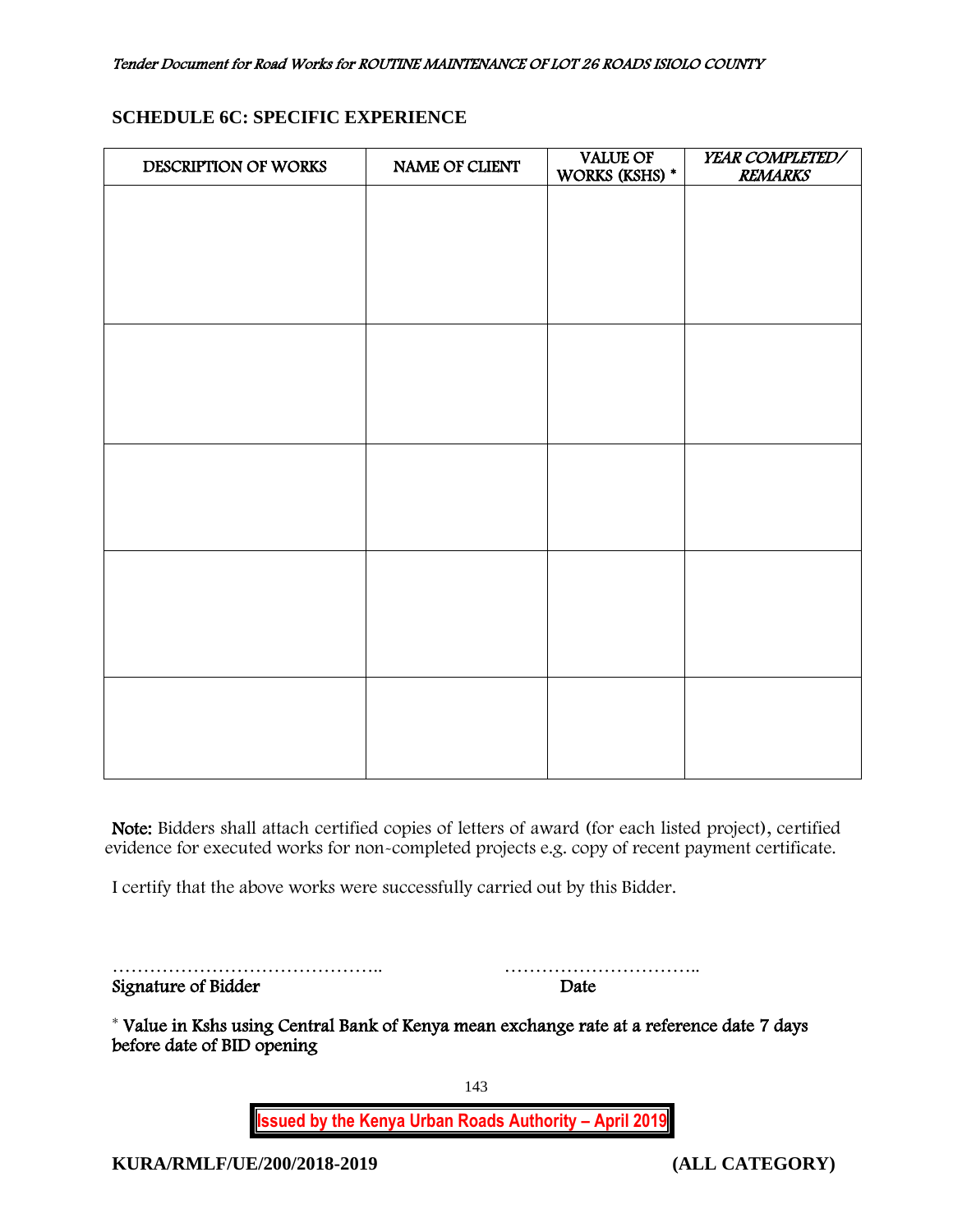| <b>DESCRIPTION OF</b><br><b>WORKS</b> | <b>NAME OF</b><br><b>CLIENT</b> | DATE OF<br>COMMENC<br><b>EMENT</b> | DATE OF<br>COMPLETION | <b>VALUE OF</b><br>WORKS (KSHS) | <b>VALUE</b><br>COMPLETED<br>UP TO DATE<br>$\%$ | <b>PHYSICALLY</b><br>COMPLETED<br>UP TO DATE<br>$\%$ |
|---------------------------------------|---------------------------------|------------------------------------|-----------------------|---------------------------------|-------------------------------------------------|------------------------------------------------------|
|                                       |                                 |                                    |                       |                                 |                                                 |                                                      |
|                                       |                                 |                                    |                       |                                 |                                                 |                                                      |
|                                       |                                 |                                    |                       |                                 |                                                 |                                                      |
|                                       |                                 |                                    |                       |                                 |                                                 |                                                      |
|                                       |                                 |                                    |                       |                                 |                                                 |                                                      |
|                                       |                                 |                                    |                       |                                 |                                                 |                                                      |

## SCHEDULE 7: SCHEDULE OF ONGOING PROJECTS

Note: 1. Bidders shall attach certified copies of letters of award (for each listed project) and any certified evidence for executed works e.g copy of recent payment certificate.

2. Bidders must indicate all their on-going works as at the time of bidding. Any non-disclosure shall constitute non-responsiveness)

I certify that the above works are being carried out by me and that the above information is correct.

…………………………………….. ………………………….. Signature of Bidder Date

144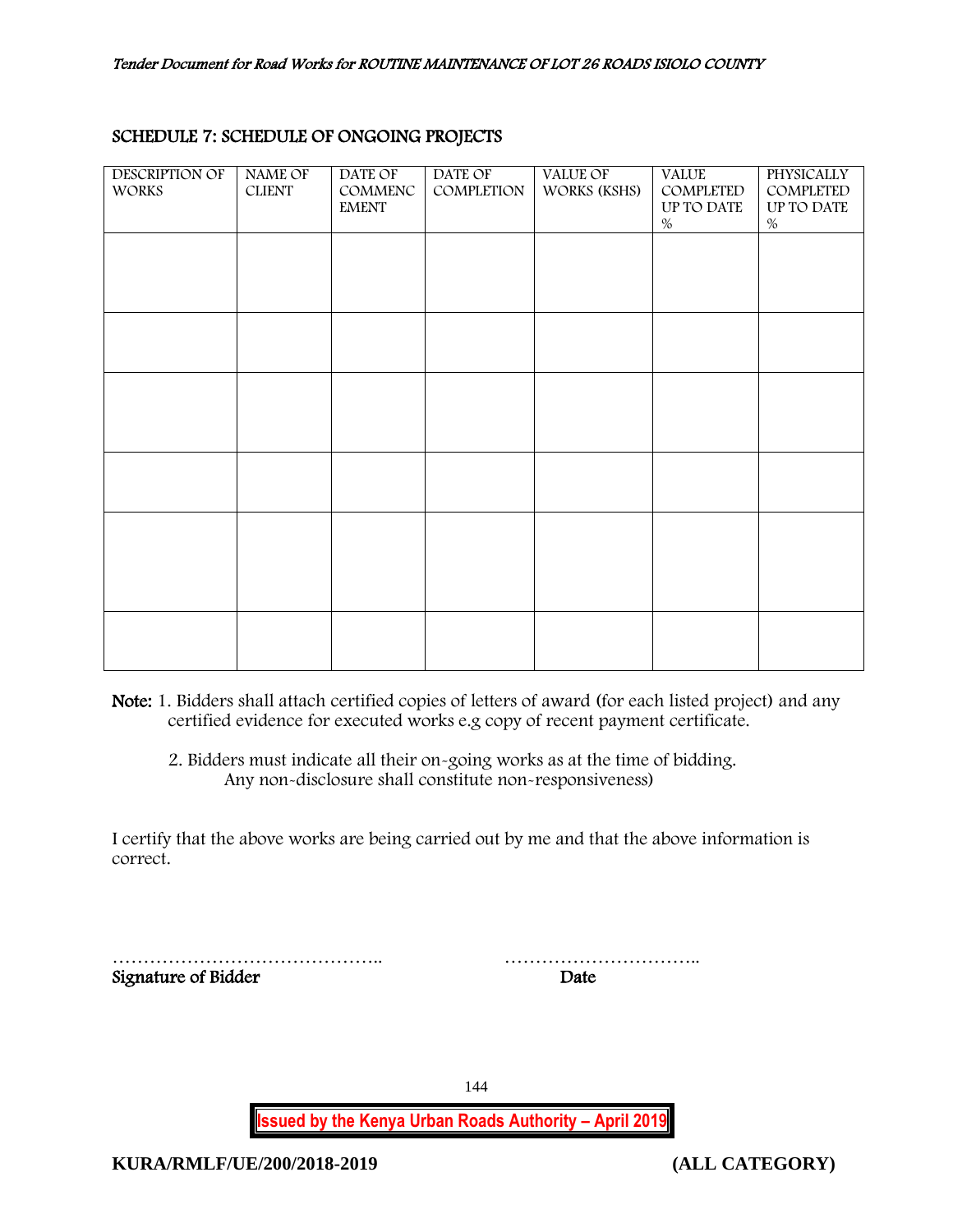## SCHEDULE 8: FINANCIAL STANDING

- 1 Submit copies of audited profit and loss statements and balance sheet for the last five calendar years and estimated projection for the next two years with certified English translation where appropriate.
- 2 Give turnover figures for each of the last two (2) financial years. Quote in millions and decimal thereof.

|                               | Year $1$ () | Year $2$ () |
|-------------------------------|-------------|-------------|
|                               | Kshs.       | Kshs.       |
| Road works                    |             |             |
| Other civil Engineering works |             |             |
| Other (specify)               |             |             |
| Total                         |             |             |

## SUMMARY OF ASSETS AND LIABILTIES OF THE AUDITED FINANCIAL STATEMENTS OF THE LAST TWO (2) FINANCIAL YEARS.

|                              | Year $1$ () | Year $2$ () |
|------------------------------|-------------|-------------|
|                              | Kshs.       | Kshs.       |
| 1. Total Assets              |             |             |
| 2. Current Assets            |             |             |
| 3. Bank Credit Line Value    |             |             |
| 4. Total Liabilities         |             |             |
| 5. Current Liabilities       |             |             |
| 6. Net Worth $(1-4)$         |             |             |
| 7. Working capital $(2+3-4)$ |             |             |

(a) Name/Address of Commercial Bank providing credit line

………………………………………………………………………………………………

(b) Total amount of credit line Kshs………………………………………………

Attach a certified copy of Undertaking of the Bank to provide the credit.

(b) Attach bank statements for the last six (6) months.

145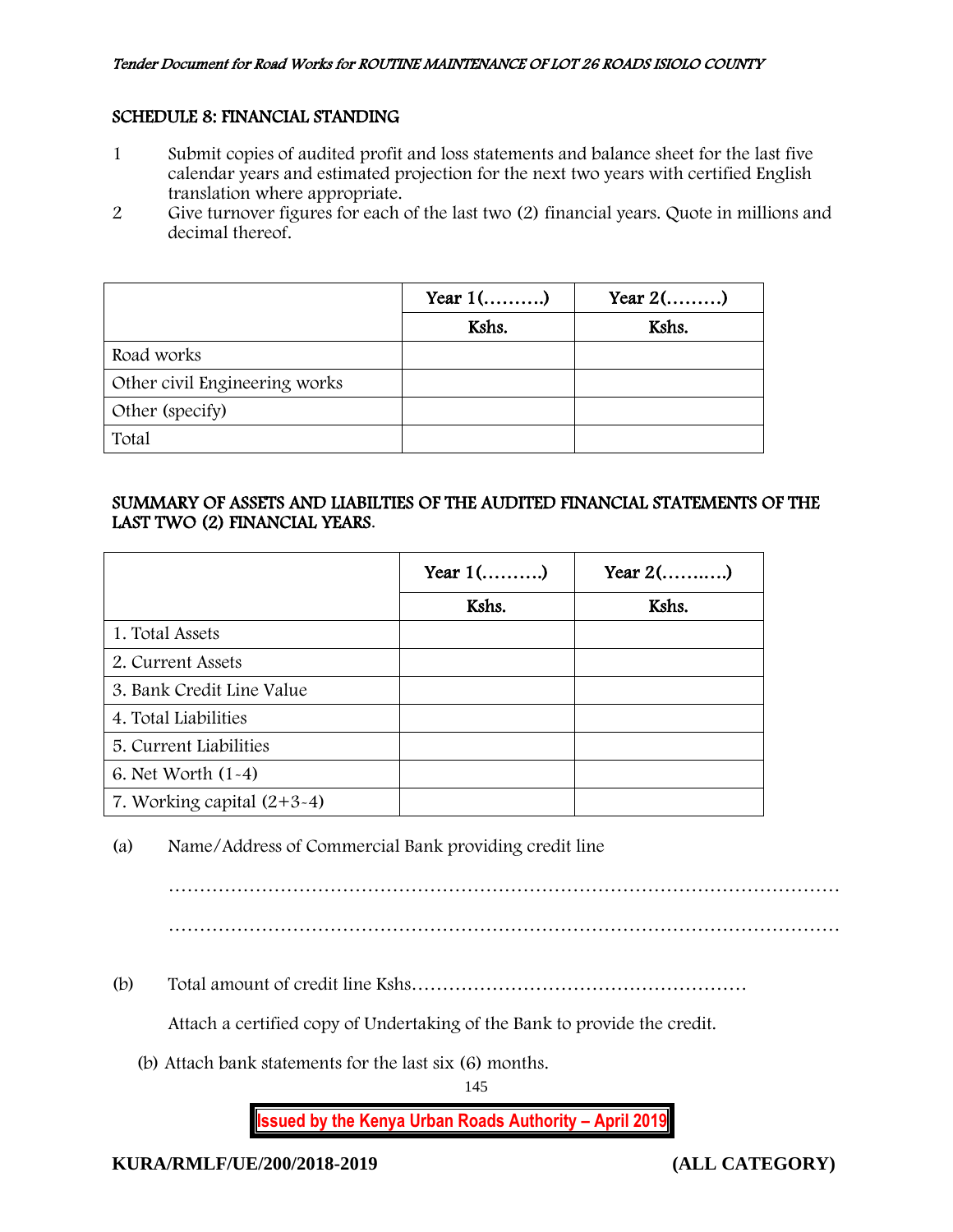### SCHEDULE 9: OTHER SUPPLEMENTARY INFORMATION

Financial reports for the last three years, balance sheets, profit and loss statements, auditors' reports etc. List them below and attach copies.

………………………………………………………………………………………………… …………………………………………………………………………………………………

Evidence of access to financial resources to meet the qualification requirements. Cash in hand, lines of credit etc. List below and attach copies of supporting documents

………………………………………………………………………………………………… …………………………………………………………………………………………………. …………………………………………………………………………………………………. ………………………………………………………………………………………………… Name, address, telephone, telex, fax numbers and email of the Bidders Bankers who may provide reference if contacted by the Contracting Authority. ……………………………………………………………………………………………….. ……………………………………………………………………………………………….

I certify that the above information is correct.

Signature of Bidder Date

…………………………………….. …………………………..

(To be signed by authorized representative and officially stamped)

**Issued by the Kenya Urban Roads Authority – April 2019**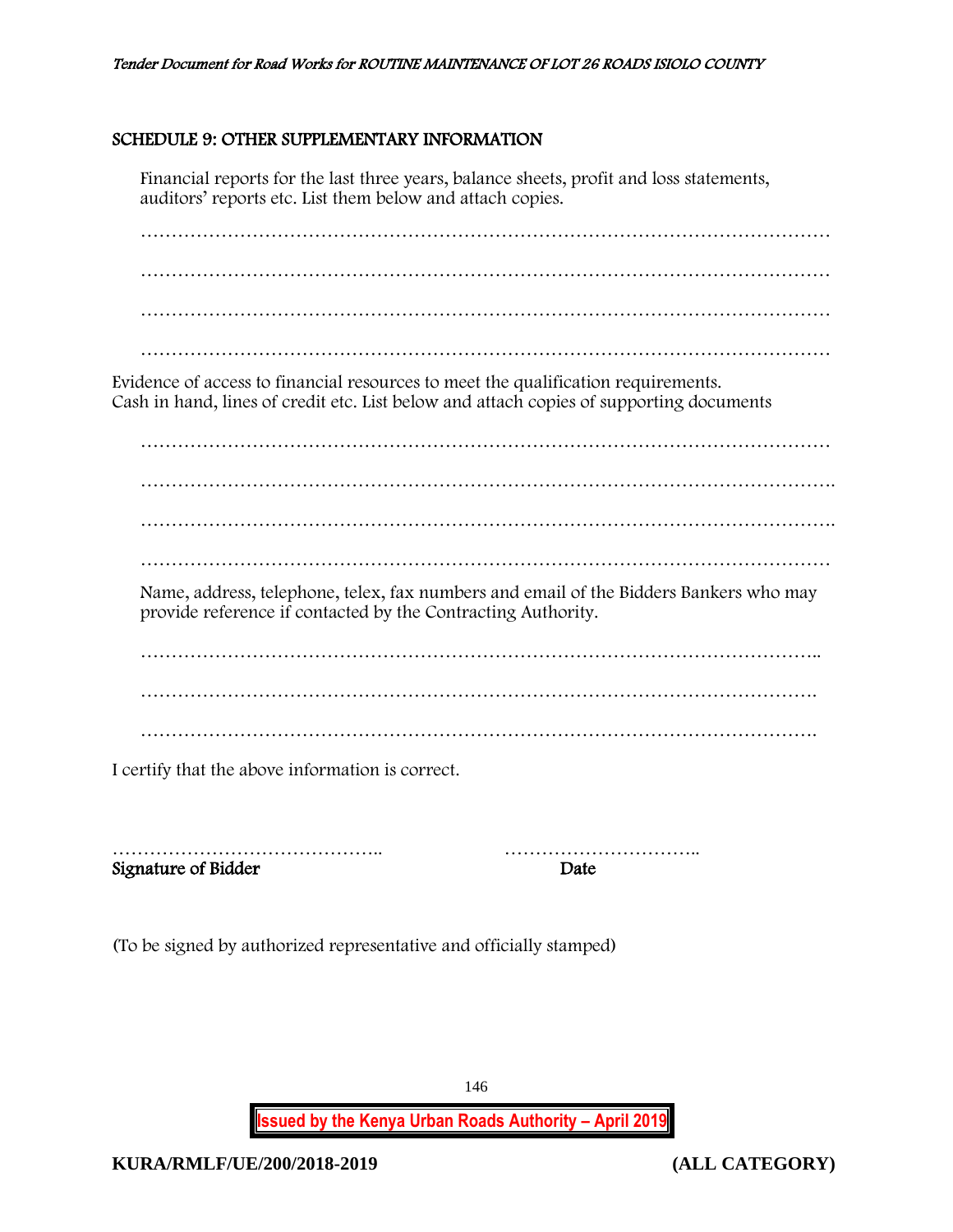## SCHEDULE 10: LITIGATION HISTORY FORM

Information on current litigation in which the Bidder is involved.

| <b>OTHER PARTY (IES)</b> | <b>CAUSE OF DISPUTE</b> | AMOUNT INVOLVED (KSHS) |
|--------------------------|-------------------------|------------------------|
|                          |                         |                        |
|                          |                         |                        |

I certify that the above information is correct.

| Signature of Bidder | Date |
|---------------------|------|

(To be signed by authorized representative and officially stamped)

**Issued by the Kenya Urban Roads Authority – April 2019**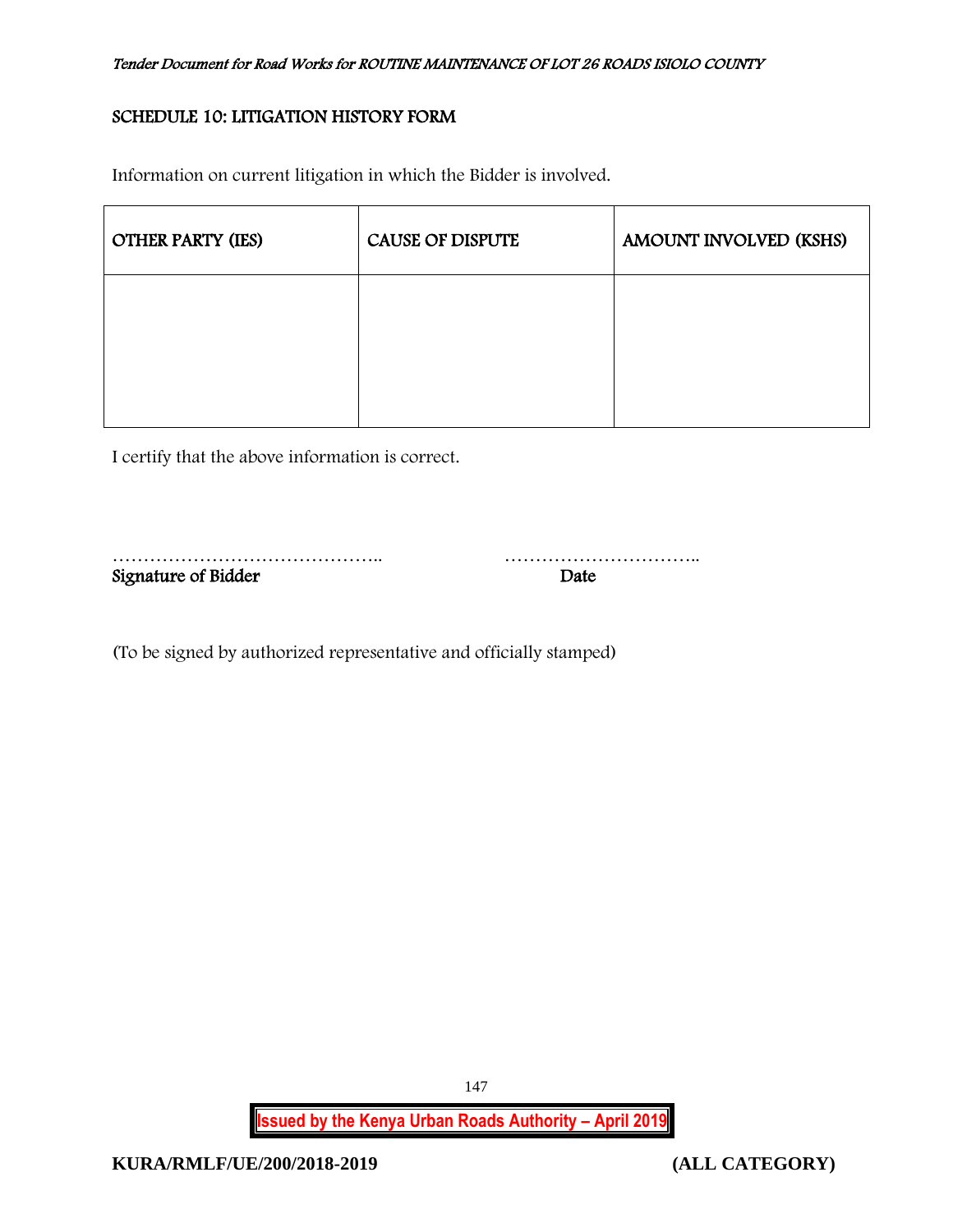## SCHEDULE 11: DECLARATION FORM FOR BANKRUPT OR INSOLVENT AND DEBARMENT

Date

To

The Kenya Urban Roads Authority P.O Box 41727 – 00100, IKM Place, 5th Ngong Ave, Nairobi, KENYA.

Ladies and Gentlemen,

The Tenderer i.e. (full name and complete physical and postal address)

………………………………………………………………………………………………………

………………………………………………………………………………………………………

……………………declare the following: -

a) That I/ We have not been debarred from participating in public procurement by anybody, institution or person.

b) That I/ We have not been involved in and will not be involved in corrupt and fraudulent practices regarding public procurement anywhere.

c) That I/ We are not insolvent, in receivership, bankrupt or in the process of being wound up and is not the subject of legal proceedings relating to the foregoing.

d) That I/We are not under any ongoing investigation by the Ethics and Anti-Corruption Commission (EACC) for any corrupt and/or economic crimes or practices.

e) That I/ We are not associated with any other Tenderer participating in this Tender.

f) That I/We do hereby confirm that all the information given in this tender is accurate, factual and true to the best of our knowledge.

Yours sincerely,

…………………………………………………… Name of Tenderer

……………………………………………………………………………….. Signature of duly authorised person signing the Tender

………………………………………………………………………….. Name and Capacity of duly authorised person signing the Tender

……………………………………… Stamp or Seal of Tenderer

148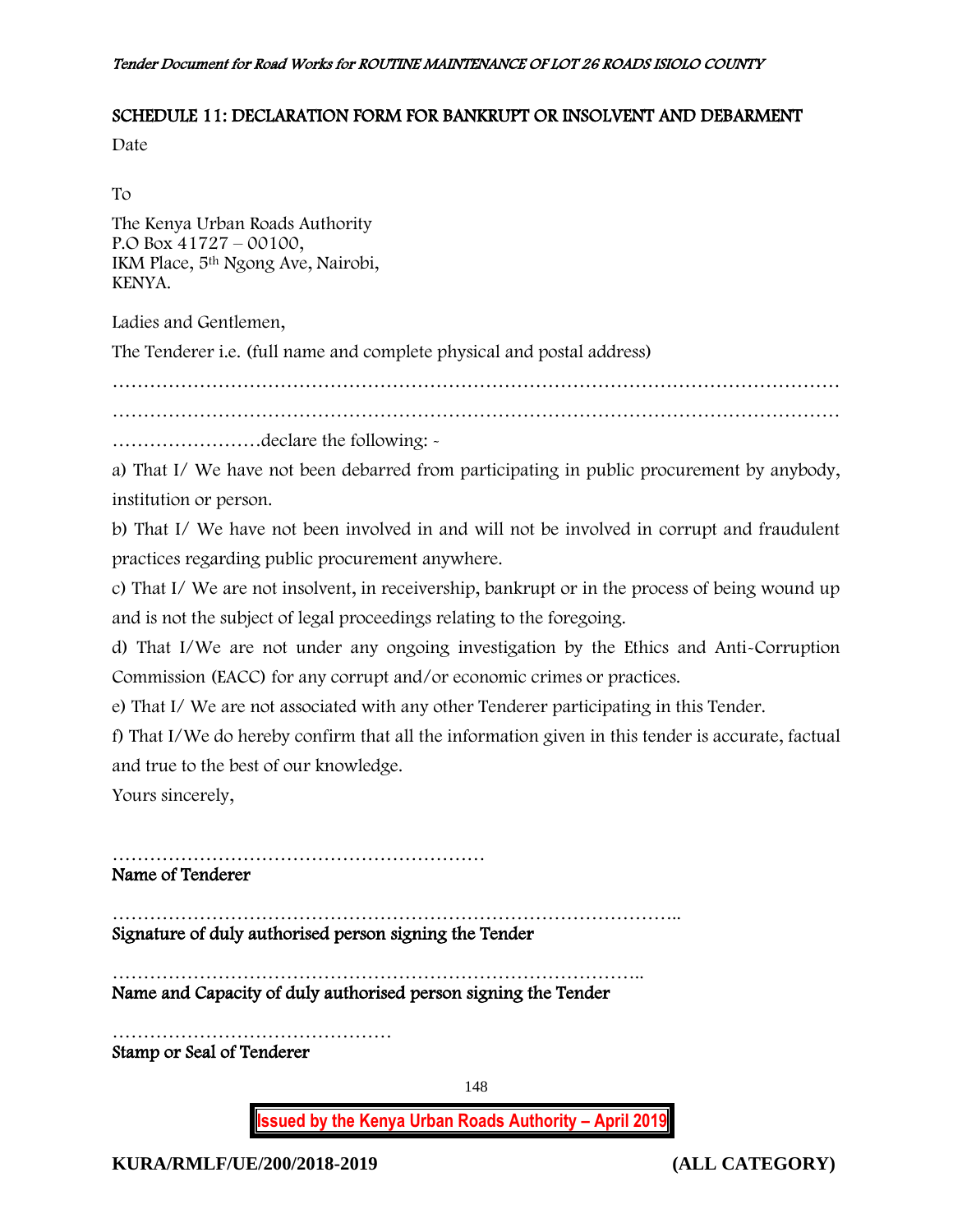## SCHEDULE 12: ANTI CORRUPTION DECLARATION / COMMITMENT / PLEDGE FORM

| I/ We recognize that Public Procurement is based on a free, fair and competitive |
|----------------------------------------------------------------------------------|
| tendering process which should not be open to abuse.                             |

I/We ……………………………………………………………………….. Declare that I/We will not offer or facilitate, directly or indirectly, any inducement or reward to any public officer, their relations or business associates, in connection with tender No.

………………………………………………. for or in the subsequent performance of the contract if I/We am/are successful.

Signed by ……………………………… C.E.O. or Authorized

Representative. Name ……………………………………………..

Designation………………………………..

Signature…………………………………….

Date………………………………………..

In case of sub-contracting

Signed by ………………………………….. CEO of the firm to be subcontracted Name…………………………………………… Designation…………………………………….. Signature…………………………………. Date………………………………………..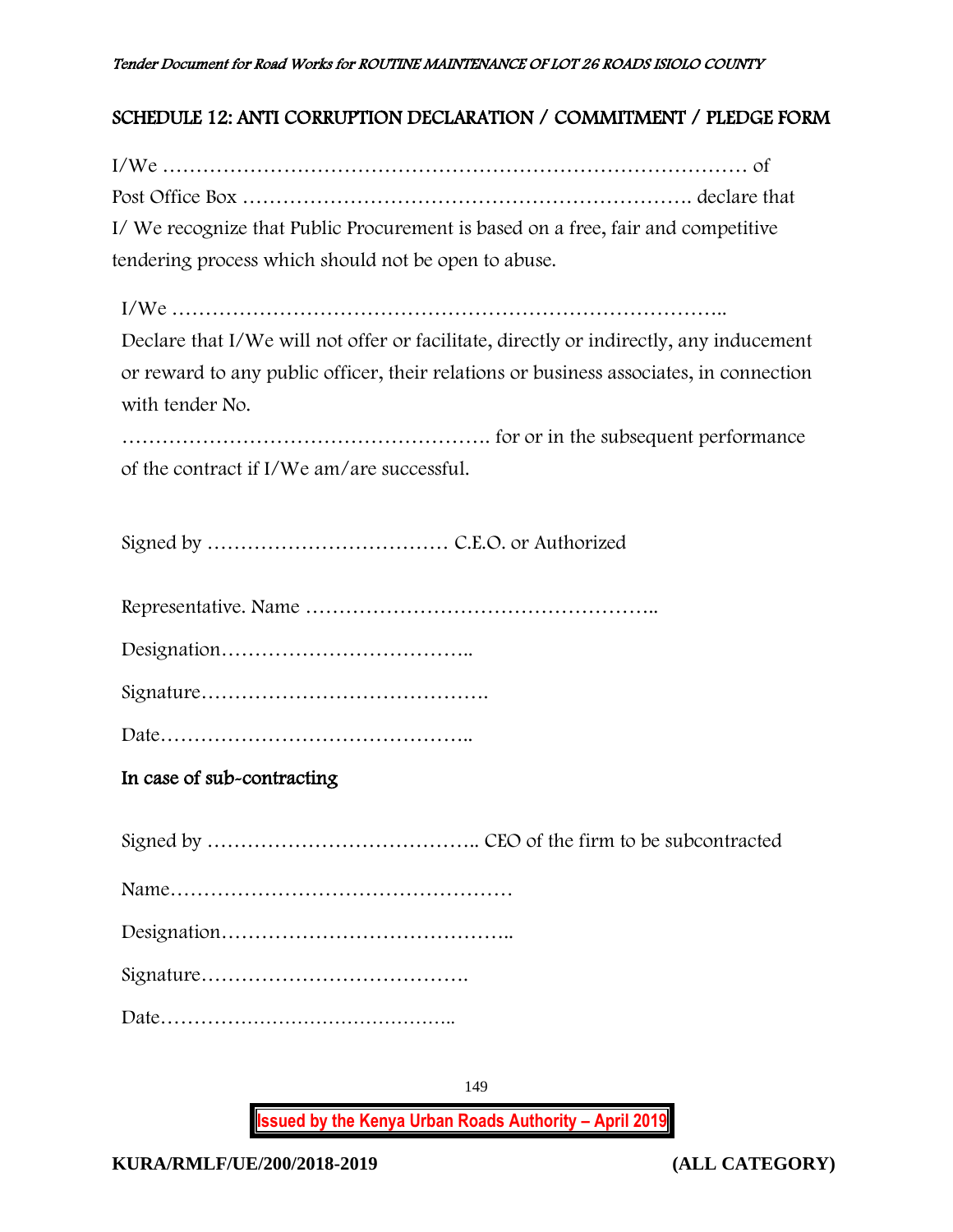# SECTION XII: FORM OF AGREEMENT

**Issued by the Kenya Urban Roads Authority – April 2019**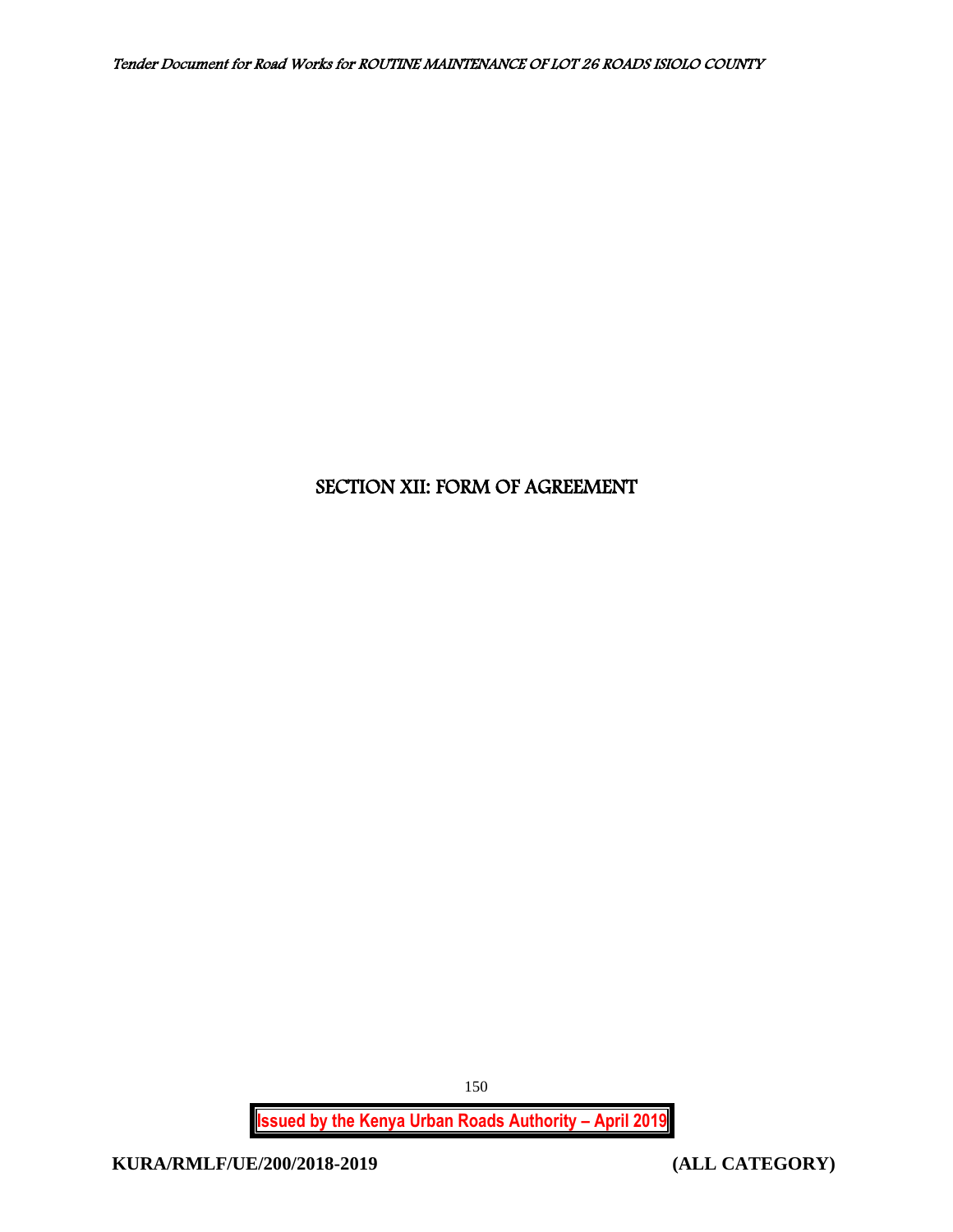## FORM OF AGREEMENT

\*\*(To be signed after the award of a contract)

THIS AGREEMENT is made on the ………………………… day of ……………………………………………………………………………………… between the Kenya Urban Roads Authority of P. O. Box 41727-00100, Nairobi, Kenya hereinafter called "the

Employer" of the one part and M/S ................................................................................. (Contractor) of P. O . BOX ……………................................................... (address) hereinafter called "the Contractor" of the other part.

WHEREAS the Employer is desirous that certain works should be executed, viz.

ROUTINE MAINTENANCE OF LOT 26 ROADS: ISIOLO MUNICIPALITY and has a Contract with the Contractor for the execution completion and maintenance of such works in the region NOW THIS AGREEMENT WITNESSETH as follows:

In this agreement words and expressions shall have the same meanings as are respectively assigned to them in the Conditions of Contract hereinafter referred to.

The following document shall be deemed to form and be read and construed as part of this Agreement, viz.:

- The Conditions of Contract (FIDIC IV) Part 2
- The Conditions of Contract (FIDIC IV) Part 1
- The Special Specification
- The Standard Specifications
- The Priced Bill of Quantities
- The Letter of Award and Acceptance
- Schedules of Supplementary Information
- -The Drawings
- -Other documents as may be agreed and listed

All aforesaid documents are hereinafter referred to as "The Contract".

In consideration of the payment to be made by the Employer to the Contractor, the Contractor hereby covenants with the Employer to execute, complete and maintain the works in conformity in all respects with the provisions of the Contract.

The Employer hereby covenants to pay the Contractor in consideration of the execution, completion and maintenance of the works the Contract Price at the times and in the manner prescribed by the Contract.

IN WITNESS WHEREOF the parties have hereunto set their respective hands on the day and year first above written.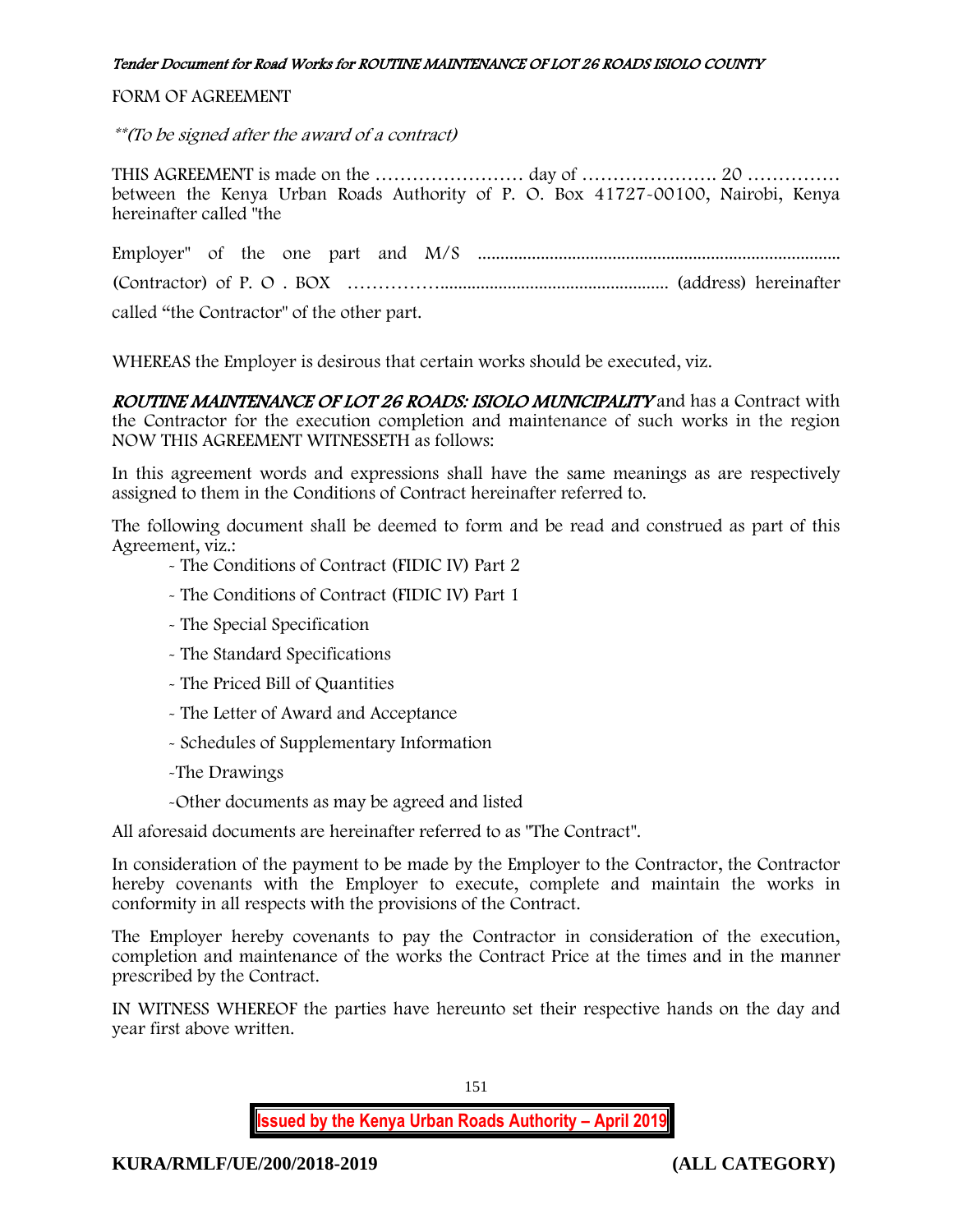## SIGNED SEALED AND DELIVERED

| By the said Employer:   | Date<br>(Director General, Kenya Urban Roads Authority)<br>For and on behalf of the said Employer |
|-------------------------|---------------------------------------------------------------------------------------------------|
| In the presence of:     | (Name and Designation of Witness)                                                                 |
|                         | (Signature of Witness)                                                                            |
|                         | (Address Of witness)                                                                              |
| By the said Contractor: | (Signature)                                                                                       |
|                         | (Name of the Director)                                                                            |
| In the presence of:     | (Name and Designation of Witness)                                                                 |
|                         | (Signature of Witness)                                                                            |
|                         | (Address Of witness)                                                                              |
|                         | 152                                                                                               |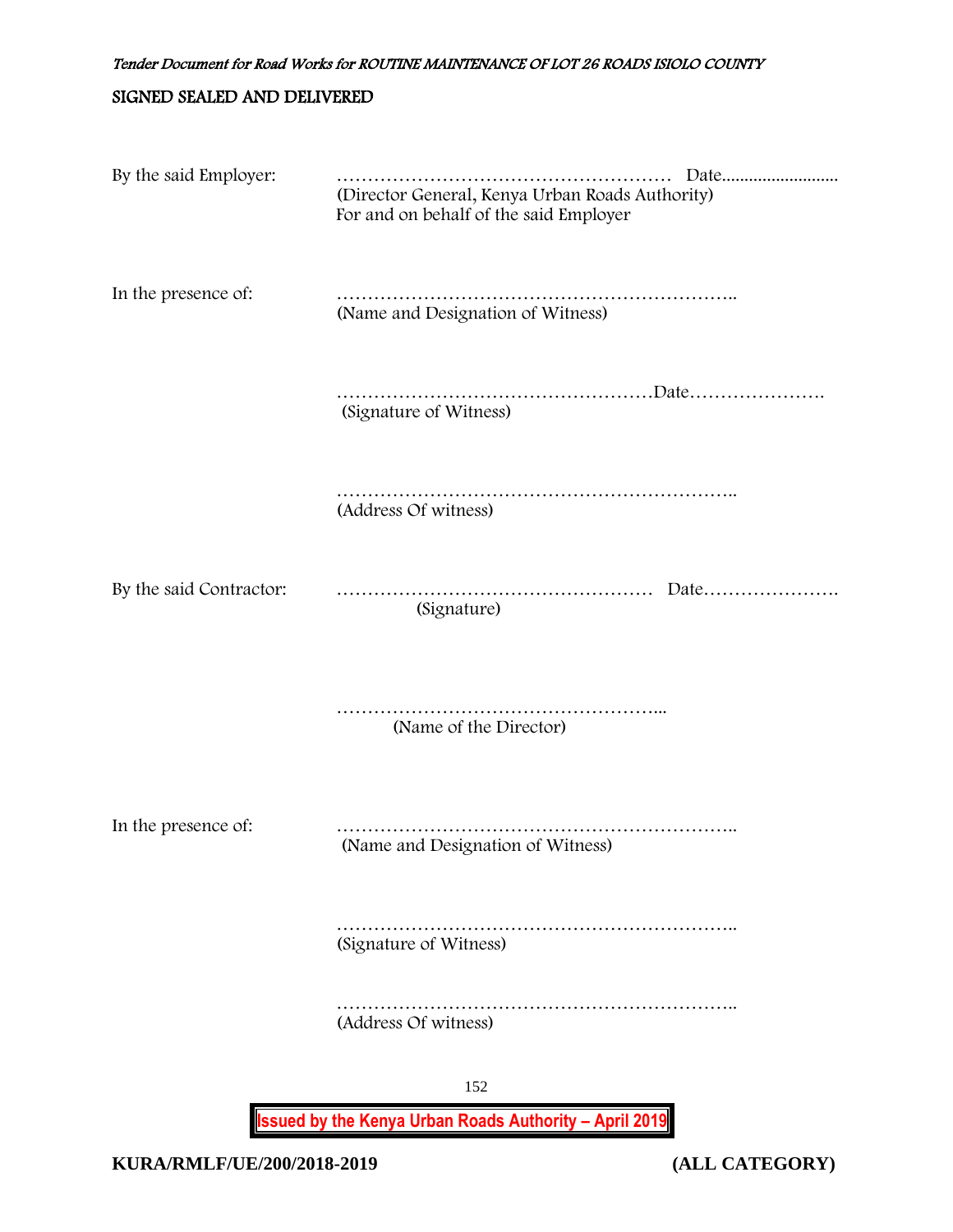## SECTION XIII: FORM OF PERFORMANCE BANK GUARANTEE (UNCONDITIONAL)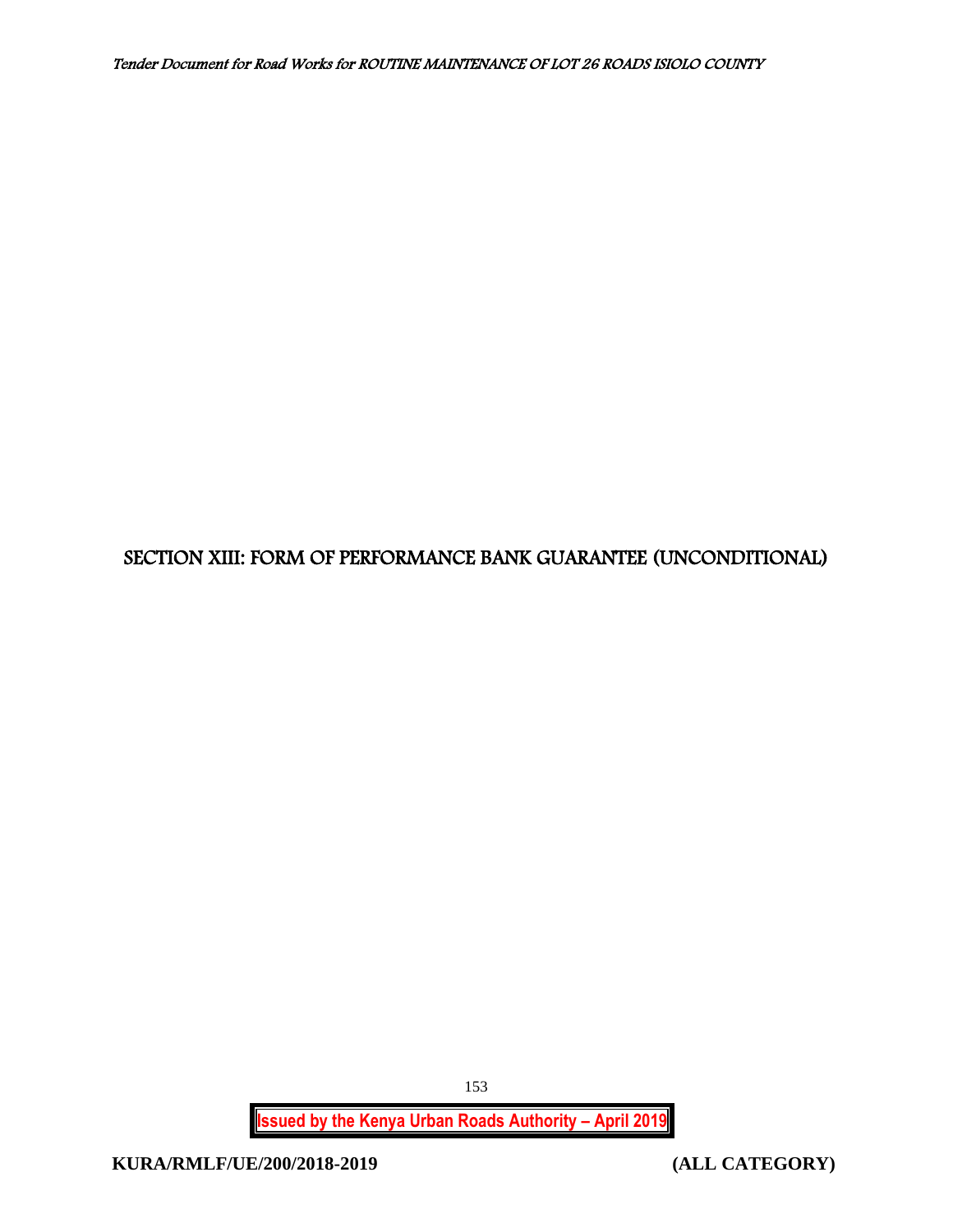FORM OF PERFORMANCE BANK GUARANTEE (UNCONDITIONAL)

To

 The Director General, Kenya Urban Roads Authority (KURA), P.O. Box 41727 - 00100 **NAIROBI** 

WHEREAS ……………………………………………………………………………………… (hereinafter called "the Contractor")

has undertaken in pursuance of Contract No. ………………………………………………..…

Dated …..…………………………………………to execute the

## ROUTINE MAINTENANCE OF LOT 26 ROADS ISIOLO COUNTY

, ( hereinafter called the "Contract")

AND WHEREAS it has been stipulated by you in the said Contract that the Contractor shall furnish you with a Bank Guarantee by a recognized bank for the sum specified in the Appendix to Form of Bid as security for compliance with his obligations in accordance with the Contract;

AND WHEREAS we have agreed to give the Contractor such a Bank Guarantee;

NOW THEREFORE we hereby affirm that we are the Guarantor and responsible to you on behalf of the Contractor, up to a total of

Kshs ………………………………………………………………..……………………..…….. (Amount in figures)

Kshs. …………………………………………………..………………………………………

…………………………………………………………………………………………………

(Amount in words)

and we undertake to payment to you, upon your first written demand and without cavil or argument, any sum or sums within and up to the limits as aforesaid without your needing to prove or show grounds or reasons for the sum specified therein.

We hereby waive the necessity of you demanding the said debt from the Contractor before presenting us with the demand.

We further agree that no change or addition to or other modification of the terms of the Contract or of the Works to be performed thereunder or of any of the Contract Documents which may be made between you and the Contractor shall in any way release us from any liability under this Guarantee and we hereby waive notice of any such change, addition or modification

154